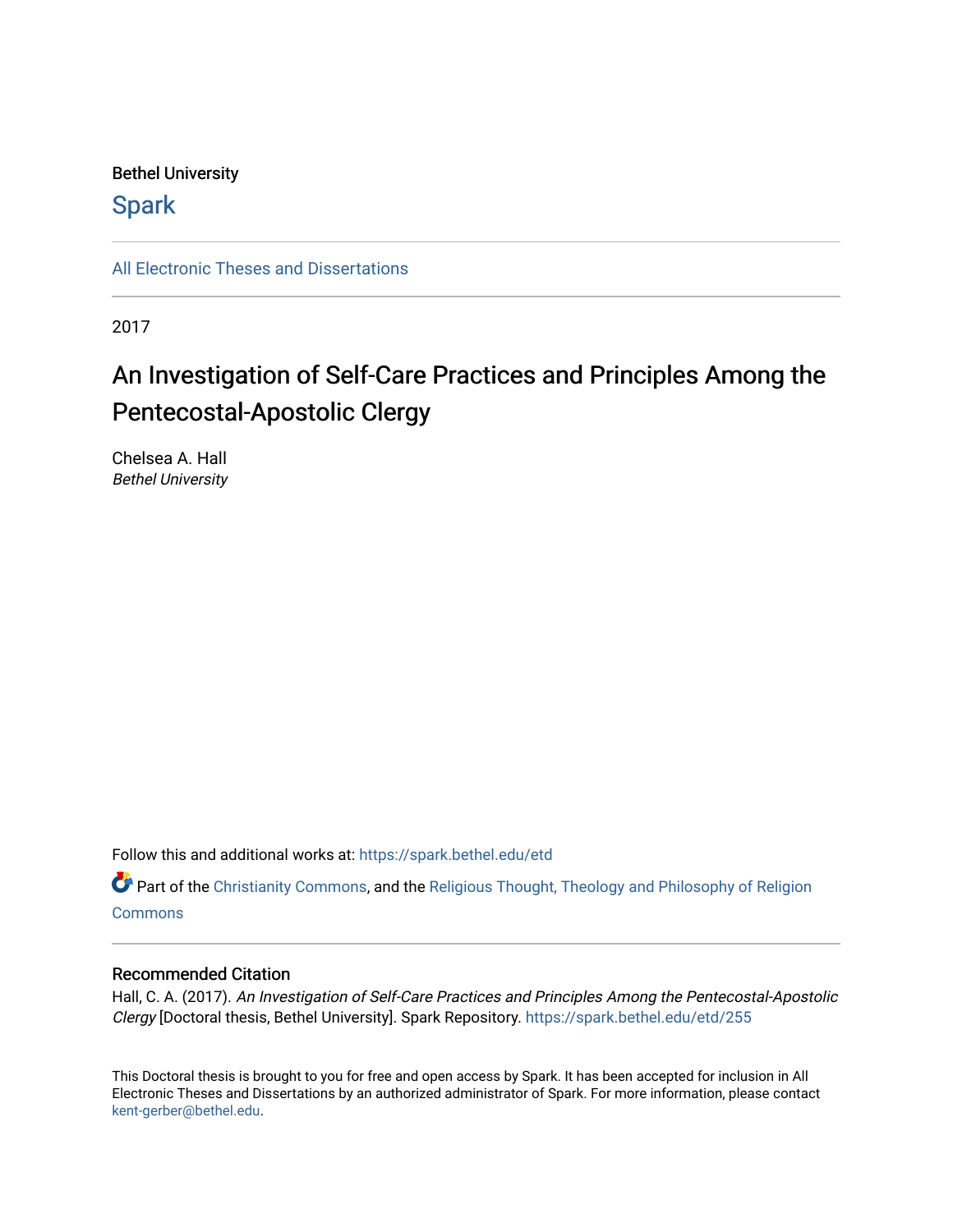BETHEL UNIVERSITY BETHEL SEMINARY ST. PAUL

### AN INVESTIGATION OF SELF-CARE PRACTICES AND PRINCIPLES AMONG THE PENTECOSTAL-APOSTOLIC CLERGY

# A DISSERTATION SUBMITTED IN PARTIAL FULFILLMENT OF THE REQUIREMENTS FOR THE DEGREE OF DOCTOR OF MINISTRY

BY

CHELSEA A. HALL ST. PAUL, MINNESOTA

MAY 2017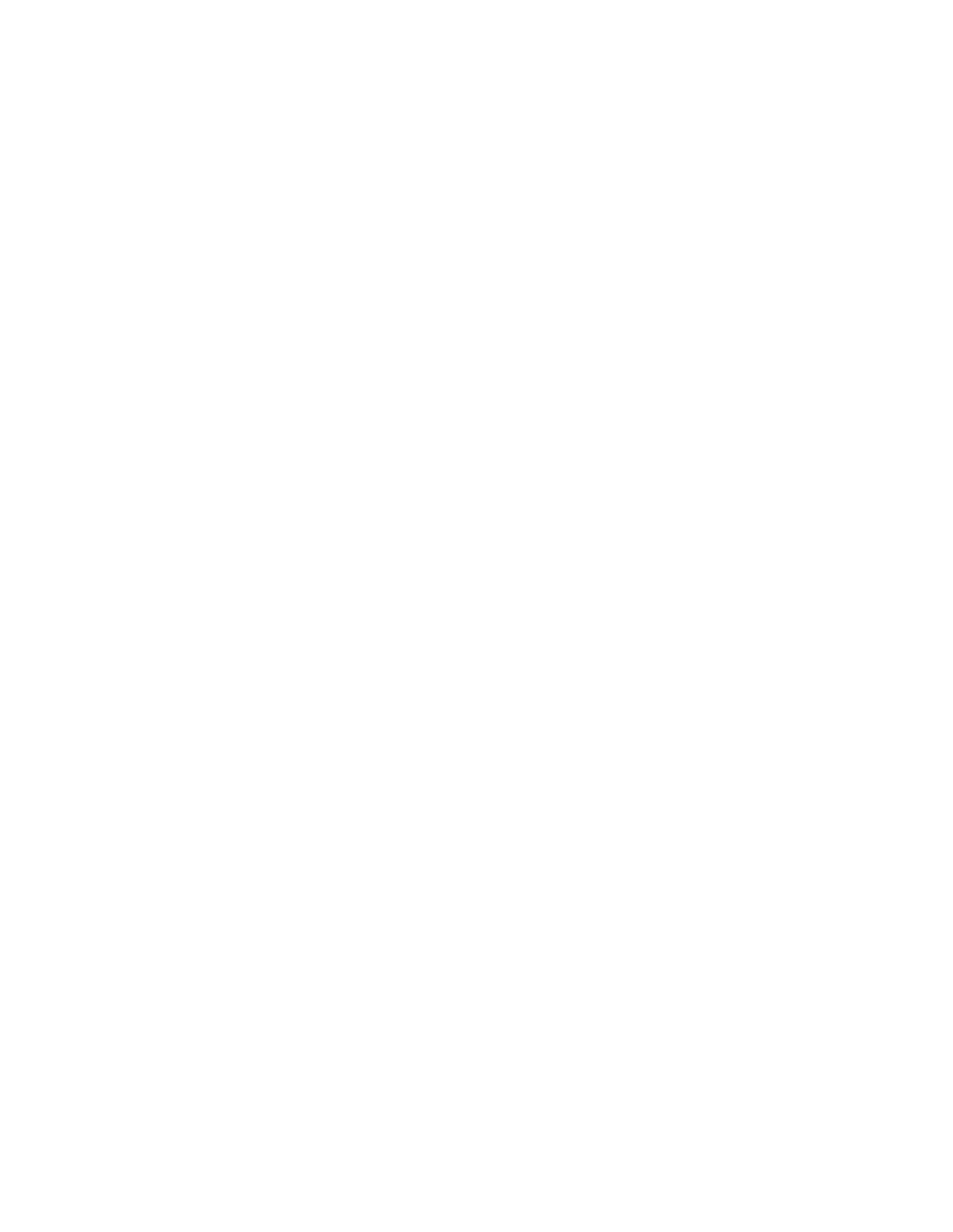#### ACKNOWLEDGMENTS

 My first thanks are to God, without whom this project would never have been undertaken, completed, or of any effect. He is the reason for my hope and confidence in life, and the source of the peace and courage that facilitate all efforts at self-care in ministry.

 I would like to express my sincere thanks and appreciation to my thesis advisor, Dr. Katie Friesen Smith. Her insights, encouragement and patience are immensely appreciated. I would also like to thank Dr. Justin Irving and Ceallaigh Anderson Smart for their guidance throughout the Doctor of Ministry process, and for faithfully answering my endless questions. I would especially like to thank all the faculty and administrative staff at Bethel Seminary; the insights, guidance and support graciously shared have left an indelible impression on my life. Of these a few special mentions go to the following instructors for their intentional investment in my project: Dr. Frank Green, Dr. Sam Rima, and Dr. Dan Rotach. Also, I would like to extend special thanks to my fellow students, whose kindness, vulnerability, and emotional generosity helped renew my faith in ministry and myself.

Most especially, I would like to express my undying gratitude to my mother, Ericka Hall, and my sister, Charity Hall, for their unflagging support, love, and many sacrifices. Without their encouragement, patience, and reminders to attend to my own self-care, this journey would have had neither beginning nor end. I would also like to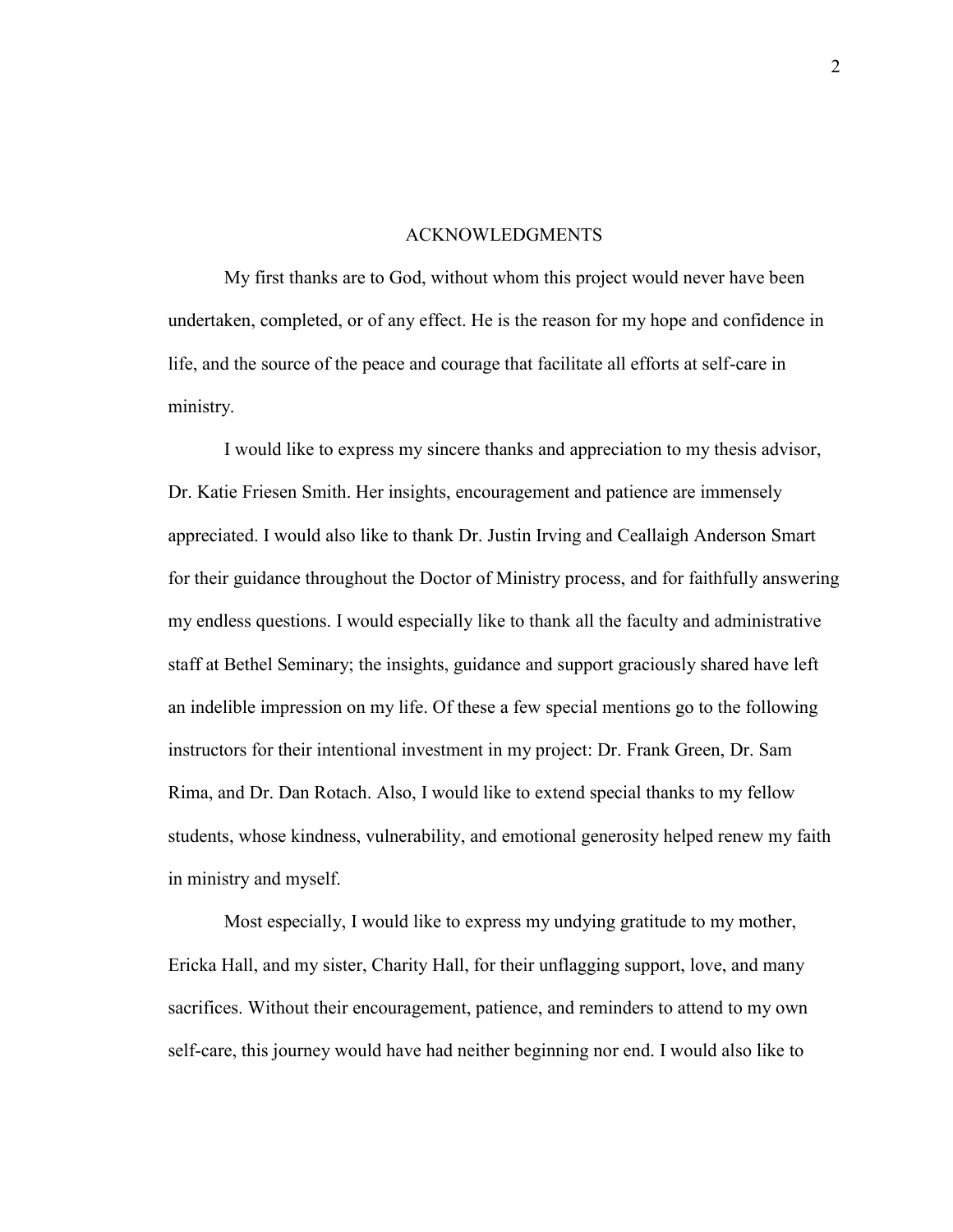thank all my family and friends who have supported and cheered me on toward my goal, being endlessly patient with the sacrifice of quality time.

 I am quite indebted to the clergy of the Pentecostal-Apostolic faith for their honesty and willingness to engage in discussions about self-care, both those who participated in the project and those who provided me the examples of the consequences of both effective and ineffective perspectives of self-care. A few ministers in particular have provided encouragement to pursue this journey of higher education in ministry, Dr. Nathaniel Wilson, Rev. Nathan Holmes and Rev. P.J. White.

 Finally, there is an anonymous maxim that declares "You can learn something from everyone; some show you what to do, and others show you what not to do." I would like to acknowledge my father for demonstrating the dire consequences of neglecting holistic self-care in ministry. It is my hope that other Pentecostal-Apostolic ministers be spared your experiences by taking responsibility for and valuing the impact of their selfcare choices upon themselves, their families, and their congregations. May grace yet find you.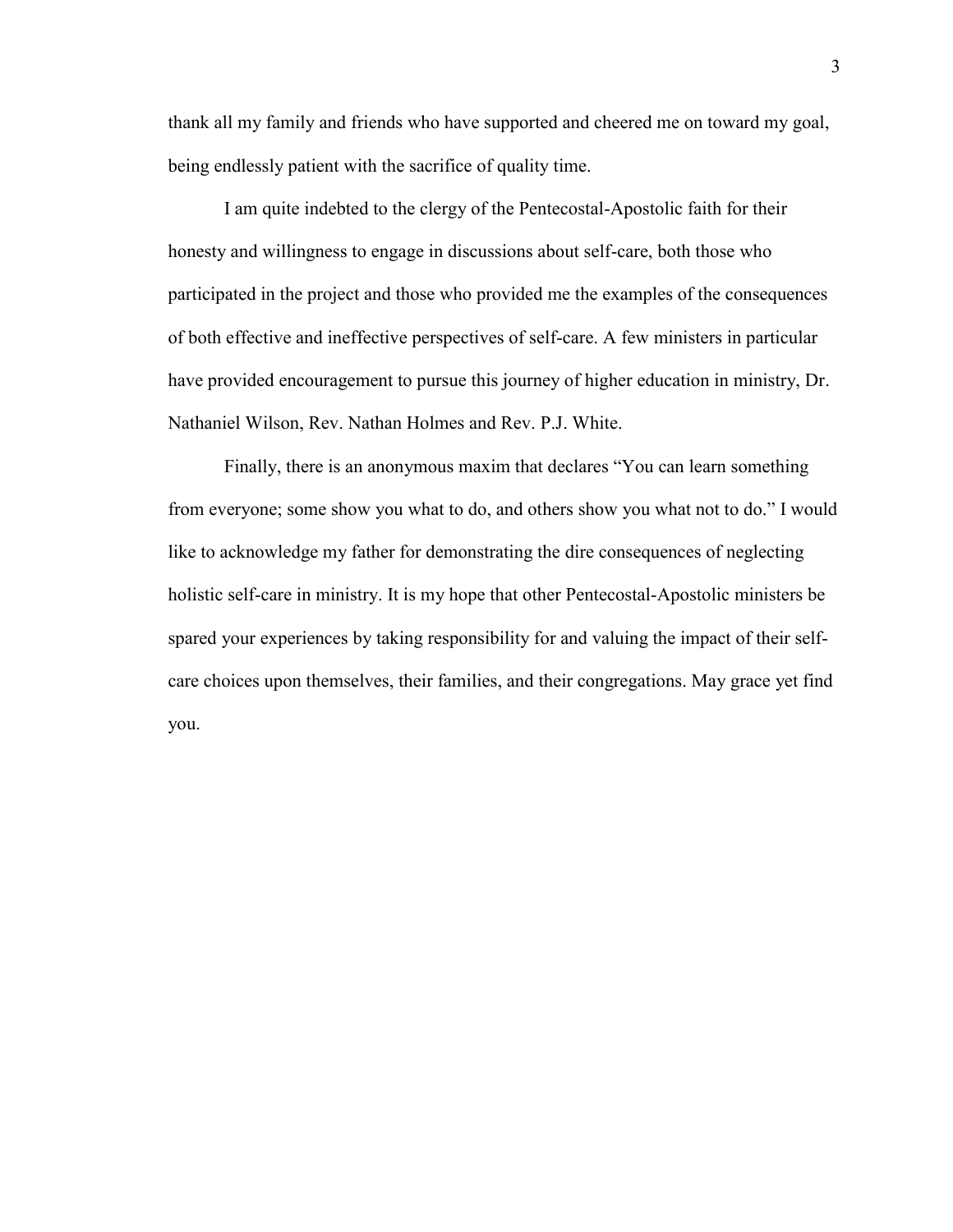### **CONTENTS**

| CHAPTER ONE: THE PROBLEM OF ABSENCE OF MINISTERIAL SELF-CARE |  |
|--------------------------------------------------------------|--|
|                                                              |  |
|                                                              |  |
|                                                              |  |
|                                                              |  |
|                                                              |  |
|                                                              |  |
|                                                              |  |
|                                                              |  |
|                                                              |  |
|                                                              |  |
|                                                              |  |
|                                                              |  |
|                                                              |  |
|                                                              |  |
|                                                              |  |
|                                                              |  |
|                                                              |  |
|                                                              |  |
|                                                              |  |
|                                                              |  |
|                                                              |  |
|                                                              |  |
|                                                              |  |
|                                                              |  |
|                                                              |  |
|                                                              |  |
|                                                              |  |
|                                                              |  |
|                                                              |  |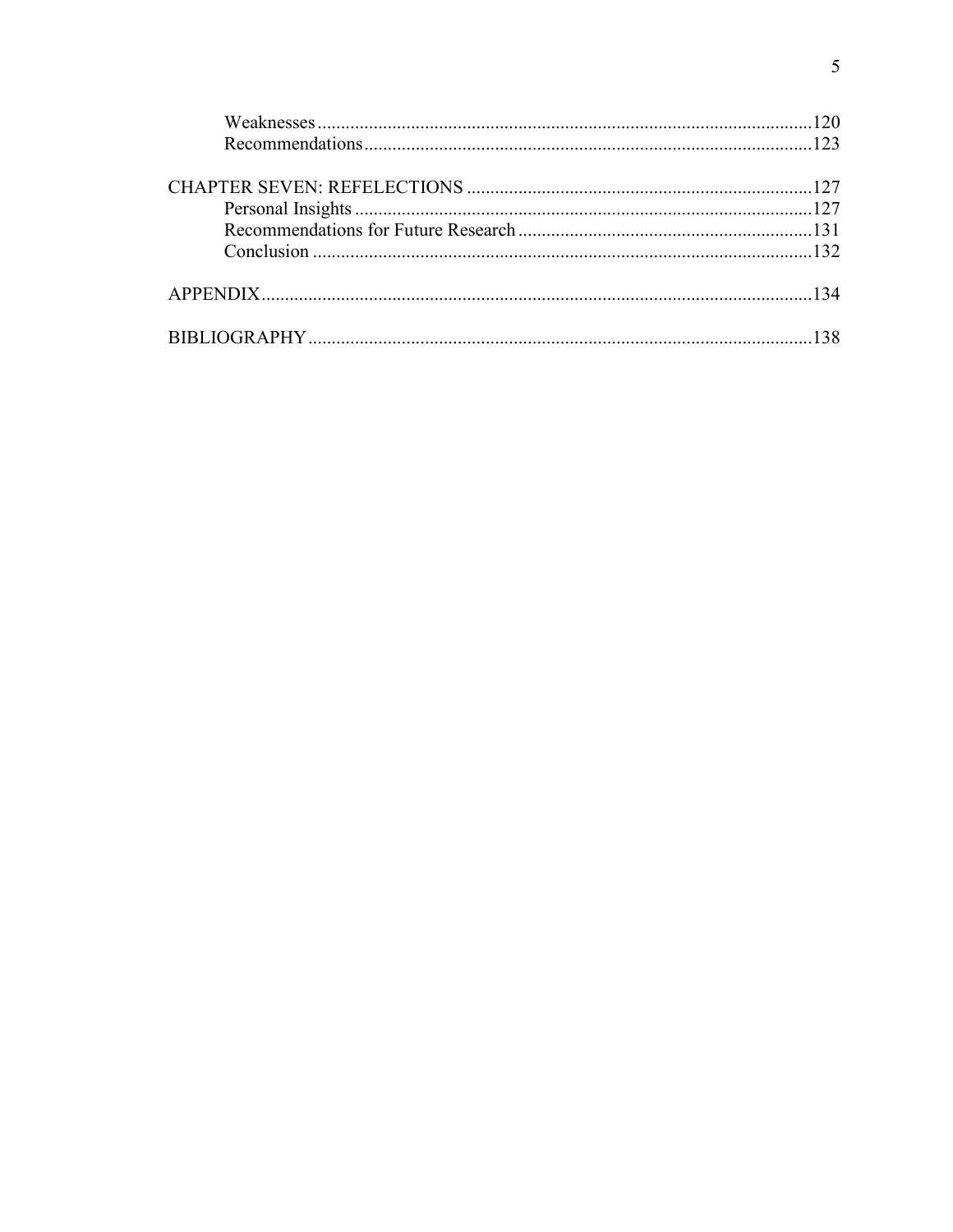#### ABSTRACT

The goal of this research project was to investigate the perspectives and practices of self-care among Pentecostal-Apostolic (P-A) clergy, and create a set of principles to assist the P-A clergy in conducting a God-honoring self-care. This was done through use of a convergent-parallel mixed method research design, with a case study approach. Literature reviews were conducted in biblical, theological and psychological research areas, while a survey containing both qualitative open-ended questions and quantitative Likert-scale items was developed and distributed via email to P-A clergy from the United Pentecostal Church International, Worldwide Pentecostal Fellowship, and Independent organizations. Thirty-four complete responses were returned and the data analyzed led the researcher to the following conclusions about the sample population. While P-A clergy recognize the necessity of self-care to effective ministry and are interested in accessing methods of improvement, they have a fragmented understanding of the holistic nature and practices of self-care, tending to one or two parts instead of their whole self. Also, the P-A clergy sampled believed that they did not practiced adequate self-care over the last year, and experienced a lack of organizational/leadership support for effective self-care.

When coupled with findings from biblical, theological and psychological literature reviews, the survey data led to development of four principles for assisting P-A clergy to practice holistic self-care. First, to be effective clergy self-care must be holistic, addressing all facets of the minister's self. Second, the priority of such self-care must be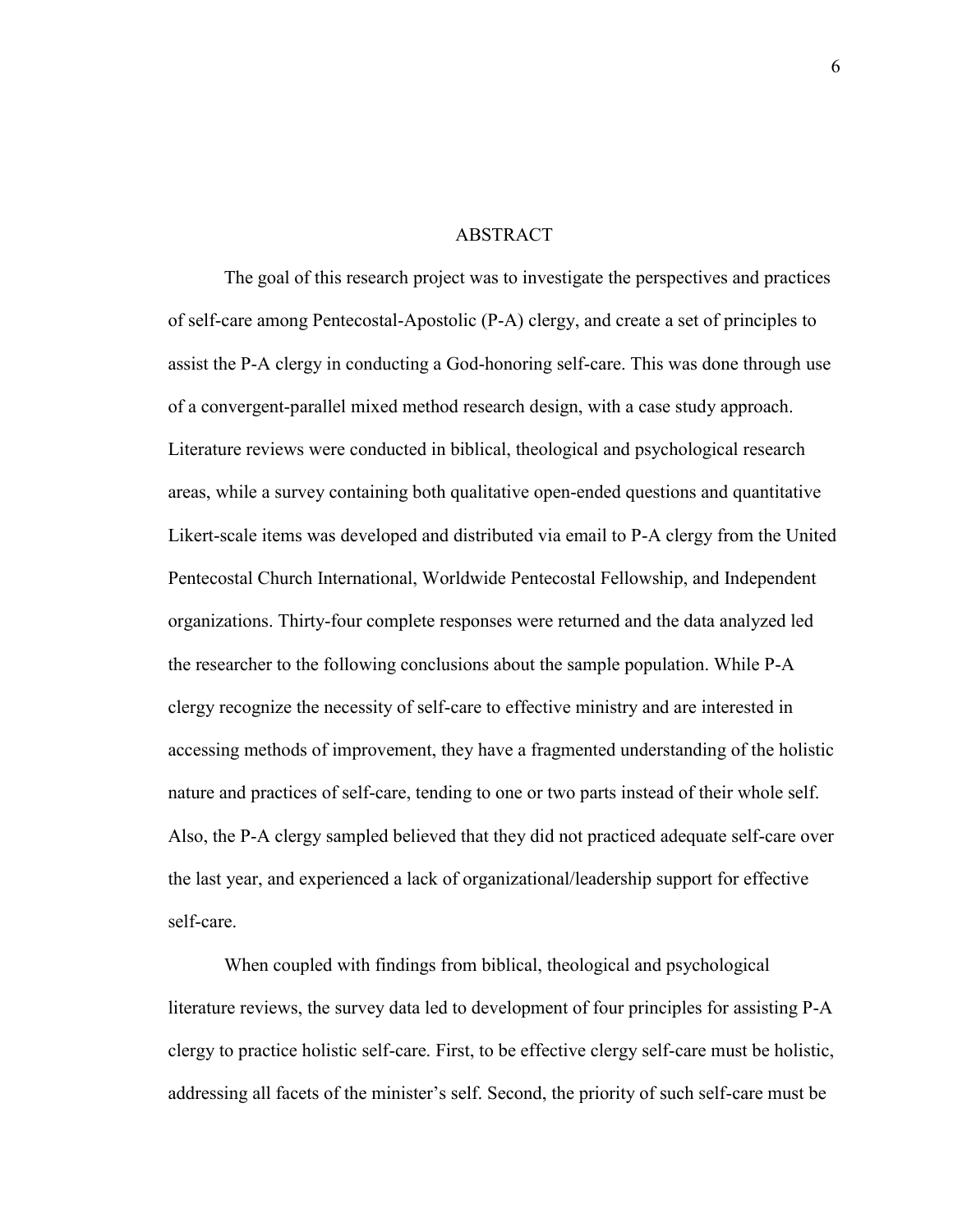the well-being of the minister himself, before attending to anyone else. Additionally, effective clergy self-care requires development and/or attempts to practice active, nonjudgmental self-awareness. Finally, a minister engaging in effective self-care must practice acceptance of his personal limitations in order to develop his strengths and keep his self-worth founded in God's acceptance as opposed to success or failure in ministry.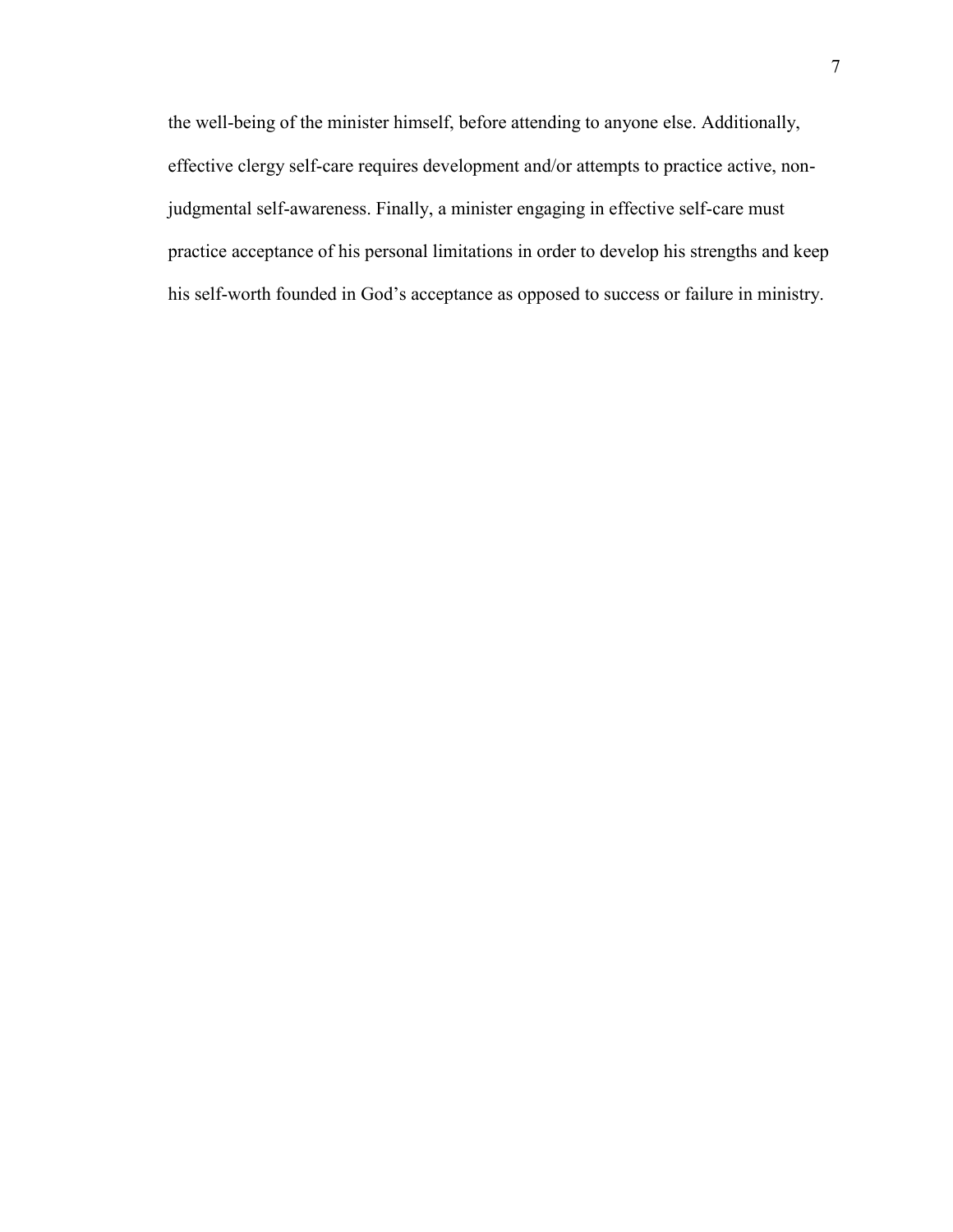#### DEDICATION

To God, who has prepared every step of this project and my life with exquisite grace and mercy. In my lowest place, you lifted me up and filled my mouth with your praise, my heart with joy; you taught me to walk in the ways of peace, to face and care for myself, so that I could bring news of this peace to others. My salvation is truly found in him to whom nothing is impossible. May this project fulfill all the purpose for which you designed it.

To my mother, Ericka Hall, for your unconditional love, faithful support and courageous inspiration. You have championed the practice of clergy self-care by example and in leadership more than anyone else I know; without your vision and sacrifices my journey in the Doctor of Ministry program would have never begun. I owe all I am and ever will be to your love and Godly teaching. I am forever grateful.

To the ministers of the Pentecostal-Apostolic faith, with the hope that the information here may be a blessing and support to you and your families for generations to come. May you grasp the vision of self-care in ministry. May you intimately know that God is truly as great as you preach that he is, and that he is more than enough to care for his people when you are resting as well as when you are working.

#### Soli Deo Gloria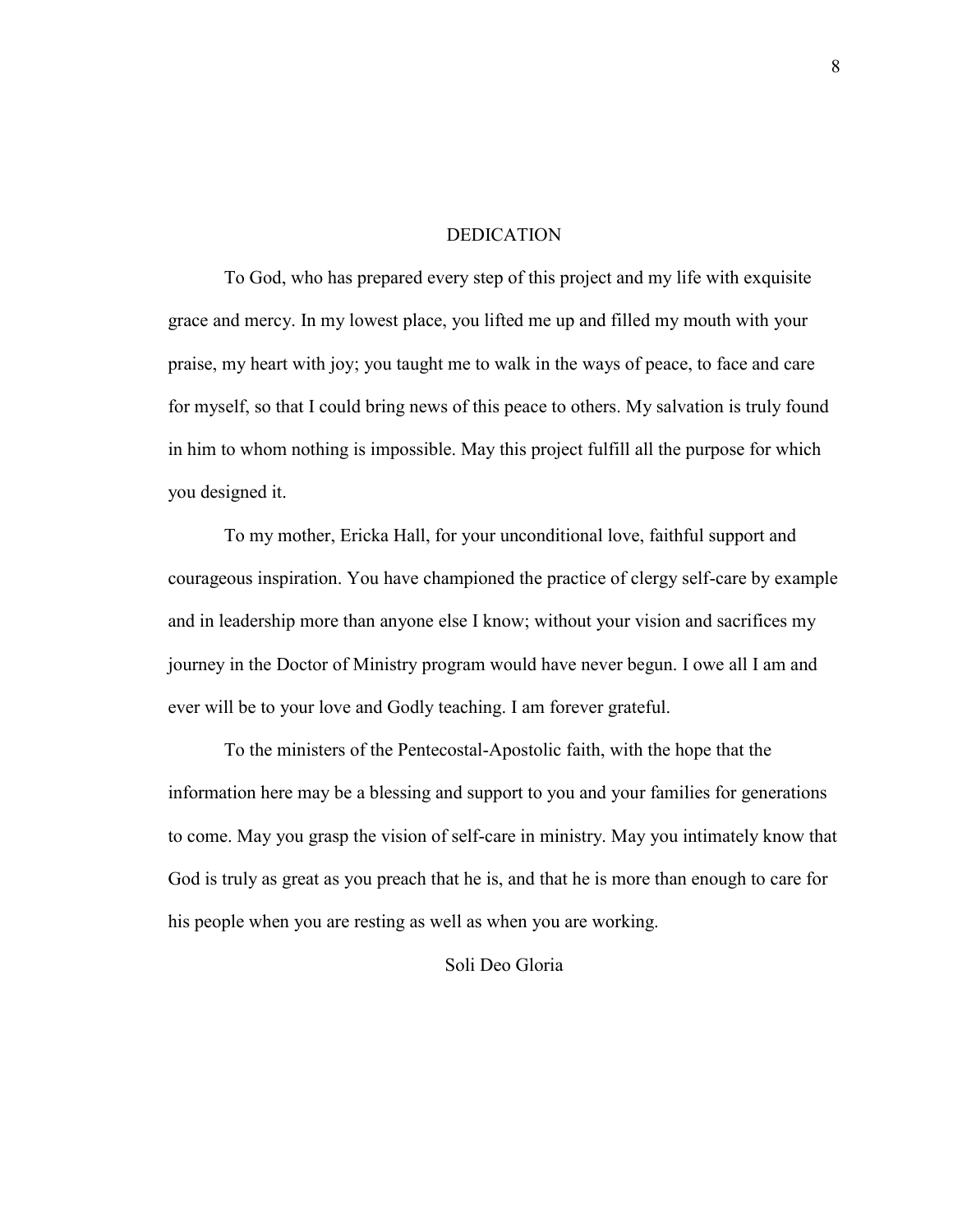## CHAPTER ONE: THE PROBLEM OF ABSENCE OF MINISTERIAL SELF-CARE IN PENTECOSTAL-APOSTOLIC CLERGY

#### **Statement of the Problem**

The problem this project addressed was the lack of consistent self-care and development in Pentecostal-Apostolic (P-A) clergy, resulting in ministerial burnout and congregational distress. In response to the problem the researcher explored the theological foundations and biblical principles for ministerial self-care, reviewed relevant literature dealing with self-care, and developed research instruments which were used to evaluate the current perspectives and practices of self-care among P-A pastors and ministers. Based upon these investigations, the researcher developed a set of four principles of self-care for use by individuals in P-A ministry.

#### *Delimitations of the Problem*

 The research was limited to P-A pastors, ministers, and organizational leaders in North America, specifically those registered with the United Pentecostal Church, International (UPCI) or Worldwide Pentecostal Fellowship (WPF) organizations and those classified as 'Independent.' Independent classification indicated that the minister did not hold membership with a specific P-A organization or fellowship, but because of shared doctrine attended conferences and engaged in fellowship with clergy members of various P-A organizations.

The term Pentecostal-Apostolic (P-A) was used to indicate that an individual or group maintained doctrinal beliefs and spiritual practices based on those of the apostles,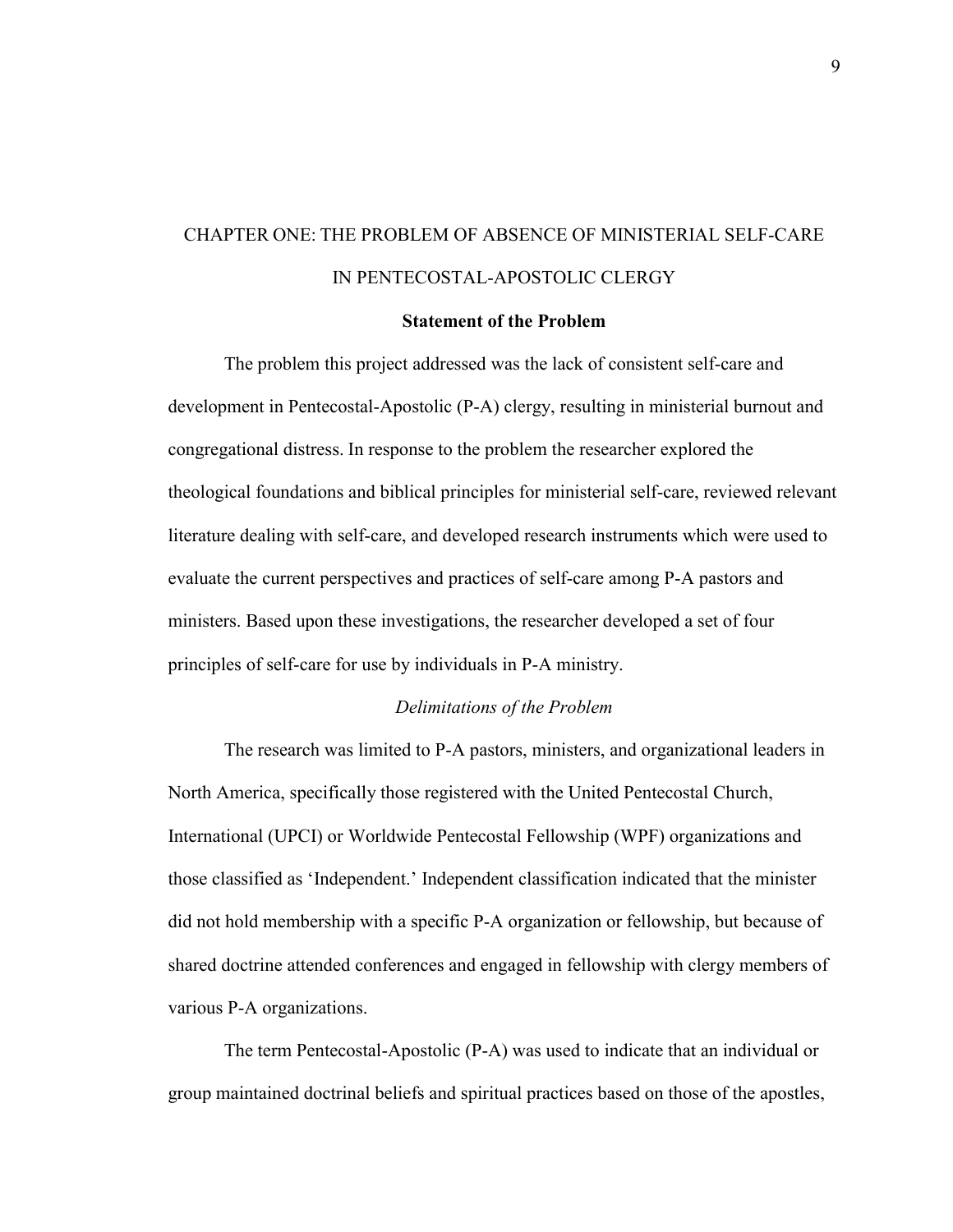scripture and the leading of the Holy Spirit. These beliefs included an emphasis on a personal experienced-based relationship with God maintained through regular prayer, repentance, fasting, and church attendance, holiness of mind and body evidenced through modest attire, pure speech, sobriety and other forms of self-discipline, immersion baptism in Jesus name, and speaking in tongues as the evidence of the infilling of the Holy Spirit. One of the primary beliefs that bind the P-A organizations together is agreement on the doctrine of the Oneness of the Godhead, and not the doctrine of the trinity adhered to by many other Christian denominations.

 The focus of the research was examination of the self-care perspectives and practices held by clergy currently active in ordained ministry in the above-mentioned organizations. The effectiveness of this self-care was not examined. For this research, ordained ministry is understood to refer to leaders and ministers who have been recognized by the above-mentioned organizations, and who minister to a specific congregation or church, and/or engage in spiritual leadership of a religious organization.

 The research included the study of the principles of self-care found in Scripture through examples and commandments given regarding care of the individual leader/minister as a part of the community whole. The concepts of self-care found in psychology and the research literature on burnout and efficacy of self-care methods in clergy populations were also examined through the study. There was no study undertaken of self-care for individual congregation members or laity in this study.

#### *Assumptions*

 The foundational assumption was that ministers are subject to physical, emotional, mental and spiritual limitations as all humans are and God does not regularly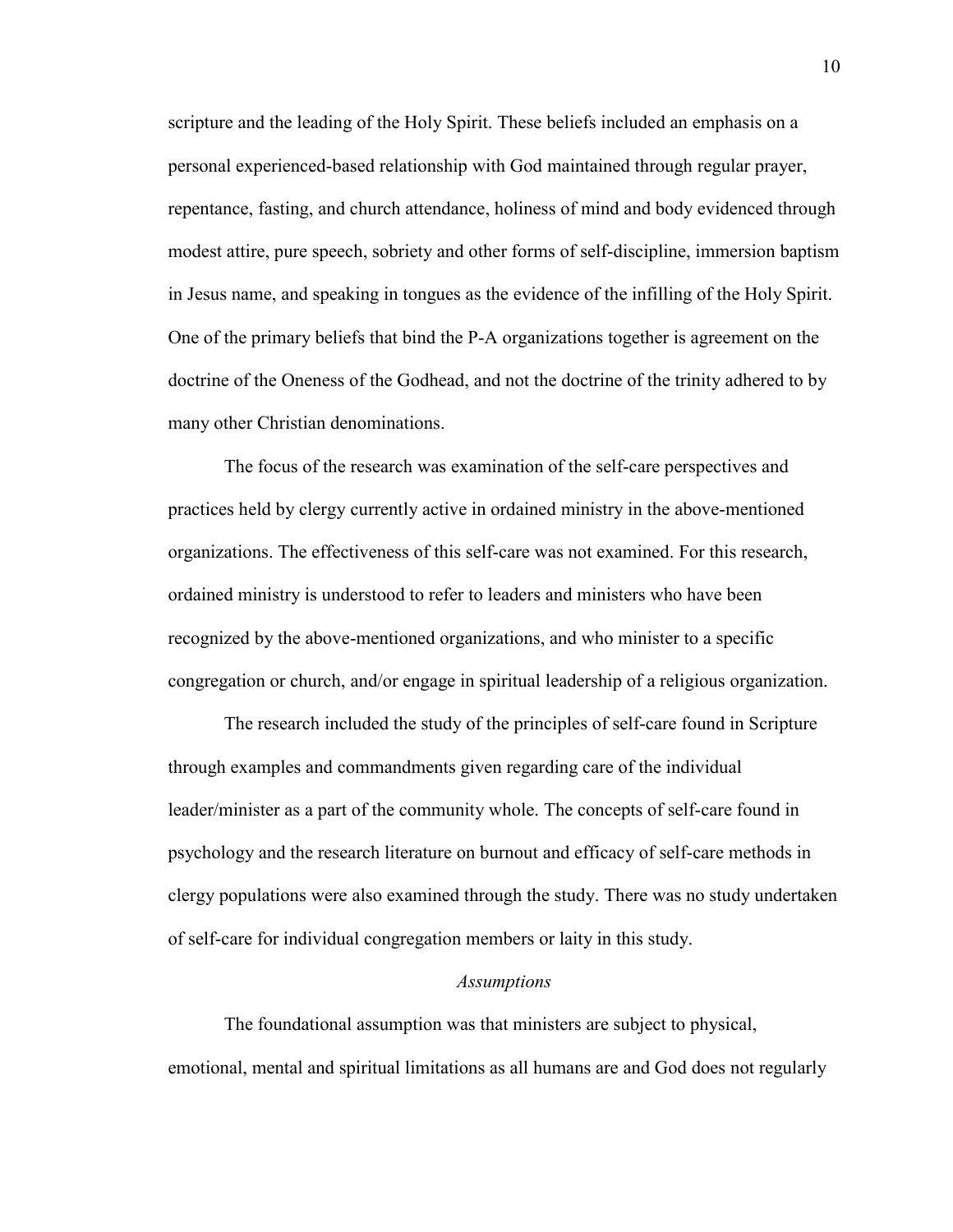create miracles to support ministers when they fail to use the wisdom God gave for caring for the body as a temple and other common sense measures.

 The second assumption was that ministers themselves are the primary tool of ministry, such that they can only lead out of their own experiences, energy, and gifts combined with reliance upon God's direction. This is true not only physically, but also psychologically and spiritually as the formation and contents of the self become a tool. For this study the concept of self refers to the core emotional, mental, physical and spiritual identity or self-perception of the individual by the individual. A healthy sense of self includes self-awareness, self-knowledge, and honest self-evaluation, while unhealthy sense of self is fractured and is demonstrated through disconnected self-awareness.

A third assumption was that ministers must practice self-care to lead well and have a sense of personal fulfillment. Self-care is recognized as actions and attention requiring engagement in the ability to be self-aware, to self-regulate, and to balance the needs of others with needs of the self, as well as involving ordinary physical health care, and personal and professional development concerns.<sup>1</sup> It was assumed that to be effective, the practice of self-care must be a holistic one involving all parts and elements of the minister's personal being. This includes personal and professional development.

 The fourth assumption was that the Bible is a reliable and accurate source of knowledge as the inspired word of God containing instructions and encouragement for humanity. Additionally, that the Bible contains self-care principles and instructions under

<sup>&</sup>lt;sup>1</sup> Ellen K. Baker, *Caring for Ourselves: A Therapist's Guide to Personal and Professional Well-Being* (Washington, DC: American Psychological Association, 2003), 15-20.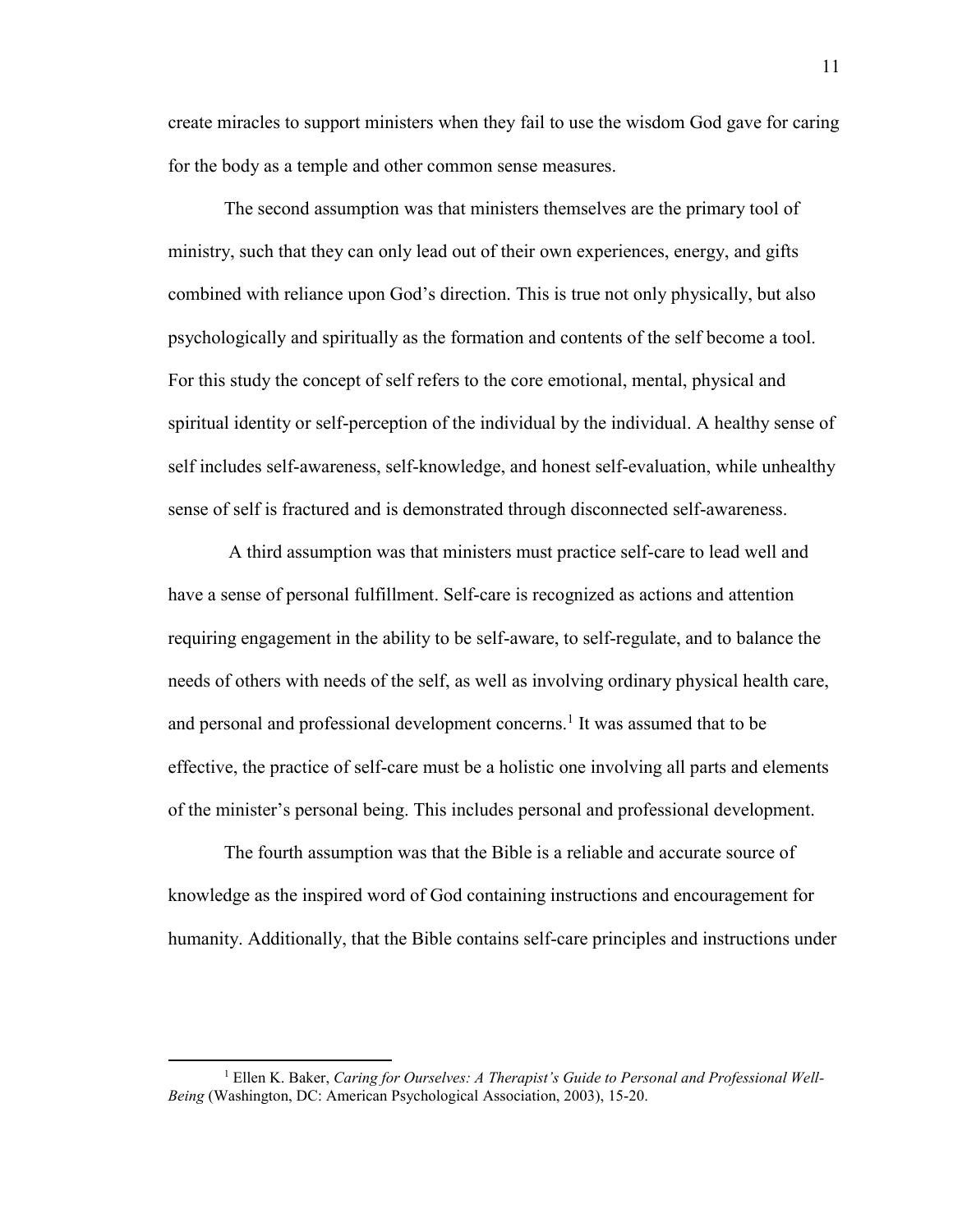other labels, and offers numerous examples of the resulting ministry impact on the leaders who chose or chose not to attend to self-care.

 The final assumption was that pastors/ministers have a determining impact on the health and efficacy of a congregation. Also, that congregational distress and personal burnout are universally undesirable consequences, and can be influenced by the ministerial leadership of that congregation.

#### **Setting of the Project**

 The setting for the research was among P-A pastors and ordained ministers involved in UPCI, WPF, or independent P-A organizations, in the United States of America. P-A clergy have a long history of avoiding practical self-care in favor of a superstitious reliance upon God to fill every need, even the ones they could or should probably take care of themselves. Reliance upon God is a widely-accepted tenet of Christian faith, however there are many clergy who have taken God's provision and grace as an excuse to neglect their responsibilities to prepare for sermons, invest in personal spirituality, and care for their physical body. This is particularly well demonstrated in the historical tradition of refusing medical or psychological treatment for terminal or mental diseases, although current trends have mitigated the severity of treatment refusal it continues to be refused frequently.<sup>2</sup> While there is a growing movement of P-A ministers obtaining higher education and an accompanying balance of honoring the wisdom God has given man by accepting medical, technological and counseling resources, there is yet an aversion to engaging in organization-wide practices of self-care. While no specific

<sup>&</sup>lt;sup>2</sup> Neil Hudson, "Early British Pentecostals and Their Relationship to Health, Healing and Medicine," *Asian Journal of Pentecostal Studies* 6, no. 2 (2003), 283-285.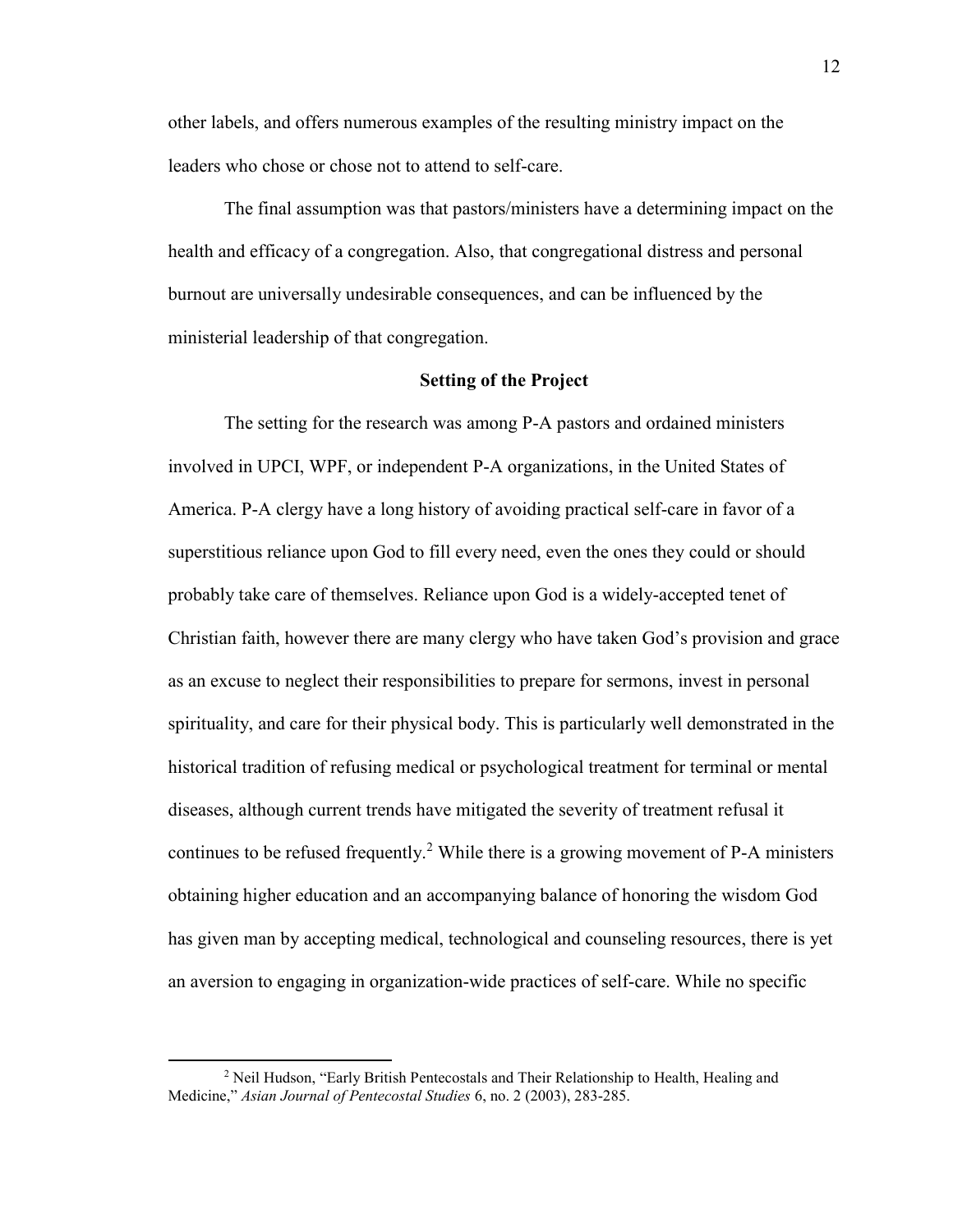cause for this has been identified, the researcher has heard several reasons suggested by colleagues and other ministers.

One possibility is that the aversion might be due to the charismatic culture of P-A organizations, with a tendency to rely on the "blab and grab" type of blind faith. Another possibility is that the aversion is due to an inability to draw and maintain personal boundaries as they take on the role of representative of God to the congregation. Regardless of the cause, the effect has been observed to be a clergy over-reliance on spiritual intuition and taking on full responsibility for the success and welfare of congregations. This leaves little or no time for the personal care of the minister, as they race about trying to attend to every need; often needs they do not have the competency training to fill. Quite frequently the researcher has heard the phrase "burning the candle at both ends" displayed as a badge of honor and a standard of sacrifice. Such behavior seems to have led well-intentioned ministers to frequently confuse the necessity of God's ultimate sacrifice with their own exhaustion, and to look askance at those who draw boundaries as though they were not living up to the kind of sacrifice Jesus gave.

 The P-A organizations accessible to the researcher have undergone dramatic changes affecting ministerial self-care in recent years. The UPCI is an international organization of P-A churches with benefits of widespread fellowship for ministers involved. In 2007 the UPCI held a general conference of its members to address several important questions of change regarding convictions previously held for decades. When those changes were voted for in the affirmative, a large number of UPCI members withdrew from the organization. A fraction claimed independent status, while the majority formed a minister's fellowship to provide mutual social and mentorship support.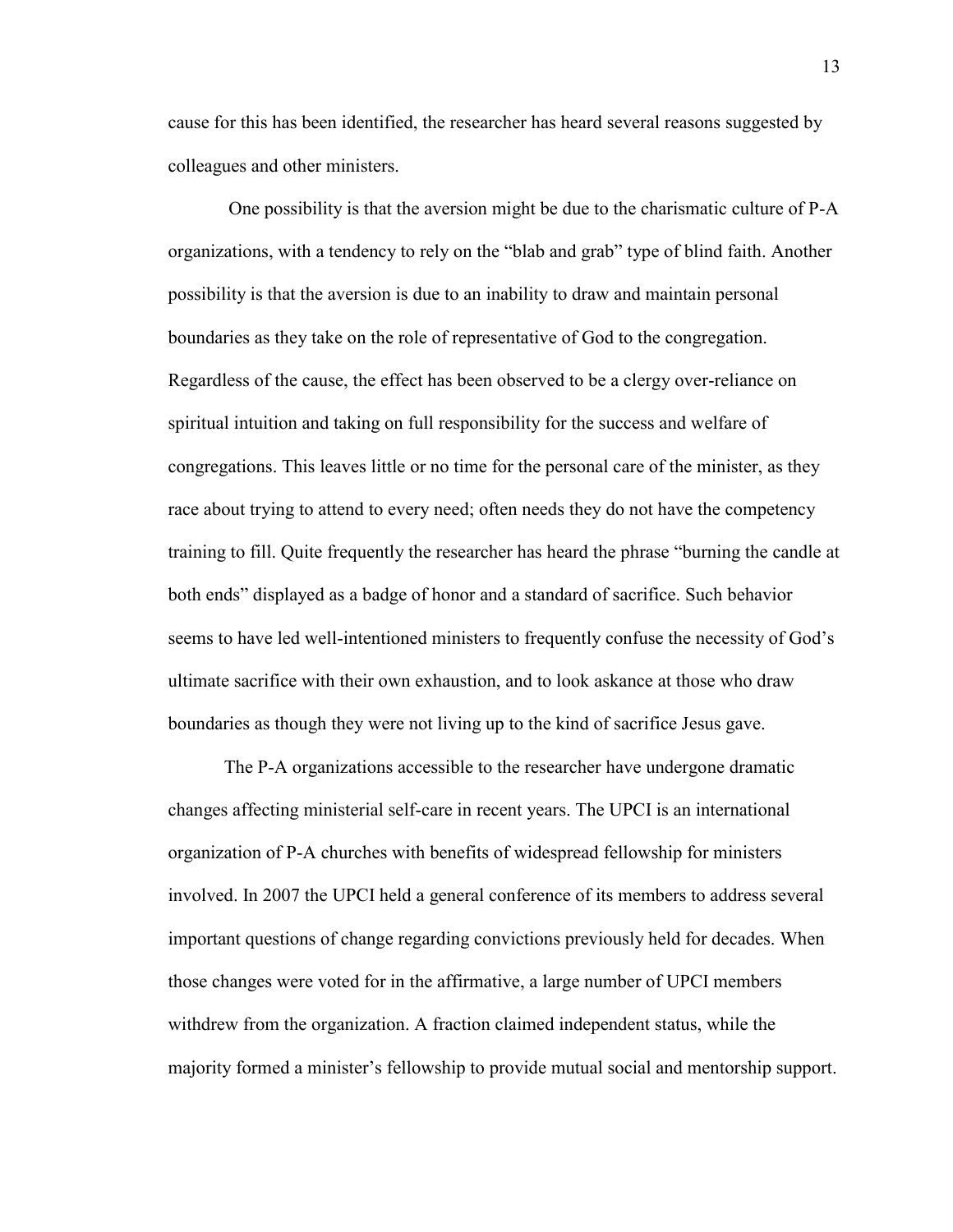This new ministerial fellowship is titled "Worldwide Pentecostal Fellowship (WPF)" and was formed in 2008. As a relatively new organization the WPF has fewer financial, emotional, and organizational resources to offer ministers, increasing the difficulty of carrying out church planting, world-wide missions, and day to day support.

Due to the doctrinal nature of the changes made in the UPCI, there were conflicts and divisions created between family members, friends, and church congregations. Several congregants opted to leave their various churches over the conflict, and others left the faith as well. While many ministers strove for neutrality, attempting to hold friendships across the two organizations, this has proved a difficult task as the UPCI has continued to make sweeping changes to the organization with the conservative elements largely removed. Also, there has been a continuing intense degree of animosity from the original organization at the number and position of the ministers who have left and continue to leave. It is not within the scope of the present research to evaluate the accuracy of either of these organizations, but to point out that the isolation, relational trauma, and loss of emotional and financial supports has greatly affected the self-care and training of ministers of both the UPCI and WPF as well as those of independent status. Accordingly, it was the opinion of the researcher that clear principles of self-care based in theology and psychology would be key to engaging ministers in the idea and practices of a God-honoring self-care, in the setting of P-A ministry.

#### **The Importance of the Project**

#### *The Importance of the Project to the Researcher*

The researcher has developed a passion for supporting the person and families of pastors and other clergy. This is due in part to experiences growing up observing and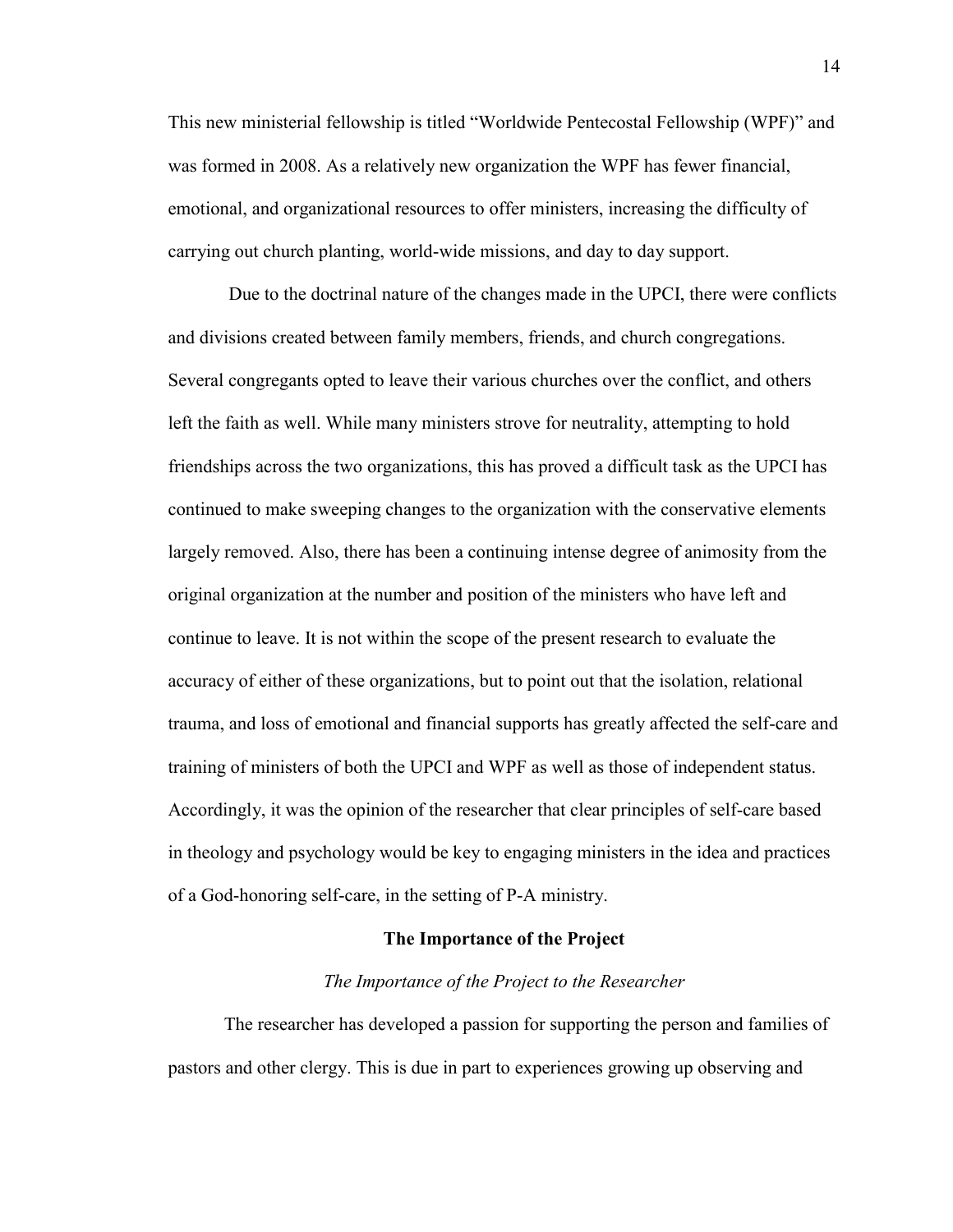ministering alongside her parents and other minsters and elders through the processes of establishing and developing a church plant in an industrial city in California. Along with the growing awareness of the difficulties and personal sacrifices inherent in ministry, the researcher also watched a number of respected ministers fail morally and ethically as a result of a gradual pattern of inconsistent or nonexistent self-care. The most unfortunate element of these observations was the trauma that occurred in both the families and churches of these ministers; trauma that was clearly preventable and unnecessary.

When the researcher left active ministry briefly to recover from personal trauma and pursue psychological training as a marriage and family therapist, she found that the unbalanced view of ministry and sacrifice in her upbringing was not only unnecessary but toxic to the human body and spirit. Further pursuit of doctoral studies increased the understanding that this unbalanced view of ministry was unbiblical and produced unethical results. These academic studies and psychotherapeutic practice demonstrated the fact that there was great potential for ministerial change in the area of self-care through developing awareness, education, and supported practice.

The researcher believed that if P-A ministers are to seek to honor God with their lives and ministry, they must be ready and willing to make significant changes in the ways they perceive and approach self-care and their role in ministry. If such changes are not made, the problem of moral and ethical failures in leadership will become common place, and the number of P-A churches closing their doors will increase rapidly. The demands of modern life and ministry are too great to continue without an intentional application toward self-care. The researcher also understood that for change to occur in the approach to self-care by P-A clergy, a thorough grasp of their current perspectives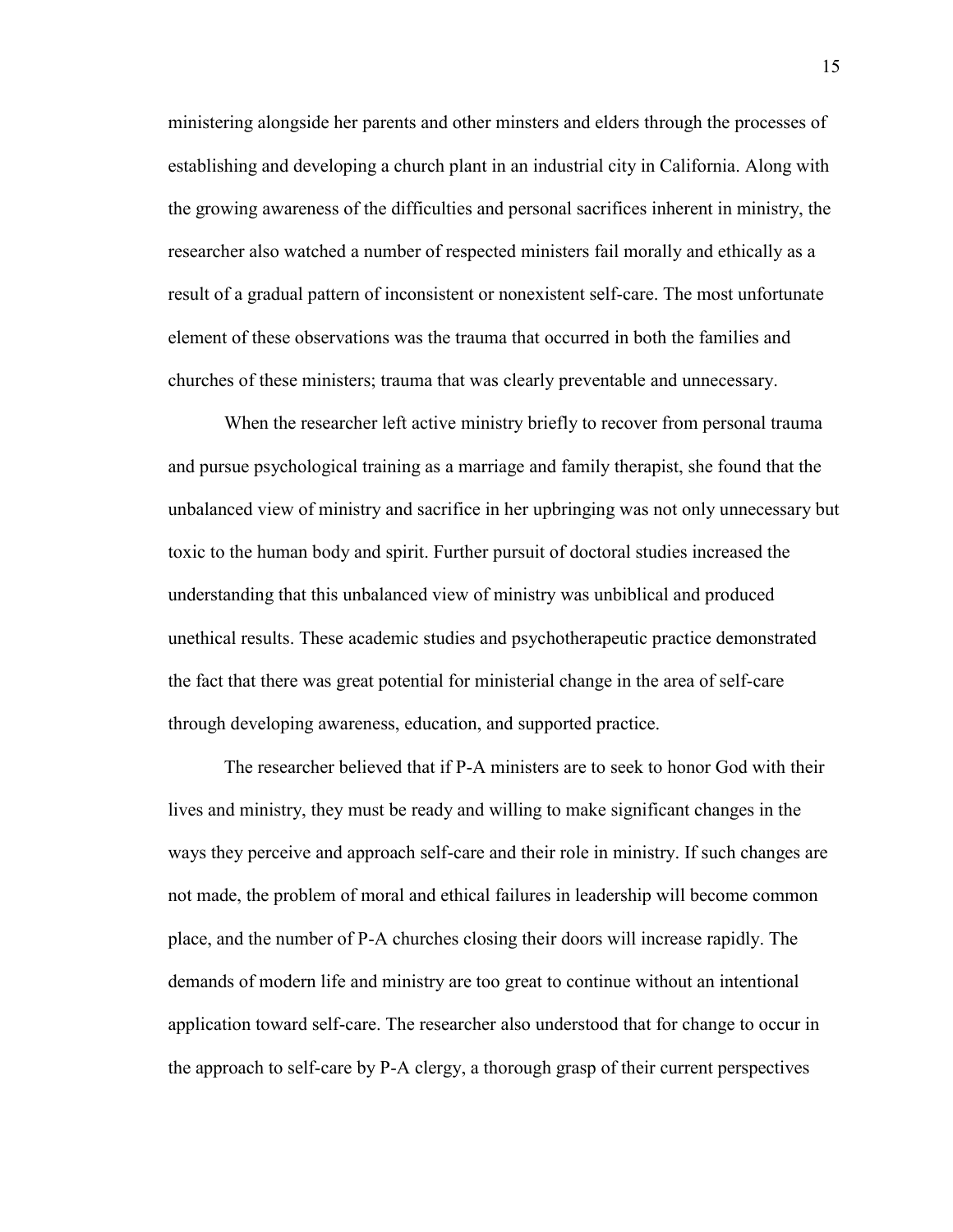and practices of self-care is necessary. In conducting this project, the researcher is hopeful that the results will provide a helpful contribution to the larger conversation regarding how P-A clergy can increase their effectiveness, longevity and personal fulfillment in the Kingdom of God.

#### *The Importance of the Project to the Immediate Ministry Context*

The researcher holds multiple roles in her local church and community which place her in a unique position from which to observe and attempt to mitigate the effects of ministerial lack of self-care. The researcher serves the local church and community directly through providing counseling services as a marriage and family therapist, and more indirectly through serving as an adjunct professor of Christian Counseling for an online school of theology. In addition, the researcher has served on the Pastoral Support Team at her current church for the past four years and did the same for as many years in her prior church. This Pastoral Support Team provides a sounding board and support to the pastor and his family, while acting as an informal liaison between the pastor and congregation. As a pastor's daughter; the researcher is especially well equipped to recognize and understand the biases and expectations of the P-A clergy, having often experienced them herself.

 The researcher has watched pastors struggle to take care of their own basic physical, emotional and spiritual needs and those of their families as they attempt to follow the traditional P-A ministry guideline to "take care of the saints first and God will take care of you." This guideline is not often directly stated in training programs, but is implicit and obvious in the elder or more experienced minister's directions to younger pastors regarding schedule conflicts, for example, between a child's graduation and a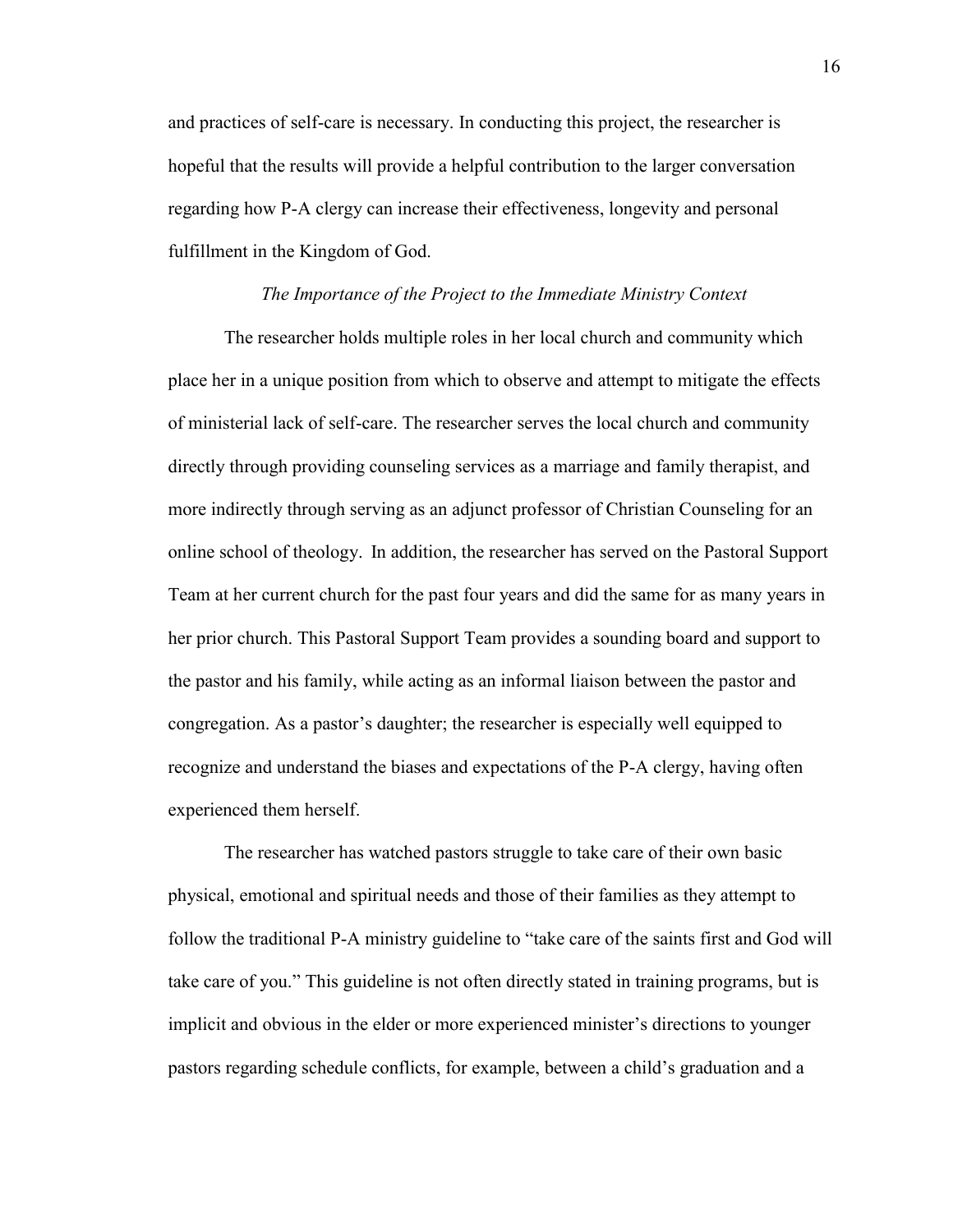parishioners' non-emergency hospital visit. Invariably the minister is instructed to leave the graduation and go to the hospital. If a pastor is sick, he is encouraged to preach and counsel anyway and let the Spirit work through him, even if he infects half the congregation with a virus. The researcher has observed as dozens of ministers have developed physical and emotional ailments, from diabetes and ulcers to marriage trouble when a wife becomes lonely and fed up with taking care of children and home without help or appreciation.

 Many of the churches in which the pastors or ministry leaders experienced the symptoms above were observed to develop congregational issues including an attitude of apathy, disunity, distrust of authority and church splits. With inaccurate and inconsistent spiritual and emotional care, these churches and pastors became ineffective and selffocused. The following case combines into one the various issues observed in P-A churches when clergy's decisions go awry from lack of self-care, to assist the readers' understanding of the importance of this project.

 Everlasting Peace is a small but established church in California. It was once large and thriving with its own building and school. Over time, however, the church has had repeated splits due to poor personal choices on the part of the leadership, including everything from embezzlement of church funds to marital infidelity. After several interim pastors, a young minister took the church and attempted to enact swift changes to provide the maximum level of help and faith restoration. The congregation is apathetic toward evangelism, distrusts authority and lacks unity however, so it bitterly resisted every change at first. Although the new pastor has experienced some success in instilling hope and trust by establishing relationships, his personal sacrifices to be present and active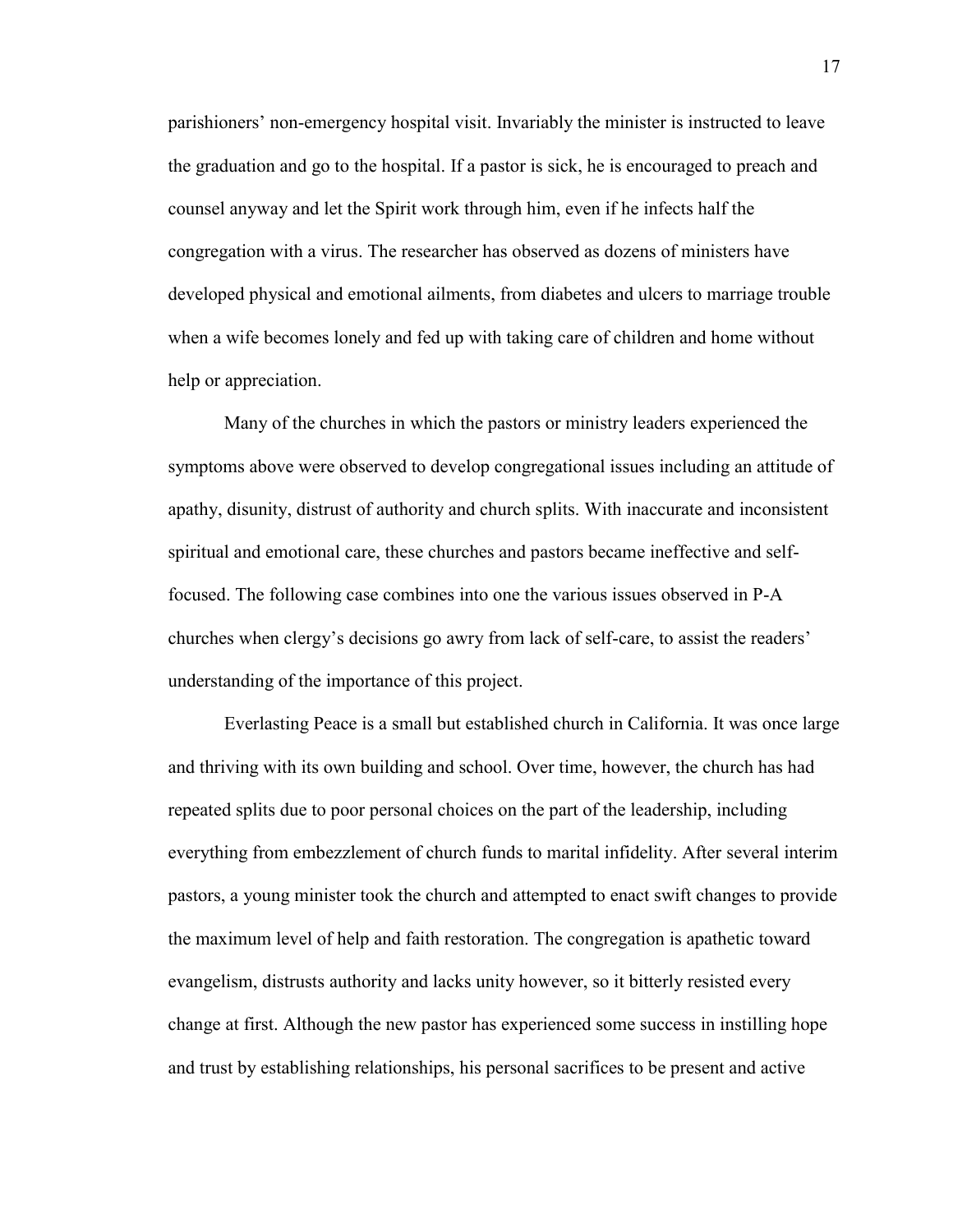within the congregation have alienated his family and impacted his health negatively. As a result, there are numerous congregants who languish in bitterness because he cannot continue to invest all of his energy into many people at once and frequently "crashes" emotionally. The congregants who learned to over-depend on him are left without support. Being young this new pastor reached out to a counselor in the community for assistance. The counselor struggles to find ways to help the pastor maintain a basic level of self-care and to understand that his self-care directly impacts his care of the saints. The successes occurred when the therapist takes great pains to prove that there are self-care mandates in the scriptures related to the specific issue at hand, but the freedom to choose self-care in the pastor is short-lived. Whenever the pastor interacts or speaks with other pastors and ministers, he again chooses the old, supposedly "sacrificial" methods of ministry again.

 This story has been repeated over and over throughout P-A churches, with variations, and continues to cripple both pastors and congregations and keep them from fulfilling their God-given purposes on earth. Because of this, the researcher believes the principles and understanding produced by this research will be of inestimable value to the current ministry context, aiding the researcher to assist pastors and ministers through spreading understanding and developing actions that will help P-A ministers to help themselves.

#### *The Importance of the Project to the Church at Large*

According to Barna Group research done in 2008, the Pentecostal/Charismatic contingent represents one of the largest groups of U.S. believers, being equivalent to the number of Catholics and larger than a number of other denominational churches (Baptist,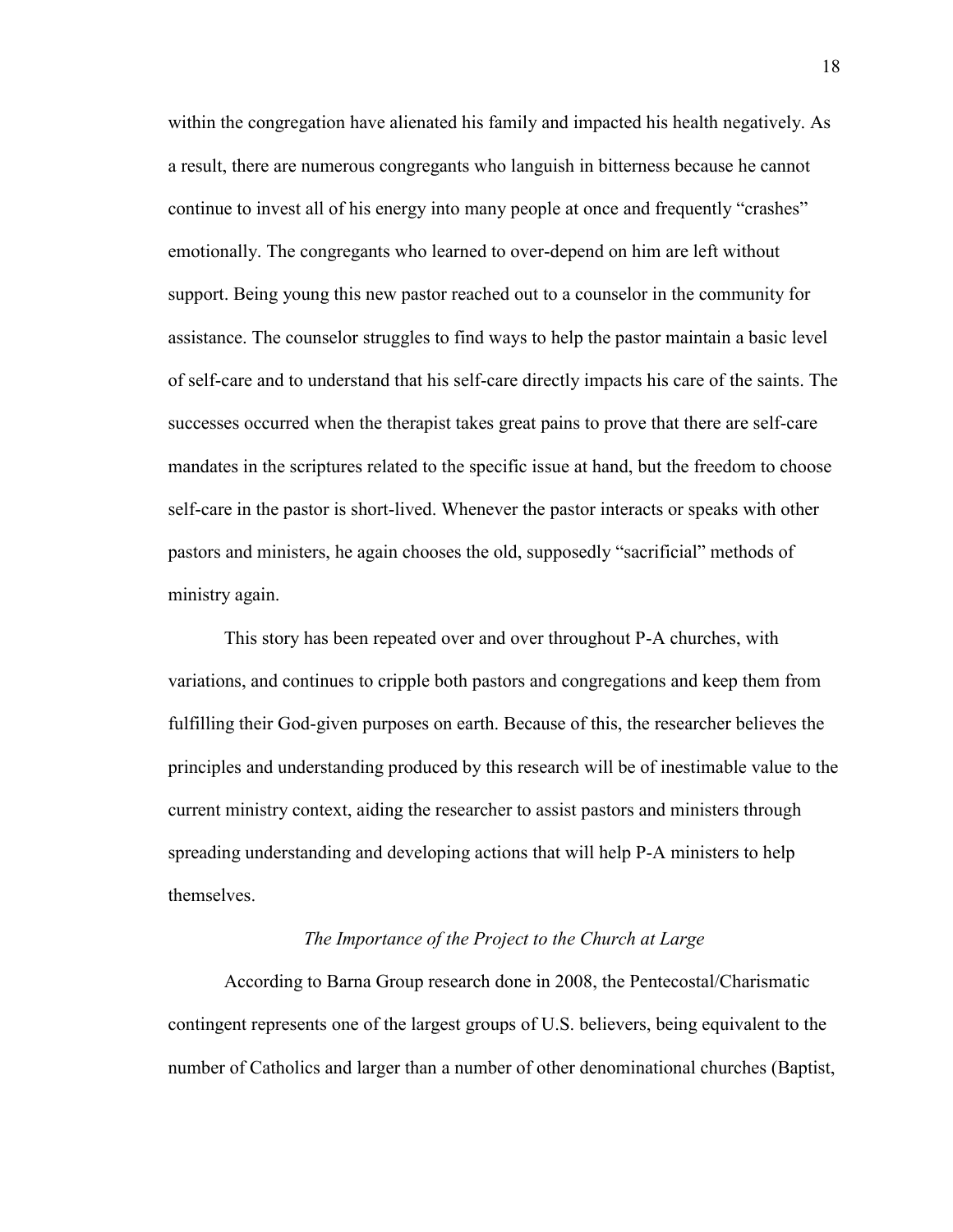Methodist, Presbyterian, Lutheran, Episcopal and non-denominational).<sup>3</sup> The only categories larger than Pentecostal/Charismatic groups were the Protestants and those designated as "born again Christians."<sup>4</sup> In the same article, Barna Group noted that the Pentecostal/Charismatic groups appealed across denominational boundaries with twenty percent of Catholic and twenty-six percent of Protestant adults identifying as part of the Pentecostal/Charismatic movement, and that there is an equal representation of this category across all of the geographic regions of the United States of America.

Unfortunately, this large portion of Christianity has lost some of its clarity of focus and conviction according to further Barna Group research, such that the youth and young adults of the Pentecostal movement are confused about the stated convictions of the movement, and focus on spiritual feeling and emotional process rather than actively living the convictions of faith and discipleship.<sup>5</sup> It would seem that the spiritual sense of self is missing in the current generation of P-A church members, and from the researchers observations this same is missing in many P-A ministers and leaders. This research can be understood to imply that the spiritual leaders and directors of P-A communities, being the clergy, are not fulfilling their spiritual and ethical obligations of educating their congregants in their faith, whether due to a lack of their own spiritual sense of self or some other possible reason. Research-based leadership-development theory described by

<sup>3</sup> George Barna*, "*Is American Christianity Turning Charismatic*?*", Barna.com, January 7, 2008 *(*Ventura, Ca: Issachar Companies), [https://www.barna.com/research/is-american-christianity-turning](https://www.barna.com/research/is-american-christianity-turning-charismatic/)[charismatic/](https://www.barna.com/research/is-american-christianity-turning-charismatic/) (accessed February 10, 2016).

<sup>&</sup>lt;sup>4</sup> George Barna, "How Different Generations View and Engage with Charismatic and Pentecostal Christianity," Barna.com, March 29, 2010. *(*Ventura, Ca: Issachar Companies). [https://www.barna.com/research/how-different-generations-view-and-engage-with-charismatic-and](https://www.barna.com/research/how-different-generations-view-and-engage-with-charismatic-and-pentecostal-christianity/)[pentecostal-christianity/](https://www.barna.com/research/how-different-generations-view-and-engage-with-charismatic-and-pentecostal-christianity/) (accessed February 10, 2016).

<sup>&</sup>lt;sup>5</sup> Barna, "How Different Generations View and Engage with Charismatic and Pentecostal Christianity," 2010.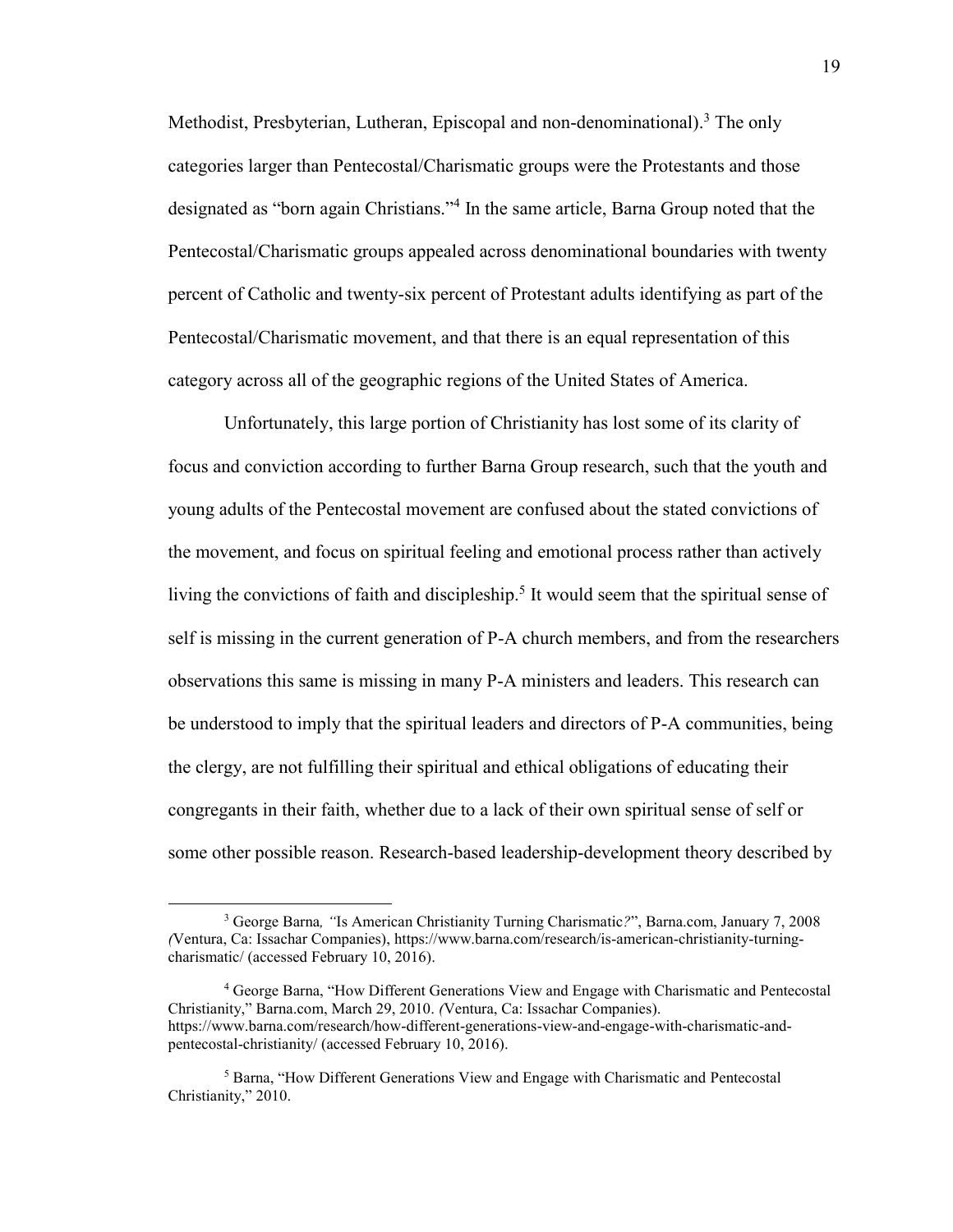Robert Clinton and Paul Leavenworth indicates that a clear sense of and value for self is reflective of God's creation and guides our practice of faith and discipleship.<sup>6</sup> In this way the research reflects the importance of self-care and development among the leaders of P-A churches and organizations, in order to correct the confusion and display strong effective modeling among church members.

The importance of this research to the larger world of ministry and academia can be found in the way that it will help provide some guidance for the creation and implementation of future methods of helping clergy live out a life of good self and other care. A set of essential clergy self-care principles based in biblical-theological research could serve as the basis for the development of a model of pastoral theology emphasizing self-care or for a program dealing with issues of self-care in ministry. Further suggestion of the importance of the research can be found in the fact that there are now large numbers of P-A believers that will be strongly impacted by the personal choices of a small but powerful group of people- their ministers.

<sup>6</sup> Robert Clinton and Paul Leavenworth, *Living and Leading Well: Navigating Mid-Life Ministry (Well Trilogy), Volume 2* (CreateSpace Independent Publishing Platform, 2013), 23-45.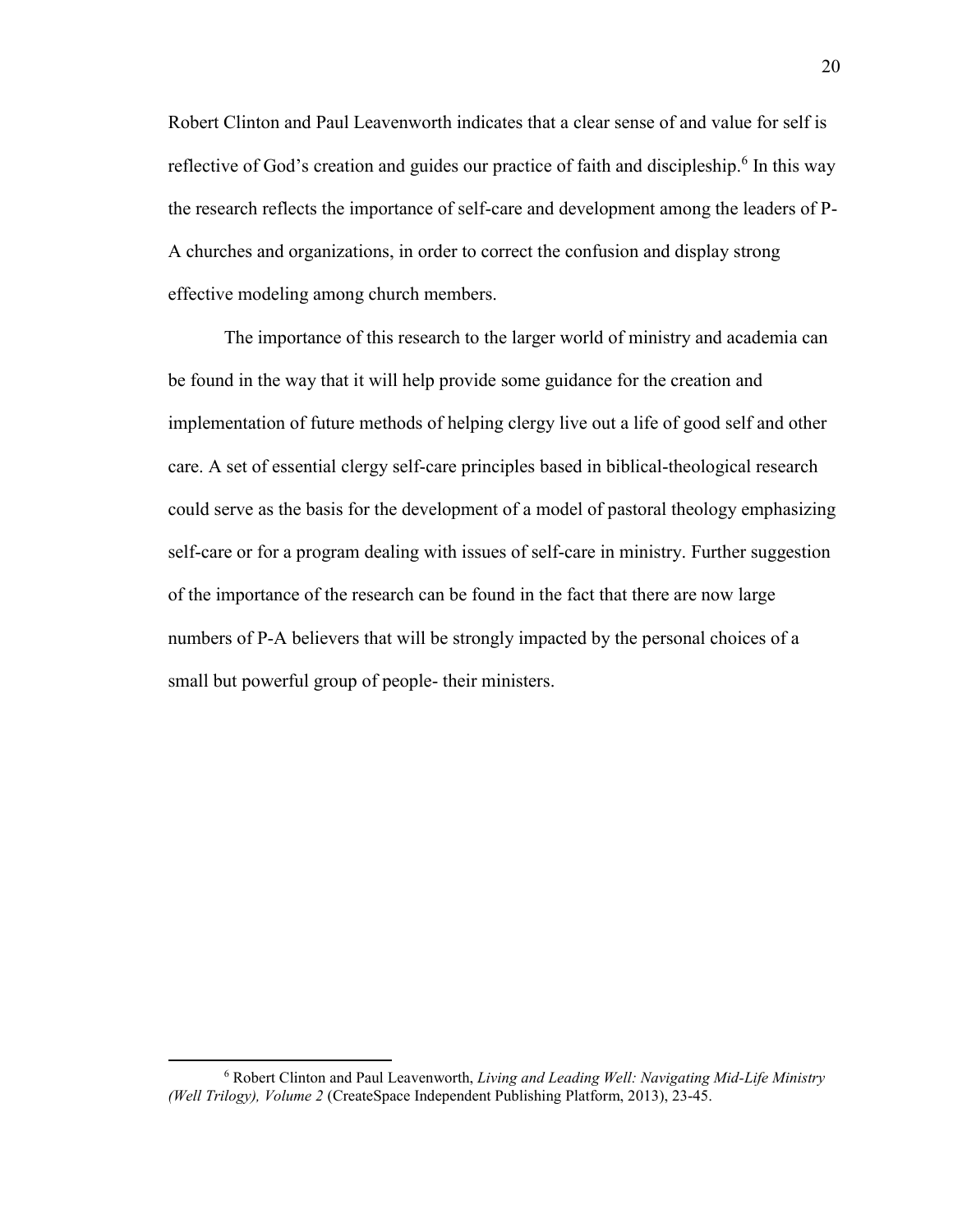#### CHAPTER TWO: A BIBLICAL-THEOLOGICAL FOUNDATION FOR SELF-CARE PRACTICES IN PENTECOSTAL-APOSTOLIC MINISTRY

Many have called the Bible "God's Handbook for Life," because the Scriptures contain so many commandments, instructions and guidelines for living a God-honoring, personally fulfilling life. It also contains examples of leaders and ministers in history who followed or ignored these instructions, and the results of those decisions. The researcher is convinced that among these instructions God included direction and examples indicating the importance of ministerial self-care. To satisfy this conviction, and accomplish the project goal, an examination was conducted of Biblical instructions and leaders in both the Old and New Testaments to identify principles of ministerial self-care.

#### **Biblical Instructions to Ministerial Self-Care**

Although the Biblical writers did not use the term 'self-care,' there are numerous statements and commandments in both Testaments where people are instructed to "take heed to yourself."<sup>1</sup> The Hebrew word often used in the Old Testament for heed is *shamar*  which means "to keep, watch, preserve."<sup>2</sup> One translation put it "to be on one's guard, to keep oneself."<sup>3</sup> In addition, the word was used most often as a verb, with a sense of

 $\overline{a}$ 

<sup>1</sup> Exod. 19:12, 34:12; Deut. 4:9, 4:23, 11:16, 12:13, 12:30; I Sam 19:2; II Chron. 19:6-7; Jer. 17:21; Mal. 2:15-16, Mark 13:9; Luke 8:18, 17:3, 21:34; Acts 5:35, 20:28; and 1 Tim. 4:16 to list a few.

<sup>2</sup> *NAS Exhaustive Concordance of the Bible with Hebrew-Aramaic and Greek Dictionaries.,* s.v. "shamar," (The Lockman Foundation, 1998)<http://www.biblehub.com/hebrew/8104.htm>(accessed February 22, 2016).

<sup>3</sup> Francis Brown, S. R. Driver, Charles A. Briggs, and H.F.W. Gesenius. *Brown, Driver, Briggs and Gesenius Hebrew and English Lexicon*. unabridged, s.v. "shamar," Biblesoft Electronic Database, 2008 [http://www.biblestudytools.org/lexicons/hebrew/kjv/shamar.html \(](http://www.biblestudytools.org/lexicons/hebrew/kjv/shamar.html)accessed February 22, 2016).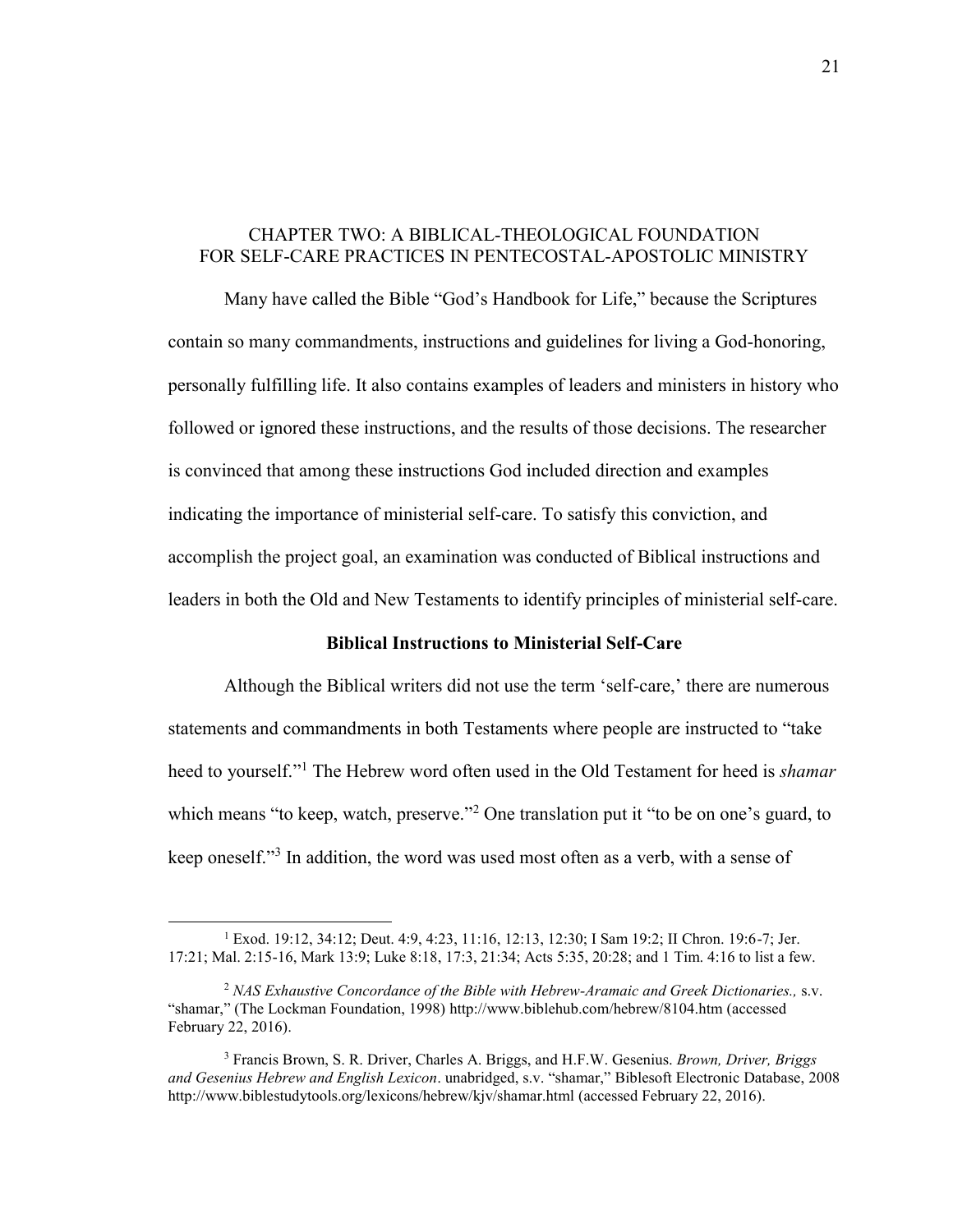continued action performed consistently or continuously over time, rather than a singleinstance obligation. It was used to describe a variety of maintenance activities including: the annual keeping of holy festivals, restraint from evil/wrong-doing, maintaining property, protecting valuable or holy things, and learning by observation.

The New Testament word translated "heed"' has a similar connotation, being the compound verb *epechó* meaning "to give attention, to observe, to hold onto, and apply."<sup>4</sup> A further meaning is derived from understanding that the word *epechó* was used to refer to harbor watch-fires cautioning and protecting ships from danger, where the word also means "to hold forth."<sup>5</sup> As with the Hebrew *shamar*, the Greek word *epechó* is a verb indicating action, and has a present-tense continuous quality. It was used in a variety of ways, most notably to encourage believers and leaders to pay attention and hold fast and forth the truth of God.

The injunctions following the phrase "take heed to yourself" throughout the Bible indicate that God cares deeply about the emotional, cognitive, psychological and physical state of his people, both ministers and congregants. The phrase precedes a wide variety of instructions, from guarding against leprosy (Deut. 24:8) to caring for children (Matt. 18:10) and spouses (Mal. 2:15-16), from encouraging forgiveness (Luke 17:3) to anxiety (Luke 21:34). Other scriptures refer to obedience to Gods commands (Exod. 19:12), to protection from evil and all forms of danger (Exod. 34:12), to evaluation of personal

<sup>4</sup> James Strong, *Strong's Exhaustive Concordance of the Bible: Greek 1907*., s.v. "epechó," (Peabody, Mass: Hendrickson Publishers, Inc., 2008) [http://biblehub.com/greek/strongs\\_1907.htm](http://biblehub.com/greek/strongs_1907.htm) (accessed October 29, 2016).

<sup>5</sup> Strong, s.v. "epechó."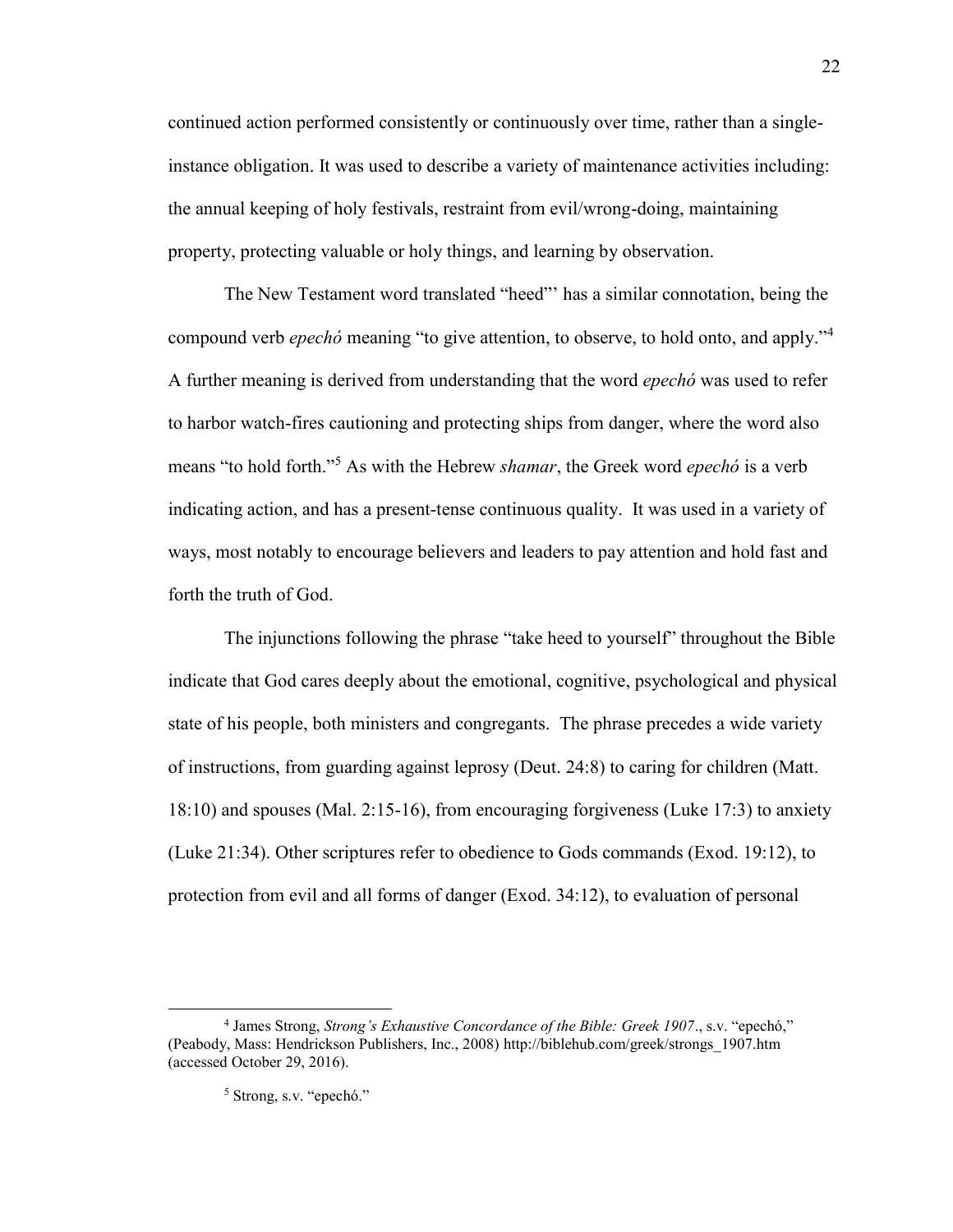intentions (Acts 5:35), to parenting (Deut. 4:9), and obtaining Sabbath rest for body and soul (Jer. 17:21).

It can be interpreted that the meaning and use of the word "heed" indicates that God insisted on more than simple auditory attention when he asked someone to keep, observe, preserve and take notice of themselves. One receives the impression that taking heed was intended to be a lifestyle of intentional awareness of self, others and God that lead to changed actions. Without such awareness humanity is predisposed to the forgetfulness of sinful self that James described as the man who looks in a mirror and then promptly forgets what he saw as he walks away (James  $1:23-24$ ).<sup>6</sup> Such action and attention devoted to how one follows God's instructions would lead one to self-awareness and intentional action to keep oneself in good condition for fulfilling God's purposes.

The depth of this divine emphasis on self-awareness is reflected in the number of times the word "heed" and similar words used for "directing one's attention" are used in the Scriptures. The word "heed" is used 223 times in the Bible, "observe" 216 times, "regard" 230 times, "watch" 203 times, "note" 129 times, "guard" 185 times, "attend" 71 times, and "notice" 44 times.<sup>7</sup>

Accordingly, in both psychological and spiritual circles, self-awareness is considered an important key to effectiveness and personal fulfillment in ministry.<sup>8</sup> The difficulty most ministers encounter, however, is not awareness of their need for self-care

<sup>6</sup> Unless otherwise noted, all Scripture citations are from *The Holy Bible, New Revised Standard Version.* Peabody, MA: Hendrickson Publishers, Inc., (2008).

<sup>7</sup> *BibleHub Thesaurus,* s.v. "heed" [http://biblehub.com/thesaurus/h/heed.htm \(](http://biblehub.com/thesaurus/h/heed.htm)accessed October 29, 2016).

<sup>8</sup> Ronald W. Richardson, *Becoming a Healthier Pastor (The Creative Pastoral Care and Counseling Series)*, (Minneapolis, MN: Fortress Press, 1996), 172-175.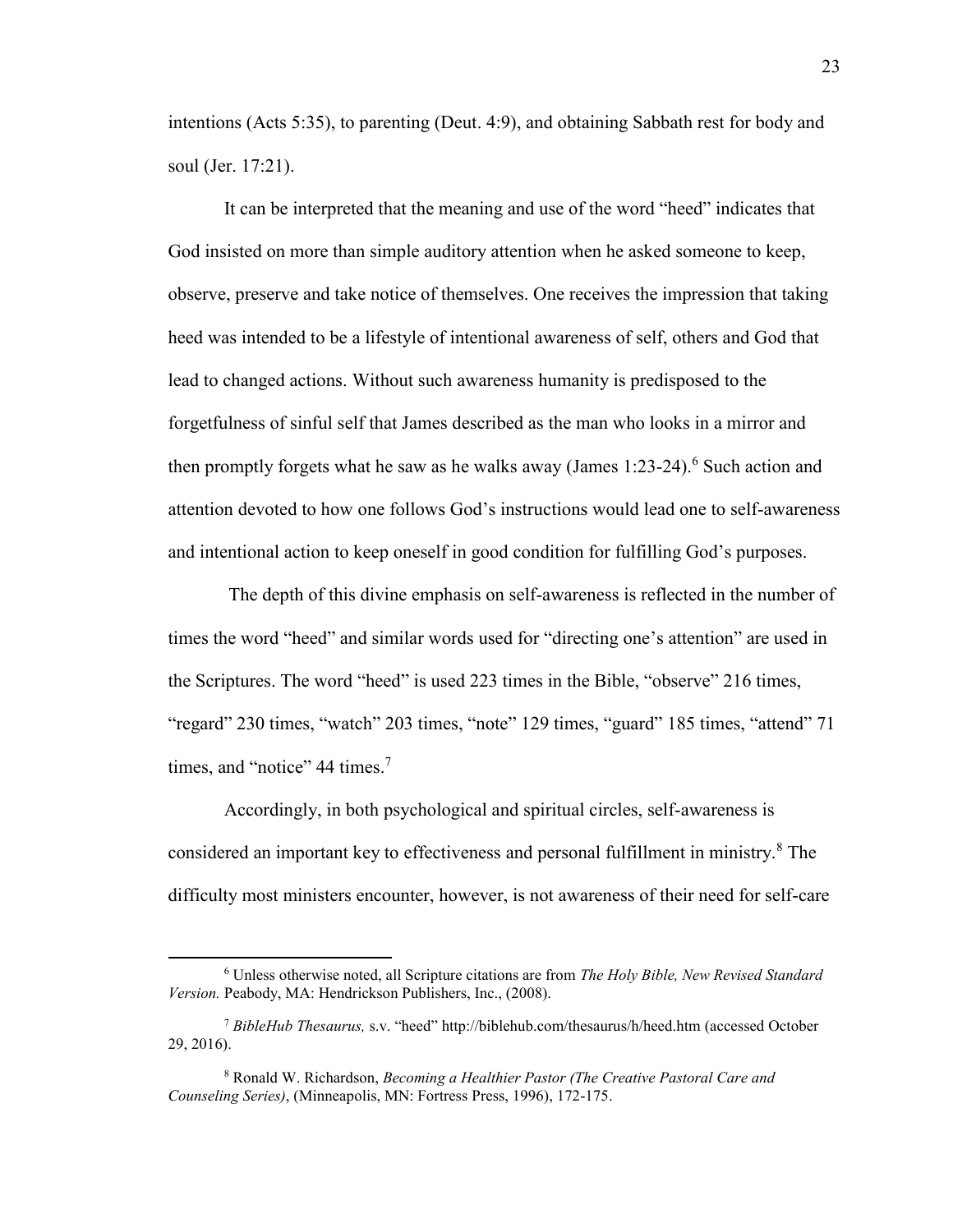or "heed taking" but knowledge and experience of how to implement self-care into daily life in balance with their calling to serve the needs of others. Evidence for this difficulty is found in the many studies conducted on clergy health, well-being and burnout in recent years and the accompanying negative results. Clergy of varied denominations in America have been discovered to experience greater health problems than their non-clergy counterparts: ten percent higher rates of obesity, $9$  as well as higher rates of chronic diseases such as diabetes and hypertension.<sup>10</sup> Mental health issues also run high among clergy. One study by Leslie Francis, Stephen Louden and C.J. Rutledge recorded that clergy report high levels of emotional exhaustion (24 percent) and symptoms of depersonalization (23 percent), while scoring low on personal accomplishment (23.4 percent).<sup>11</sup> At the same time, studies suggest that ministers who receive mental health support tend to produce healthier churches and avoid negative outcomes resulting from clergy deficits.<sup>12</sup>

#### **Biblical Examples of Ministerial Self-Care**

An exploration of the biblical examples of leadership indicates that many of them struggled with the same issues around self-care or "heed taking" that are reflected in ministers today. David failed emotional self-care, opting instead for a passive version of

 $\overline{a}$ 

<sup>&</sup>lt;sup>9</sup> Rae Jean Proeschold-Bell and Sara. H. Legrand, 'High Rates of Obesity and Chronic Disease Among United Methodist Clergy," Obesity, 18, 9 (2010), 1869-1870.

<sup>&</sup>lt;sup>10</sup> Teresa F. Cutts, Gary Gunderson, Rae Jean. Proeschold-Bell and Robin Swift, "The Life of Leaders: An Intensive Health Program for Clergy," *Journal of Religion and Health, 51,* 4 (2011), 1322- 1324.

<sup>&</sup>lt;sup>11</sup> Leslie J. Francis, Stephen H. Louden and C. J. Rutledge, "Burnout Among Roman Catholic Parochial Clergy in England and Wales: Myth or Reality?" *Review of Religious Research, 46*, 1 (2004),16- 17.

<sup>&</sup>lt;sup>12</sup> B.C. Trihub, M. R. McMinn, W. C. Buhrow Jr, and T. F. Johnson, "Denominational Support for Clergy Mental Health," *Journal of Psychology and Theology, 38*, 2 (2010), 101-110.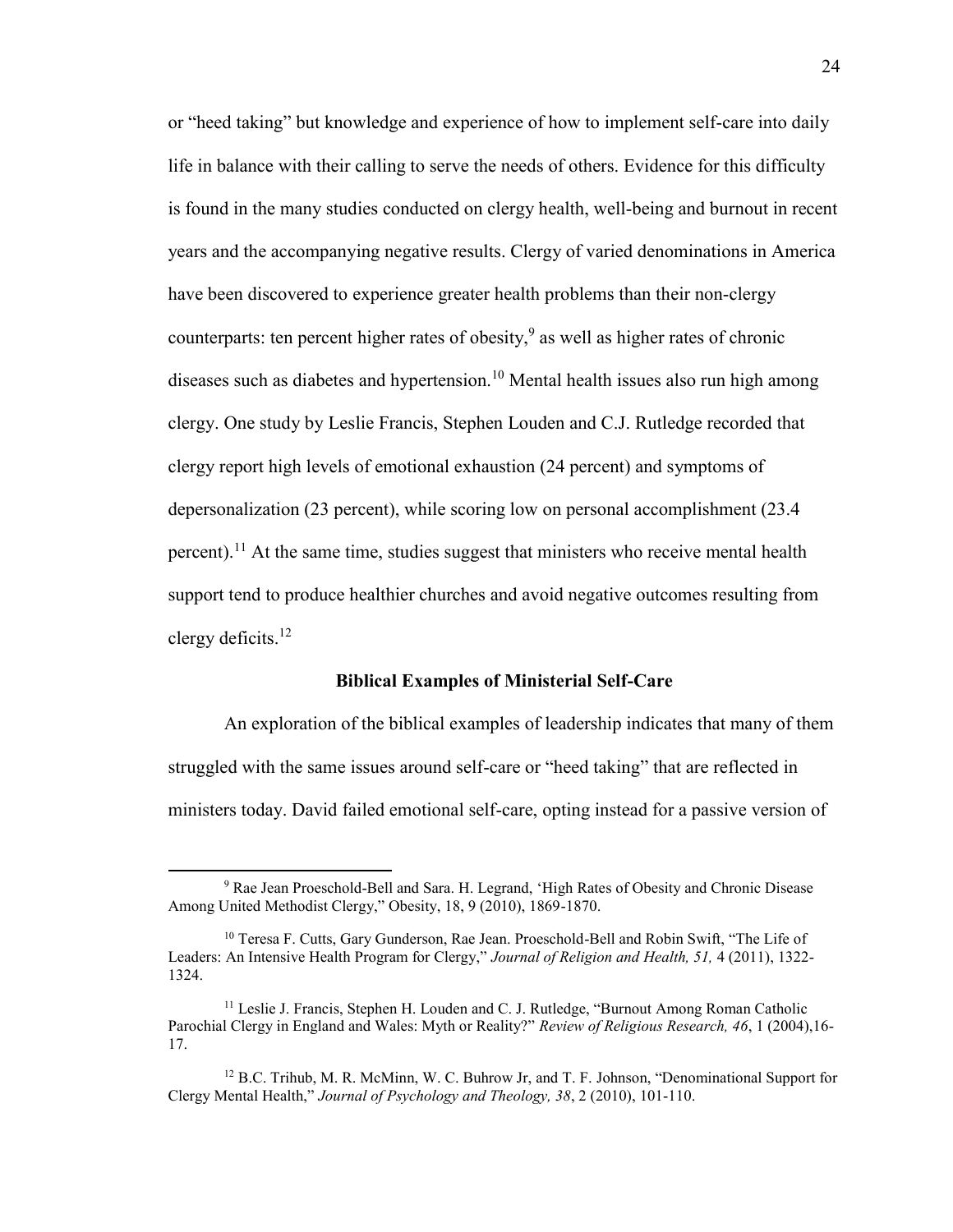self-care and found himself committing adultery and murder as a result. During the time of the judges, the military leader Barack failed to attend to his fears and required Deborah to lead the people of God instead. And despite his divinely given wisdom, King Solomon failed spiritual and physical self-care and allowed himself to be led away into idolworship through his many wives.

However, there are examples of ministers and leaders in the Bible who were successful because they practiced "heed taking" or self-care. For the most part they seem to have learned by experience or by revelation some identifiable principles of self-care. There are numerous examples in both the Old and New Testaments of such leaders, but for the purposes of this project the researcher has selected the most well-known examples and therefore those most easily remembered and their lessons hopefully applied by the reader.

#### *Old Testament*

 Some of the clearest examples of ministerial self-care in the Old Testament are provided by Moses, Elijah, and David. The lives of these men reflect the importance of a God-honoring self-care in numerous ways, the evaluation of all of which would take much more time and space than is available in this project. Thus, the life events and statements of each of the men in question were examined individually, with an emphasis on evaluating those practices and events which had a clear negative or positive impact upon that leader and his followers. This examination led to identification of several principles of self-care that impacted the success of the individual ministries/leadership. The principles discovered in this way can be summarized as the following. First is the importance of learning and accepting one's own limitations, and second, practicing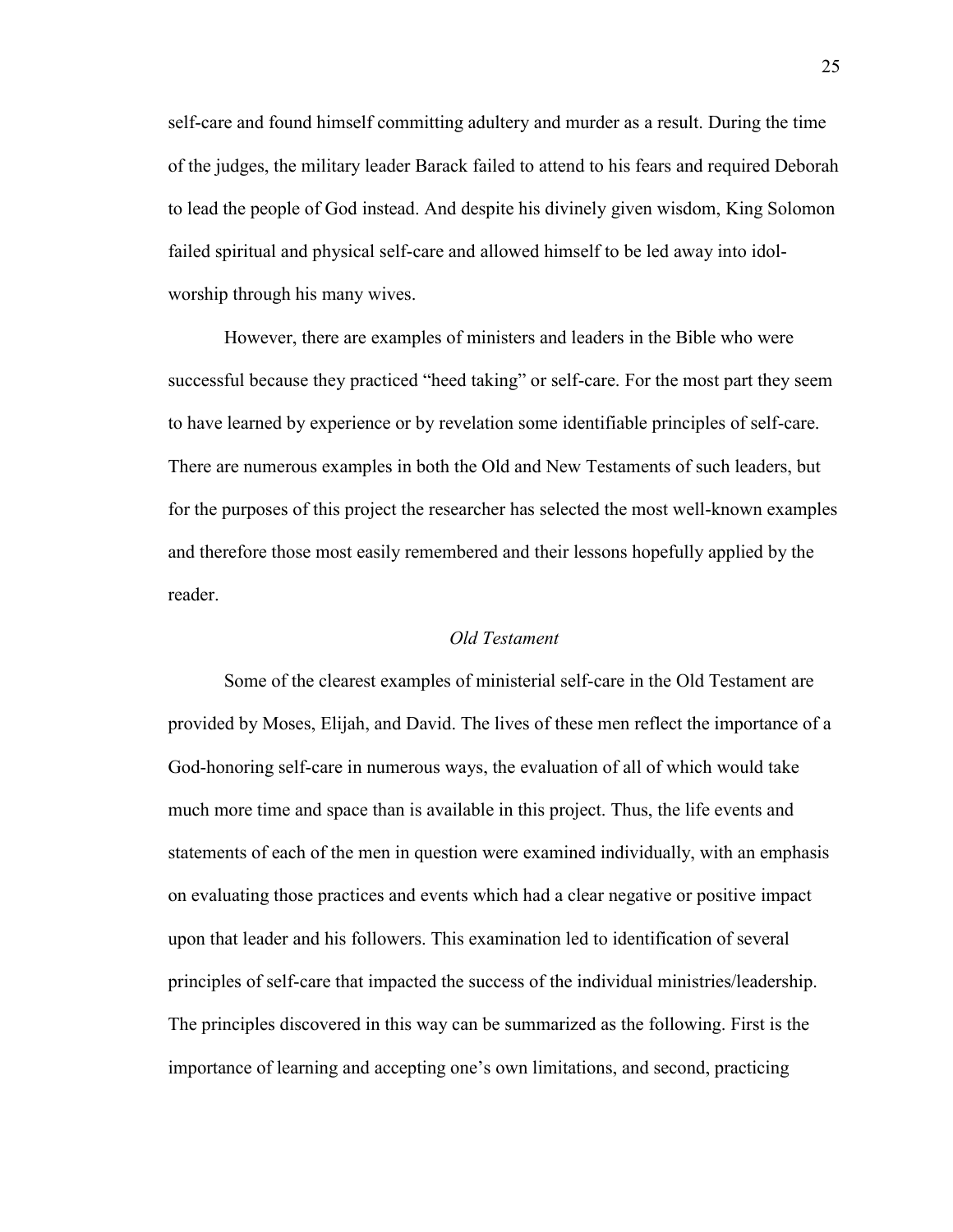physical self-care regarding both sleep and nutrition. The third is spending time with God and obeying God for one's own sake, while the fourth is seeking emotional support in ministry. The final principle is engaging in active, ceaseless attention to all aspects of one's own self.

#### **Moses**

The first ministry example examined was the prophet Moses, who is considered by many to be one of the greatest religious leaders of ancient times owing to his role in leading the multitude of Israelites out of Egypt and into a new religious and national identity. After Abraham, he is the first man in the Old Testament that we see being divinely directed to lead huge numbers of people in following God's will and developing a cohesive identity as God's people. And yet Moses is described as having numerous personal weaknesses and struggles with his leadership, particularly at the beginning of his leadership. He appears to have had a hot temper that led him to kill an Egyptian overseer, and later that same temper appears to have led him to break the tablets of the Ten Commandments in his anger at the people and zeal for justice. Moses also struggled with self-identified communication and self-esteem problems that he claimed made him unfit for God's purposes. However, by the time the Israelites had been formed into a nation of God-believing individuals and were being led into the promised land Moses had become a strong, reliable, humble and yet powerful, well-spoken leader/minister. Many modern ministers complain of exhaustion from simply leading a church in general from Sunday to Sunday. One wonders how Moses kept up with the demands of leadership of millions and yet remained strong in both faith and person. Outside of miraculous grace, the answer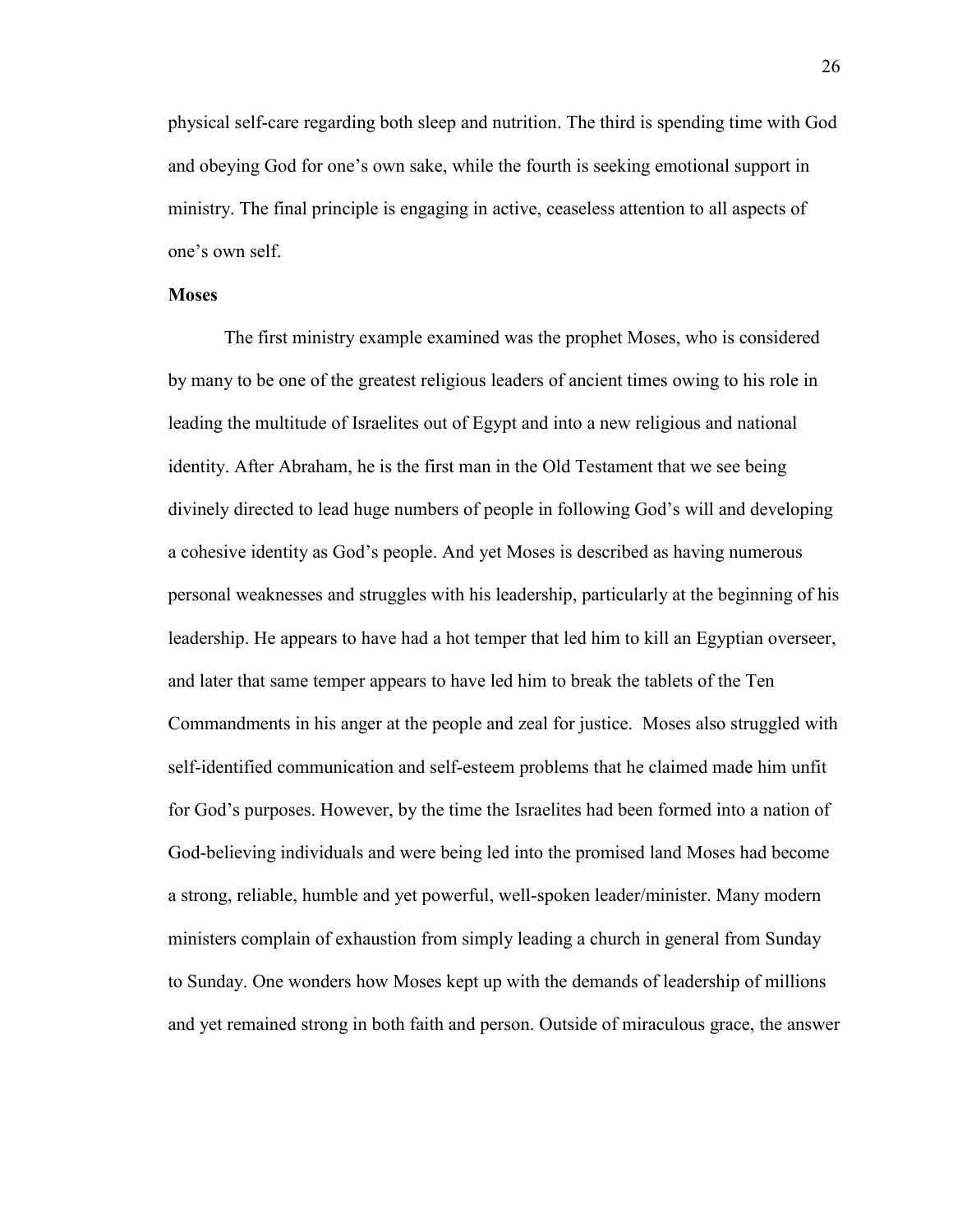can be found through examination of several life events that taught Moses the kind of self-care it takes to maintain excellence and longevity in leadership.

*Acceptance of personal limitations.* As the leader of a developing people group, Moses had numerous responsibilities not least of which was representing God to the people. Leading a group of people can be stressful at any time, but leading millions of newly-freed slaves through dangerous deserts and unfriendly territory to a place they had never seen before must have been overwhelming. Moses is recorded as reflecting his feelings of overwhelm and frustration to God in stating that the people were "a burden" and "too heavy for [him]," and requesting death instead of leadership (Num. 11:10-15). As a response to this God instructed Moses to select 70 elders to assist Moses in his leadership with whom God would share the spirit and burden he had placed on Moses for the people. At the point of the transfer of this spirit, the elders are recorded to have "prophesied." Although there is some controversy as to whether this reaction of "prophesy" in the elders is a description of beginning of God-inspired administration of their duties or to a one-time actual forth-telling of God's plans, the essential issue to this project is that God directed Moses to take delegatory action to support his leadership.<sup>13</sup>

 Unfortunately, it appears to have taken two tries for Moses to understand the importance of recognition of personal limitations in ministry. Not too long after, we again find him ineffectively pushing his limitations with the work of arbitrating and teaching the people (Exod. 18). This time God inspired Moses' father-in-law Jethro to speak to Moses about how he was exhausting and frustrating himself and the people by working in

 $\overline{\phantom{a}}$ 

<sup>13</sup>James Burton Coffman, *Coffman Commentaries on the Old and New Testament,* s.v. "Numbers 11" (Abilene, TX: Abilene Christian University Press, 1999)

http://classic.studylight.org/com/bcc/view.cgi?book=nu&chapter=011. (accessed October 31, 2016).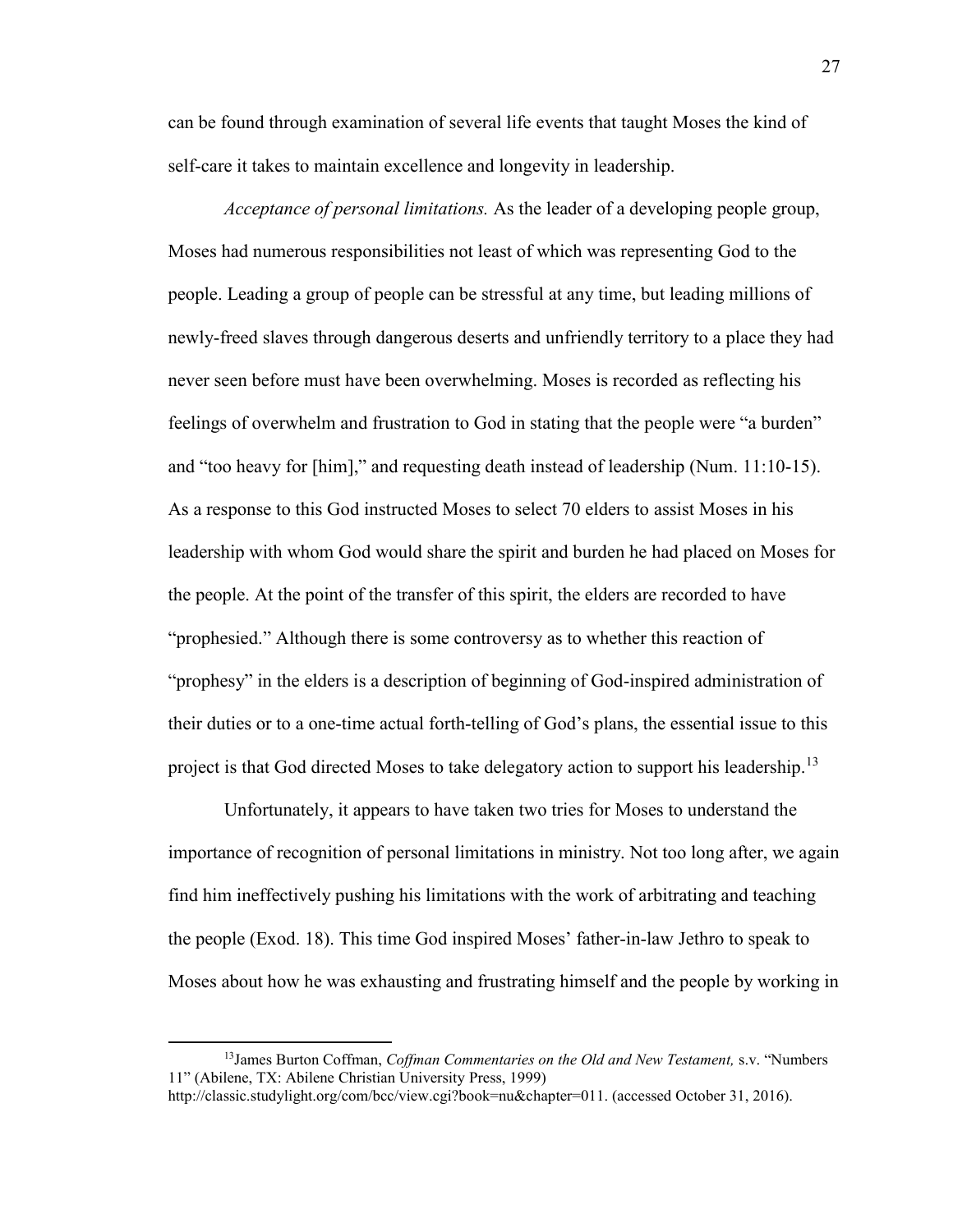the judgment seat from dawn to dusk (Exod. 18:13-26). Jethro suggested that Moses stick to His calling of representing God to the people and the people to God in leadership and, to support this calling, to create a hierarchy of leaders who would judge and teach the ever-increasing numbers of people, so that only the most difficult cases would reach Moses. The fact that this system was effective in bringing peace and clarity to both leader and congregation is evidenced in the fact that we do not read again about Moses sitting in judgement before the people after this.<sup>14</sup>

The fact that Moses led the people alone up to this point, under God's leadership, is not indicative of sinful pride or micro-management. This is proven by his response to Joshua's indignation that two people in the camp were prophesying without being at the tabernacle: "Would that all the Lord's people were prophets, and that the Lord would put his spirit on them!" (Num. 11:29). In appointing the 70 elders to help govern the people, and in sending Jethro to demonstrate Moses's need, the Lord appears to be communicating to Moses the importance of delegation through acceptance of personal limitations in the face of overwhelming stress. To effectively lead the people, there had to be more than one person who could administer justice and give direction. Additionally, the practice of delegation leads to the development of skills and anointing of selected members of the Israelite congregation, reducing the threat of jealousies, dissatisfactions among the people, and increasing a sense of order and security.

This delegation prompting event demonstrated that so long as Moses remained exhausted and emotionally burnt-out with the people of God, he was incapable of

<sup>14</sup> Bruce Herzberg, "Deborah and Moses," *Journal for the Study of the Old Testament 38*, no. 1 (2013): 18.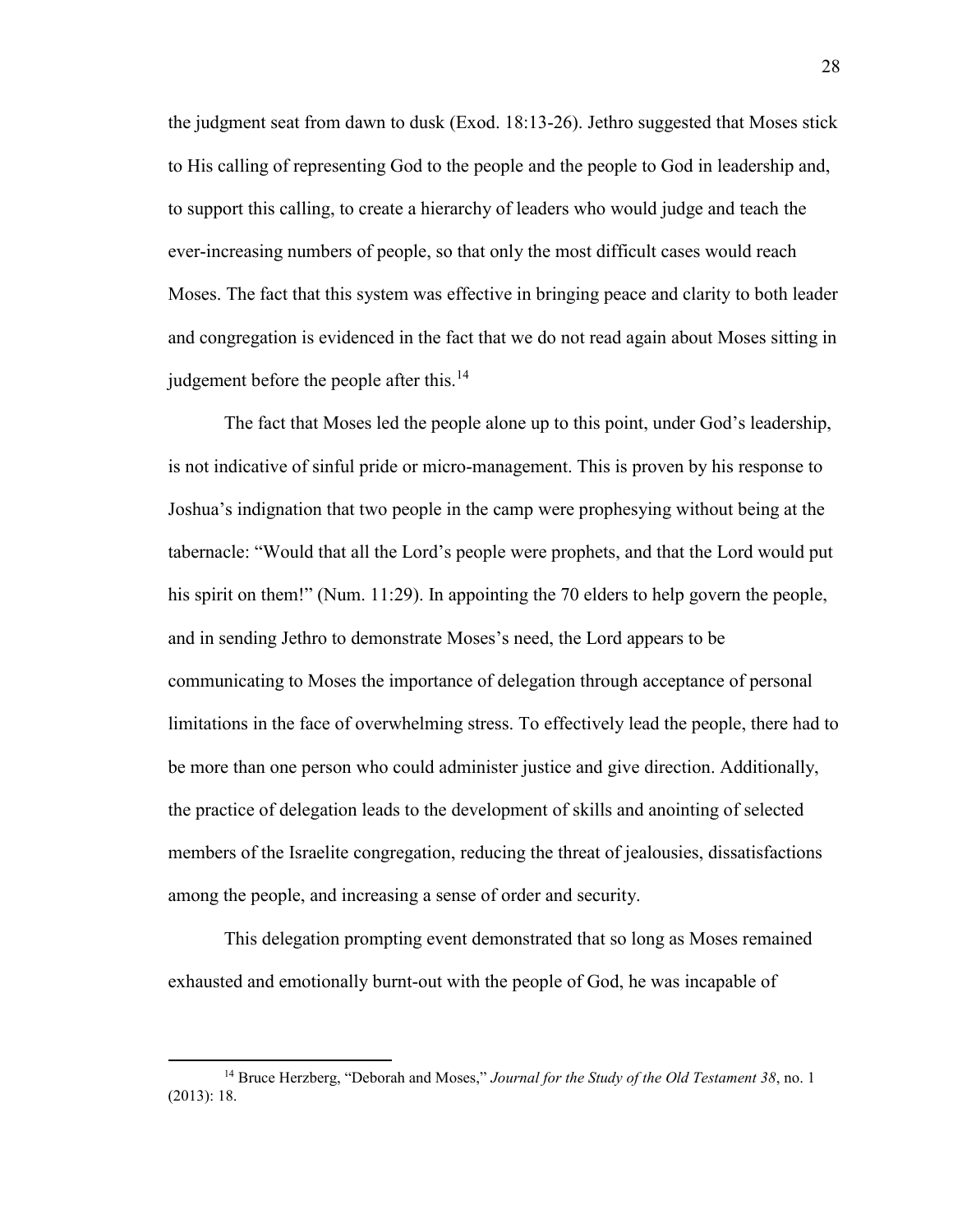representing God correctly and handling the people with the necessary grace. The longer Moses remained occupied with administrative tasks among the people, the more time he had to spend away from receiving strength and guidance from God. The significance of this event is heightened by understanding that it is only after this division of labor among the people that Mount Sinai was reached, the Ten Commandments given, and the instructions for life as God's chosen people were received. If Moses refused to recognize his personal limitations as a human, he would have failed to become the leader God set him up to be and the history of the Israelites might have been very different.

*Physical and emotional self-care.* A final element of self-care can be identified in the life of Moses in the keeping of the Sabbath rest. It was through Moses that God initiated the covenant requirement of the Sabbath day as holy unto God and a day of rest from work and self-interest on the part of the Israelites and all their animals and lands. There are no scriptural indications that Moses had any exemption from this commandment and as the mouthpiece for the Sabbath it would make no sense for him to have done so.

 The word "sabbath" is derived from the Hebrew verb *sabat* meaning "to stop, to cease, or to keep."<sup>15</sup> These meanings are indications of the kinds of behaviors God commanded and progressively revealed to Israel for maintaining the sabbath throughout the Bible. Sabbath keeping is so much more than the basic idea of resting from all work on the seventh day of the week. The scriptures reveal that keeping the sabbath was to be a reminder and sign that the Israelites were God's chosen people under the Mosaic

<sup>15</sup> Walter A. Elwell, editor, *Bakers Evangelical Dictionary of Biblical Theology,* s.v. "sabbath," (Grand rapids, MI: Baker Book House co, 1996).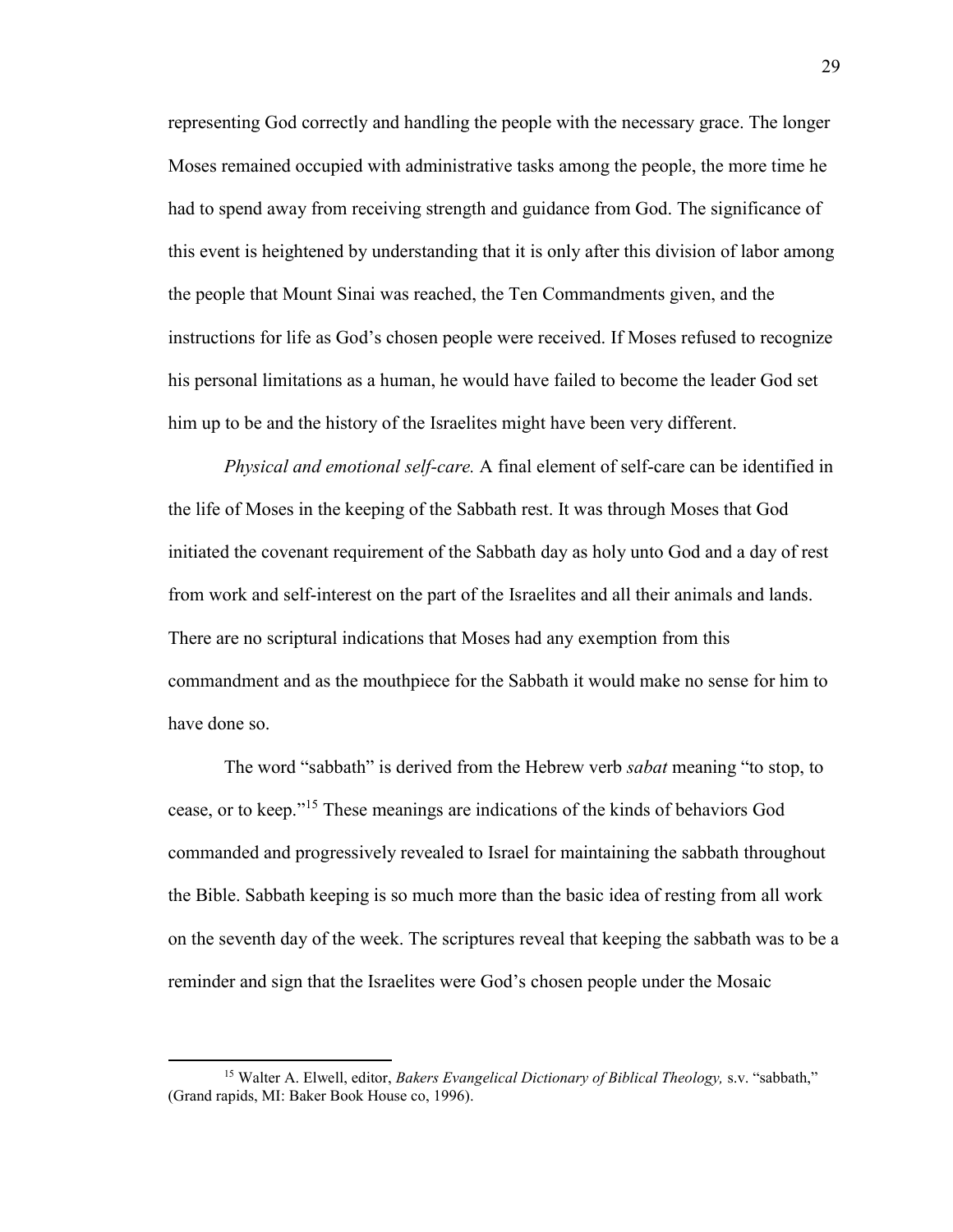Covenant (Exod. 31:12), as they imitated his behavior of resting on the seventh day of creation (Gen. 2:1-3). As such, the sabbath was intended to be a gift of freedom from the cares of daily life that the Israelites had never experienced in their slavery in Egypt.<sup>16</sup>

The myriad instructions for how to keep the sabbath in the Old Testament reflect an emphasis on the idea that the spirit of the Sabbath keeping is what makes it holy and not simply the fact that it was a cultural ritual. The prophets Jeremiah and Ezekiel take the nations of Israel and Judah to task over their failure to keep the sabbath holy, because they had made it a day for pursuing pleasure and begrudging rituals. The implication here is that the day was to be devoted to worship, reflection, and good deeds as necessary, and as such provided emotional, physical and spiritual rest to all who engaged in it. Some have suggested that the sabbath helped the Israelites separate their identity from what they did and transfer it into who they belonged to as they were weekly reminded of their own inability to control weather, prosperity, and health while their crops sat idle in fields during the sabbath.<sup>17</sup> Instead of worry or personal pleasure, the sabbath was intended to be a day of worship, of remembrance of who God is and who the Israelites were in connection to God.

 While the specific scriptural commandments to keep the sabbath holy do not express a specific goal of creating self-awareness and self-care, the promised outcomes of keeping the sabbath do offer these things. The Lord promised to give the Israelites monetary and agricultural prosperity, freedom from hunger and need, peace, victory over

<sup>16</sup> Marva J. Dawn, *The Sense of the Call: A Sabbath Way of Life for Those Who Serve God, the Church, and the World,* (Grand Rapids, MI: William B. Eerdmans Publishing Company, 2006), 33-71.

<sup>17</sup> Marva J. Dawn, *Keeping the Sabbath Holy: Ceasing, Resting, Embracing, Feasting,* (Grand Rapids, MI: William B. Eerdmans Publishing Company, 1989), 40-42.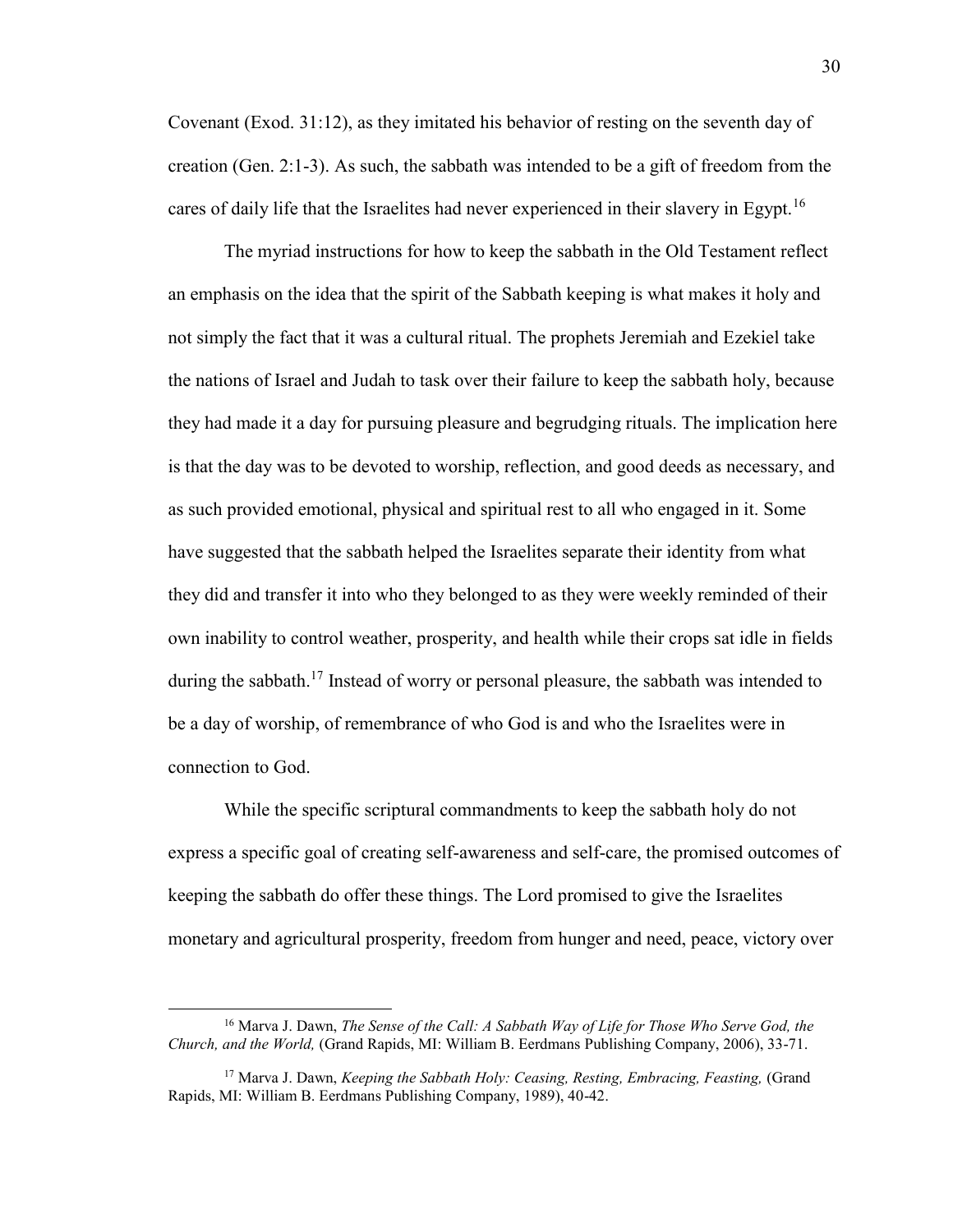their enemies, honor, and that they would find joy in serving the Lord (Isa. 58:13 and Lev. 26:3-13). Research has been conducted listing the benefits individuals have received from the various elements involved in sabbath keeping (such as meditation, prayer, religious practice, gathering with likeminded believers and ceasing from regular work), and the results line up directly with God's promised benefits, particularly those involving emotional and spiritual benefits. Some of these benefits include decreased anxiety from increased awareness of self-identity<sup>18</sup> and increased sense of well-being is correlated with taking sabbath each week,<sup>19</sup> Additionally, studies also indicated that negative attitudes toward sabbath keeping decreased the amount of health benefit obtained from sabbath practices.<sup>20</sup> In this way, it can be stated that while self-care is not the express purpose of the sabbath, the sabbath builds automatic self-care into the lifestyle of the leaders and laity of the Old Testament when followed appropriately.

The researcher understood that taking physical, emotional and spiritual rest for 24 hours each week was an important part of the lifestyle of Moses and provided time for self-care and awareness that can be generalized as an element of ministerial self-care for this project.

 $\overline{\phantom{a}}$ 

<sup>&</sup>lt;sup>18</sup> S. Wayne Hatcher and Joe Ray Underwood, "Self-Concept and Stress: A Study of a Group of Southern Baptist Ministers", *Counseling and Values, 34* (1990), 190-191.

<sup>19</sup> Karl G. D. Bailey and Arian C. B. Timoti, "Delight or Distraction: An Explanatory Analysis of Sabbath-Keeping Internalization," *Journal of Psychology and Theology, 43,* 3 (2015), 200.

<sup>20</sup> J. W. Lee, K. R. Morton, J. Walters, M. Mahoney and R. Veluz, "Beliefs About the Sabbath: Association with Religious Coping, Intrinsic Religiosity, Mental and Physical Health," (paper presented at the Western Psychological Association, Palm Springs, CA, April 12-14, 2014).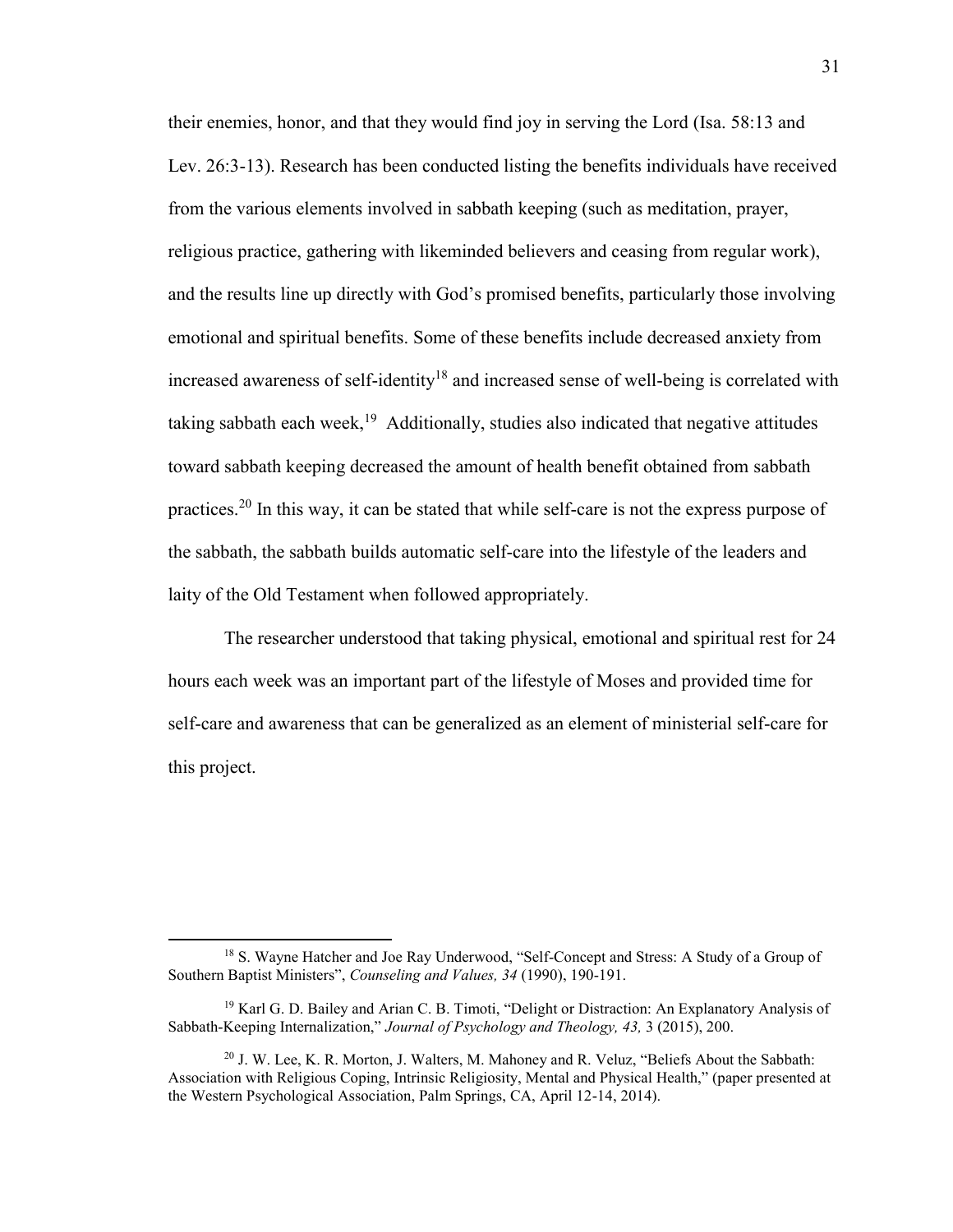#### **Elijah**

l

 The prophet Elijah is another example of successful leadership in ministry, although his successes are confined mainly to signs and wonders and eradication of large numbers of the priests of Baal, rather than converting many to the service of God. Like Moses, his exemplary success merits our attention to how he managed the stresses of personal needs and ministerial responsibilities. Unlike Moses however, the people Elijah was called to speak to were unwilling to follow or to listen, and frequently persecuted him into hiding in exile in nearby countries. It should not be surprising then that the elements of self-care we find in Elijah's life appear to have been learned through negative experiences, and one experience yields much for exploration. This is his experience at Mount Horeb (1 Kings 19:3-18).

 This famous passage of scripture has been debated thoroughly by scholars and theologians, some proclaiming that it shows Elijah as a fearful, doubting prophet, while others claim that it proclaims Elijah as a man perfectly in God's will.<sup>21</sup> A simple reading of the text within the historical context however reveals a very human prophet who "was afraid" and "fled for his life" in order to prevent the ending of his life and ministry like so many other unnamed prophets before and around him (1 Kings 19:3). Elijah had just experienced great victory at Mount Carmel where the people were roused by God's fiery miracle to kill the prophets of Baal, and some scholars have suggested that Elijah could be expected to have begun hoping for change on the part of the king and queen and was

<sup>&</sup>lt;sup>21</sup> Tchavdar S. Hadjiev, "Elijah's Alleged Megalomania: Reading Strategies for Composite Texts, With 1 Kings 19 as an Example," *Journal for the Study of the Old Testament, 39,* 4 (2015): 433-434.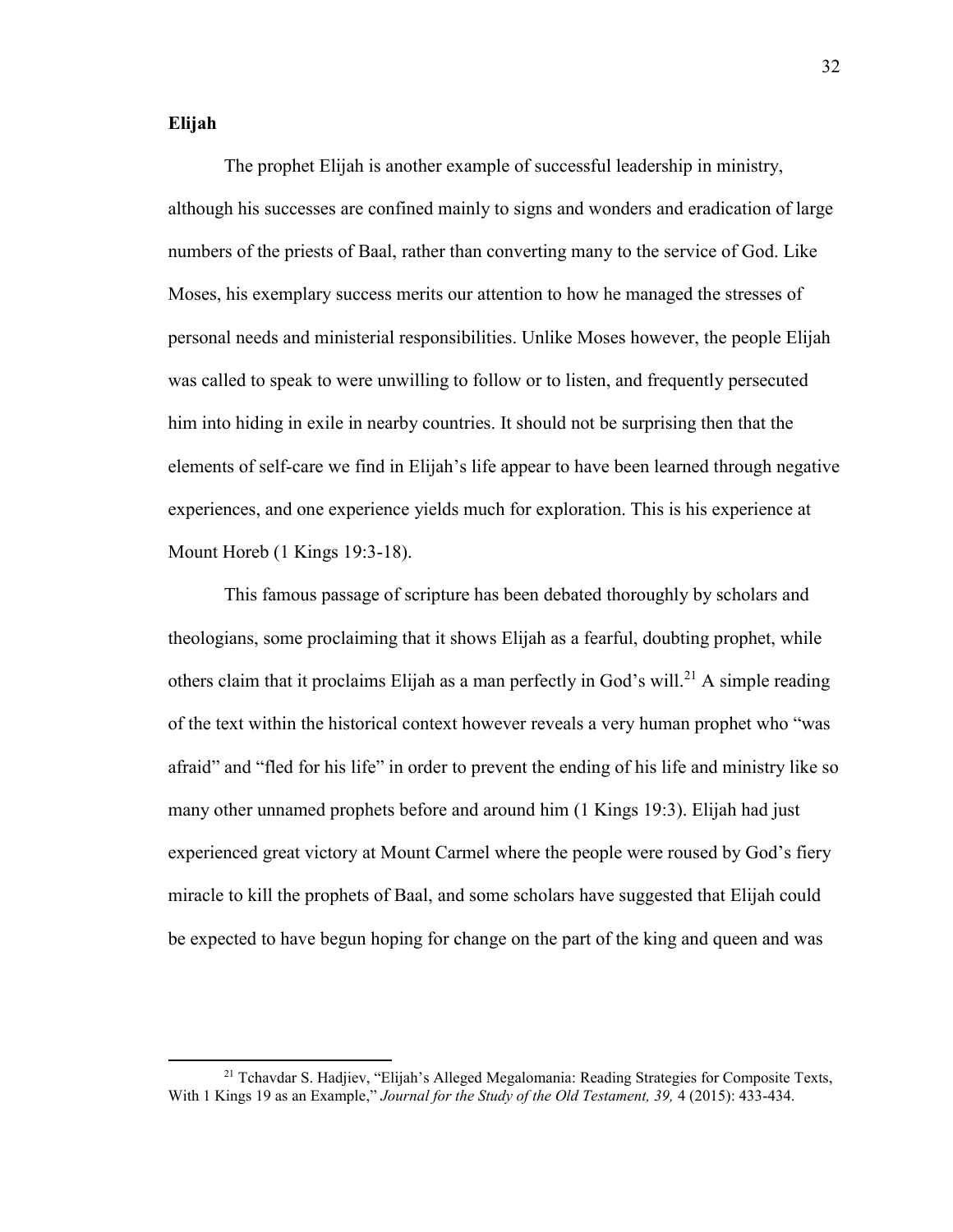vastly disappointed in receiving a death threat.<sup>22</sup> This would naturally account for Elijah's dramatically negative response in fleeing to the desert and requesting God to take his life. The depth of his exhaustion is reflected in his statement that he had been "very zealous for the Lord" in spite of the Israelites persecution and breaking of God's covenant and that he "alone is left" and is now being sought out to be killed (1 Kings 19:10). For the purposes of this project, the "disappointed" line of thought will be adhered to as a foundation for evaluating the elements of self-care experienced by Elijah during his time in the wilderness around Mount Horeb.

*Physical self-care.* The elements of self-care Elijah was presented with came as God led him into experiences following his suicidal plea, rather than coming in conversations or through the suggestion of others. The first element of self-care identifiable in God's treatment of Elijah is physical self-care. God sent an angel to bring supernatural food and water and allowed him to sleep before sending him on a forty day and night journey to Mount Horeb. God demonstrated his understanding and investment in the importance of taking care of the physical body of his prophet-leader before addressing the spiritual and emotional needs. Verbally instructing Elijah to change his behaviors/thoughts would not have been effective, as a man exhausted of all energy and emotional resources is unable to respond to logical reasoning until he has recovered somewhat.

The physical body is the tool through which the spirit of man and God are able to work together, but it is a delicate tool and one that is easily overwhelmed by stresses

<sup>22</sup> Adam Clarke, *Adam Clarke Commentary*, s.v. "Commentary on [1 Kings 19:4"](https://www.studylight.org/desk/index.cgi?q1=1%20Kings+19:4&t1=en_nas) (1832), (Baker Books, 1967). http://www.studylight.org/commentaries/acc/1-kings-19.html (accessed October 29, 2016).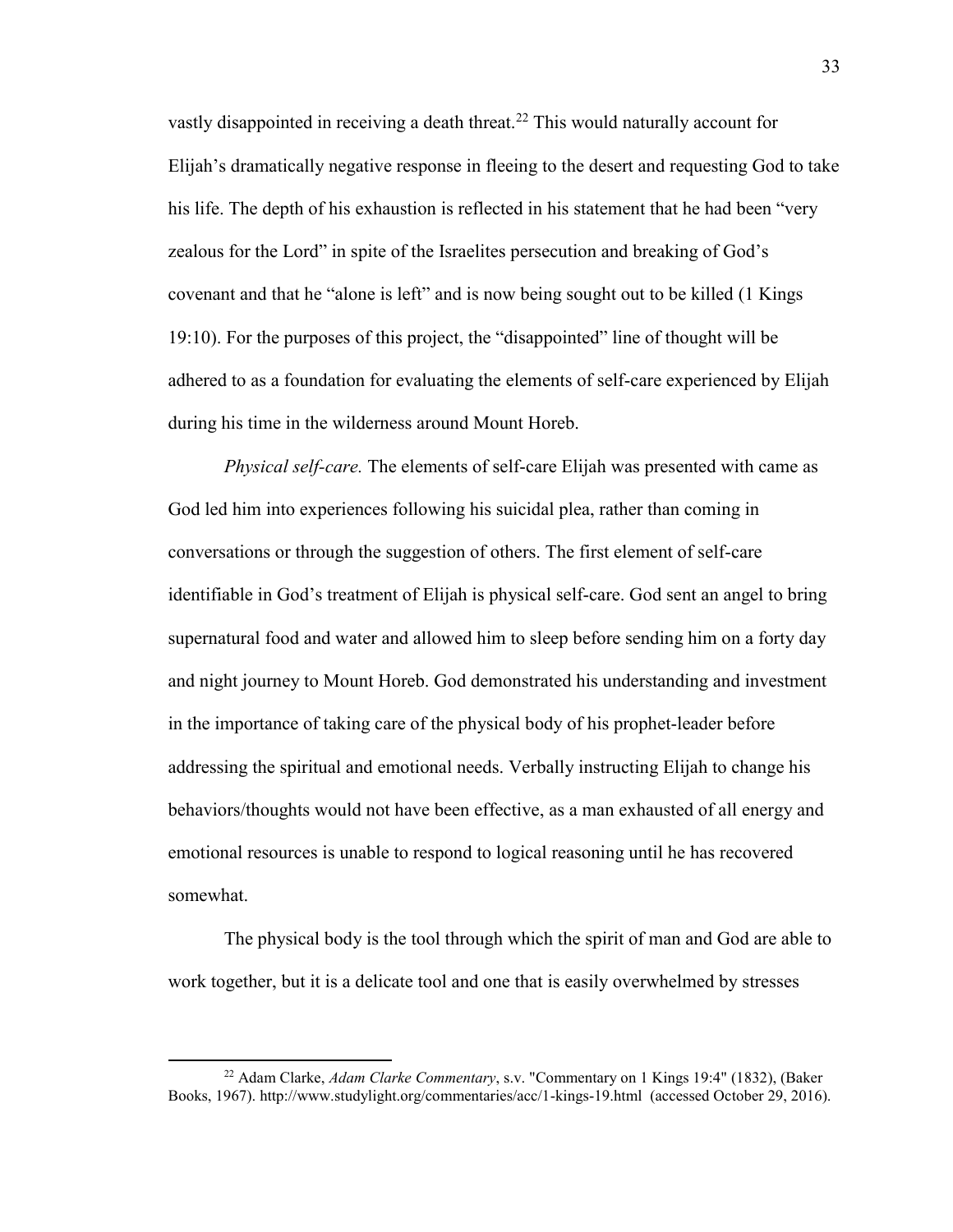when care is not taken to provide nutrients, hydration and physical rest.<sup>23</sup> Elijah's depressed reaction to Queen Jezebel's death threat is predictable and understandable when one recalls the fact that he had gone through the emotionally draining experiences of watching the prophets of Baal cut themselves on Mt Carmel for hours, initiating and praying for God's fiery miracle, helping to slay those same prophets of Baal, praying for rain, and running 17 miles from Mount Carmel to Jezreel without stopping. This last is thought by many to have been with the hope of supporting King Ahab in making a return to the worship of the true God.<sup>24</sup> The emotional and physical toll from three years of drought and several days of high stress building up to the Mount Carmel miracle must have been stupendous and the natural result was a physical depression. If God himself imposed physical care upon Elijah during a time of weakness it is reasonable to generalize that he would wish Elijah and other ministerial leaders to continue the practice to remain strong.

*Emotional and social self-care.* The second element of self-care identifiable in God's treatment of Elijah is emotional and social self-care. Humans were created by God to be social creatures, needing relationship with God and with other human beings. Solomon was inspired to write, "Two are better than one, because they have a good reward for their toil. For if they fall, one will lift up the other; but woe to one who is alone and falls and does not have another to help" (Eccles. 4:9-10). Also in the familiar

<sup>24</sup> Robert Jamieson, A. R. Fausset, and David Brown, *A Commentary, Critical, Practical, and Explanatory on the old and New Testaments.* s.v. "I Kings 18" (1882), [http://www.biblestudytools.com/commentaries/jamieson-fausset-brown/1-kings/1-kings-18.html.](http://www.biblestudytools.com/commentaries/jamieson-fausset-brown/1-kings/1-kings-18.html.%20%20(accessed%20October%2030,%202016)  [\(accessed October 30, 2016\)](http://www.biblestudytools.com/commentaries/jamieson-fausset-brown/1-kings/1-kings-18.html.%20%20(accessed%20October%2030,%202016).

 $\overline{\phantom{a}}$ 

<sup>23</sup> Archibald Hart, *Coping with Depression in the Ministry and Other Helping Professions,* (Waco, TX: Word Books Publisher, 1984), 15-18.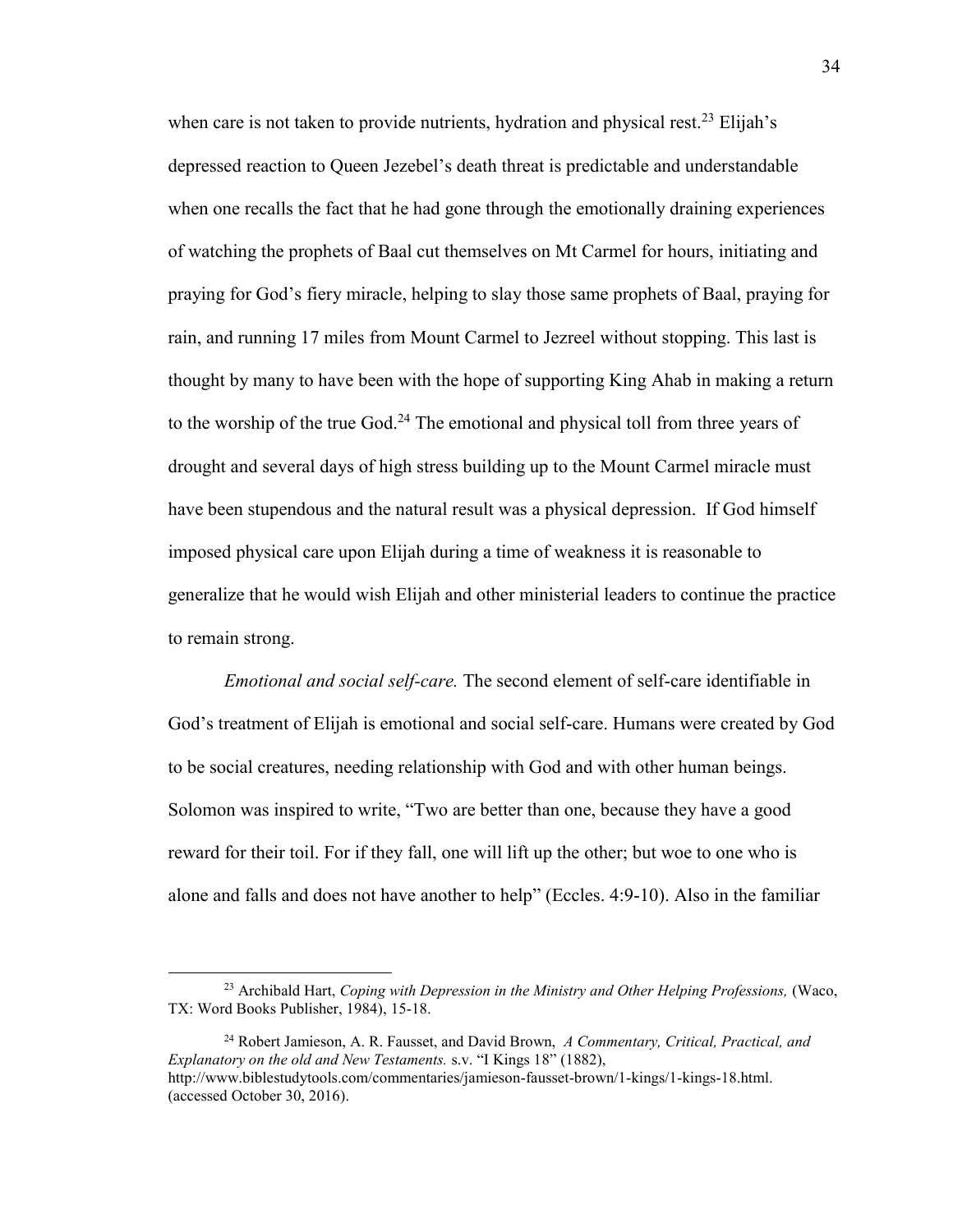scripture God is recorded declaring "it is not good for man to be alone" (Gen. 2:18). The latter scripture describes Adam's need for a companion that God responded to by creating the first woman. It also describes humanity's need to have social companionship outside the animal or spiritual realm.<sup>25</sup>

Further examination of the context of Elijah's ministry demonstrates that Elijah had been progressively physically and emotionally isolated from other leaders and prophets for a very long time. The radical persecution of all prophets and believers of the true God by Ahab and Jezebel had sent them all into hiding, including Elijah at one point. Unlike Moses, Elijah had no father-in-law to support him or to offer solutions for his weaknesses. Every threat to his life had to be endured alone and without the aid of other human comfort most of the time. In spite of God's miraculous provision and protection throughout his ministry to this point, Elijah was still human and obviously strongly affected by living in a state of hyper-vigilance to danger. Without continuous support and contact from peers, psychology predicts an emotional and physical depression, while scripture describes the set-apart position of a prophet as a relatively lonely one by nature. $26$ 

When God finally spoke with Elijah after taking care of his physical need of nutrition and sleep and demonstrated his power in the chaos of the earthquake, fire and wind storms, he did two things that emphasized the importance of emotional self-care. He asked Elijah to express his reason for fleeing and gave him the opportunity to express his

l

<sup>25</sup> David Guzik, *David Guzik Commentaries on the Bible* s.v. "Genesis 2:18" (Enduring Word Media, 2003). StudyLight Database. http://www.studylight.org/commentaries/guz/genesis-2.html (accessed October 30, 2016).

<sup>26</sup> Hart, 16-18, and 115-122.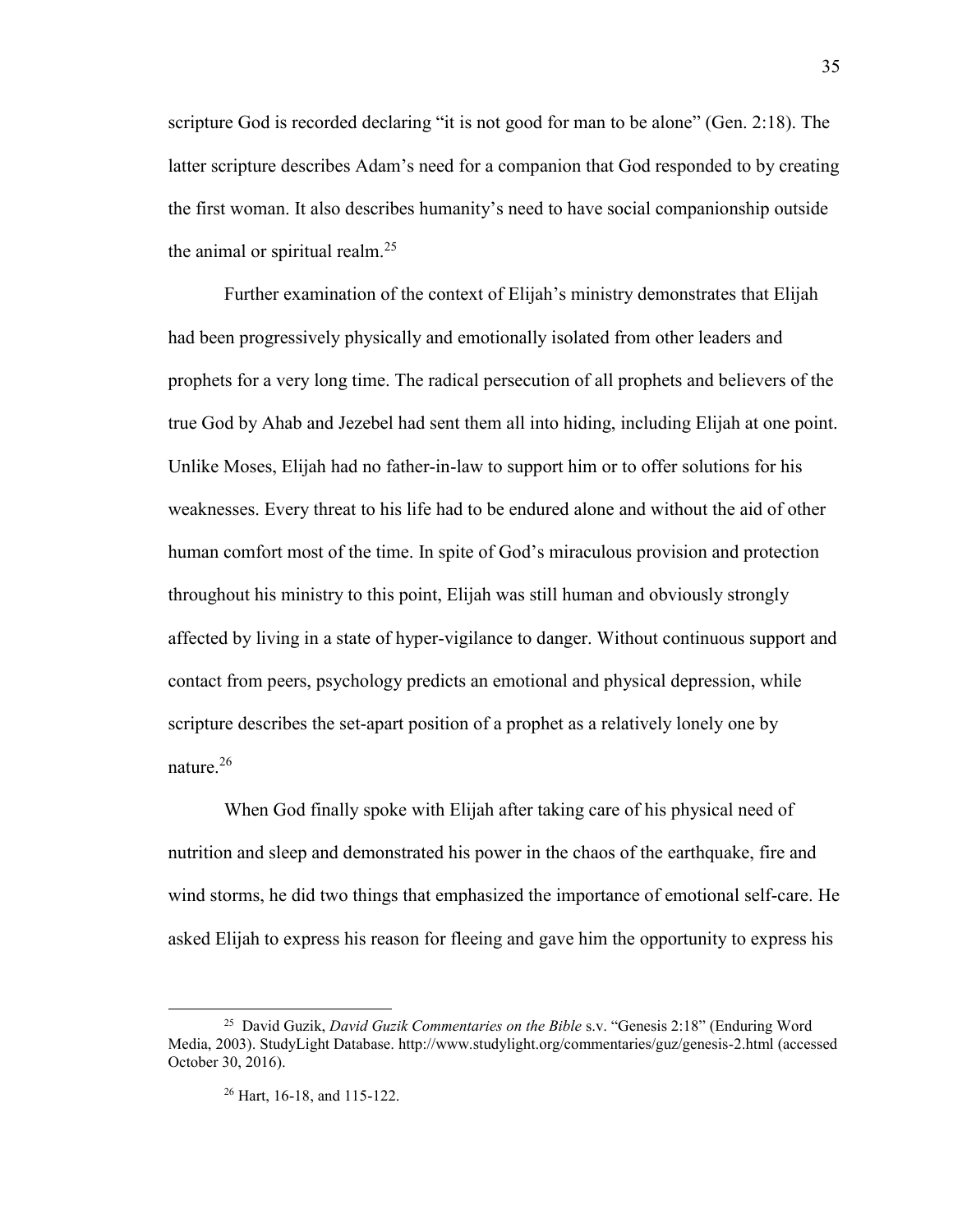feelings, which Elijah willingly did. This room for emotional expression is something God did throughout the Old and New Testaments; in which he asks a question that he already knows the answer to. He did it with Saul when he struck him blind before his conversion, asking "Why are you persecuting me?" (Acts 9:4). The very first question God asks is to Adam and Eve after they tried to hide, saying "Where are you?" (Gen. 3:9). In all the situations God asks "unnecessary questions" the one answering learns or realizes something new through the opportunity to answer him and express their emotions. In our examples, Saul realized that that the Jesus he was persecuting was actually God, similarly Adam and Eve learned that they could not deceive God and recognized the extent of their failure. Elijah responded to God's question of "what are you doing here?" by sharing his feelings of fear, isolation, and disappointment. Through sharing these emotional reactions to his predicament, he was able to become aware of himself again as God's servant, to identify the obstacles that he had allowed to keep him back, and receive the direction necessary from God to move forward. Thus, the importance of emotional self-care was demonstrated by God's interactions with Elijah.

The second thing God did for Elijah was to give him directions that would lead him into greater social contact with other believers and ministers. He did this by assuring him that divine justice would be perpetrated upon the evil political regime through the sword of a king of Syria and a new king of Israel whom Elijah was to anoint, assuring him of the fact that there were yet many thousands of believers who had not succumbed to idol worship and fear in Israel, and appointed him a successor to mentor for when Elijah was no longer able to serve (1 Kings 19:15-18). The anointing of the two new kings was to bring Elijah into connection with a new king zealous for righteousness,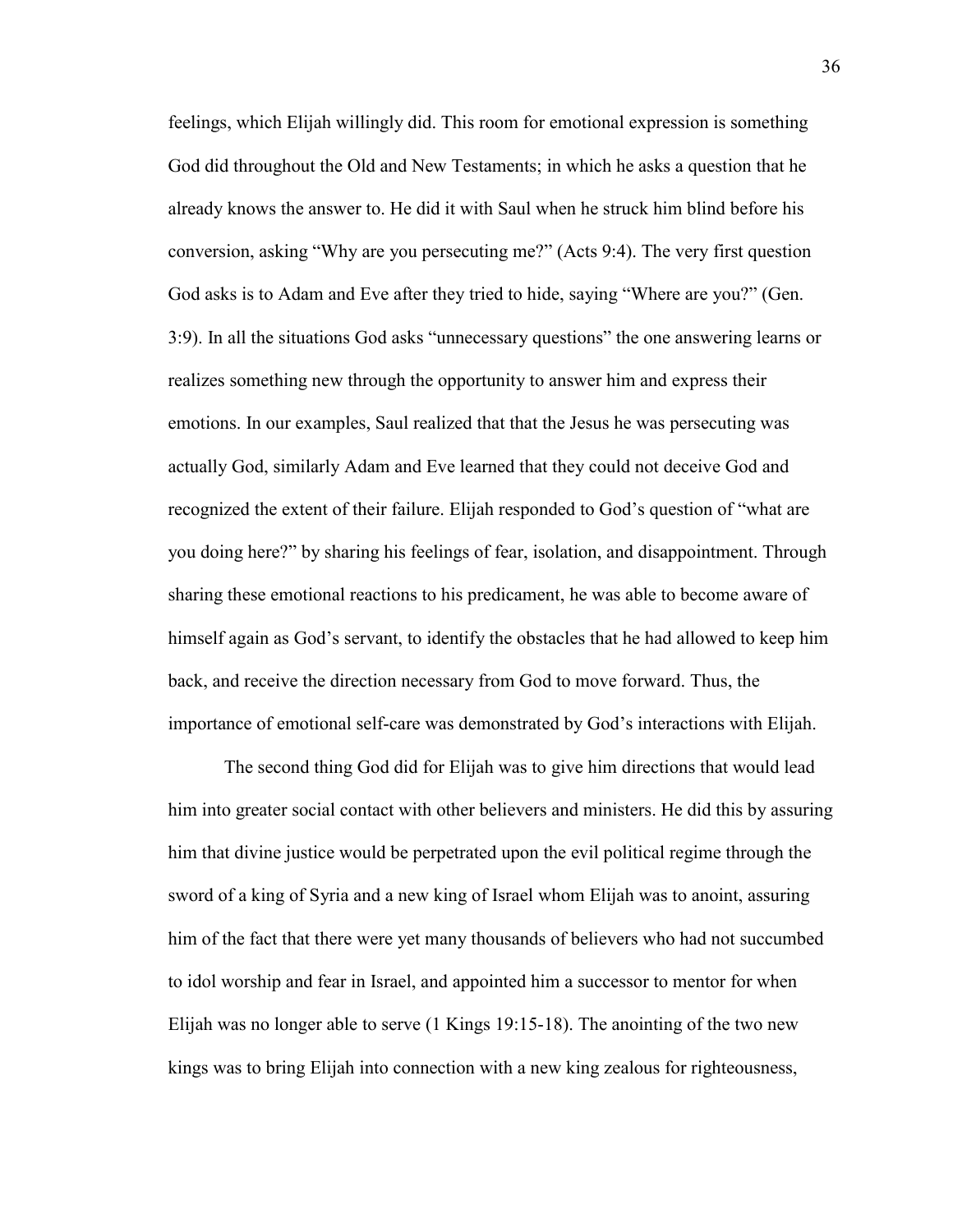something the prophet had long desired to see occur. Additionally, the prophet was assured of future companionship and therefore spiritual and professional effectiveness through the thousands who yet claimed Jehovah and the training of his future successor, Elisha. Thus, God demonstrated the importance of social interaction within emotional self-care to Elijah, by urging him to take action and providing direction of how to reengage with fellow believers. Elijah was given not only healing from his depressed state emotionally and physically, but he was assured of effectiveness and a position by following the directions of the Lord in practicing physical and emotional self-care.

## **King David**

 The final Old Testament example that displays elements of self-care is David, son of Jesse, shepherd of sheep, King of Israel, and paternal ancestor to Jesus Christ. He is a rather notorious character to most Christians for his great personal attributes of humility, prayer, praise and worship, and deeds in the wars uniting Israel and destroying her enemies. However, he is also famous for an incident in which his failure to uphold his kingly responsibilities and to guard his heart resulted in murder and adultery. The examination of David's life for elements of self-care resulted in identification of two elements: that of personal spiritual self-care, and active self-care and awareness in ministry.

*Personal spiritual self-care.* Throughout his life, David was known for writing and singing Psalms to the Lord, of dancing and otherwise sacrificing his dignity and personal safety in order to glorify God and accomplish his will. While it is generally agreed that David did not write all of the Psalms 72 of them are ascribed to him, and the biblical description of David is that he possessed the gift of performing and writing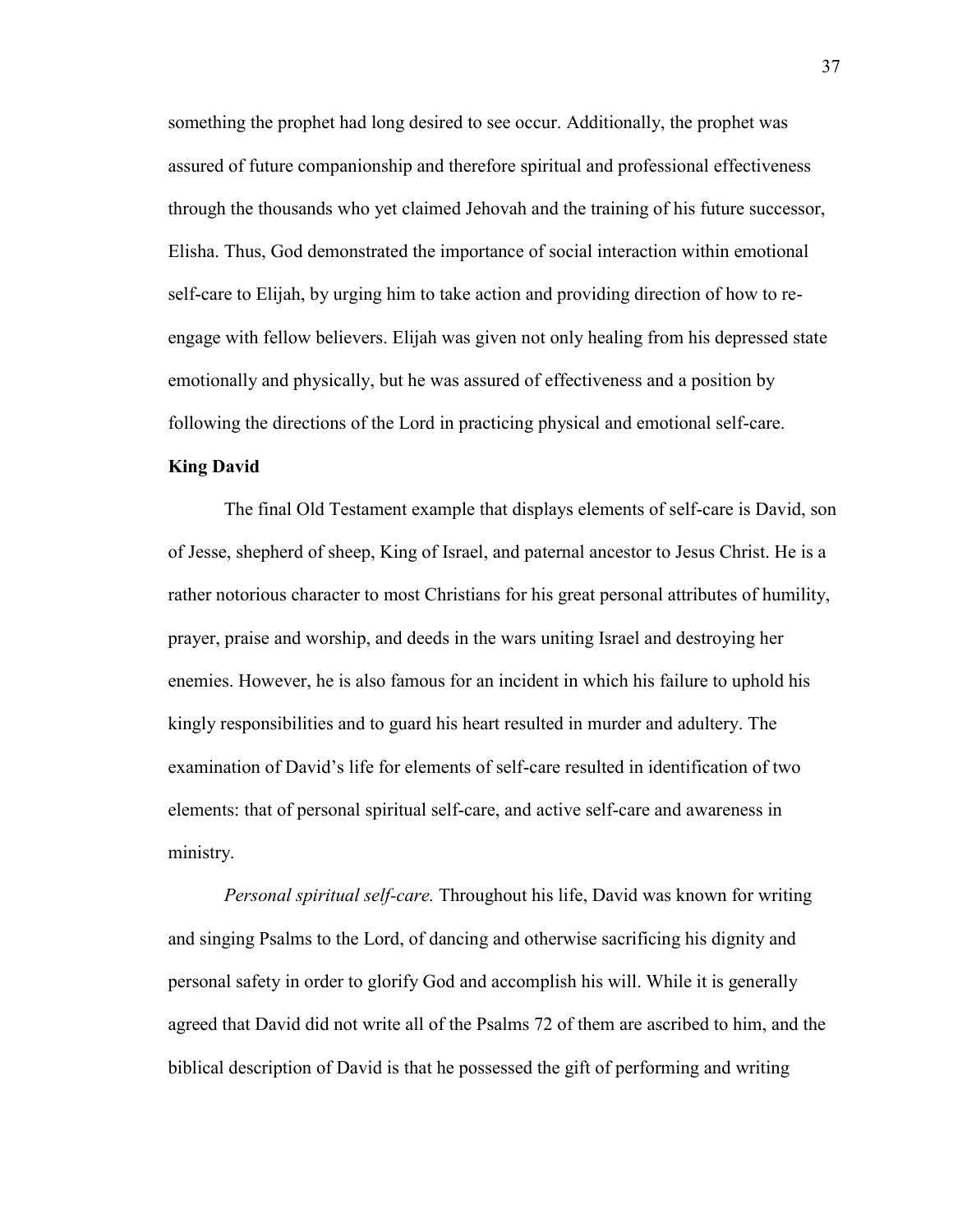psalms to God.<sup>27</sup> The psalms of David, both in the book of Psalms and as recorded in II Samuel, give insight into the intensely personal relationship with God that David cultivated on a regular basis. In these he expressed and became aware of a variety of strong emotions, made requests and sought provision and direction for his own life and that of others. These prayer-like songs indicate that David spent the majority of his time singing from a personal place, expressing emotions and seeking Gods direction for himself personally, and only a part of his time in seeking direction for the people.

 As a king, David would have been expected to spend a significant portion of his worship time in public prayers, and in seeking political direction, but David wisely prioritized his personal devotion recalling that it was God who raised him from the sheepfold to the palace. This personal devotion coupled with David's acknowledged success as a leader reflects the importance of spiritual self-care for one's own sake prior to attempting to pray for others. This idea is somewhat like the scripture in the New Testament reminding Christians to "avoid attempting to pluck a dirt speck out of someone else's eye while having a large beam in their own" (Matt. 7:3). Interestingly David was not the only one to benefit from his prioritizing of his personal relationship with God, but it was transferred to others as well. Some have suggested that while the Psalms were originally the heartfelt words of humanity to God, through the fall of Jerusalem and exile the psalms became the scriptural words of God encouraging humanity during times of trouble and confusion.

l

<sup>27</sup> Otto Eissfeldt, *The Old Testament: An Introduction*, trans. by Peter R. Ackroyd, (New York, NY: Harper and Row Publishers, 1965): 451.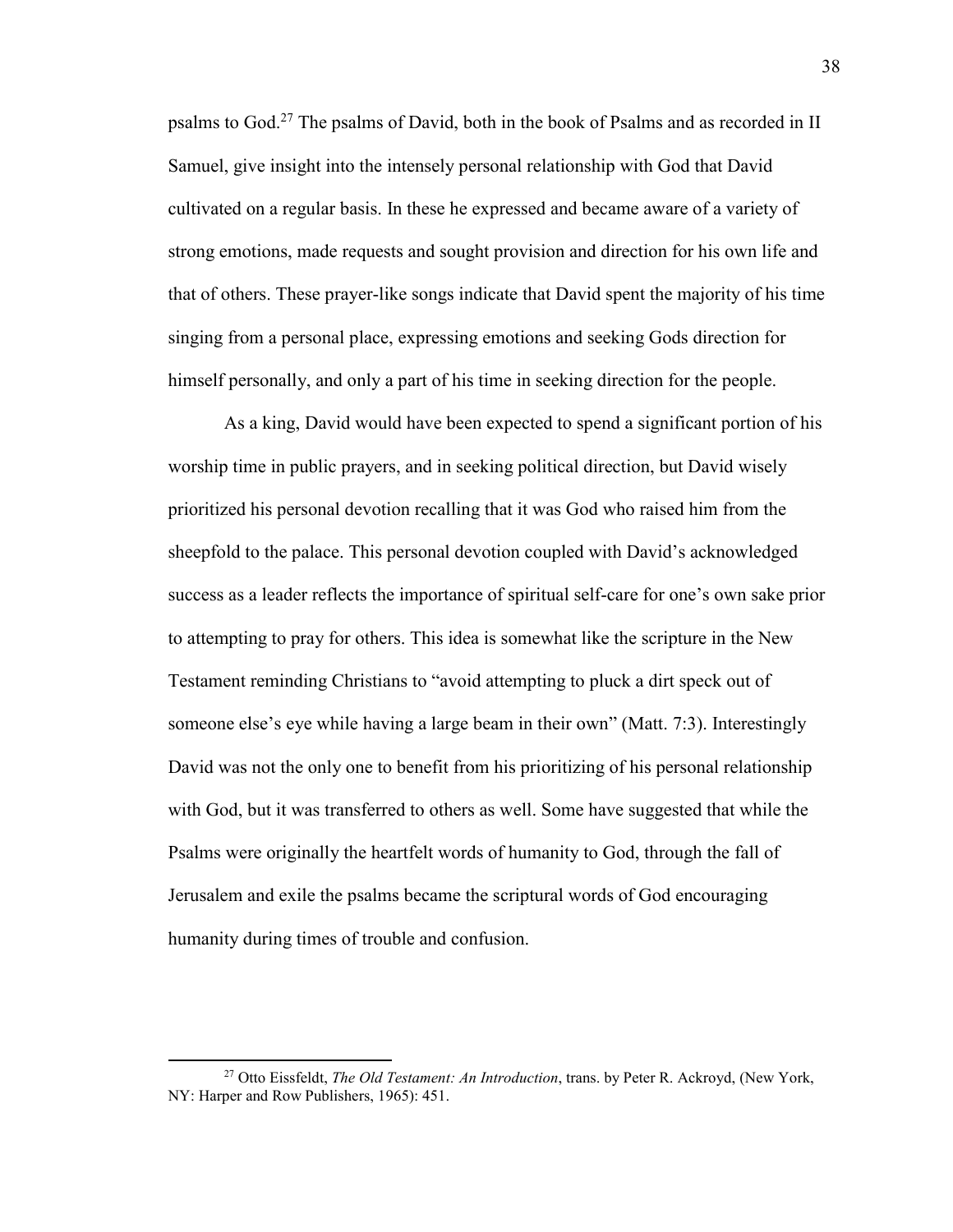*Active self-care and self-awareness in ministry.* The second element of self-care reflected in the life of King David is the need for active self-care and self-awareness in ministry. David failed to practice appropriate awareness and guarding of his personal desires, needs and responsibilities, and this led him to yield to the temptation of committing adultery with Bathsheba and ordering the murder of her husband and his own friend and soldier Uriah the Hittite (2 Sam. 11-12). The consequences visited upon David and his family stand as a warning to all leaders who would avoid the death of their children, the near ruin of their family and descendants by violence and conflict, and the distress of the people they lead. While David repented and returned to a God-honoring devotion and self-care, the consequences remained.

 The entire failed episode of David's life could have been avoided if he had actively practiced self-care and awareness. It is a well-known fact that if David had gone with his army to war as was his responsibility, he would not have been available to temptation at home. Even at the point where he first observed Bathsheba bathing upon the roof, he still had a way of escape in redirecting his eyes toward God as he must have done so many times in his life before. Perhaps it was the fact that he was uneasy at not fulfilling his responsibilities that assisted him in desiring to distract his feelings with a woman.<sup>28</sup> Regardless of the specific rationale David had in mind, he failed to give attention, to "take heed" as he was commanded and broke the commandments of God.

 If David had been practicing a God-honoring self-care as he had before, he would not have given room for himself to neglect his duties of leadership on the field of battle,

<sup>28</sup> David Guzik, *David Guzik Commentaries on the Bible*, s.v. "Commentary on II Samuel 11:2" (Enduring Word Media, 2003), StudyLight Database. [http://www.studylight.org/commenatries/guz/2](http://www.studylight.org/commenatries/guz/2-samuel-11.html%20(accessed%20October%2030,%202016) [samuel-11.html \(accessed October 30, 2016\)](http://www.studylight.org/commenatries/guz/2-samuel-11.html%20(accessed%20October%2030,%202016).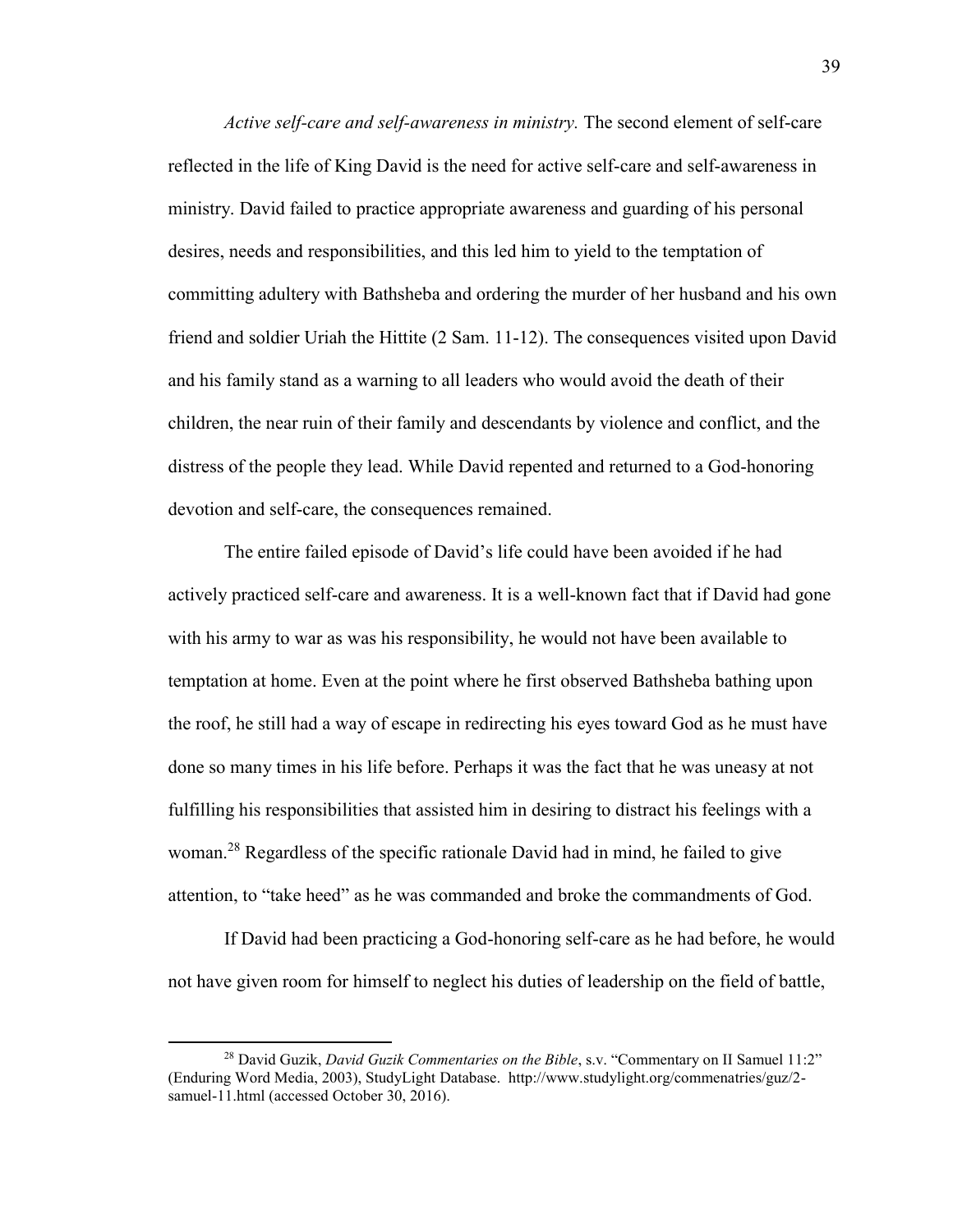or if remaining behind was necessary, he would have practiced better self-management of his desires and emotions. Self-care is a concept often confused with self-indulgence. The latter suggests that any action that induces positive feelings is good and should be repeated despite potentially negative consequences.<sup>29</sup> Self-care is a concept that encourages nurturing the habits, ideas, thoughts, speech, and behaviors that will produce emotional, psychological, spiritual, and physical health and success. Self-care is not always easy and requires activity rather than passivity, and for that reason some refer to it as self-nurturance or self-management.<sup>30</sup>

 An important part of self-care or self-management is that it requires the individual to have a basic level of awareness of their own physical, emotional, spiritual, and mental states. And it is reasonable to think that the more responsibility a leader has the more self-awareness they will need due to the increased number of influences weighing upon them. Self-awareness has been described as "a process of introspection to understand the multifaceted nature of the self and make meaning of the outside world" and as such it "provides a solid basis for leader's decisions and actions."<sup>31</sup> At the same time, it has also been noted that if the environment is challenging or difficult leaders tend to avoid selfawareness in order to ignore unpleasant feelings or gain the illusion of control.<sup>32</sup>

 $\overline{a}$ 

<sup>29</sup> Leon F. Seltzer, "From Self-Indulgence to Self-Nurturing," *Psychology Today.com* (June 8, 2008). <https://www.psychologytoday.com/blog/evolution-the-self/200806/self-indulgence-self-nurturing> (accessed October 28, 2016).

<sup>30</sup> Gary L. McIntosh, and Samuel D. Rima, Sr, *Overcoming the Dark Side of Leadership: The Paradox of Personal Dysfunction*, (Grand Rapids, MI: Baker Book House Co, 2004), 141.

<sup>31</sup> William L. Gardener, Bruce J. Avolio, Fred Luthans, Douglas R. May and Fred O. Walumba, "Can You See the Real Me? A Self-Based Model of Authentic Leader and Follower Development," *The Leadership Quarterly, 16,* (2005), 344.

<sup>&</sup>lt;sup>32</sup> Todd F. Heatherton and Roy F. Baumeister, "Being Eating as an Escape From Self-Awareness," *Psychological Bulletin,* (1991): 89.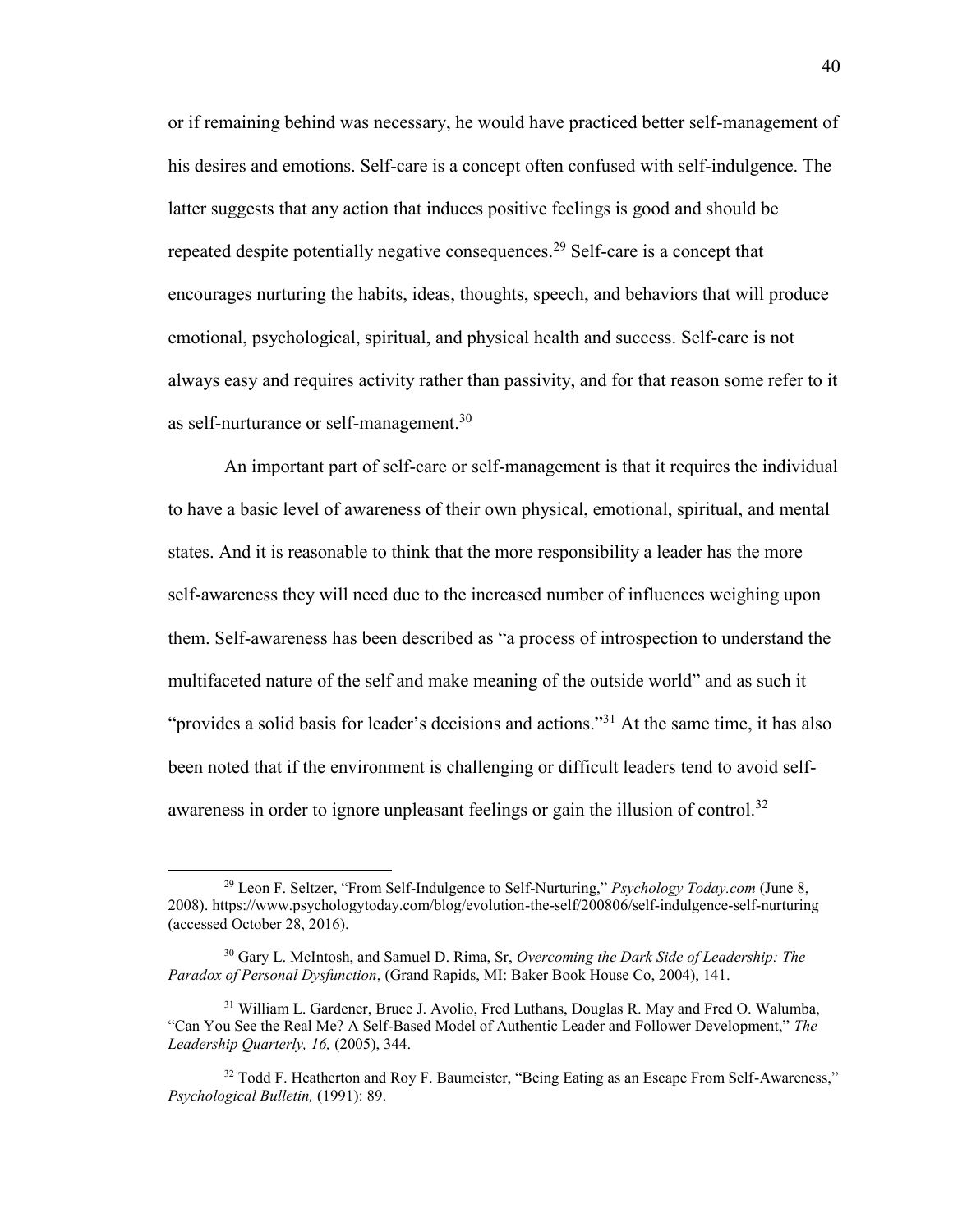In the examination of David's life, if this understanding of self-awareness is included, it becomes obvious that David failed to remain consistently, intentionally aware of himself and the meaning he was attributing to the events of the outside world. Whatever his reasons for remaining behind during war, the practice of self-awareness would have assisted him to identify the hindrance and deal with it. Beyond that, David also failed to continue the habits of self-care/management that he had been effective in the past, namely going to war. In other words, David's failure to practice self-awareness led him to practice self-indulgence. Appropriate self-care would have helped him to give greater thought to the consequences and moral inappropriateness of his planned actions, and aided him to find fulfillment of his desires by more acceptable means.

This part of David's life indicates that he paid dearly for his choices and so did the nation of Israel: the child born out of wedlock died shortly afterward, the sword never departed from David's house, and family conflict between his children ensued including rape, murder, a political coup by David's son Absalom, and an example set for the son who became King Solomon who was led away by his lust of women and led Israel into idolatry with him. In this way, the examination of David's life reflects the importance of the element of an active form of self-care and self-awareness in leadership and ministry.

## *New Testament*

An examination of New Testament leaders reflects important elements of ministerial self-care that are both similar and different than those that were highlighted in the examination of Old Testament examples. Due to the instructive nature of the New Testament, the ministerial examples of self-care are primarily found in the form of instructions and ideas rather than full biographies. For this reason, the researcher selected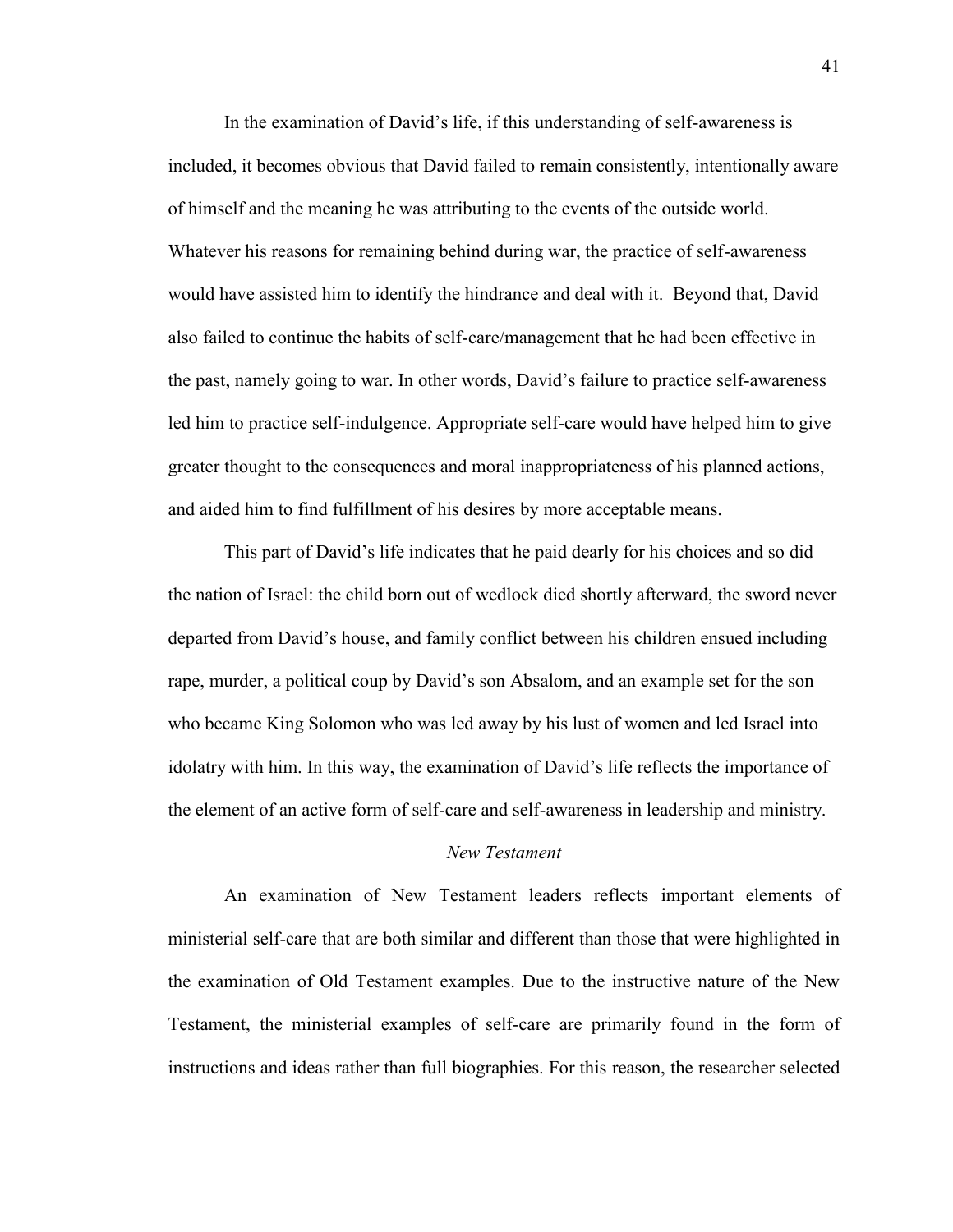the written letters from the Apostle Paul to the young pastor Timothy and the life of Jesus as examples from which to identify elements of self-care. The principles identified in this way are the following: the importance of self-awareness, of physical self-care, and the value of drawing boundaries/accepting limitations.

### **Paul's Instructions to Timothy**

The mentoring relationship between the Apostle Paul and Timothy, his spiritual son and apostolic representative in Ephesus, gave rise to profitable letters and instructions regarding the self-care of the minister, which the researcher examined for elements applicable to ministerial self-care today. The Apostle Paul was undeniably effective in building churches and evangelizing the world even while maintaining recovery from persecution and personal character issues, and as such his words of mentorship are worthy of examination. Within these letters of mentorship, Paul gives many instructions to Timothy including the selection and training of bishops, Christ-reflective gender and social roles, and exhortation to faithfulness in teaching the truth. The two elements that were identified for this project were physical self-care and self-awareness.

*Physical self-care.* One of the most mundane scriptures is "No longer drink only water, but take a little wine for the sake of your stomach and your frequent ailments" (1 Tim. 5:23). While the origins and meaning of this verse have been debated over time, the general consensus is that, because of the unhealthy quality of ancient Ephesian water, the cultural tendency to dilute drinks with water for antiseptic and taste properties (three parts water to one part wine), and the apparent feebleness of Timothy's health, Paul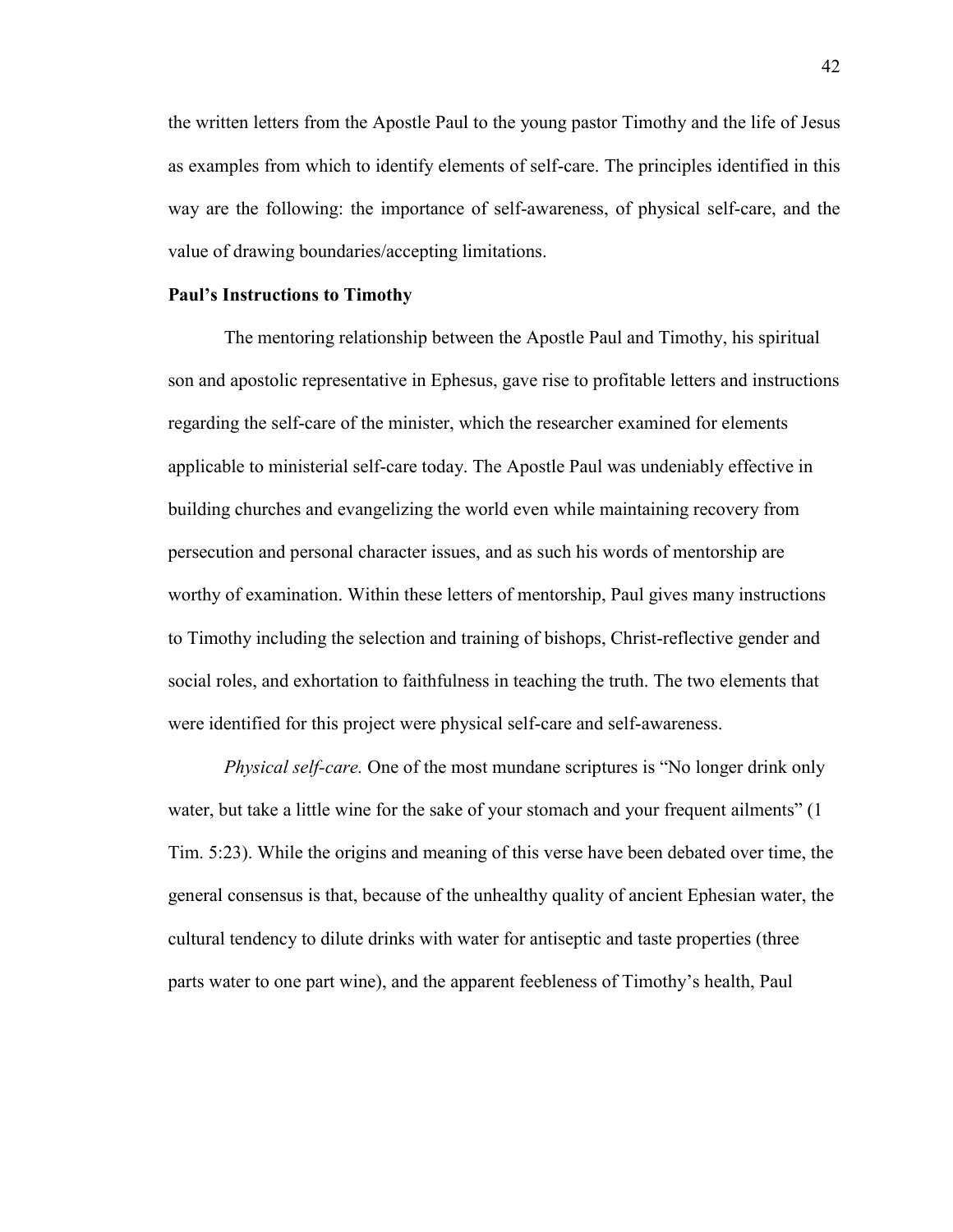prescribed a preventative health measure.<sup>33</sup> That Paul took time out of writing serious spiritual directions for the church to include a health prescription to ensure Timothy's health is indicative of the importance that God continued to place on physical self-care in the New Testament.

 In the context of the fairly primitive health care in those days, it is easy to imagine that without careful attention to diet and exercise someone struggling with illness might easily pass away. In this case, not only would Paul lose a dear son in the Lord but the church in Ephesus would be left without a spiritual leader.

*Self-awareness.* The second element of ministerial self-care identified in the mentorship letters between Paul and Timothy is self-awareness. Paul instructed Timothy to "pay close attention [take heed] to yourself and to your teaching, continue in these things, for in doing this you will save both yourself and your hearers" (1 Tim. 4:16). This statement was made immediately after Paul had encouraged him to be an example to others in his life and faith. The order of the injunctions to give attention to Timothy's own self first and then to his teaching is significant. Because this scripture comes immediately on the heels of Paul's encouragement to Timothy to be an example to others in his life and faith practices, some have suggested that the attention to himself is confined to attention to his spiritual health.<sup>34</sup> However, Paul's following statement regarding physical self-care with the wine-water discounts the idea that paying attention to the self is meant to refer only to spiritual concerns. Instead it is suggested by some

<sup>33</sup> Adam Clarke, *Adam Clarke Commentary*, s.v. "I Timothy 5" (1832), (Baker Books, 1967). http://www.studylight.org/commentaries/acc/1-timothy-5.html (accessed October 29, 2016).

<sup>34</sup>James Burton Coffman, s.v. "Commentary on 1 Timothy 4:16," *Coffman Commentaries on the Old and New Testament* (Abilene, TX: Abilene Christian University Press, 1999). http://www.studylight.org/commentaries/bcc/1-timothy-4.html#16 (accessed October 27, 2016).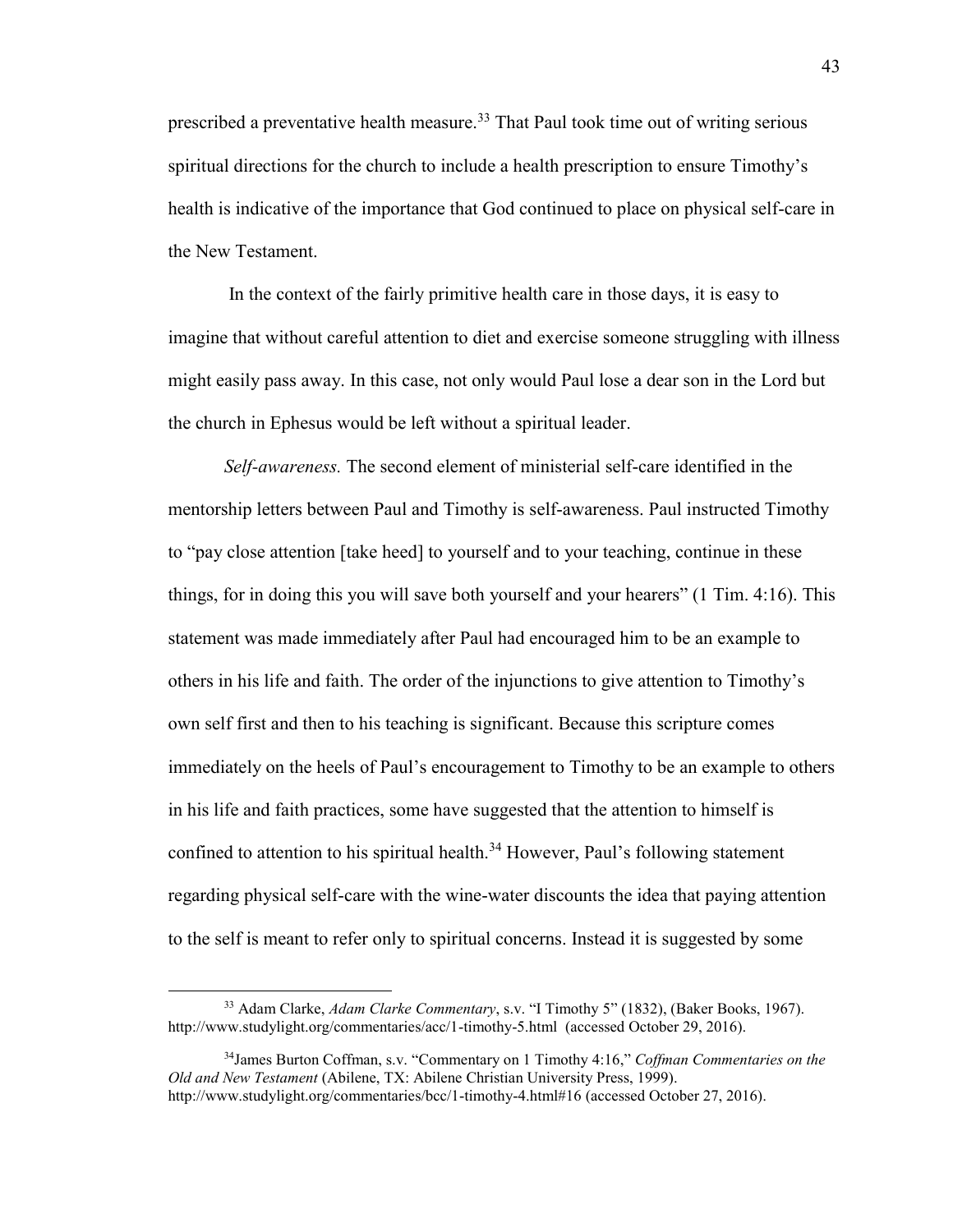scholars that Paul is communicating the importance of being aware of the ministers own physical, emotional, and spiritual needs as a means of preparing himself for attending to his teaching with an open-mind to Gods direction.<sup>35</sup> A minister who is overwhelmed by illness or emotional exhaustion cannot effectively minister, as Elijah and Moses both discovered in the Old Testament. Also, if the heart or spirit of a minister is in poor moral condition, she will not be able to teach clearly. In either case, spiritual or physical, a minister with a lack of self-awareness risks losing the souls they are trying to lead as well as their own.

## **Jesus**

 $\overline{\phantom{a}}$ 

 Of all the New Testament examples of effective ministry and leadership, the savior Jesus Christ is preeminent. Despite his divinity, the elements and principles of self-care practiced by Jesus are an important part of New Testament examination because he was given to be our example of holy, God-honoring living (Heb. 4:15), and because he was subjected to human limitations and testing just like all humans are, and was yet without sin (1 Pet. 2:21). The researcher was forced to limit the examination regarding Jesus due to the vast number of examples of self-care generated by His life. Thus, only the most unique elements were examined, and these were identified as a sabbath spirit self-care, and acceptance of limitations.

*Sabbath-spirit self-care.* During Jesus' time on earth he intentionally shook people out of their apathy and religious complacency by living and speaking the essence or spirit of the Mosaic commandments. Probably the most obvious of these redirections

<sup>35</sup> Marvin R. Vincent, s.v. "Commentary on 1 Timothy 4:16," *Vincent's Word Studies in the New Testament,* (New York: Charles Scribner's Sons, 1887). [http://www.studylight.org/commentaries/vnt/1](http://www.studylight.org/commentaries/vnt/1-timothy-4.html#16) [timothy-4.html#16 \(](http://www.studylight.org/commentaries/vnt/1-timothy-4.html#16)accessed October 27, 2016).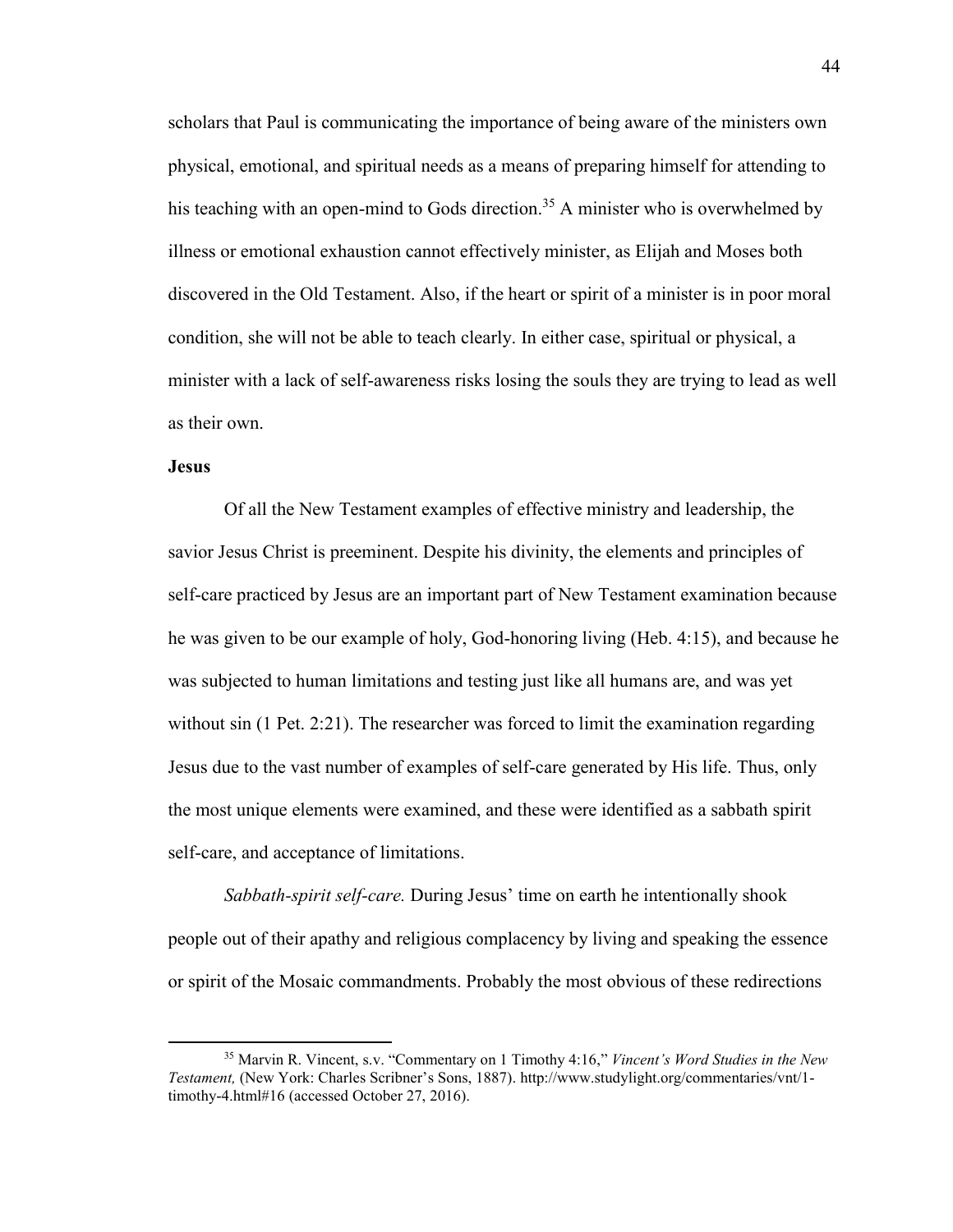to the spirit of the law was the treatment of the sabbath day. On several occasions the Pharisees attempt to rebuke Jesus for healing the sick and plucking corn to eat on the sabbath, for they had made rules upon rules to prevent anyone from transgressing the law, without understanding they had made the law an impossible burden. The response Jesus gave to these was simple "It is lawful to do good on the sabbath day (Matt. 12:12)." And again the disciple Mark recorded Jesus as stating "The sabbath was made for humankind, and not humankind for the sabbath (Mark 2:23-28)." In these statements, Jesus attempted to remind the people that because God cannot be damaged or benefited by the Israelites keeping of the sabbath covenant, the sabbath was created as a gift to them to help them take the time to worship God and to have rest from their worries and work.<sup>36</sup>

 Jesus himself kept the sabbath, but not in the manner prescribed by rules but by the spirit of the law. As described in the example of Moses previously, the spirit of the sabbath covenant inclined toward self-care for the purpose of remembering who God is, who the Israelite was by nature of God's adoption, and ceasing from work in order to trust and worship. This ceasing from work was not intended to be the anxious keeping of the rules that the Pharisees had made it, but to be a simple time set aside to increase awareness of God and self in relationship with God. The numerous results of sabbath keeping in the spirit of the law included peace, contentment, time for emotional and physical rest from work and worries, and decent sleep owing to the time restraints. In this way, it is obvious that Jesus practiced spiritual and emotional self-care through keeping

<sup>36</sup> Matthew Henry, s.v. "Mark 2:18-28," *Matthew Henry Commentary on the Whole Bible*, 1706. <http://www.biblestudytools.com/commentaries/matthew-henry-complete/mark/2.html>(accessed October 28, 2016).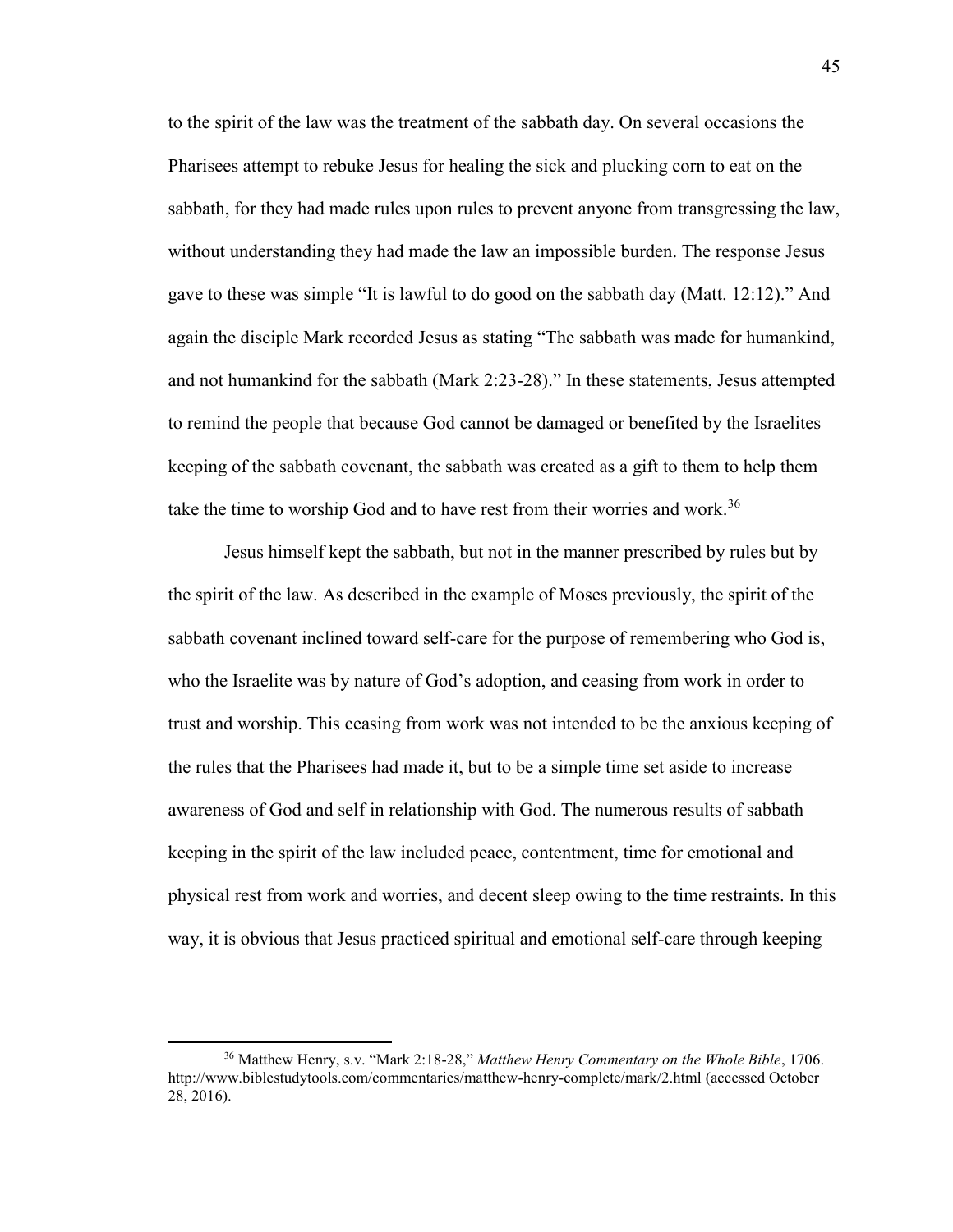of the sabbath, although the commandments to keep the sabbath holy do not express a specific goal of creating awareness and self-care.

*Acceptance of limitations.* Another element of ministerial self-care reflected in the life of Jesus is acceptance of limitations. Without taking on the physical and emotional body of a human Jesus could not have been an acceptable sacrifice for the sins of mankind. However, because God did take on full humanity, he had to recognize and work within the emotional, physical and social limitations of his human body. There are a number of proofs that Jesus did function effectively within his human limitations both as an example to us and in order to minister effectively. Because the man Jesus was aware of his human limitations he could also be sensitive to when the divine spirit moved upon and through him to create miracles that were outside human limits.

 One of the primary ways Jesus could be observed to accept limits is in the practice of regularly withdrawing from the crowds to pray and think (Luke 5:15-16), and also in order to protect himself from his enemies until the correct time was accomplished (John 7:1, 10-13); he also instructed his disciples to do the same when necessary (Matt. 12:15). Jesus took time to develop relationships with his disciples and followers, to express joy and sorrow with others, and drew boundaries with his family and other naysayers that would have impacted his ability to fulfill his purpose on earth. In addition, there are multiple references to Jesus eating, drinking, sleeping, and generally observing practical measures of self-care. These actions clearly demonstrate the self-awareness and stewardship Jesus cultivated regarding taking care of the physical, emotional, mental and spiritual elements of the self that God endowed him with.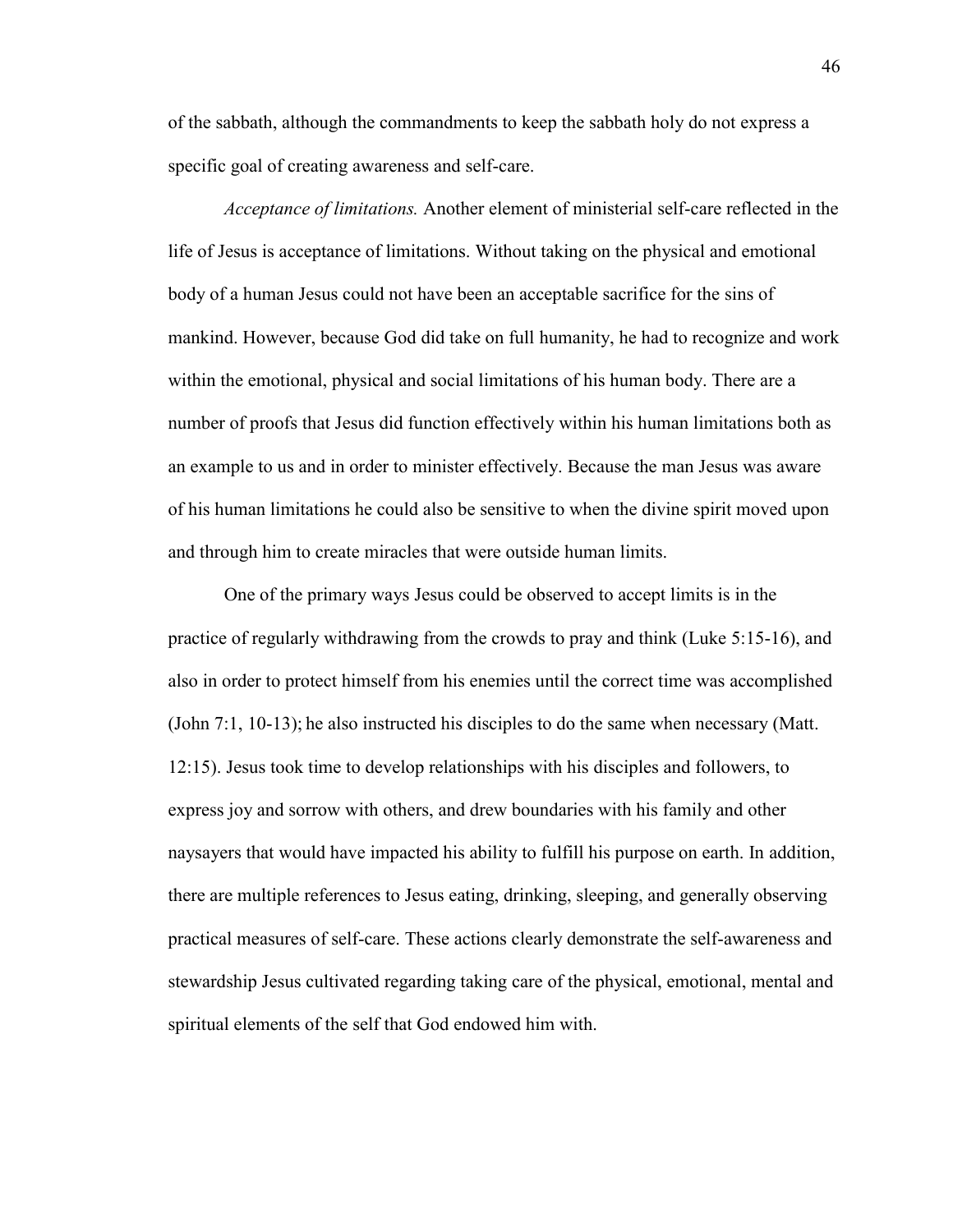#### **Summary**

There are several examples of self- care demonstrated by important figures of the Old Testament and New Testaments. It is important to point out that each of these men had a sense of identity based on God-given purpose and plans and that each had struggles practicing self-care in leadership, with the exception of Jesus. However, by dint of practicing divine commandments, experiencing personal guidance from God and learning from mistakes, they illustrate a number of elements of self-care necessary to effective ministry. In the Old Testament, Moses, Elijah, and King David illustrated the following elements of self-care: learning and accepting one's own limitations, practicing physical self-care regarding both sleep and nutrition, and the importance of spending time with God and obeying God for one's own sake. They also illustrated the necessity of emotional support in ministry, and engaging in active, ceaseless attention to all aspects of one's own self. The New Testament examples of Jesus and the mentorship between Paul and Timothy demonstrated quite a bit of overlap in the elements of self-care, including demonstration of the importance of limitation acceptance, personal devotion and engaging in a holistic, sabbath-spirit self-care (physical self-care and emotional support). Unique to the examples of this project is that David and Jesus demonstrated the importance of self-awareness as an element of effective self-care in ministry.

 The Apostle Paul encouraged the elders of Ephesus to "Keep watch over yourselves and over all the flock, of which the Holy Spirit has made you overseers, to shepherd the church of God that he obtained with the blood of his own son" (Acts 20:28). Paul emphasized the care and awareness of the minister himself coming first, then care of the church in order to guide them in the right direction. While self-care is a principle God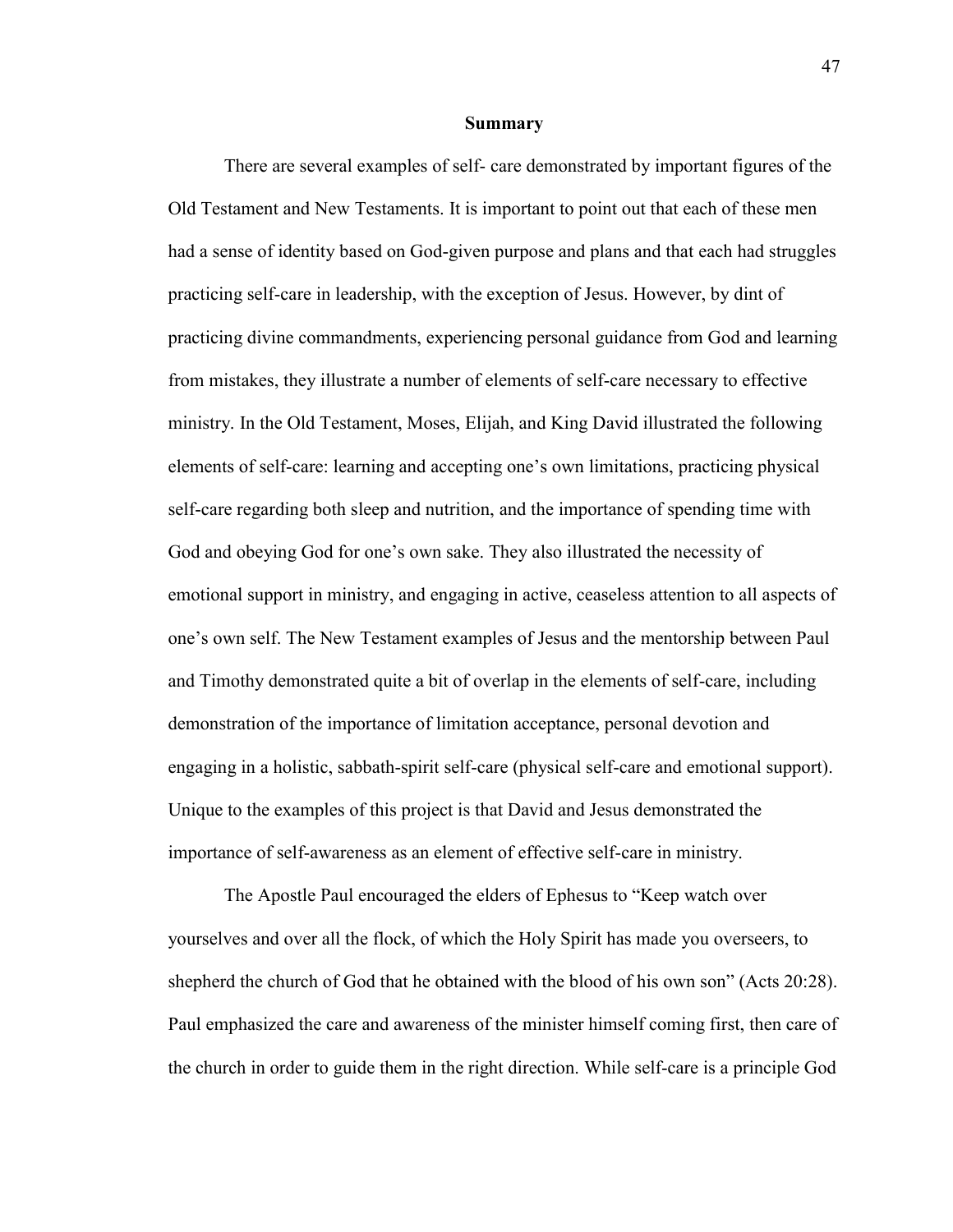indicates through the sabbath should apply to all believers, ministers have a specific calling to serve as specific representations of God to the community. Therefore, the selfcare of ministers is doubly important - for both their own sakes and for the sake of the encouragement and modeling of the flock of God.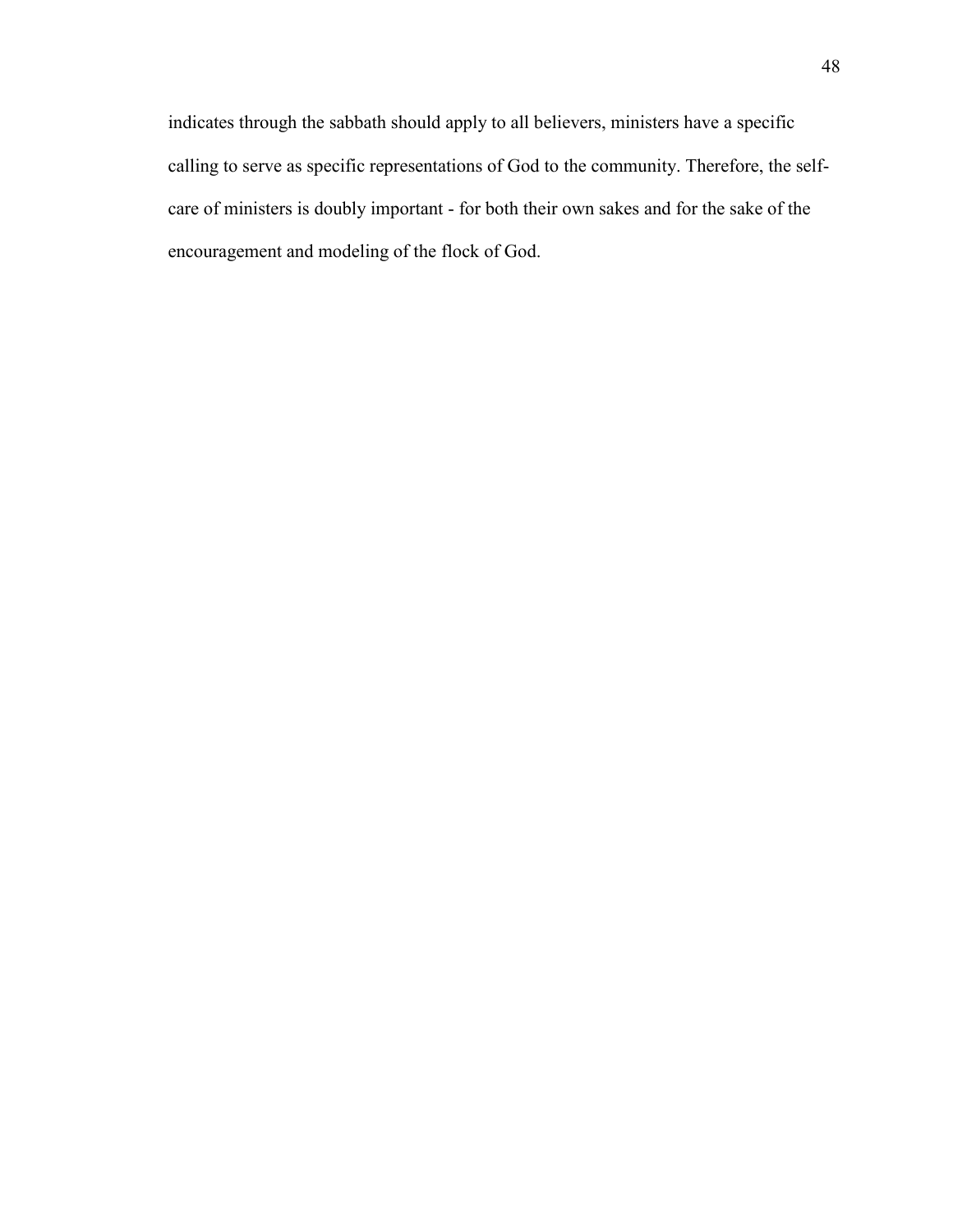### CHAPTER THREE: REVIEW OF THE RELATED LITERATURE

 The literature review consisted of three areas: the nature of the concept of selfcare, the causes and impact of burnout in ministry, and literature describing elements of ministerial self-care proven to have some degree of efficacy.

## **The Nature of Self-Care**

 The search for understanding and identification of the self has been a continuous theme in human development and literature, since at least the  $17<sup>th</sup>$  century when the first mention of "self-awareness" is found in German and English writings, and among the Puritans with their infamous concerns about the possibilities of self-deception and selfconsciousness.<sup>1</sup> One could suggest that the search for self-understanding goes back even further if one includes seeking existential meaning and evaluation of one's abilities as part of the self, although many would argue this point.<sup>2</sup> Accompanying the search for the self has been the struggles to practice self-awareness and proper care of the self that leads neither to over-indulgence nor to the dangers of self-obliteration. Either of these extremes can produce emotional distress as well as eventual physical death if pursued long enough. Over the centuries, a massive variety of theories and practices purported to provide care for the self have been invented, and applied with varying results. For the

<sup>&</sup>lt;sup>1</sup> Roy F. Baumeister, "How the Self Became a Problem: A Psychological Review of Historical Research," Journal of Personality and Social Psychology, 52, no. 1 (1987), 164-165.

<sup>&</sup>lt;sup>2</sup> Mark R. Leary and June P. Tangney, (2003), The Self as an Organizing Construct in the Behavioral and Social Sciences. In M. R. Leary and J. P. Tangney (Eds.), *Handbook of Self and Identity*. (New York, NY: The Guilford Press, 2003), 4-5.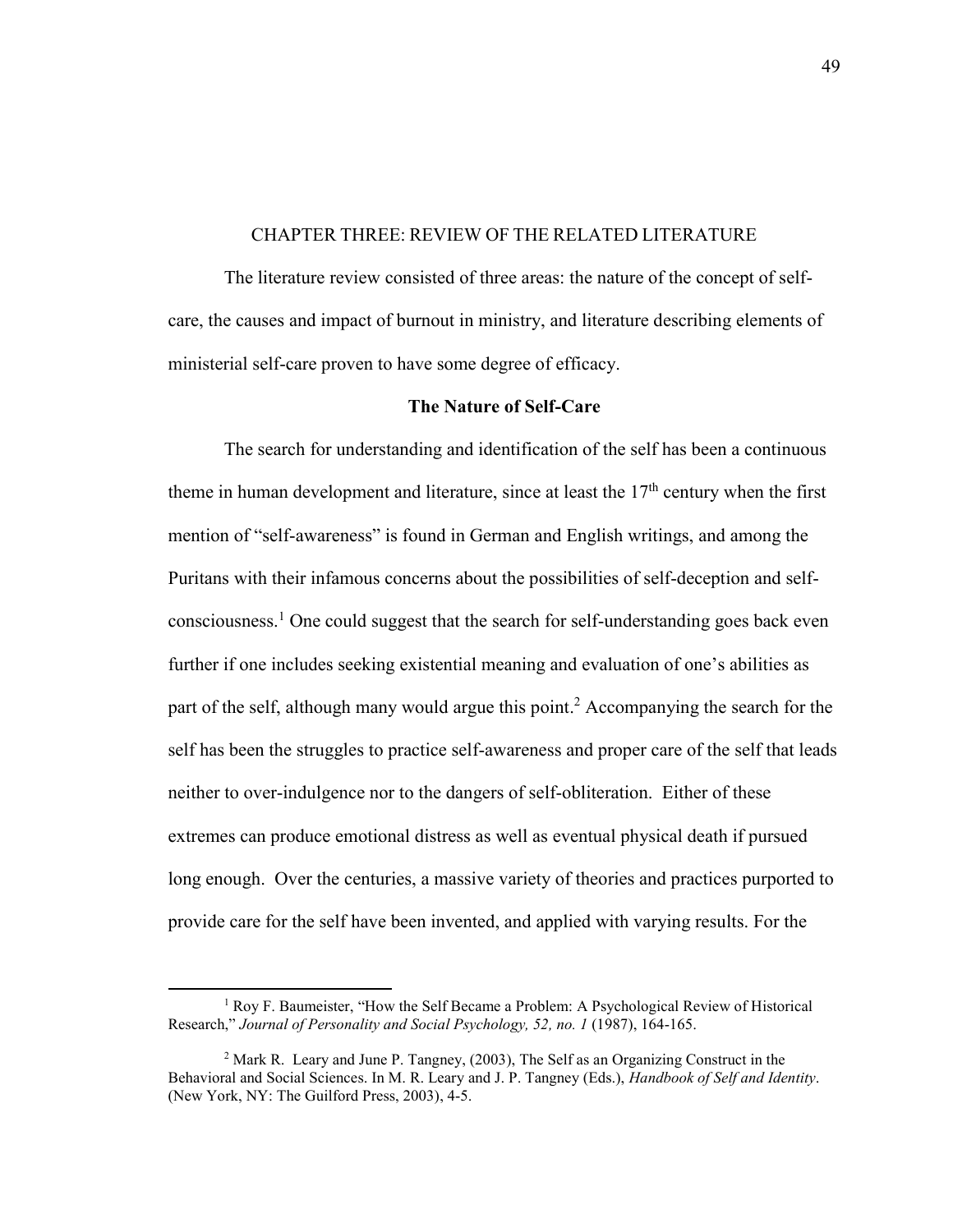purpose of this research, self-care is recognized as an essential aspect of longevity of success in professional ministry.<sup>3</sup> Self-care in helping professions such as ministry is also recognized as requiring engagement in the ability to be self-aware, to self-regulate, and to balance the needs of others with needs of the self; as well as involving ordinary physical health care concerns.<sup>4</sup> For the purpose of this project self-care will indicate a holistic approach to devoting action, speech and thought to an intentional effort to value and care for one's own physical, mental, emotional and spiritual health; with the understanding that without personal care one cannot take care of others with efficacy or longevity. This includes both personal and professional development efforts, as in ministry the person of the minister is the primary tool.

### **Causes and Impact of Ministerial Burnout**

 Burnout is understood as a "multidimensional process within an interpersonal work context," involving a downward spiral through emotional exhaustion, depersonalization, and decreased sense of personal accomplishment.<sup>5</sup> In simpler terms it is a form of depression that typically occurs as a result of long periods of imbalanced activities, intense levels of emotional and/or physical stress, and an overall lack of selfcare.<sup>6</sup> Clergy-specific factors preceding burnout are found in high expectations for achievement that go unmet in spite of the clergy member's dedication and persistence

<sup>3</sup> Bob Burns, Tasha Chapman, and Donald Guthrie, *Resilient Ministry: What Pastors Told Us About Surviving and Thriving,* (Downers Grove, IL: Inter Varsity Press: 2013), 177, 253-256.

<sup>4</sup> Baker, 30-35.

<sup>5</sup> Christina Maslach, "A Multi-Dimensional Theory of Burnout," in C.S. Cooper (Ed.) *Theories of Organizational Stress*, (Oxford: Oxford University Press, 2000): 70.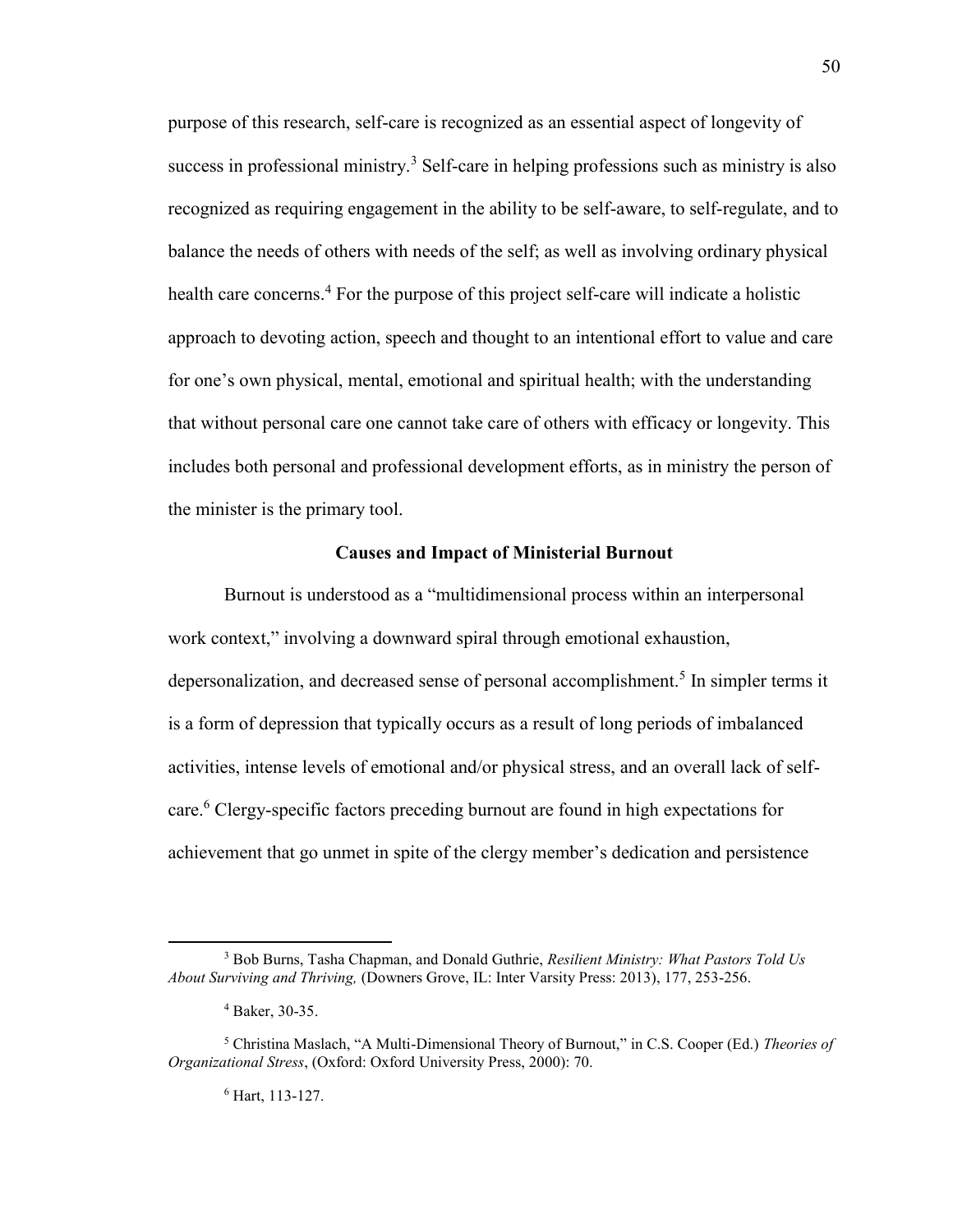and create a sense of disillusionment and uselessness.<sup>7</sup> A summary of symptoms generally agreed upon by the majority of theorists includes constant high levels of irritability and exhaustion, apathy, a sense of hopelessness or personal uselessness, angry outbursts over minor issues, anxiety or panic attacks, a sense of emptiness especially during devotional or spiritual exercises, and a general withdrawn response to life demands, among other things.<sup>8</sup>

The first use of the term "burnout" is found in the writings of psychiatrist Herbert Freudenberger<sup>9</sup> in 1974 when he suggested it as a description for the symptoms he and his colleagues were experiencing in a social health agency. He defined burnout as "a state of fatigue or frustration brought about by devotion to a cause, a way of life or a relationship that failed to produce the expected reward," and in other research suggested that it could occur in anyone in the "helping professions."<sup>10</sup> Researcher Christina Maslach expanded this definition by studying the etiological processes that develop burnout in the helping professions, identifying her seminal three-factor model.<sup>11</sup> This model is a progression of symptoms beginning with emotional exhaustion due to environmental or workplace stressors, which over time leads to detachment from previously valued concepts and relationships into a state called depersonalization, and

 $\overline{a}$ 

<sup>&</sup>lt;sup>7</sup> Benjamin R. Doolittle, "The Impact of Behaviors Upon Burnout Among Parish-Based Clergy," *Journal of Religion and Health, 49,* (2010) 88-90.

<sup>8</sup> Hart, 108.

<sup>9</sup> Herbert Freudenberger, "Staff Burnout," *Journal of Social Issues, 30,* (1974), 159-165.

<sup>10</sup> Herbert Freudenberger and Geraldine Richelson, *Burnout: The High Cost of Achievement,* (New York: Bantam Books, 1981), 13.

<sup>&</sup>lt;sup>11</sup> Christina Maslach, "Burnout: A Multidimensional Perspective," in *Professional Burnout: Recent Development In Theory and Research* edited by W. B. Schaufeli, C. Maslach and T. Marek. (Washington, DC: Taylor and Francis, 1993): 19-32.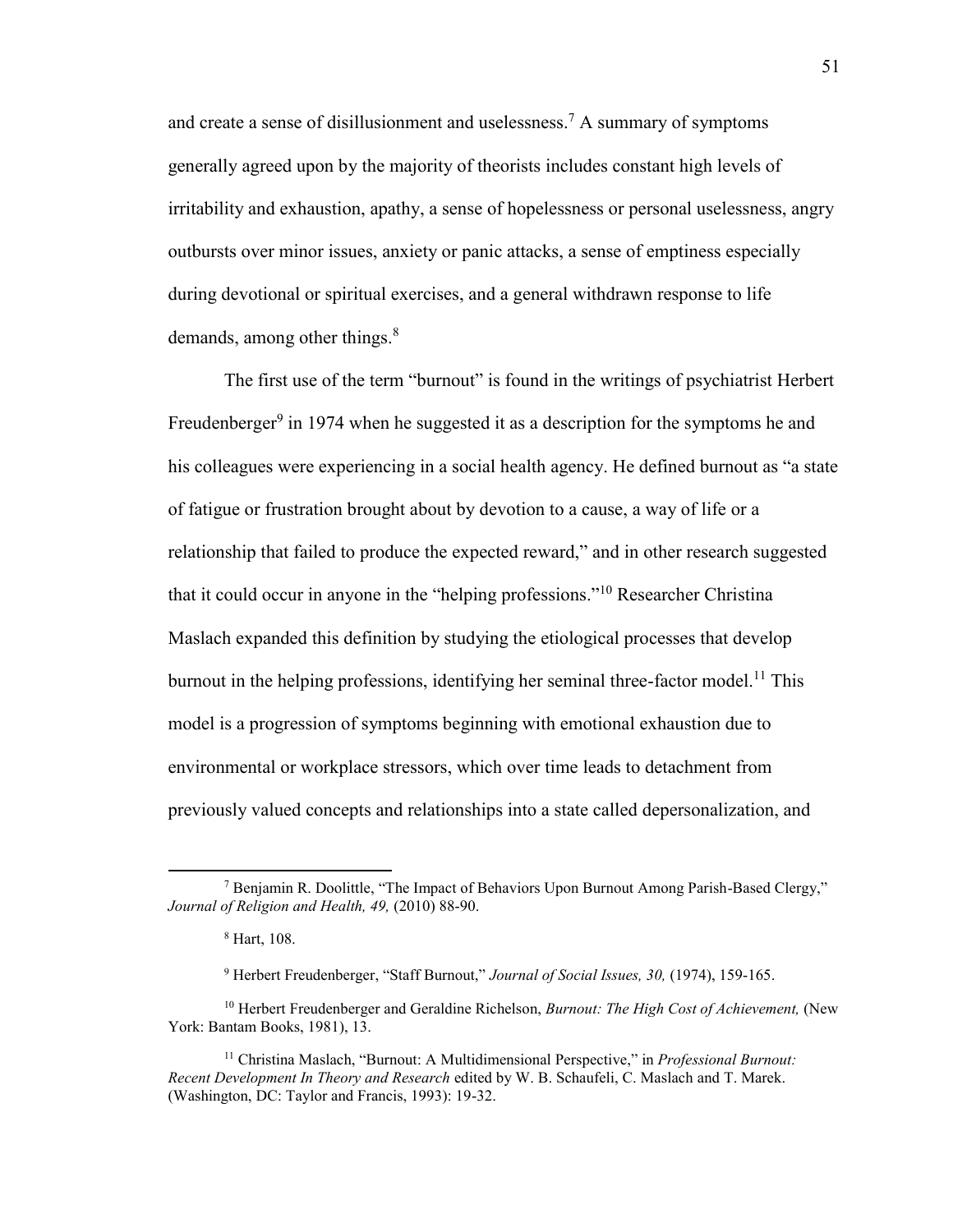which leads into a decreasing perception of personal confidence and efficiency referred to as a reduced sense of personal accomplishment.<sup>12</sup> Maslach suggested that these factors arise primarily as a response to the individual's situational context, rather from coming solely from within the individual as has been suggested by some.<sup>13</sup>

 A different etiological model with three factors was suggested by Lennart Hallsten, in which both situational and individual factors are assumed to lead to burnout.<sup>14</sup> The factors Hallsten suggested that were influenced by workings within the individual are vulnerability, resulting from frustration of success and achievement strivings with inadequate coping mechanisms; and the integrated factors of goal orientation and perceived environmental congruency in which an individual perceives a dissatisfactory level of match between personal goals and the goals and supports of the organization they serve.<sup>15</sup> Similarly Matthieas Burisch claimed that environmental and personal dispositions are important factors in the "active model" describing burnout as a sense of unending loss of autonomy.<sup>16</sup> Other theorists describe burnout as a depletion of

<sup>12</sup> Maslach, (2000): 78.

<sup>13</sup> Christina Maslach and Julie Goldberg, "Prevention of Burnout: New Perspectives," *Applied and Preventive Psychology, 7 (*1998):63-74.

<sup>&</sup>lt;sup>14</sup> Lennart Hallsten, "Burning Out: A Framework," in *Professional Burnout*, edited by W. Schaufeli, C. Maslach and T. Marek, (Philadelphia, PA: Taylor and Francis, 1993).

<sup>&</sup>lt;sup>15</sup> Hallsten, 1993.

<sup>&</sup>lt;sup>16</sup> Matthias Burisch, "In Search of Theory: Some Ruminations on the Nature and Etiology of Burnout," in *Professional Burnout: Recent Developments in Theory and Research* edited by W. B. Schaufeli, C. Maslach & T. Marek, (Philadelphia, PA: Taylor and Francis, 1993).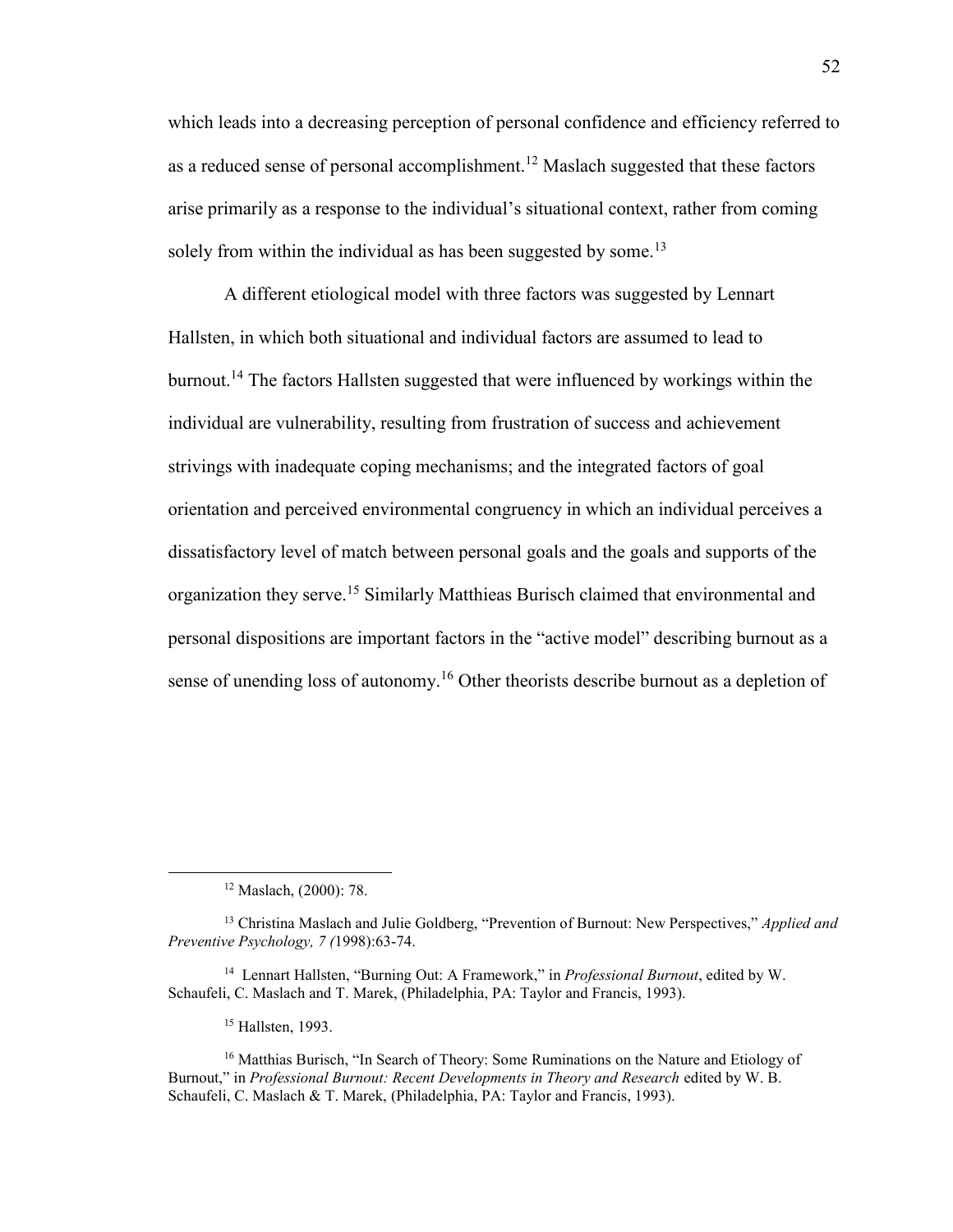energetic resources, $17$  and some added that this depletion must be produced primarily by long term involvement in demanding and stressful work environments.<sup>18</sup>

 Other research has further complicated the issue of burnout etiology. Carry Cherniss described results indicating that symptoms and reactions to burnout are personspecific, and that the individual's perceived loss of meaning resulting from stress is the causal factor of burnout (rather than the stress itself).<sup>19</sup> Additional research has confirmed a number of suggested etiological elements of burnout are in fact causative. These causative elements include emotional exhaustion,  $^{20}$  increased levels of physical stress,  $^{21}$ preexisting anxiety and depression,  $2<sup>2</sup>$  and greater number of hours worked.<sup>23</sup>

 In the context of the confirmed elements of burnout above, it should not be surprising that burnout is becoming an increasingly distressing problem among clergy. Indeed, research demonstrates that ministers are especially prone to burnout,  $24$  and that it has become a major problem for clergy across denominations, from Catholic priests<sup>25</sup> to

<sup>19</sup> Carry Cherniss, *Beyond Burnout,* (New York: Routledge, 1985), 20-25.

<sup>20</sup> Michael Gemignani, *Spiritual Formation for Pastors; Feeding the Fire Within, (Valley Forge,* PA: Judson Press, 2002), 51.

<sup>21</sup> Roy M. Oswald, *Clergy Self-Care: Finding a Balance for Effective Ministry*, (Washington, DC: Alban Institute, 1991), 15.

<sup>22</sup> Doolittle, 88-95.

 $\overline{\phantom{a}}$ 

<sup>23</sup> Leslie Francis, Peter Kaldor, Mandy Robbins, and Keith Castle, "Happy But Exhausted? Work-Related Psychological Health Among Clergy," *Pastoral Sciences, 24,* (2005), 103.

<sup>24</sup> George Barna, *Today's Pastors: A Revealing Look at What Pastors Are Saying About Themselves, Their Peers, and the Pressures They Face, (Baker Publishing Group, 1993).* 

<sup>25</sup> Antony Raj and Karol E. Dean, "Burnout and Depression Among Catholic Priests in India," *Pastoral Psychology, 54, no.* 2 (2005), 169.

<sup>17</sup> Arie Shirom, "Reflections on the Study of Burnout," *Work & Stress Special Issue: The Conceptualization and Measurement of Burnout, 19,* 3 (1989), 265.

<sup>&</sup>lt;sup>18</sup> Wilmar Schaufeli and Esther Greenglass, "Introduction to Special Issue On Burnout and Health," *Psychology and Health, 16, (2001): 502.*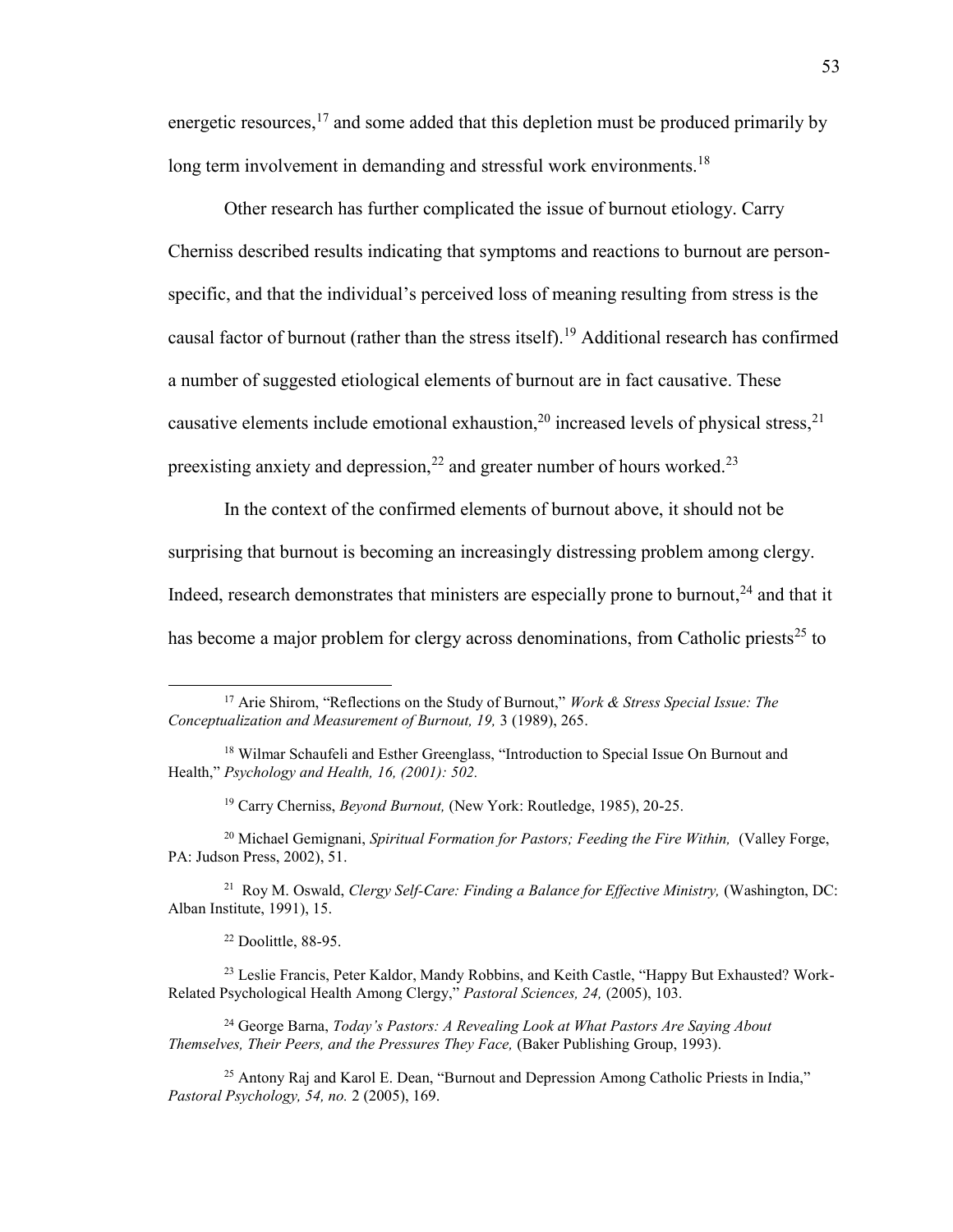Protestant pastors.<sup>26</sup> Peter Wagner demonstrated that burnout is one of the two most common reasons pastors leave the ministry (the other being sexual immorality).<sup>27</sup>

 H.B. London and Neil Wiseman produced an important work revealing the depressing state of affairs experienced by ministry in burnout: three of four pastors report experiencing significant stress-induced crises at least once in every five years of ministry, four of five minsters believe that their families are negatively impacted by ministry, seven of ten cannot name a close friend, and nine of ten feel they were not adequately trained to handle ministry demands.<sup>28</sup> In 2003 there was an estimated  $1,500$  pastors abdicating positions of ministry every month in the United States of America!<sup>29</sup> It has also been found that potential consequences of burnout include depression, anxiety, somatization, marital infidelity, and a host of other emotional and relational dysfunctions.<sup>30</sup> As a result of such information and the overwhelming anecdotal evidence of dysfunctional, depressed, or damaged ministers in America, theories of the etiology of ministerial burnout have been created and various solutions offered for recovery in the literature.

 One of the theories most supported by research is the suggestion that the very nature of ministry itself predisposes clergy to experience of burnout. Archibald Hart

<sup>&</sup>lt;sup>26</sup> Leslie J. Francis, Peter Hills and Peter Kaldor, "The Oswald Clergy Burnout Scale: Reliability, Factor Structure and Preliminary Application Among Australian Clergy," *Pastoral Psychology, 57* (2009), 249-252.

<sup>27</sup> Peter C. Wagner, *Prayer Shield,* (Ventura, Ca: Regal, 1957): 64.

<sup>28</sup> H. B. London, and Neil B. Wiseman, *Pastors at Risk*, (Wheaton, IL: Victor Books, 1993): 22.

<sup>29</sup> H. B. London and Neil B. Wiseman, *Pastors at Greater Risk,* (Ventura, CA: Regal Books, 2003), 35.

<sup>30</sup> Schaufeli and Greenglass, 505.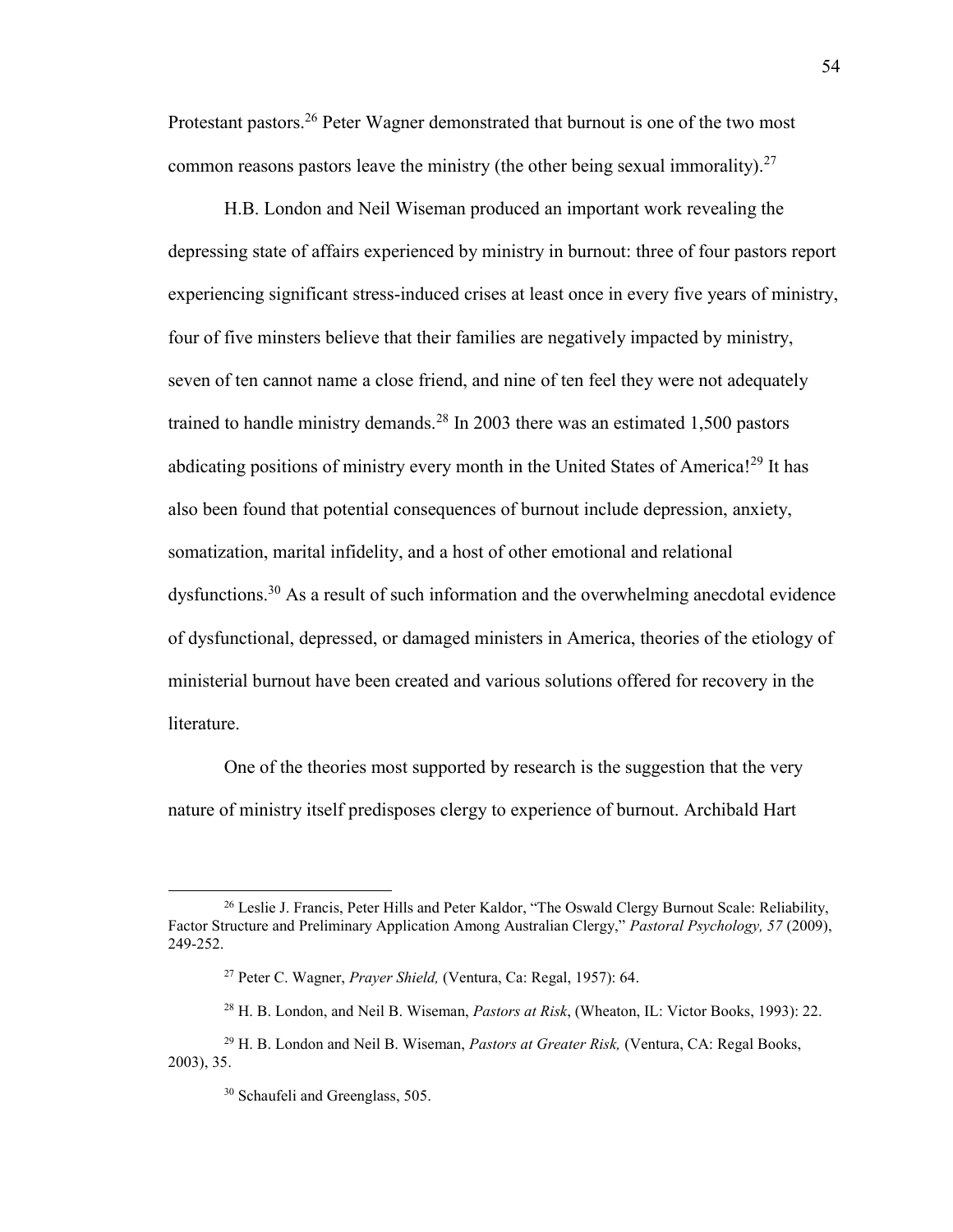created the following list of elements that predispose clergy to burnout. First there is a lack of adequate training for the relational and emotional demands of ministry, especially with a volunteer congregation and staff, a lack of clear personal and professional boundaries of time and activity due to the spiritual and continuous nature of ministry, a lack of criteria for measuring ministerial success and accomplishment in seemingly never-ending tasks, coupled with the stress and temptation of being revered and set on the proverbial pedestal and inaccurate or inappropriate role expectations.<sup>31</sup> His suggested solutions and preventative measures include developing self-awareness and beginning a program of active self-care in all areas of life, including the physical.

 Other conceptualizations of the etiology of clergy burnout contain similar elements to those of Archibald Hart. Mary Coates developed a three-factor model of clergy burnout in which she identified the causal factors as clergy who had a lack of clear boundaries, experiencing the anxiety created by this lack of boundaries, and the difficulties of identifying ministerial success in concrete ways.<sup>32</sup> Another conceptualization was put forth by Helen Doohan, which is unique in that it emphasizes the difficulty of self-identification of burnout symptoms due to the highly unique nature of burnout symptoms.<sup>33</sup> She also emphasized the impact of the increasing pace and demands of modern society, further complicating the role of the minister. Finally, others have suggested that clergy take on too many responsibilities out of a sense of obligation

 $\overline{a}$ 

<sup>31</sup> Hart, 113-127.

<sup>32</sup> Mary Anne Coate, *Clergy Stress: The Hidden Conflicts in Ministry*, (London: SPCK, 1989), 72- 73.

<sup>33</sup> Helen Doohan, "Burnout: A Critical Issue for The 1980s," *Journal of Religion and Health, 21*, 4 (1982): 352-354.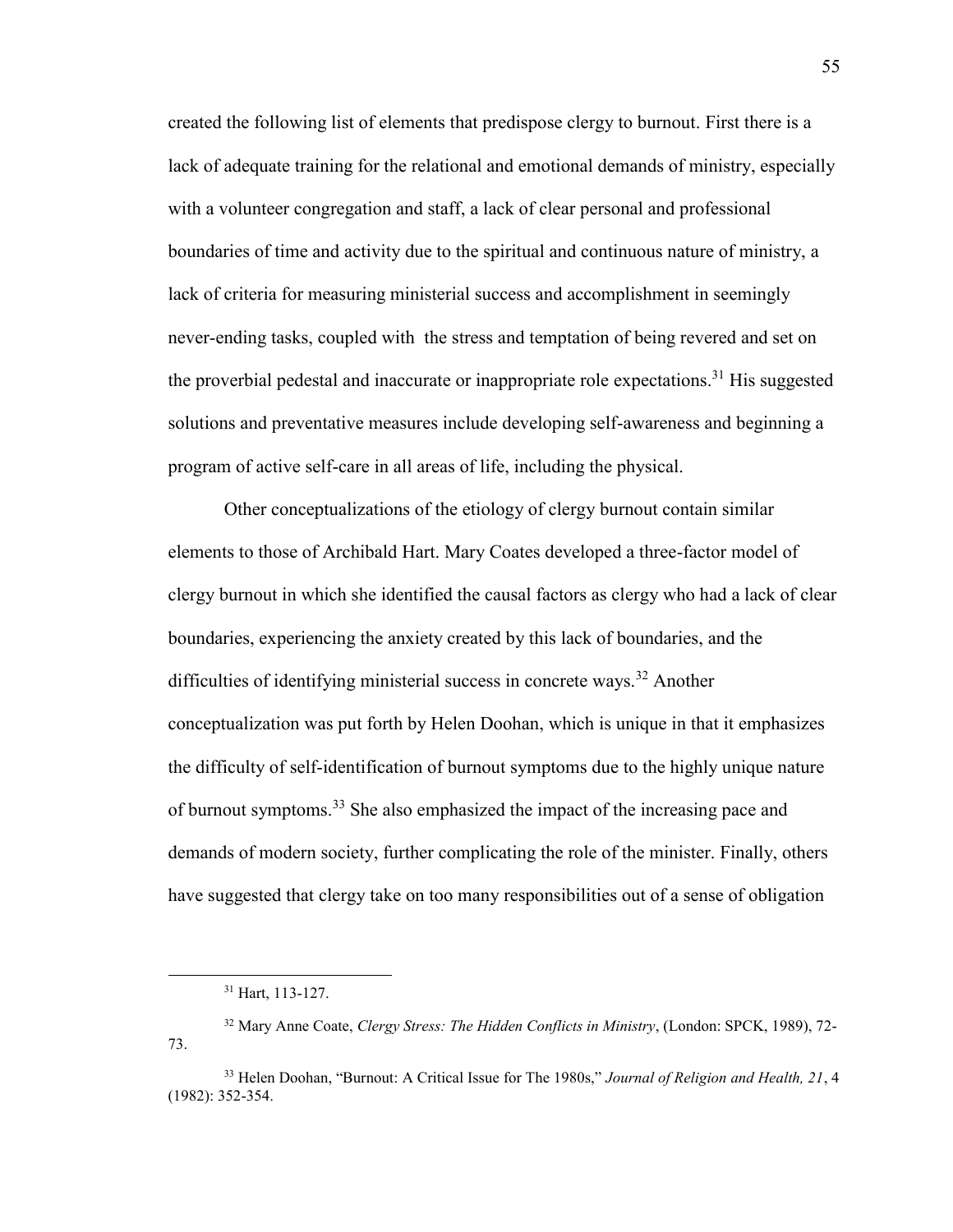or required sacrifice, and thereby create their own anxiety by attempting the impossible task of filling the needs of everyone around them.<sup>34</sup>

 Specific research conducted among clergy in the United States of America has confirmed the fact that some of these theorized etiological elements are indeed related to the development of burnout in clergy. The suggestions that pastors carry too much responsibility without building boundaries into their schedule are supported by the report that 21 percent of pastors work 7 days a week on a regular basis.<sup>35</sup> Part of the problem of overwork and burnout has been traced to the congregational demands and expectations on the time of the minister,  $36$  as well as the unrealistic expectations of the minister for himself.<sup>37</sup> Other factors tied to causation of burnout in ministry are isolation,  $38$ loneliness,  $39$  and the minister's perceptions of the demands from those he leads.  $40$ Spiritual dryness was found to be the primary predictor of emotional exhaustion in ministry,<sup>41</sup> while emotional exhaustion was identified as the primary predictor of pastoral burnout.<sup>42</sup>

<sup>41</sup> Chandler, 283.

 $\overline{a}$ 

<sup>34</sup> Lloyd J. Ogilvie, *Making Stress Work For You*, (Waco, TX: Word Books, 1984), 119.

<sup>35</sup> London and Wiseman, 2003, 30-39.

<sup>&</sup>lt;sup>36</sup> Michael Jinkins, and Keith Wulff, "Austin Presbyterian Theological Seminary's Clergy Burnout Survey," *Congregations* (Publication of the Alban Institute, May 2002). http://www. alban.org/pdf/AustinGrad2-app.pdf (accessed November 8, 2016).

<sup>&</sup>lt;sup>37</sup> London and Wiseman, 2003, 40.

<sup>38</sup> John A. Sanford, *Ministry Burnout*, (New York: Paulist Press, 1980), 25.

<sup>39</sup> Spaite, Daniel, and Debbie Salter Goodwin, *Time Bomb in The Church: Defusing Pastoral Burnout*, Kansas City, KS: Beacon Hill, 2007.

<sup>40</sup> Doolittle, 2010, 89-90.

<sup>42</sup> Gemignani, 2002.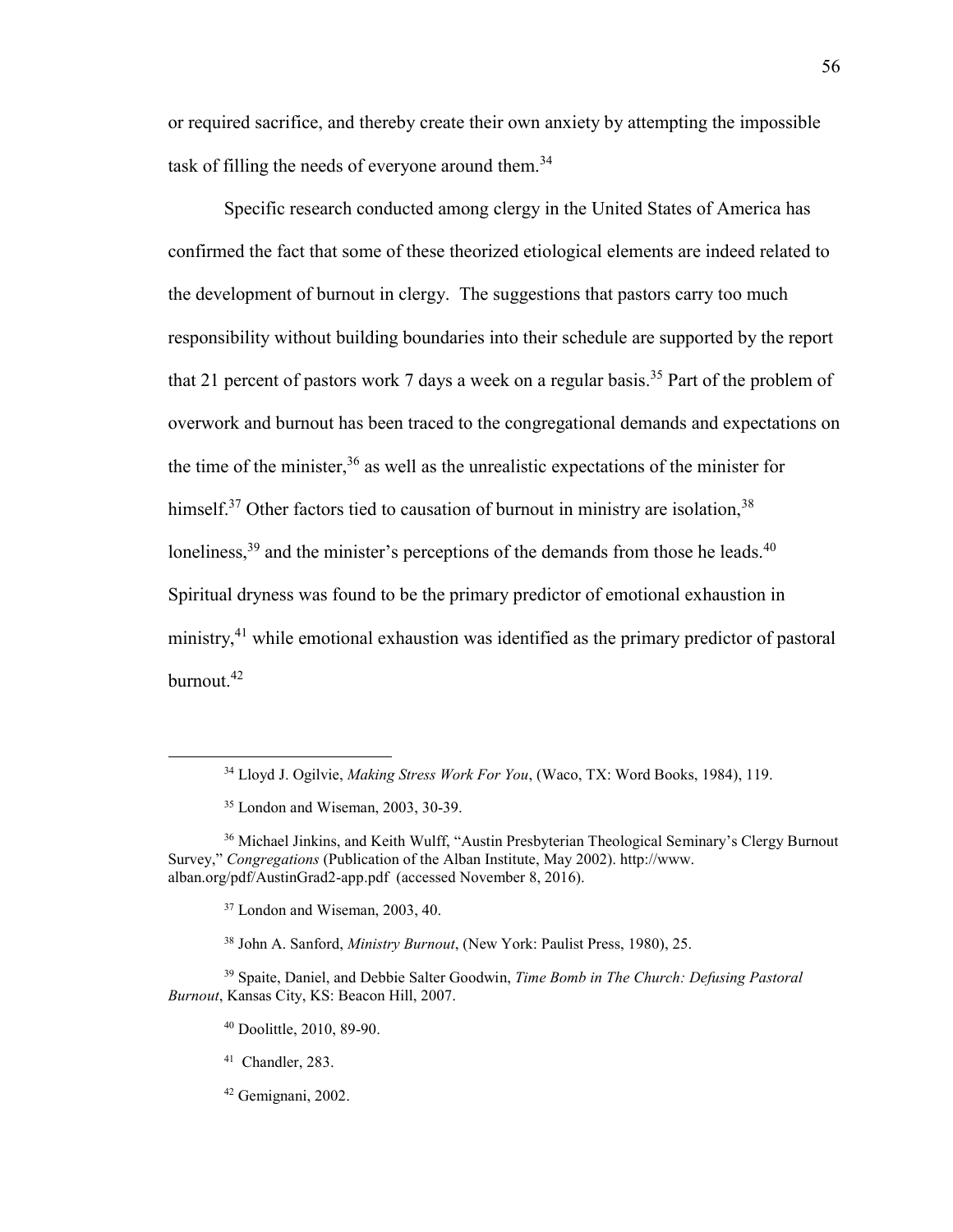The impact of the increasing levels of burnout in ministers and their congregations currently is obvious and concerning. If there is no remedy found and applied quickly, the ministerial failures and congregational distress that occasionally make news will become commonplace. The most terrifying outcome of widespread ministerial burnout is the lack of faith, and transfer of an apathetic Christianity to new converts and congregations/organizations led by these ministers. Fortunately, the potential and present distresses among clergy and congregations are preventable.

## **Effective Elements of Ministerial Self-Care**

 The importance of clergy self-care is recognized in both psychological and spiritual circles, and is theoretically and medically known to be correlated with a better quality of life. The research conducted in this area, though, appears to have been focused primarily on identification of causes and elements of burnout or distress rather than upon examination of methods or techniques of self-care that apply specifically to ministers. There are a few, however, and the remaining space in this chapter has been devoted to listing the effective elements of ministerial self-care discovered in recent research. Special attention was given to those elements of self-care in the literature that a minister could perform or seek himself, in keeping with the understanding that the only control appropriate to ministry is control of the self.

#### *Spiritual and Physical Self-Care*

 One would expect that the traditional elements of spiritual self-care would need no research to prove their worth and necessity such as prayer, fasting, scripture reading and so forth. However, within the academic realm it behooves us to study the methods of our care in order to ever increase our effectiveness in our modern world. In this way,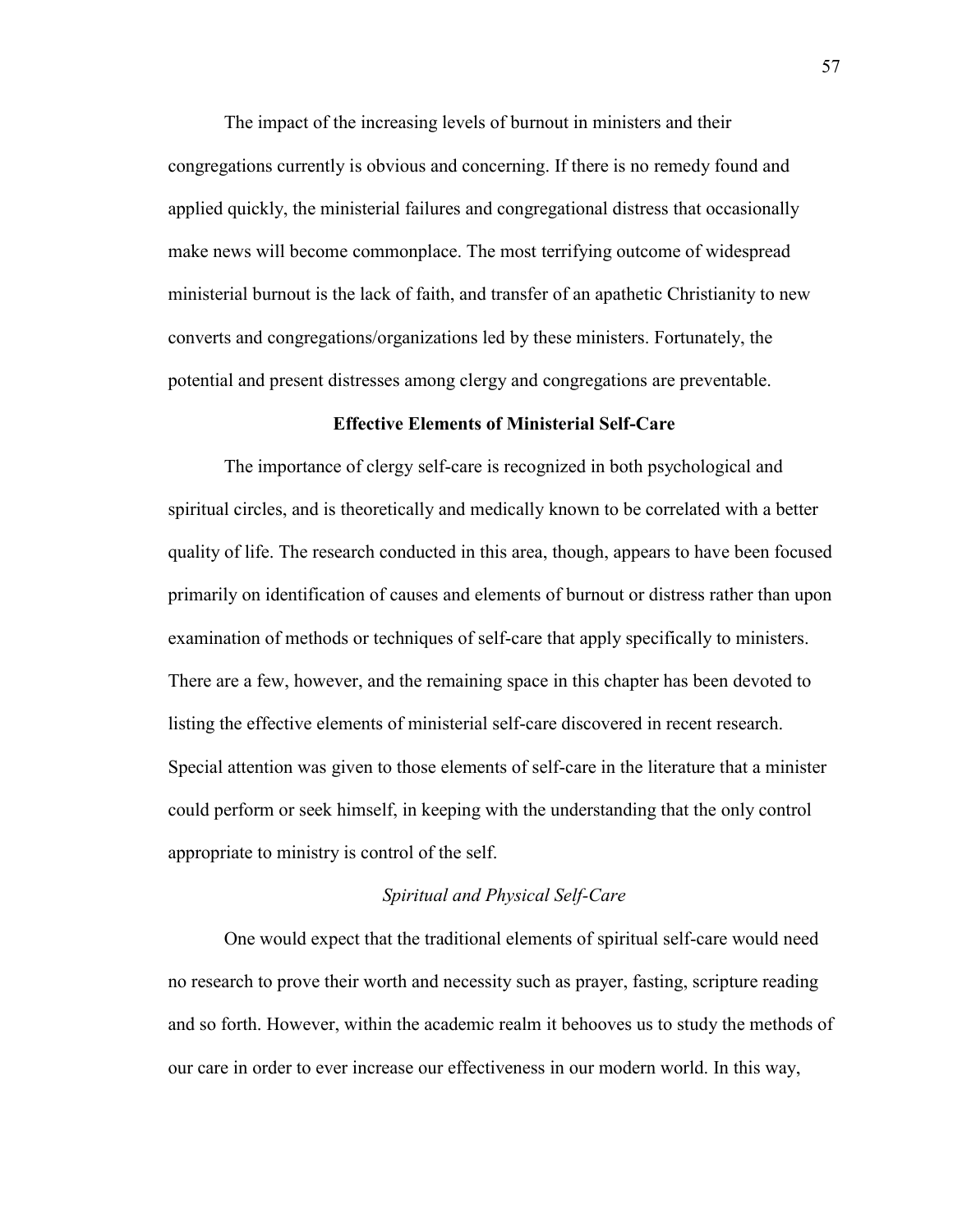Douglas Turton and Leslie Francis conducted research that validated the fact that a positive attitude toward prayer by a minister increases his sense of well-being and is correlated with decreased levels of burnout.<sup>43</sup> Similarly Janice Meisenhelder and Emily Chandler reported discovering a positive relationship between positive mental health in 1,412 active Presbyterian ministers and their practice of consistent prayer.<sup>44</sup>

 Kenneth Pargament, Nalini Turakeshwar, Christopher Eliison and Keith Wulff reported that religious coping is positively related to increased levels of well-being and self-efficacy in ministry, specifying that only positive methods of religious coping that reflected a secure faith in God were significant to increased well-being.<sup>45</sup> These methods of religious coping were described as active methods of seeking God's will on earth rather than passively waiting.<sup>46</sup> These included everything from religious forgiving, spiritual connection, seeking support from clergy members, benevolent religious reappraisal, collaborative religious coping, pleading and religious purification.<sup>47</sup> These seem to be elevated descriptions of types of prayer, fellowship, and repentance strategies.

 One method of spiritual self-care that is not as obvious as prayer or our attitude toward religious coping exercises is that of seeking personal support outside of expressly

<sup>43</sup> Douglas W. Turton and Leslie J. Francis, "The Relationship Between Attitude Toward Prayer and Professional Burnout Among Anglican Parochial Clergy in England: Are Praying Clergy Healthier Clergy?", *Mental Health, Religion and Culture, 10,* 1 (2007), 70-74.

<sup>44</sup> Janice Bell Meisenhelder and Emily N. Chandler, "Frequency of Prayer and Functional Health in Presbyterian Pastors," *Journal for the Scientific Study of Religion, 40,* (2001): 325-329.

<sup>45</sup> Kenneth I. Pargament, Nalini Turakeshwar, Christopher G Ellison, and Keith M. Wulff, "Religious Coping Among the Religious: The Relationships Between Religious Coping and Well-Being in a National Sample of Presbyterian Clergy, Elders and Members," *Journal for the Scientific Study of Religion, 40,* 3 (2001), 497-513.

<sup>46</sup> Pargament, Turakeshwar, Ellison, and Wulff, 499.

<sup>47</sup> Pargament, Turakeshwar, Ellison, and Wulff, 499.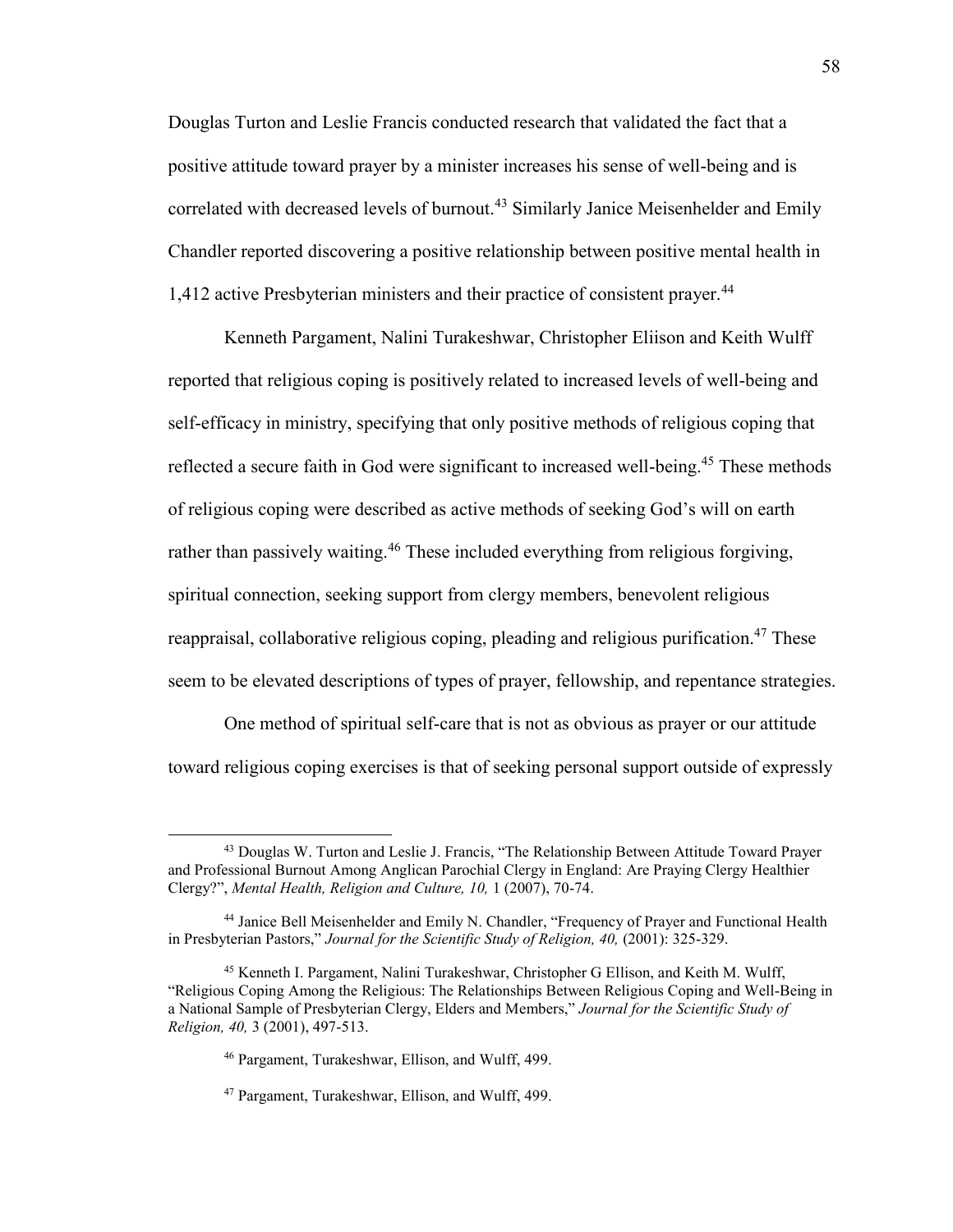spiritual activities. Benjamin Doolittle conducted a series of research ventures in which it was discovered that increased feelings of well-being are related to ministry who obtain high levels of satisfaction from non-vocational activities of leisure and exercise.<sup>48</sup> and that seeking the support and guidance of a spiritual mentor was also correlated with decreased levels of burnout. <sup>49</sup> Adding a practice of consistent accountability can assist ministry in experiencing greater degrees of emotional security, and heightened selfawareness to prevent avoidable problems. Other research reported that minsters that engage in consistent exercise and taking time off experience lower levels of burnout just as Doolittle reported regarding non-vocational activities.<sup>50</sup> The emphasis on nonvocational activities or ceasing from daily cares for a time is reflective of the Sabbath principle of rest and of the Biblical emphasis on physical care of the minister described earlier in the project.

## *Social Support and Emotional Self-care*

 As the primary unit of relationship, the spouse and immediate family of the minister play an important role in the support required for a minister to cope with the demands of ministry. It has been reported that the degree of marital support shared with a minister's spouse has a significant impact in reducing or increasing burnout and clergy quality of life.<sup>51</sup> Additionally it has been reported that support from the immediate family and family of origin is a crucial source of support for the minister as a person as opposed

<sup>48</sup> Doolittle, 92.

<sup>49</sup> Doolittle, 93.

<sup>50</sup> Doolittle, 93-94.

<sup>51</sup> Janelle Warner and John D. Carter, "Loneliness, Marital Adjustment and Burnout in Pastoral and Lay Persons," *Journal of Psychology and Theology, 12*, 2 (1984), 129-130.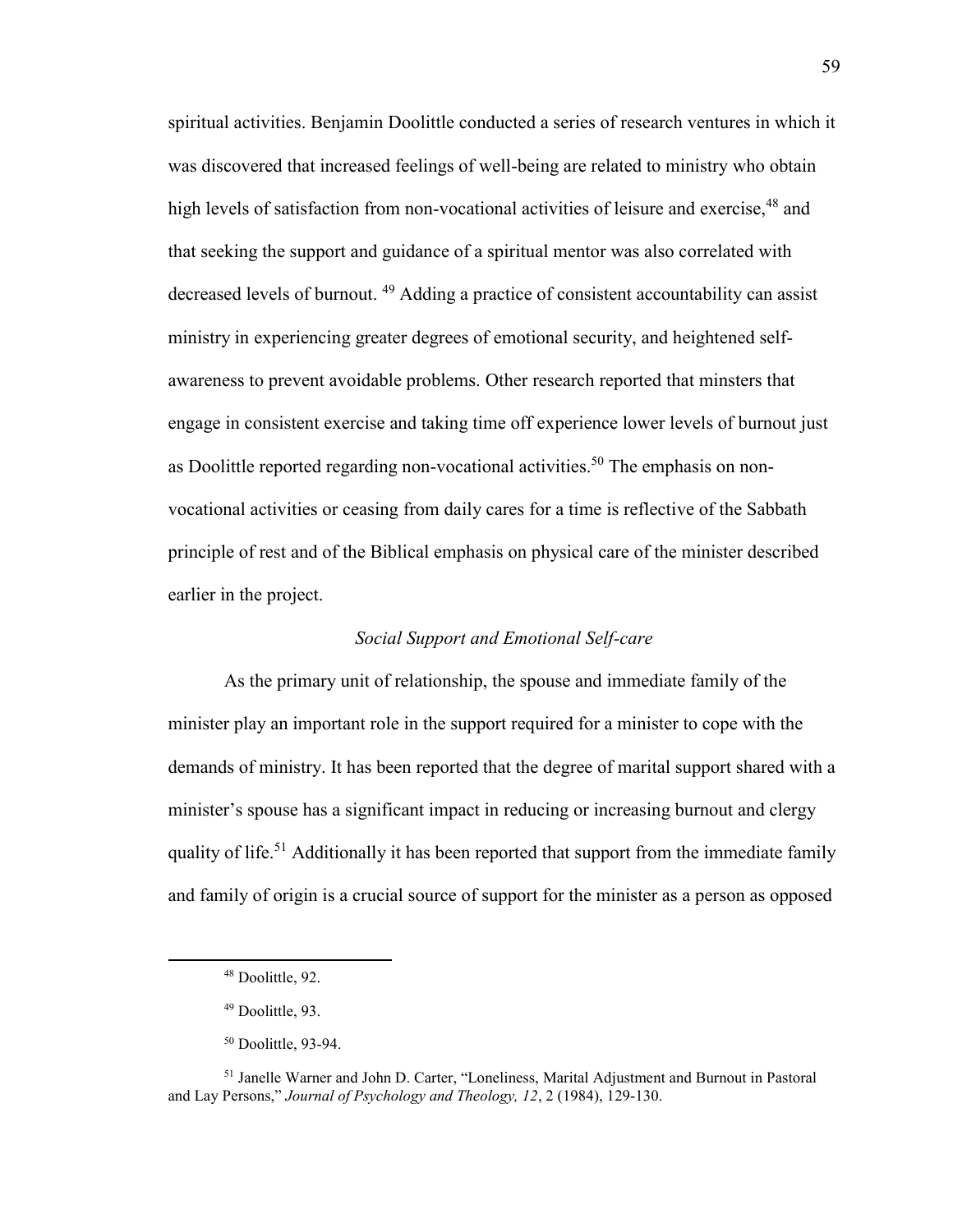to the minister as fulfilling his spiritual position.<sup>52</sup> In fact research indicates that the presence of an active support system, of any kind whether family, friend, or clergy group has been shown to protect mental health and reduce tendencies toward burnout in a clergy member  $53$ 

 Laura Barnard and John Curry conducted research that determined that the greater the level of self-compassion a minister was able to hold, the more his satisfaction in ministry increased.<sup>54</sup> The self-compassion Bernard and Curry described did not refer to a sense of self-indulgence or pity, but to an attitude of self-forgiveness, self-acceptance and willingness to grow, which Barnard suggests may be one way to reduce burnout. Selfcompassion understood in this manner is a part of the emotional self-care of a healthy minister. A final effective element of self-care noted in the literature on emotional selfcare is that the greater the minister's ability to differentiate his sense of self and identity from his role as a clergy member, the greater his degree of well-being.<sup>55</sup> In other words the identity of the minister is like that of the Sabbath-keeping Israelite, predicated upon who he belongs to and not what their role is or how well they fulfill that role.

*Mindfulness-Based Interventions for Alleviation and Prevention of Burnout* 

 Non-religious studies and treatments of burnout have begun to take increasingly greater amounts of inspiration and activities from eastern meditative practices. One

<sup>&</sup>lt;sup>52</sup>Gerald Caplan, "The Family as a Support System," In Gerald Caplan and Marie Killilea, (Eds.), *Support Systems and Mutual Help*, (New York: Grune and Stratton, 1986), 20-34.

<sup>53</sup> Oswald, 88.

<sup>54</sup> Laura K. Barnard and John F. Curry, "The Relationship of Clergy Burn-Out to Self-Compassion and Other Personality Dimensions," *Pastoral Psychology, 61* (2012), 160-163.

<sup>55</sup> Ronald Beebe, "Predicting Burnout, Conflict Management Style, and Turnover Among Clergy," *Journal of Career Assessment, 15,* (2007), 257.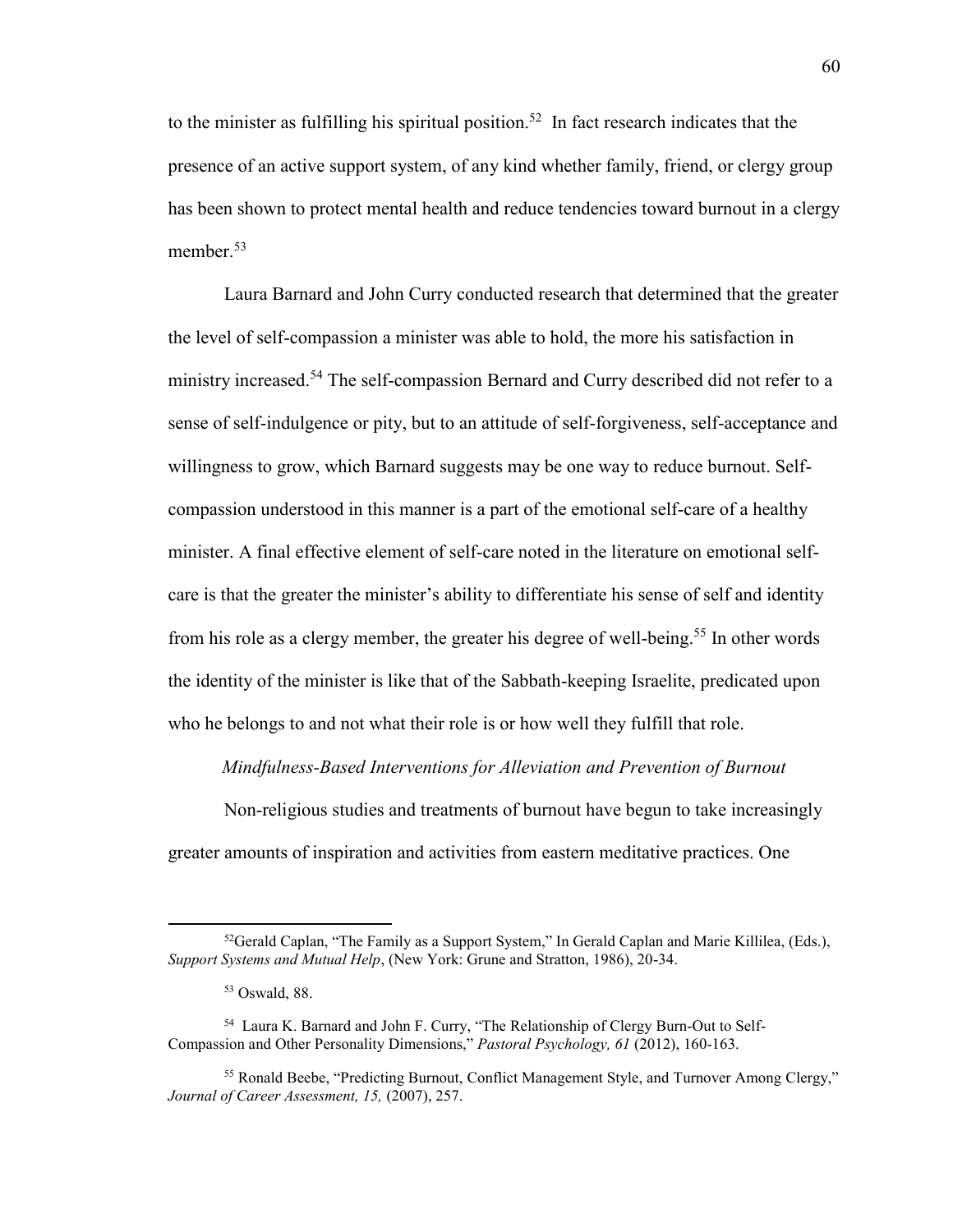practice has been found to be effective in reducing levels of burnout through targeting reduction of the key symptom of emotional exhaustion is the Mindfulness Based Stress Reduction program developed by Jon Kabat-Zinn.<sup>56</sup> This program includes both active and passive forms of meditation, yoga and group discussions, but primarily focuses on the use of mindful meditation as a tool to increase individual stress management and emotional regulation. Meditation is not something unusual to ministers, especially as there are biblical calls to meditate up on the word of God. The self-care oriented meditation is somewhat different however. The definition given by Kabat-Zinn for mindful meditation is "the process of paying attention on purpose in the present moment and nonjudgmentally to the unfolding of experience moment by moment."  $57$  In his dissertation of 2010 Bancroft Davis attempted to research the effectiveness of using Mindfulness Based Stress Reduction with clergy in order to reduce levels of burnout. While the results Davis reported did reach statistical significance, there was an observed shift in the levels of emotional exhaustion experienced by the participating clergy members.

#### **Summary**

 The literature related to self-care in ministry indicates that self-care is an important part of an individual's well-being, particularly if they are involved in leadership. Additionally, that burnout can be understood as a progressively degenerative response to negative and disaffirming internal and external environments that has serious,

<sup>56</sup> Joanne Cohen-Kats, Susan Wiley, Terry Capuano, Debra Baker and Shauna Shapiro, The Effects of Mindfulness-Based Stress Reduction on Nurse Stress and Burnout," *Holistic Nursing Practice, 19,* 1 (2004), 32-35.

<sup>57</sup> Jon Kabat-Zinn, "Mindfulness-Based Interventions in Context: Past, Present, and Future," *Clinical Psychology: Science and Practice*, 10(2), (2003), 144-145.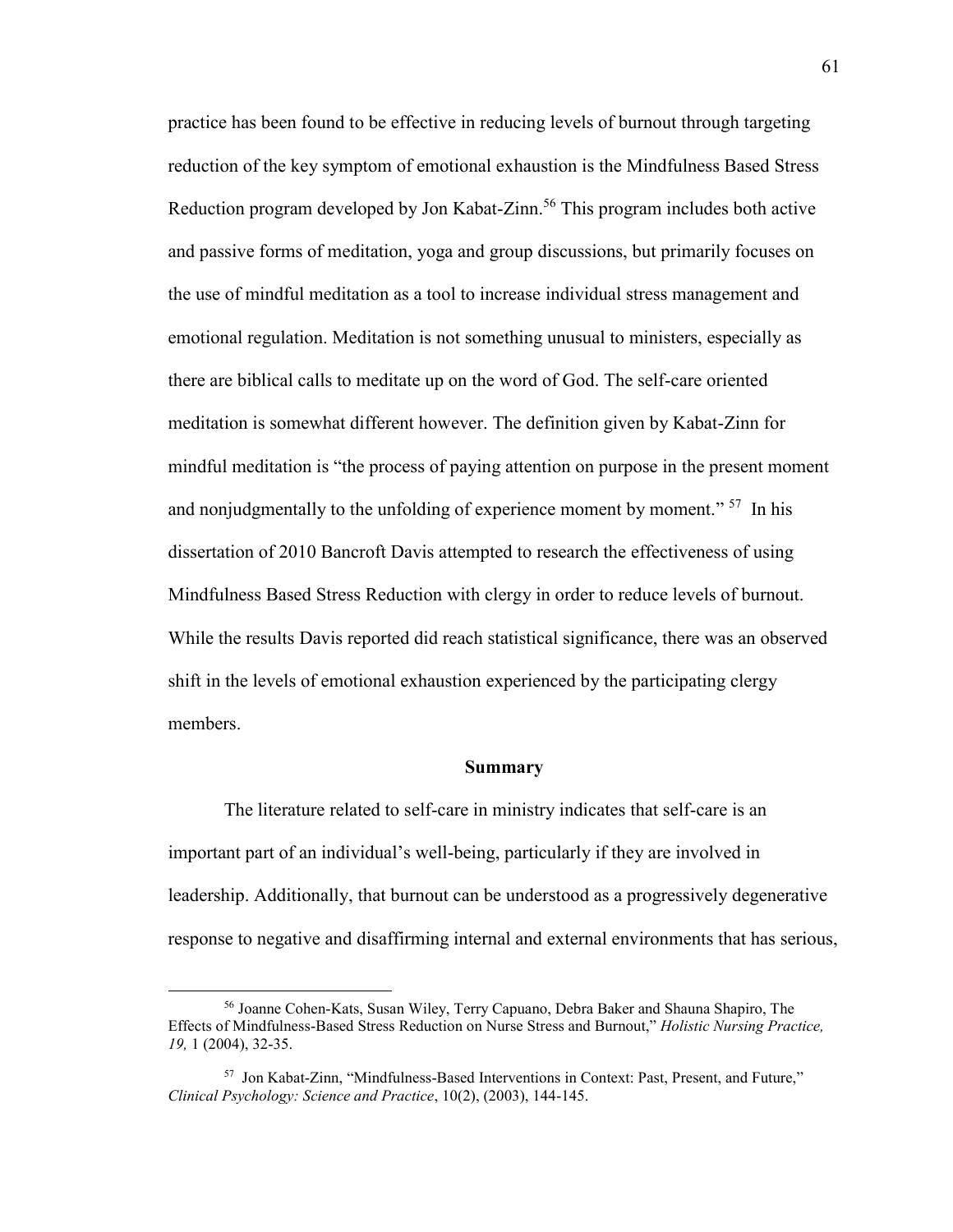yet preventable consequences for clergy whose career makes them particularly prone to burnout. Finally, that there are a number of actions and elements of self-care that have been proven to be at least moderately effective in reducing burnout in clergy from a variety of denominations.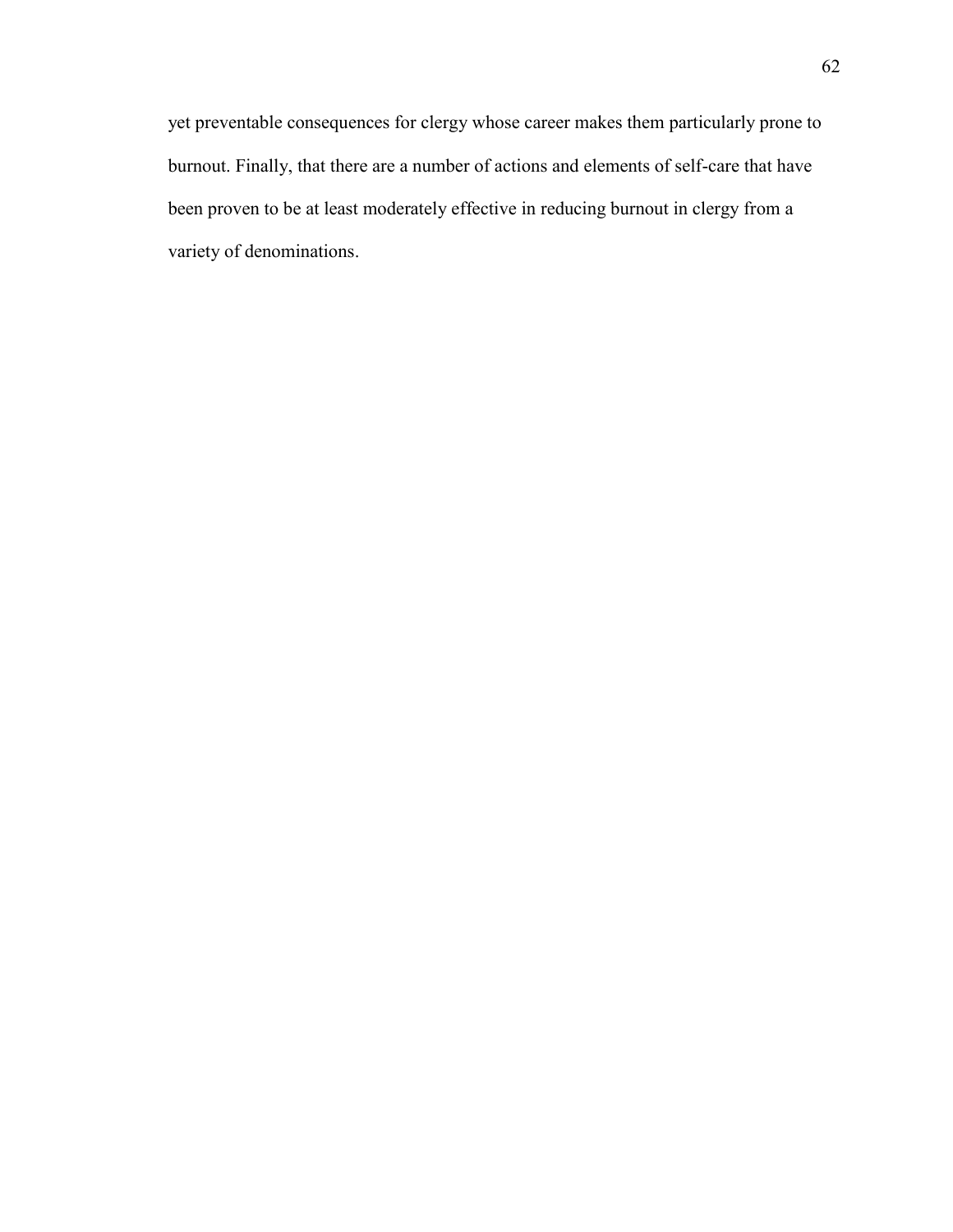# CHAPTER FOUR: INVESTIGATION OF SELF-CARE PERSPECTIVES AND PRACTICES OF PENTECOSTAL-APOSTOLIC CLERGY

#### **Data and Methodology**

## *Nature of the Research*

 The research was convergent-parallel mixed-methods in nature, for the purpose of creating more robust results. Pentecostal-Apostolic clergy were viewed as a bounded system from which a purposeful sampling was taken for the purpose of identification of learning points regarding the process of ministerial attitudes and practices of self-care. Therefore, the primary research model selected was a case study with a survey including both qualitative and quantitative questions.

 The case study method requires in-depth study of a process or phenomenon occurring in a bounded system, for the purpose of increasing the understanding or description of that focal process/person.<sup>1</sup> The case study method is designed to answer how and/or why questions in research and as such it has been argued that case studies can and do effectively utilize quantitative and mixed-methods research designs in order to answer these types of questions accurately.<sup>2</sup>The facets of the case study method make it helpful for researching a situation where little is known or understood about the research

 $\overline{a}$ 

<sup>&</sup>lt;sup>1</sup> Sharan B. Merriam, *Qualitative Research and Case Study Applications in Education*, (San Francisco, CA: Jossey-Bass, 1998), 27.

<sup>&</sup>lt;sup>2</sup> Robert K. Yin, *Case Study Research: Design and Methods*, 4<sup>th</sup> ed., (Applied Social Research Methods Series, Vol 5), (Thousand Oaks, CA: SAGE Publications, Inc.: 2009), 10,19.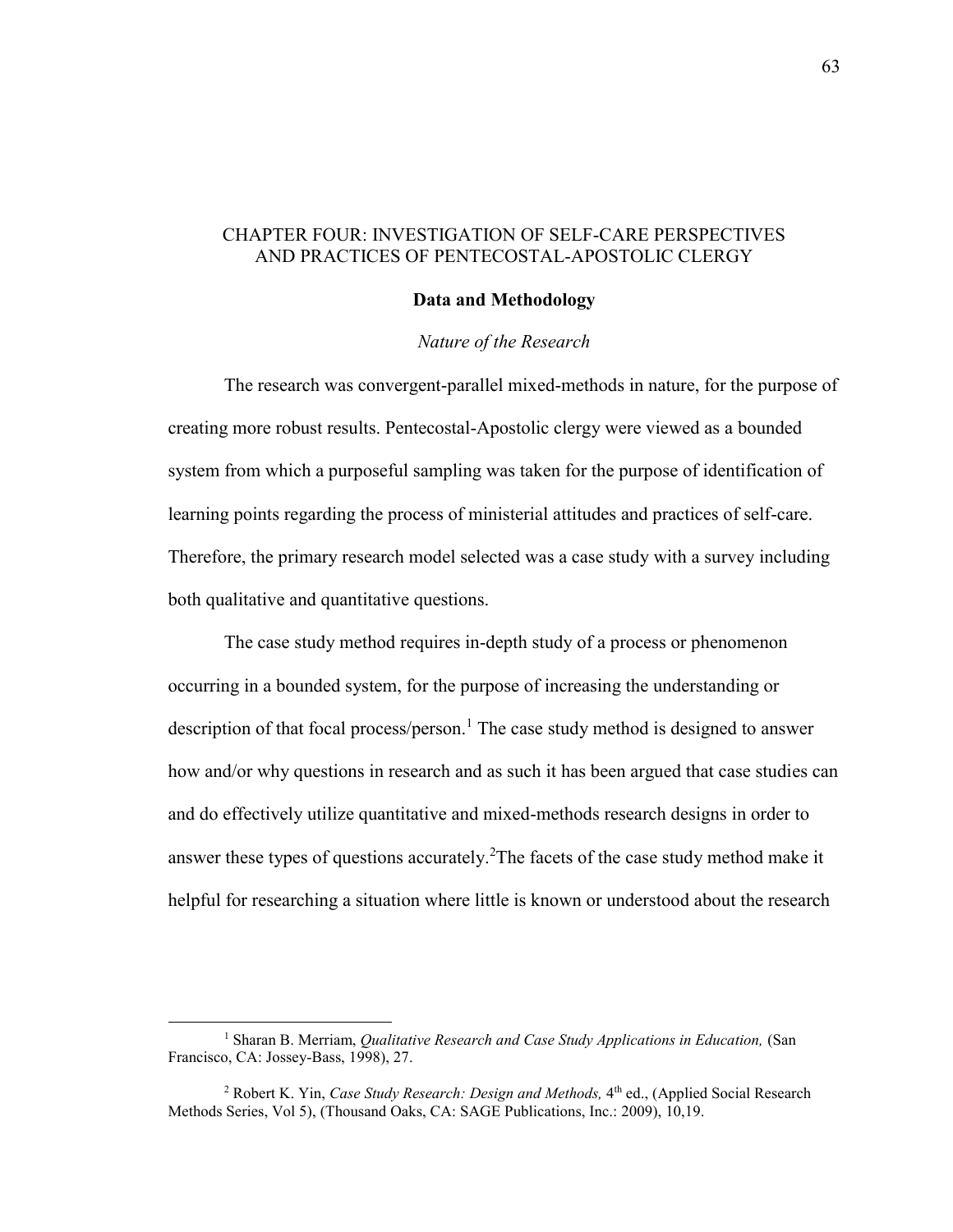subject/s.<sup>3</sup> This research sought to understand how and why a relatively unknown population (Pentecostal-Apostolic clergy) perceive and practice self-care, and the nature of that question demanded both the specificity of quantitative research as well as the subjective exploration of qualitative research. The case study method involves multiple sources of information, which this study accomplished through evaluation of biblical, theological, and psychological-ministerial literature exploration in addition to the two types of results (qualitative and quantitative) produced by the mixed methods survey.

 The mixed methods approach to research is fairly new, originating as a separate methodology in the late  $20<sup>th</sup>$  century utilized in a wide variety of professional fields such as sociology, education and management, and pushed to popularity through the impact of factors such as federal requirements for elements of quantitative research prior to approval for funds distribution.<sup>4</sup> A common approach for dissertations, this method is recognized as unique in its potential to minimize the limitations of both qualitative and quantitative methods by combining the strengths of both, as well as producing a more complete understanding of the research results from the inclusion of participant voices.

 This research utilized the basic mixed methods design known as "convergent parallel" in which both quantitative and qualitative data were collected concurrently in the same survey, separately analyzed then compared the results against each other to uncover agreement and disagreements for a more accurate understanding of the case. (Figure 4.1)

<sup>3</sup> John W. Creswell, *Research Design: Qualitative, Quantitative, and Mixed Methods* Approaches, 4th ed. (Thousand Oaks, CA: SAGE Publications, Inc., 2014), 135.

<sup>4</sup> Creswell, 217-218.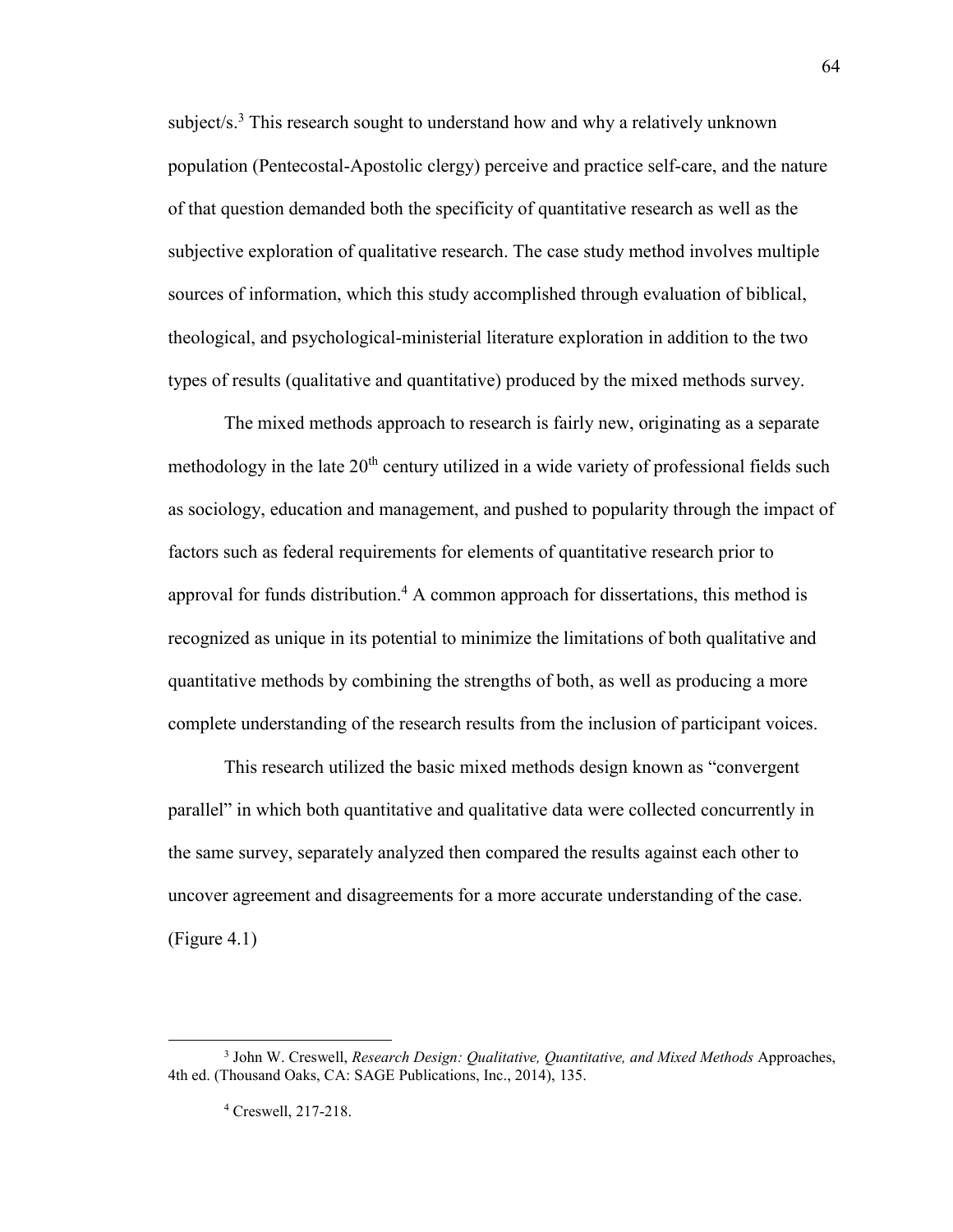

## *Data Collection*

 Data was collected through literature exploration and an online survey including demographic, qualitative and quantitative questions. The literature exploration included analysis of biblical principles and theological foundations for self-care of the minister, as well as an examination of research and theory of the nature of self-care, the causes and impact of burnout in ministry, and elements of self-care proven to be effective in ministry. The latter examination assisted the researcher in selecting items for survey development.

 The online survey included participant characteristics, as well as measure of participant perspectives and practices of self-care. Specifically, the survey assessed the following aspects of P-A clergy self-care: perspectives of self-care, type and frequency of

<sup>&</sup>lt;sup>5</sup> Creswell, John, "Figure 10.1 Three Basic Mixed Methods Designs" p. 220.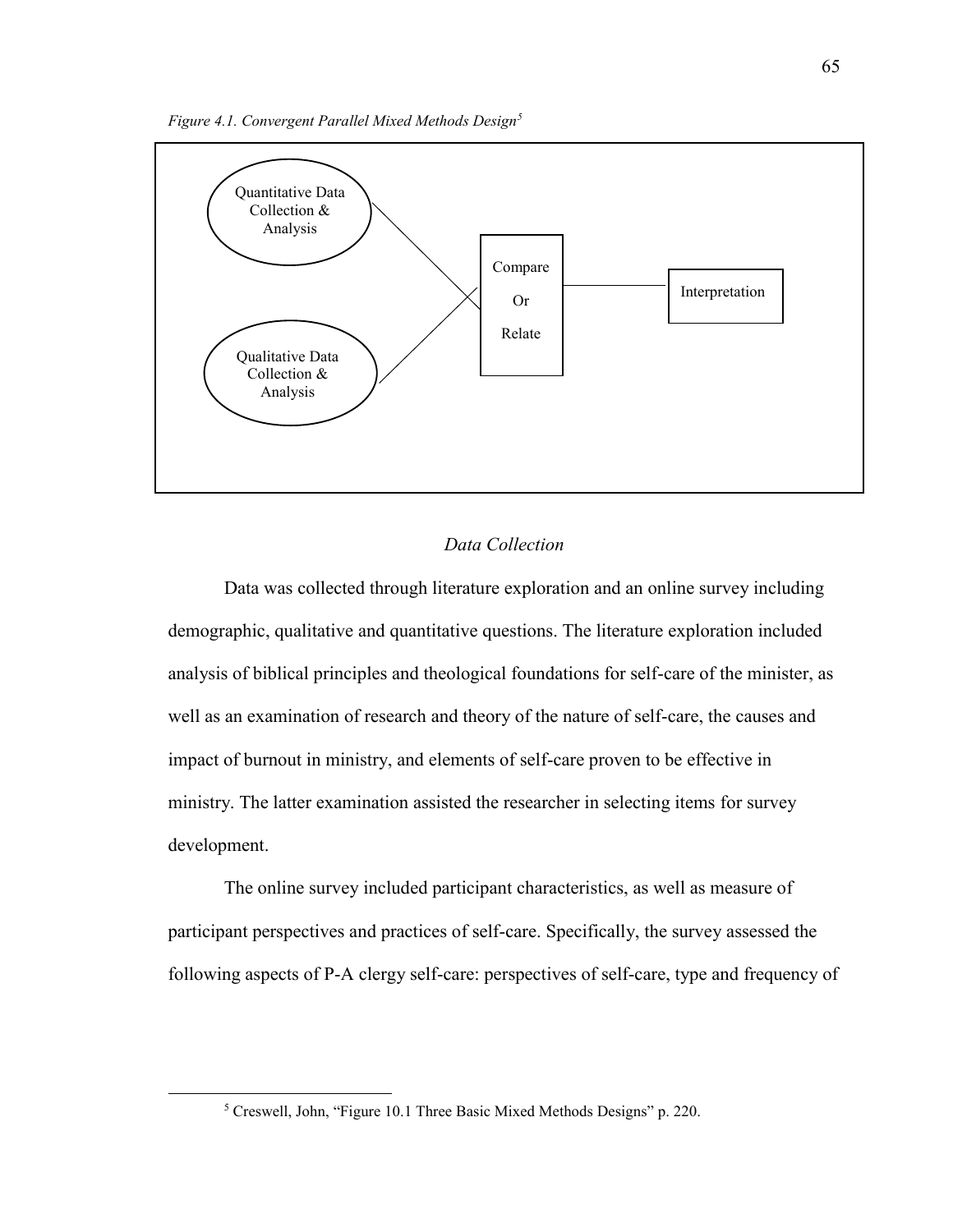engagement in self-care activities in basic areas of life including spiritual, physical, psychological, relational and professional.

## *Research Instrument*

The research instrument consisted of a 45-item online self-report survey including short answer, multiple choice and Likert-scale questions. (See Appendix.) The surveys were anonymous and confidential and began with an informed consent form that provided contact information for any questions the participants might have related to the study. The researcher used the Qualtrics Survey Software to develop and send the online survey to participants because of its availability, affordability, and functionality. The purpose of the survey was to allow participants to describe their perceptions and understanding of the concept of self-care as applied to P-A clergy, and to describe the frequency with which they engaged in different kinds of holistic methods of self-care. Such information would allow the researcher to identify these practices and perspectives, as well as identify any disparities and commonalities between them.

## **Demographics**

The participant demographic information was elicited via ten multiple choice and short answer questions at the survey outset assessing characteristics such as age, gender, ethnicity, marital status, level of education, current ministry role, years in ministry, ministerial organization and an additional question regarding number of congregants for pastors. The items were selected based on relevancy to the survey topic and correlation to elements found to impact self-care and efficacy of ministers during the literature exploration phase.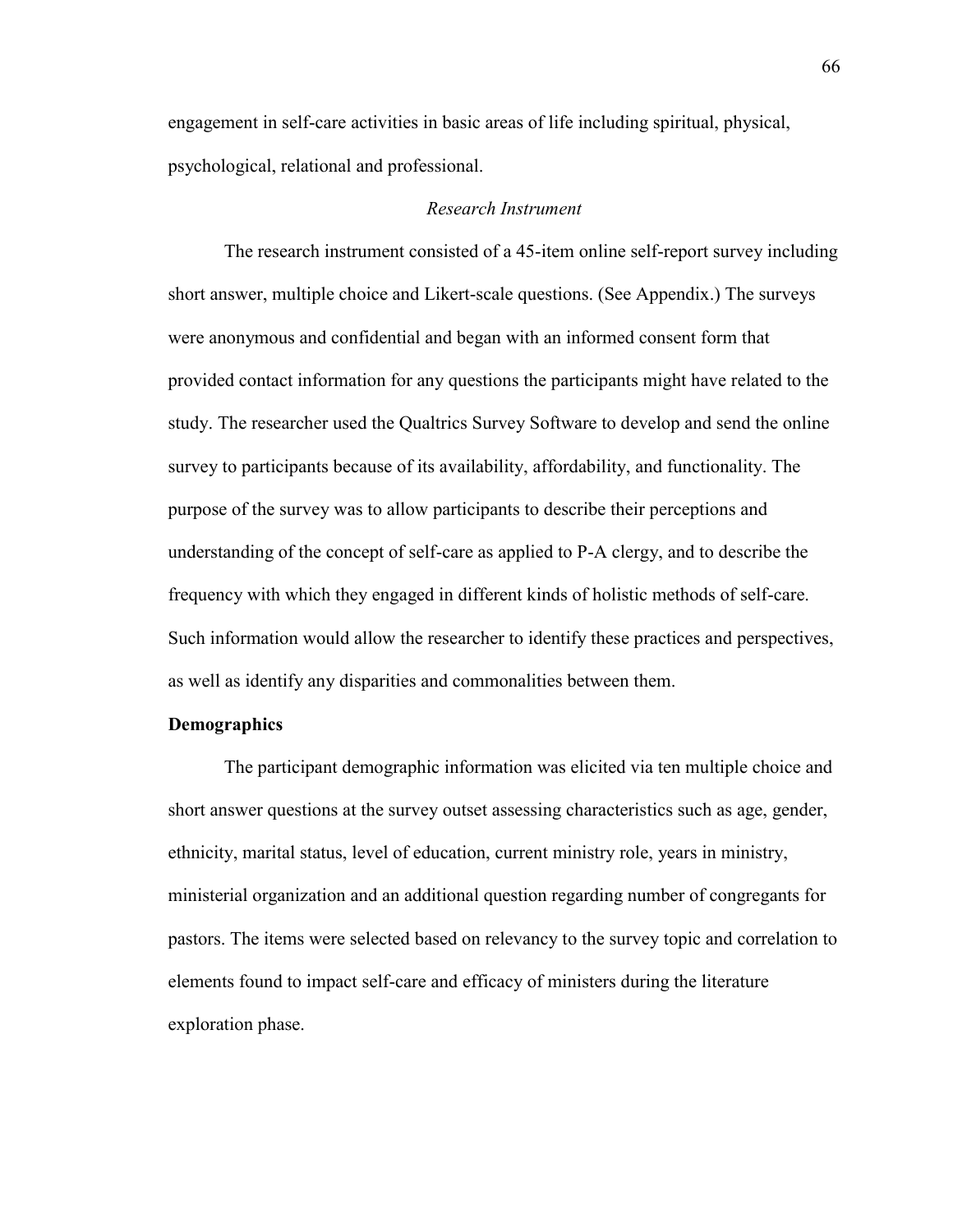## **Qualitative Questions**

 The qualitative portion of the survey consisted of 6 short-answer questions. The first four questions inquired about participant's perspectives of self-care, including their personal definition of self-care, whether it is necessary for effective ministry and why, whether they felt they had taken adequate self-care in the last year, and whether they felt supported/encouraged to conduct self-care by their organization or leadership. These questions were placed at the beginning of the survey to enhance the probability of thoughtful answers instead of rushed answers that often occur at the end of a survey. For the same reason the final two short-answer questions are requests for any comments/suggestions from the participants, and an opportunity to describe self-care methods the participant uses that were not mentioned in the survey.

The principal investigator developed these questions as no list of questions suited specifically to the purpose of the study were found in public literature or in dissertations. Open-ended questions were selected for use in this section because they elicit detailed, individual-specific information that parallels the descriptive exploratory goal of qualitative research more effectively than close-ended or multiple choice questions could do. Closed-ended questions restrict the amount and types of information obtained, and are better used in the pursuit of concrete information. The researcher desired to obtain information about the participants' perspectives of self-care which required giving the participants the opportunity to express what that is. If the researcher had selected multiple choice or close-ended questions, she would have had to limit and hypothesize about what the various perspectives might be, which is not the focus of this research. In so doing the researcher might have developed potentially leading questions that would guide the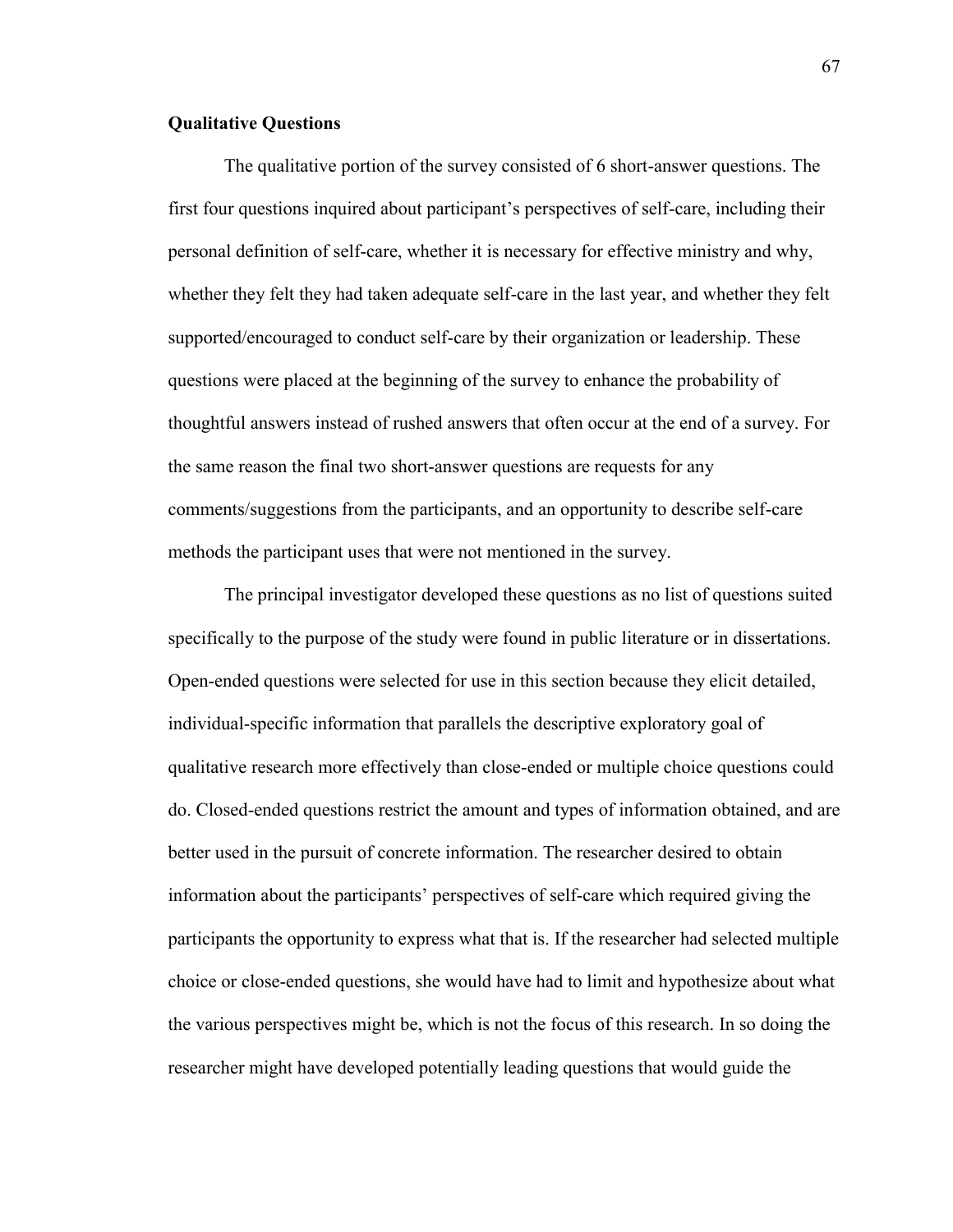participant to respond inaccurately. The researcher concluded there was no method of accessing the participants' perspectives of self-care more effectively than to use openended questions.

The qualitative questions were designed to elicit information about the P-A clergy self-care perspectives: how they understand self-care, self-perception of their self-care practices, and perceptions of clergy-related support for self-care. The question foci were based on the theories and efficacy research from the literature review. The participants own definition of self-care was elicited to both gather information about participant selfcare perspectives and to ensure that all analyzed responses were referring to care of the self and not to some other concept. The necessity of self-care to effective ministry was inquired about because both biblical and research reviews indicated that holistic self-care is essential to effective ministry. Researchers demonstrated that holistic self-care increased clergy satisfaction and decreased the experiences (with the negative consequences) of burnout.<sup>6</sup> Participants were asked to evaluate whether their self-care was adequate (self-perception) over the last year or not, as an acknowledgment of the changing demands of ministry and personal habits over time. Also, the study was conducted over the winter holidays, and as the Likert-scale items inquired about self-care habits over the last three months which are traditionally busy for clergy, the researcher desired a means of finding out whether the last three months was representative of the participant's usual methods of self-care. Finally, the researcher included a question about perceived support from organizations/leadership because the literature has demonstrated that the presence of an active support system is an important part of clergy self-care and

 $\overline{a}$ 

<sup>6</sup> London and Wiseman, 2003.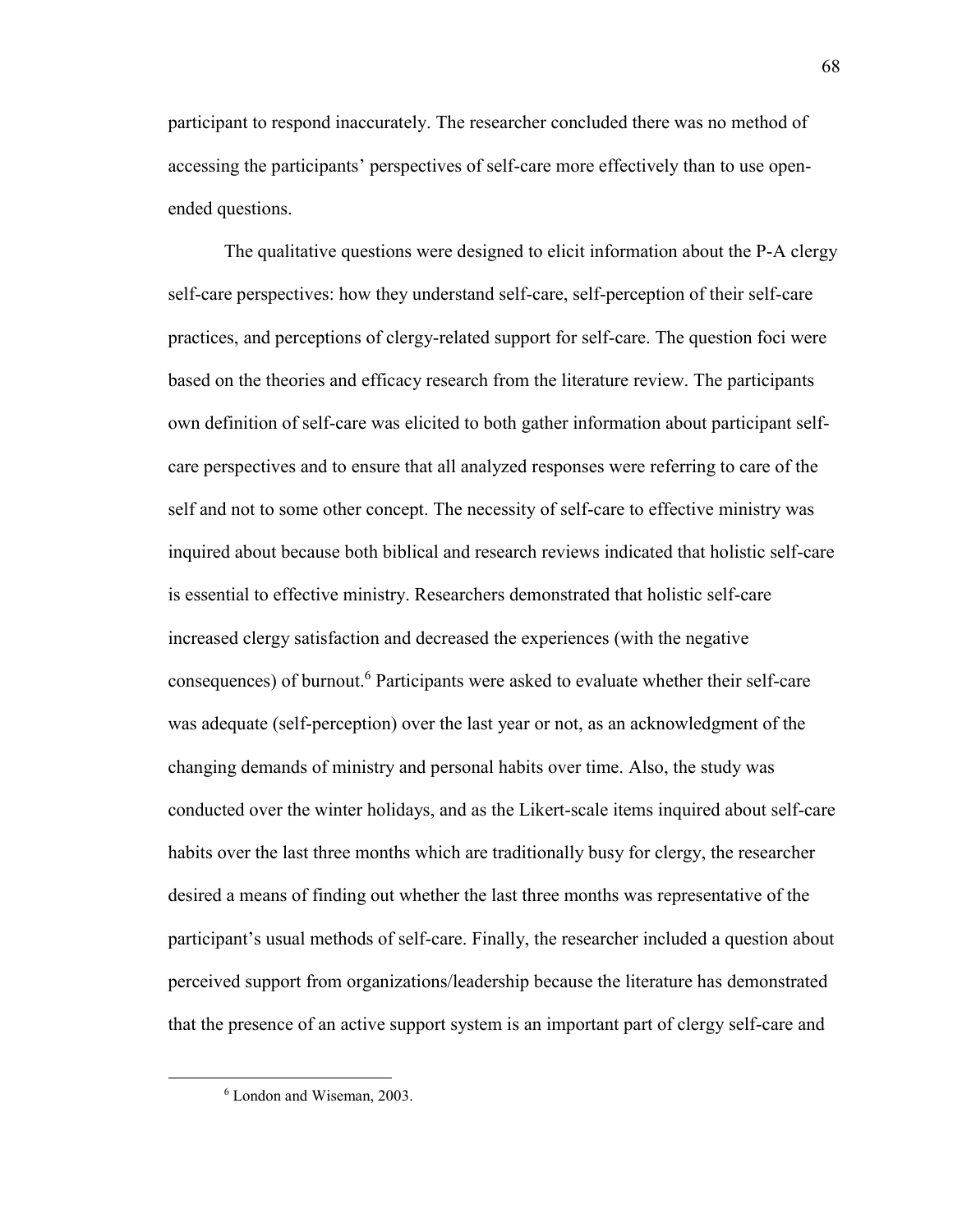burnout prevention.<sup>7</sup> The suggestions for further research and comments questions were both open-ended in order to gather further information from participants and allow them room to respond or release any concerns about the survey. These questions requested the participants to give some rationale for their answer.

#### **Quantitative Questions**

The majority of the survey was composed of 30 quantitative Likert-scale items divided into five sections or areas of self-care (spiritual, physical, psychological, relational, and professional), consisting of 6 items each. Responses for each item were in the form of Likert-scales extending from 0-4 using the descriptive anchors "never," "seldom," "sometimes," "often," and "always."

The quantitative questions were developed by drawing from two pre-existing selfcare measures. One of these measures was the "Self-Care and Lifestyle Balance Inventory" (SCLBI) created by the Headington Institute.<sup>8</sup>The measure is a four-part Likert type survey consisting of 25 randomly ordered questions which effectively assess the frequency of various types of self-care within a professional population. The investigator selected this measure to draw from after careful review of similar surveys indicated that the SCLBI provided the most adequate questions to accurately measure the most current self-care management activities used by professional populations while also having reflected self-care items proven to have efficacy among clergy populations via the investigators literature research.

<sup>7</sup> Oswald, 94.

<sup>8</sup> Headington Institute. *Self-Care and Lifestyle Balance Inventory*, (2008). Available at http://www.newcombefoundation.org/docs/NewtonH) Self care inventory.pdf (accessed March 3, 2016).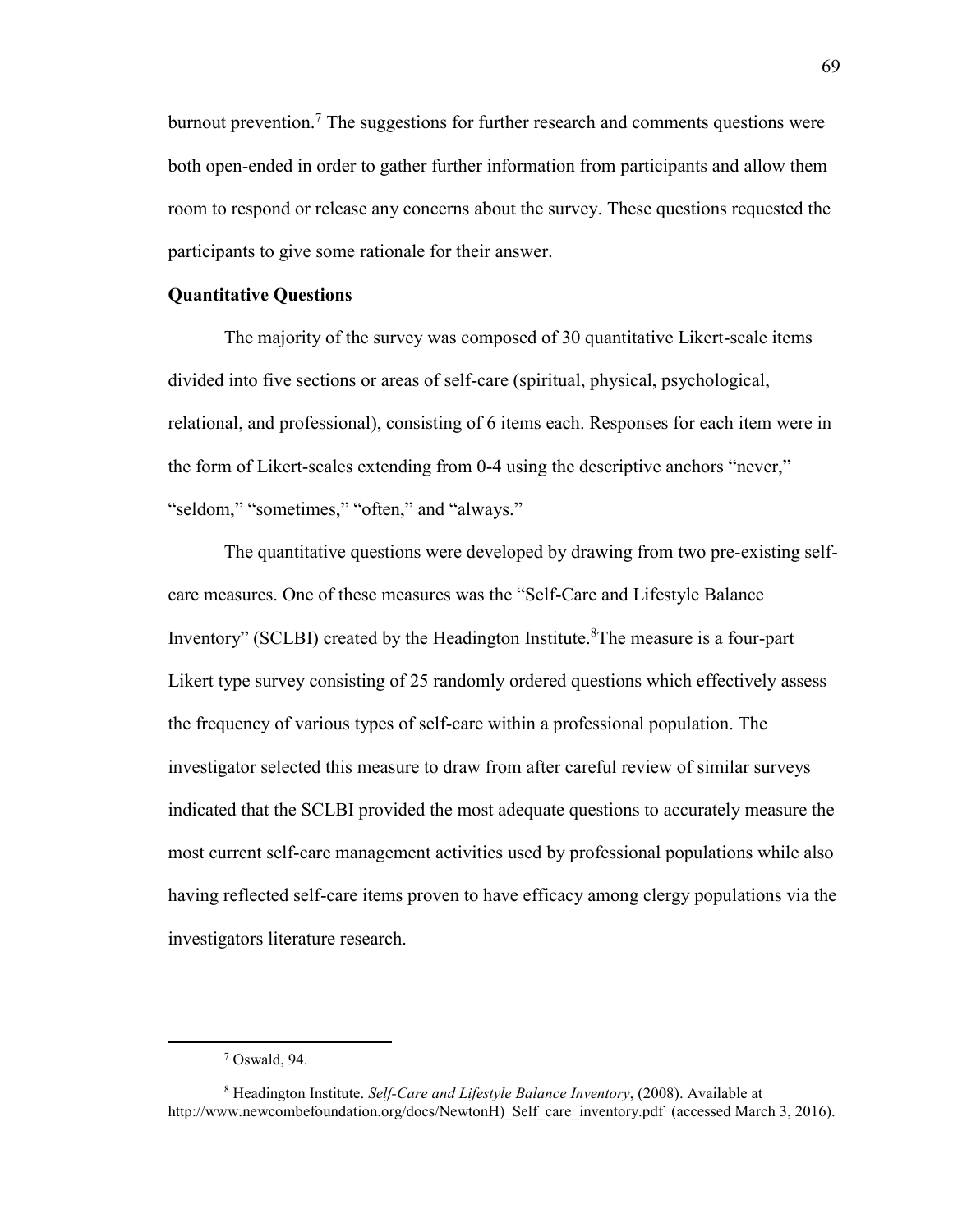Accordingly, items drawn from the SCLBI for use in the quantitative portion of the current survey were selected based on the degree of reflection of self-care activities proven effective among ministry circles; while items considered redundant or nonapplicable to the target population were discarded. Several of the quantitative questions in this survey were directly drawn from the SCLBI: items 1 and 2 in the Physical section, 4 and 5 in the Psychological section and item 5 in the Relational section. (These correspond to SCLBI items 9, 8, 15, 22, and 17, respectively). Other items drawn from the SCLBI were adapted for vocabulary and needs of the target population of P-A clergy via simplification of some statements for clarity, broadening of others for increased collection of information (i.e.25 mins of exercise to a range from 15-20), and insertion of the words minister and/or ministry. Items adapted from the SCLBI in the survey developed for this study were: items 1 and 6 in the spiritual section, items 3,4 and 6 in the physical section, 2 in the relational section, and items 1,2,3,5 and 6 in the professional section (corresponding to SCLBI items 2, 12, 4,13,6,7,15,1,21,23 and 9, respectively). The survey developed by the thesis researcher also adopted the same Likert-scale categories and full sentence style items used in the SCLBI.

The other self-care measure drawn from for development of the quantitative questions was the "Ministry Leaders Self-Care Assessment Worksheet" (MLSAW), which was developed by the Life Recovered ministry group for assisting clergy to prevent and overcome vicarious traumatization in their community services via intentional self-care.<sup>9</sup> The Life Recovered ministry group based their assessment on an

<sup>9</sup> Life Recovered.com, *Ministry Leaders Self-Care Assessment Worksheet*, http://www.liferecovered.com/hp\_wordpress/wp-content/uploads/2015/03/Life-Recovered-Ministry-Leaders-Self-Care-Worksheet1.pdf (accessed March 3, 2016).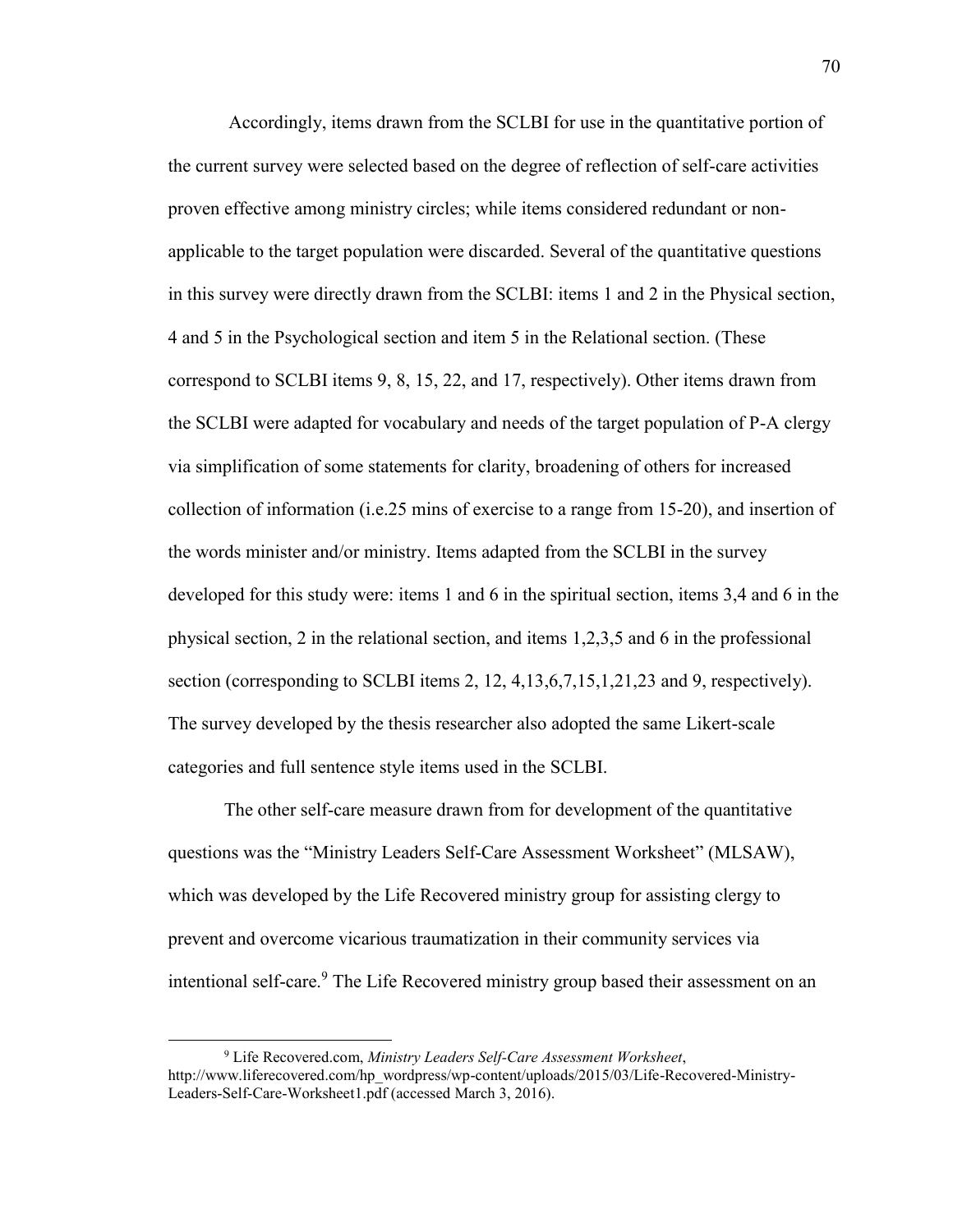adaptation of the Self-Care Assessment created by Karen Saakvitne and Laurie Pearlman in their book "Transforming the Pain: A Workbook on Vicarious Traumatization."<sup>10</sup> Both the MLSAW and the Self-Care Assessment surveys are composed of Likert-scale items with category anchors from "frequently"  $(5)$  to "it never occurred to me"  $(1)$ , with items divided into 6 sections to evaluate the frequency of various types of self-care activities. The Self-Care Assessment was written for a non-specific population, so the adaptations of items in the MLSAW was primarily limited to altering the language of the section labeled "spiritual" to reflect Christian religious practices and values. The researcher selected the MLSAW to draw from after a review of self-care surveys indicated a lack of clergy-focused self-care measures that reflect items found in self-care efficacy research. The MLSAW had several characteristics that deterred the investigator from solely relying upon it as the survey method, including the facts that it was written in a checklist style without full sentences, and consisted of 62 somewhat redundant questions that the researcher hypothesized would deter participants from completion of an online survey.

Items drawn from the MLSAW for use in the quantitative portion of the current survey were selected based on the same criteria used for drawing from the SCLBI: reflection of self-care activities/perspectives with proven efficacy, and elimination of redundant items and those non-applicable to the target population. Although the MLSAW was developed to target a Christian clergy population, the researcher found it necessary to adapt many of the items to full sentence form, and in so doing was often required to add or discard specific words to simplify, condense (such as deleting two items separately referencing family and friends, and replacing it with 'important people') or otherwise

 $\overline{\phantom{a}}$ 

<sup>10</sup> Karen Saakvitne and Laurie Pearlman, *Transforming the Pain: A Workbook on Vicarious Traumatization*, (New York: W. W. Norton and Company, 1996).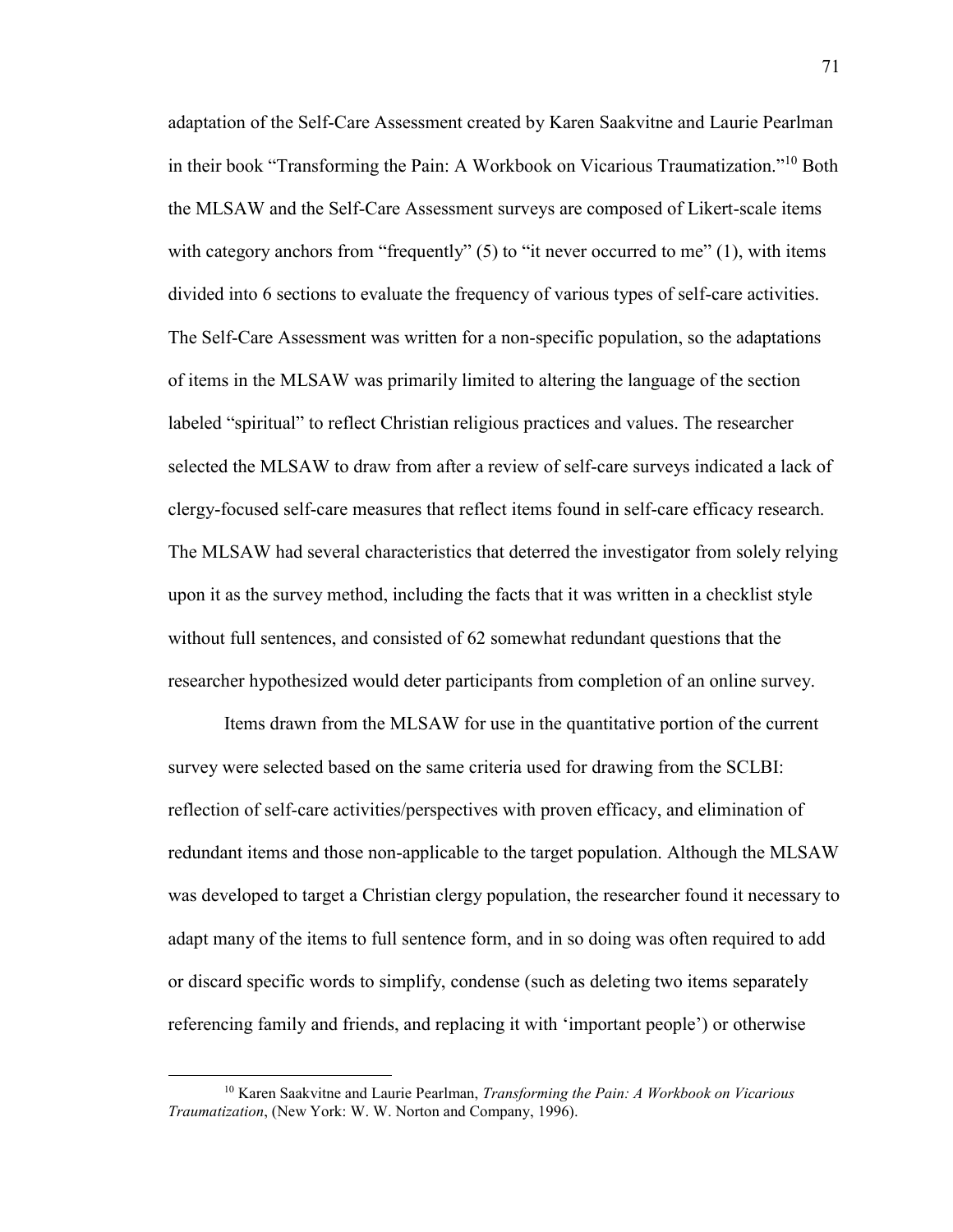tailor the items for use with an online survey P-A clergy. Items adapted from the MLSAW were item 2, 4, and 6 in the spiritual section, 4 and 5 in the physical section, 1, 2, 3, and 6 in the psychological section, and items 1, 3, 4 and 5 in the relational section. The researcher also adopted the idea of separation of the types of self-care activities into categories, although only the spiritual, physical, psychological, relational and professional sections were used as the researcher could find no rationale for including a separate emotional section that reiterated the items in the psychological and relational section (as was utilized in the MLSAW).

 One of the quantitative questions was created by the researcher, being item 4 in the professional section: "I engage in efforts to educate and train myself to become more skillful and equipped to minister to those God has called me to serve (higher education, personal research, seeking mentors, etc.)." This question was created to investigate the efficacy element described as an attitude of willingness to grow that contributes to a minister's levels of self-compassion and greater satisfaction in ministry as part of selfcare.<sup>11</sup> Seeking further training or education in ministry is a physical demonstration of the attitude of willingness to grow, and contribute to a minister's self-awareness and desire/ability to seek spiritual mentors, all of which have been correlated with decreased levels of ministerial burnout.<sup>12</sup>

# **Participants**

 $\overline{\phantom{a}}$ 

 The researcher sent the survey to a purposive sample of 190 Pentecostal-Apostolic clergy. These ministers were selected based on accessibility to the researcher

72

<sup>&</sup>lt;sup>11</sup> Barnard and Curry, 150-163.

 $12$  Doolittle, 88-90.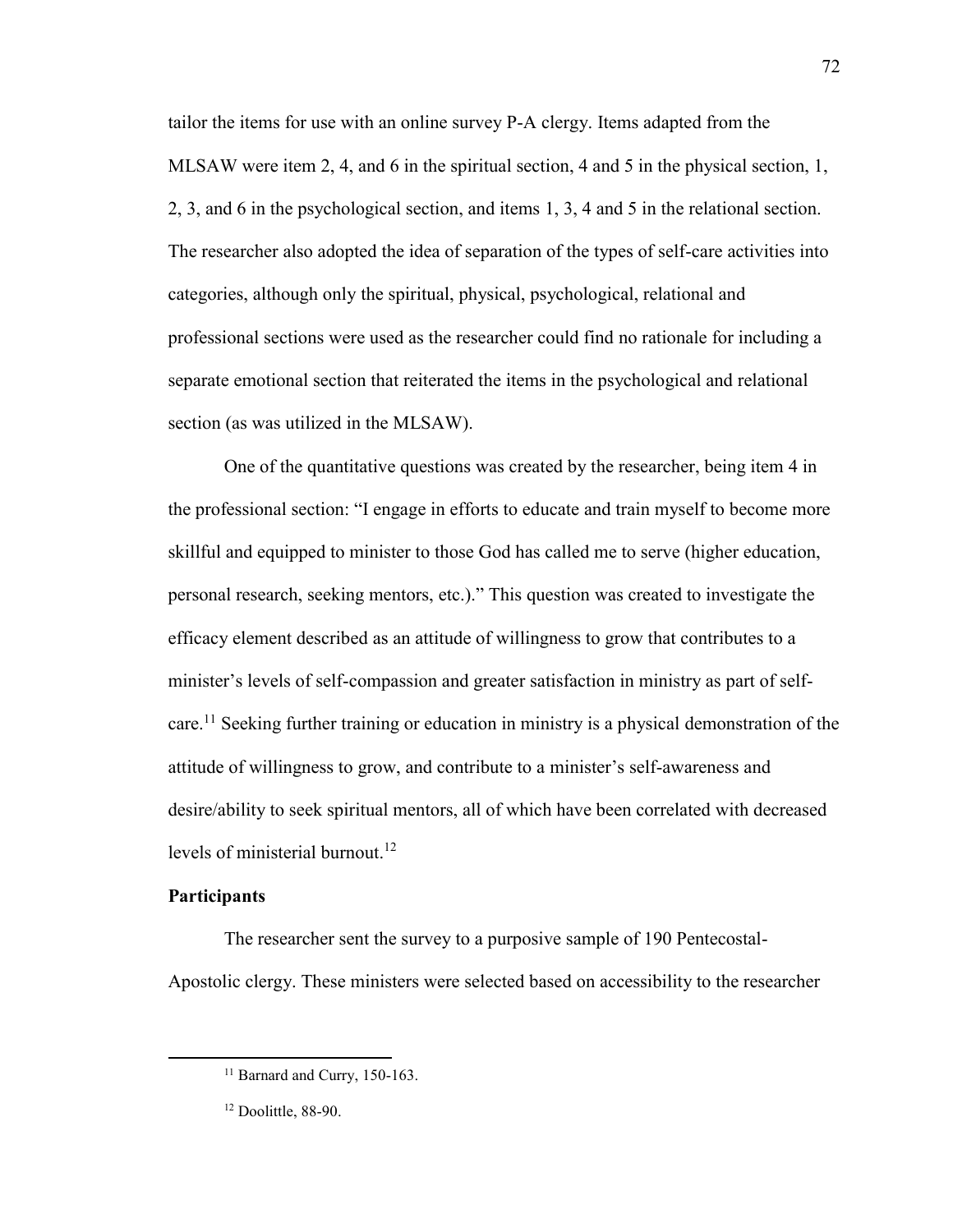via having a personal email in the ministerial directories for the UPCI, WPF, or Independent church directories, and through the researcher's personal acquaintance. This was done in order to reach as many ministers as possible to gain a more significant sample size, and increase the utility and accuracy of the study results. Clergy who had a church email listed were not included in the survey in order to avoid the possibility of individuals engaging in the study who were not clergy or otherwise outside the description of the target population, as many church emails are handled via a secretary or other church member in P-A circles.

The email containing the survey link included an introduction of the researcher, a brief explanation of the research topic, and a request for the minister to complete the survey before a specific deadline. After the first week with few responses, the researcher sent out a reminder email to all on the email list, and extended the deadline an additional 7 days. By the final day of the survey 42 people had responded to the survey of which 8 were incomplete, thus there were 34 complete responses.

 While a variety of ethnic groups and age ranges were represented, the majority of participants were Caucasian male pastors in their late 30s to early 50s, of independent organizational status, and possessing a college degree as well as more than 20 years of ministerial experience.

#### *Data Analysis*

 The researcher collected both quantitative and qualitative data in the online survey. In accordance with the convergent-parallel mixed methods approach, these data were collected concurrently, analyzed individually, and then compared for similarities and differences prior to interpretation.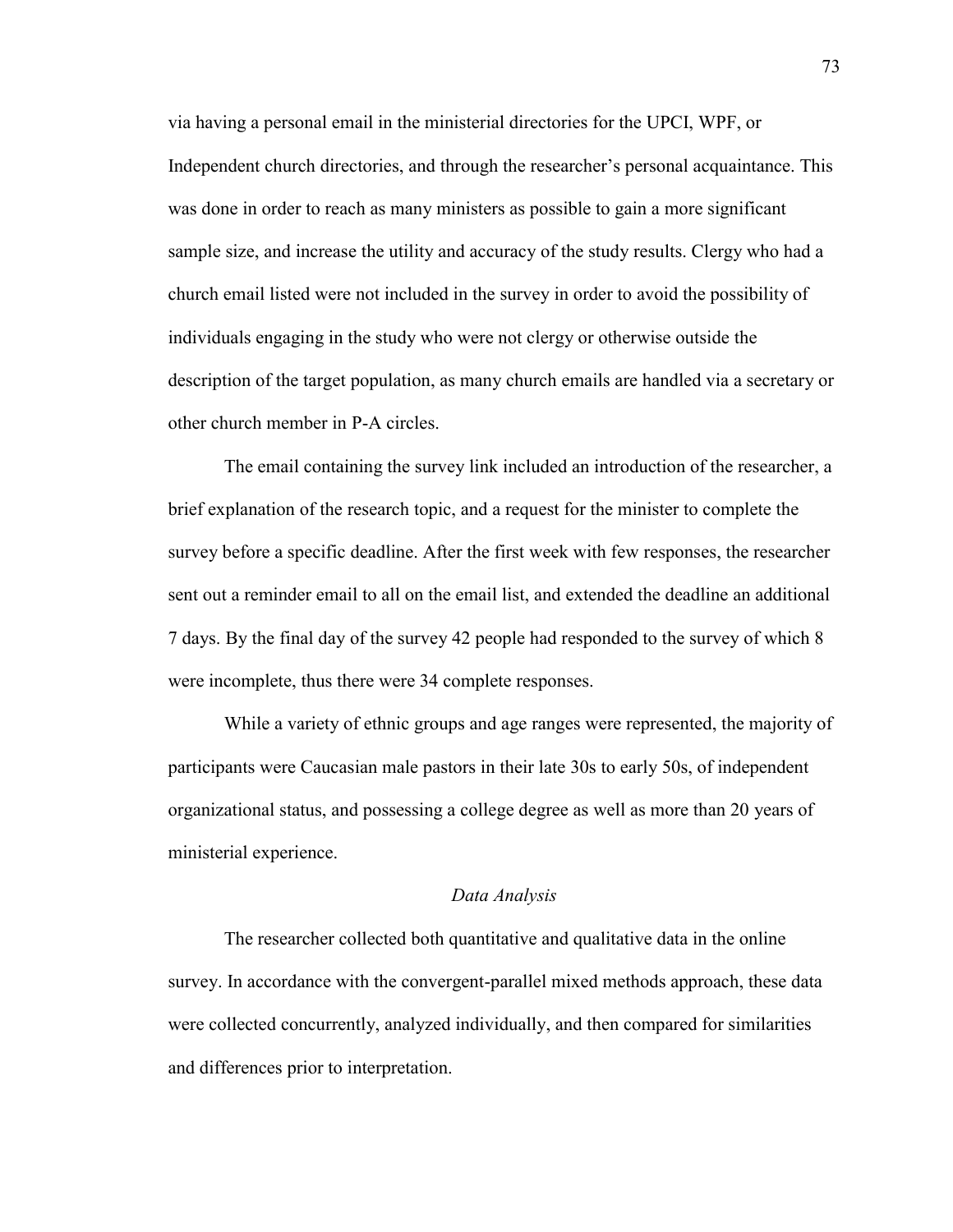# **Survey**

The researcher first identified the tools necessary to analyze the data collected. The researcher used Qualtrics Survey Software to analyze the data due to its availability, affordability and functionality. In addition, the researcher used Excel workbooks, tag clouds, word counts, and creative display of information to assist in identifying the greatest number of possible data connections, differences, and themes.

 The online survey produced both categorical and quantifiable data. Categorical data cannot be measured numerically (quantified), but must be organized into nominal sets or ordinal ranks. Such information is typically analyzed by use of frequency charts and modes.<sup>13</sup> In contrast quantifiable data has to do with information that can be numerically defined, such as ratios or interval scales.<sup>14</sup> The majority of the data produced by the study fell into the nominal and ordinal categories due to the use of short-answer questions in the qualitative section, and Likert-Scales in the quantitative section. The items in the demographic section of the survey produced several numerical data points which were analyzed by simple frequency count to understand the personal ministry context of the participants. Additionally, the Likert-scales were quantified via frequency, percentage and modal statistics, a typical proceeding in mixed-methods research.<sup>15</sup> *Qualitative section analysis.* Participant responses to the short-answer items yielded a large amount of text which was reviewed thoroughly before analysis. The researcher used descriptive coding to both summarize responses and retain important data to form the

 $\overline{\phantom{a}}$ 

<sup>13</sup> David E. Gray, *Doing Research In The Real World,* (Thousand Oaks, CA: SAGE Publications Inc., 2004), 286.

<sup>&</sup>lt;sup>14</sup> Gray, 287.

<sup>15</sup> Creswell, 97.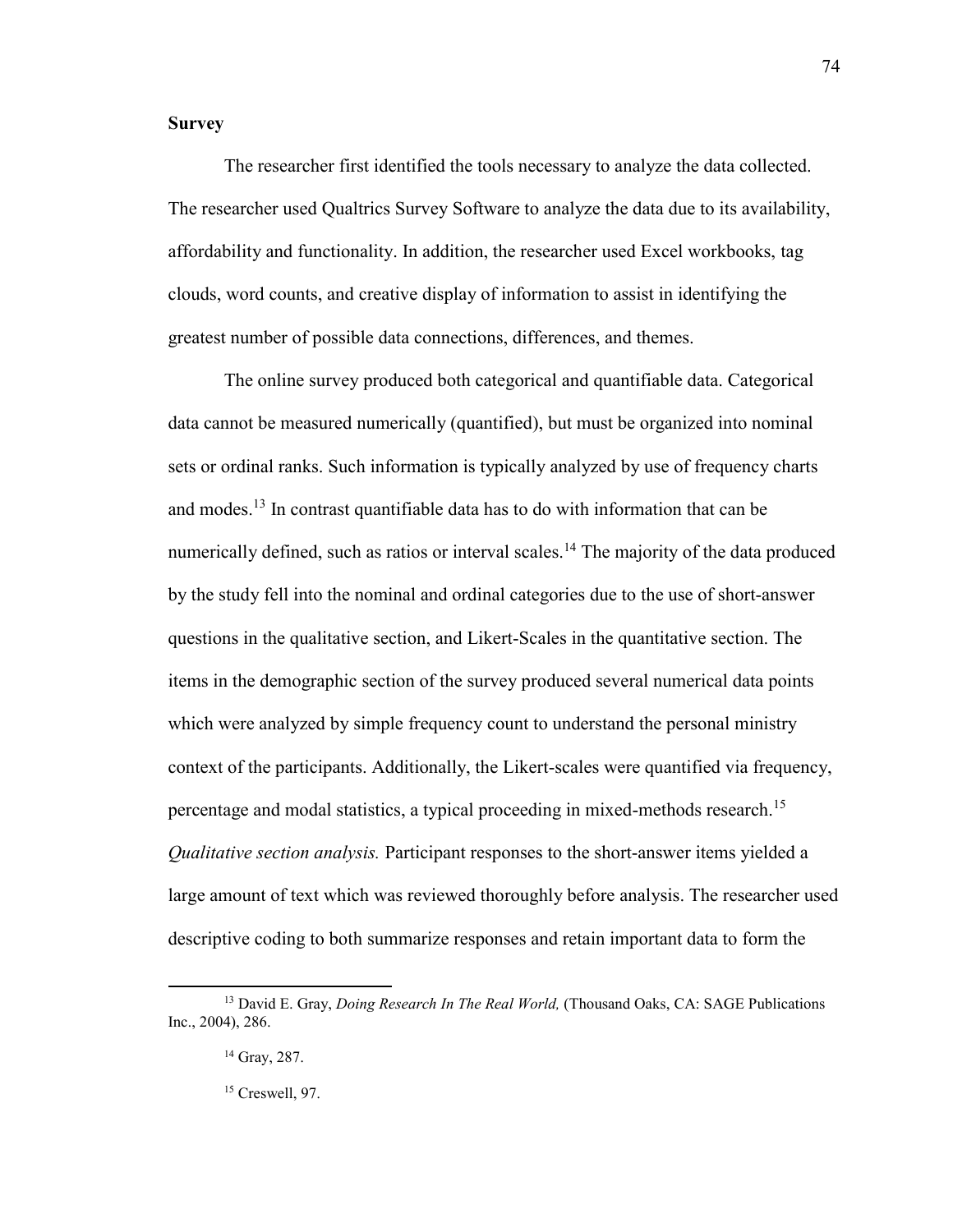foundation for deeper analysis.<sup>16</sup> In this process, responses using synonymous words or describing identical concepts were identified and systematically homogenized with similar responses to create codes. In keeping with the practices of case study research, the researcher allowed the descriptions and concepts within the response data itself to determine the creation of analytical codes. Then, manual coding of the data with analytical codes was conducted in order to identify patterns and integrate information. *Quantitative section analysis.* The data produced by the Likert-scale items was analyzed by frequency, percentages and modes to determine if any prevailing trends emerged. Analysis of individual items was conducted to determine whether specific types of selfcare practices were engaged in by the participants, and the relative frequency with which they did so. To add to the researcher's grasp of the data, the most frequent category anchor of all six items within one of the individual self-care sections was identified as "the modal answer" for that type of self-care. For example, if the most frequent category anchor in the items for the Spiritual section was "often," then the researcher might suggest that this sample practices spiritual self-care methods more often and more consistently in comparison with a section whose modal anchor was "seldom" or "sometimes."

*Qualitative to Quantitative section analysis of comparisons.* After analysis of both the qualitative and quantitative survey data individually, the researcher analyzed them against each other. This analysis sought to evaluate the data for possible patterns, dissimilarities, similarities and relationships, as well as to synthesize the two forms of information. The results of this analysis were further analyzed side by side with the

 $\overline{\phantom{a}}$ 

<sup>16</sup> Lyn Richards, *Handling Qualitative Data: A Practical Guide,* (Thousand Oaks, CA: SAGE Publications Inc., 2009), 93-94.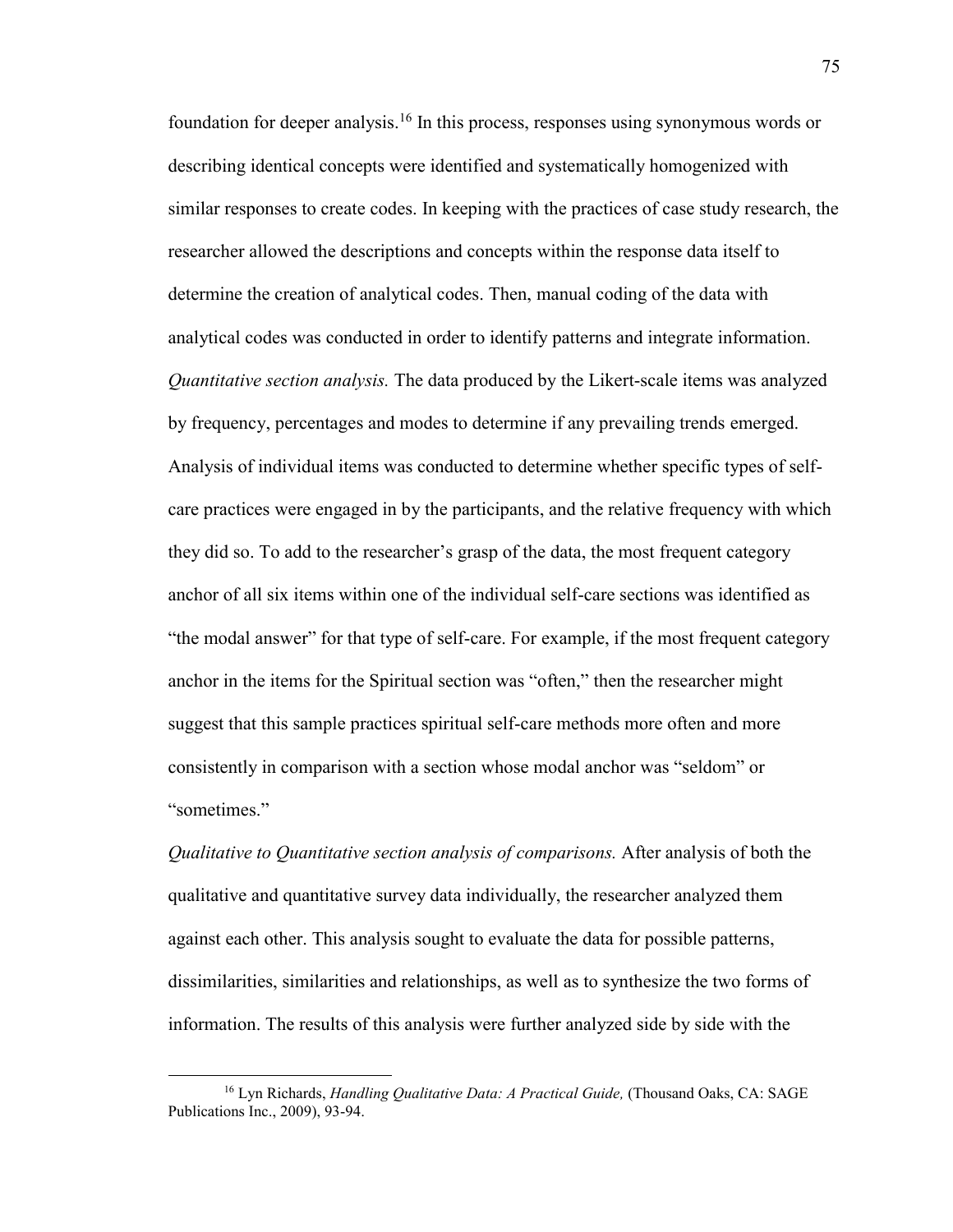biblical and literature reviews to identify the four themes described in chapters five and six of this report. These analyses were limited in scope by reliance on the researcher's finite abilities and the academic and time restrictions necessary for project completion. The researcher presented the data analysis descriptively and inferentially to illustrate the researcher's conclusions.

# *Conclusion*

The researcher developed a foundation for the research through a review of Biblical and Theological themes related to self-care and ministry. That foundation was further built upon with a literature review on the nature of self-care, causes and impact of burnout in ministry, and effective elements of ministerial self-care. This foundation contributed to the selection of the types and wording of questions used in the online survey. Ethical considerations such as informed consent and confidentiality of information were included. Once the data were collected, the researcher organized and analyzed the quantitative and qualitative research separately, then compared the two.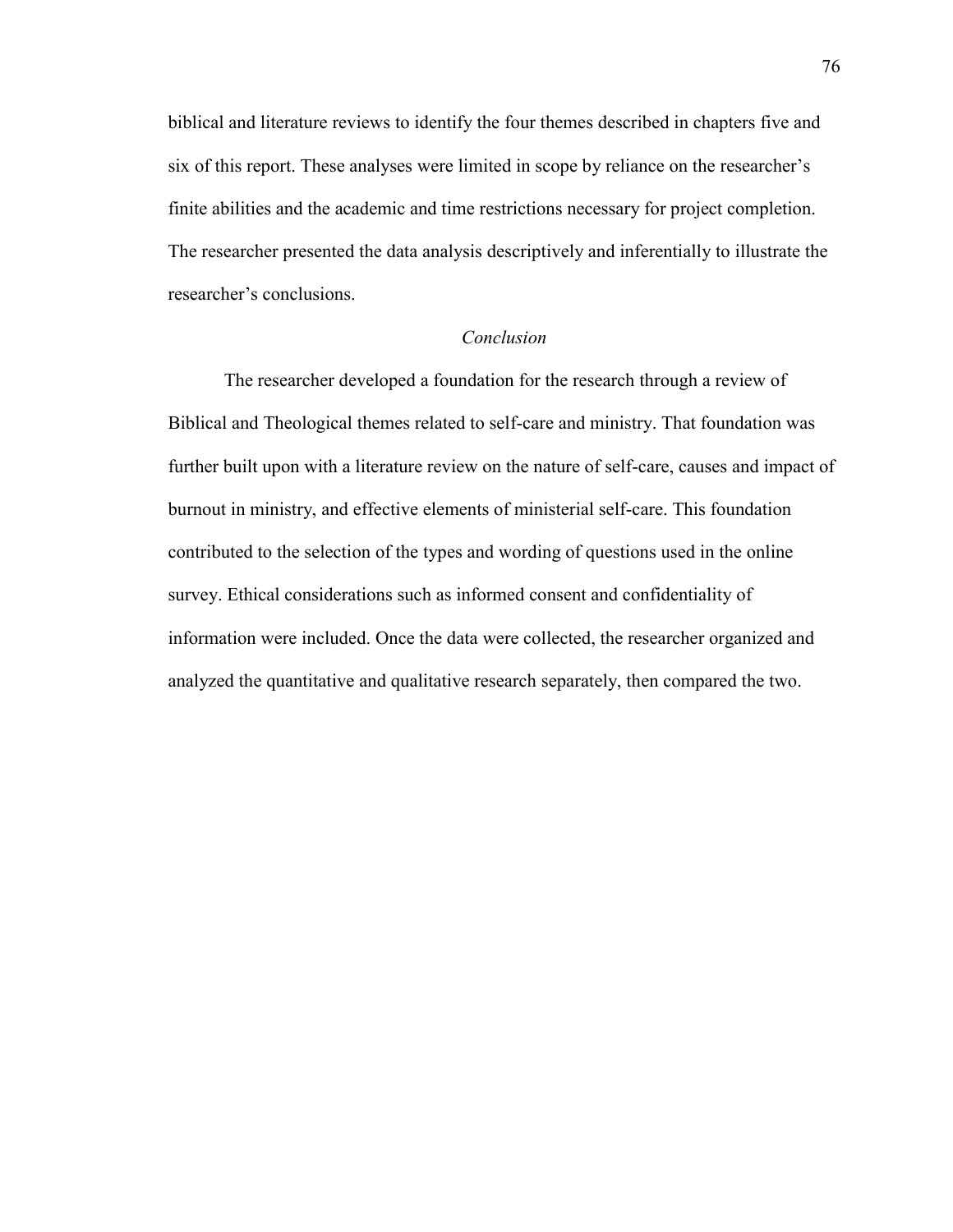## CHAPTER FIVE: DATA TREATMENT AND ANALYSIS

The purpose of this research was to identify and evaluate the perspectives and practices of self-care held by P-A clergy in order to develop principles of self-care for P-A ministry. Clergy from WPF, UPCI, and Independent P-A organizations were invited to respond to a convergent-parallel mixed methods survey in which they were asked to describe their perspectives of self-care and report their self-care practices over the last three months. In this chapter, the researcher analyzed and evaluated the qualitative and quantitative data resulting from the survey. The first section explored the demographic responses from the online survey. The second section and third sections examined the qualitative and quantitative responses from the online survey (respectively). The fourth section briefly analyzed and explored the connections and dissimilarities between the qualitative and quantitative data, without interpretation. The researcher used descriptive and analytical coding to illuminate emerging themes that would help contribute to the development of self-care principles for P-A ministry.

#### *Demographics*

 The researcher contacted 190 P-A clergy with an email request to take the selfreport survey via a direct Qualtrics link. These participants were selected by their status as ordained pastors/ministers, and accessibility to the researcher via personal emails recorded in UPCI and WPF directories or the researchers' personal acquaintance. The demographic portion of the survey included items 3-12 (items 1-2 consisted of a welcome page and the informed consent form).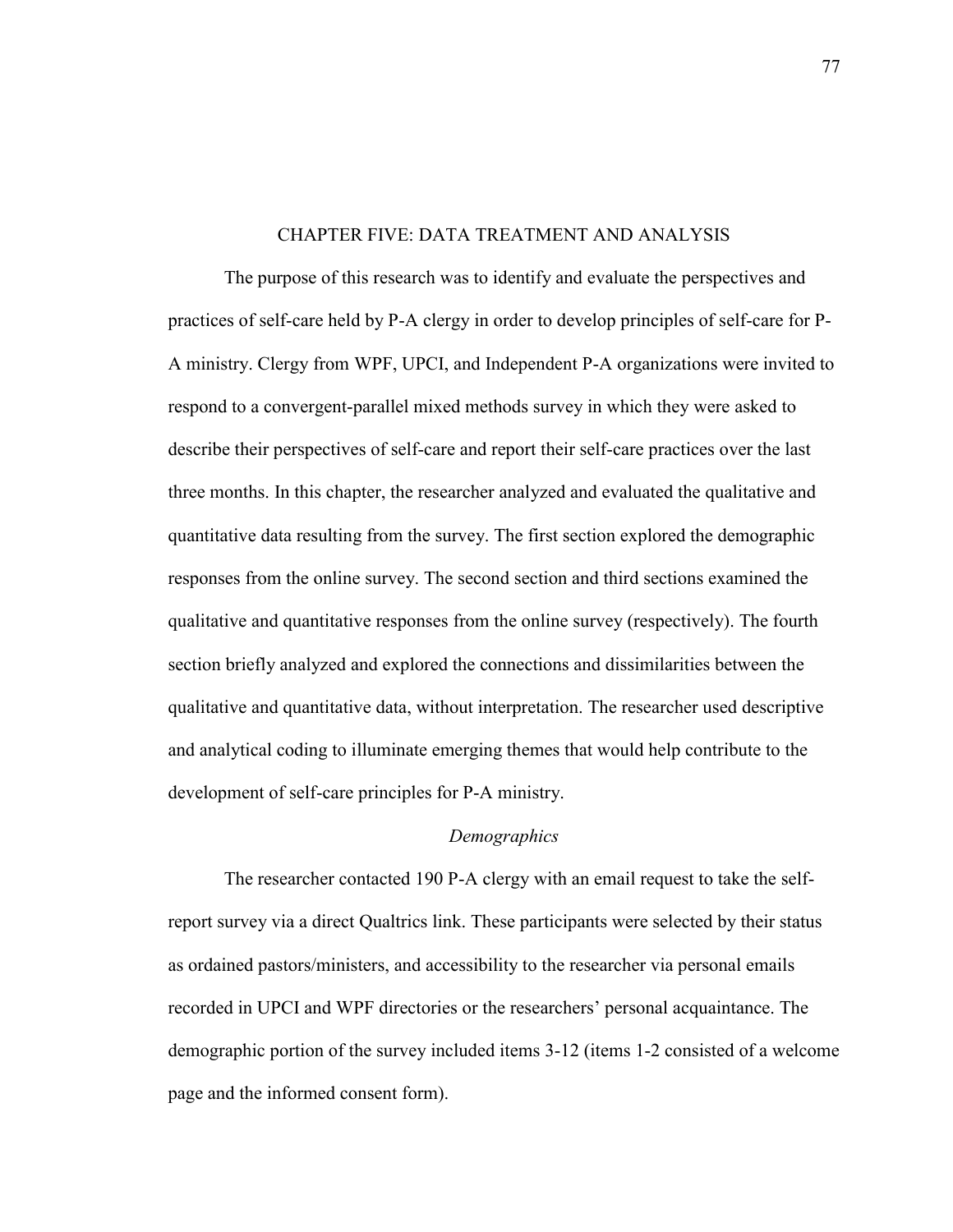Out of 190 invitations, 42 clergy participated in the survey, of which 34 completed it entirely. Incomplete responses were not analyzed, as they were composed of demographic data without completion of either the qualitative or quantitative sections of the survey. All 34 participants completed the qualitative section. The low response number and completion rate could have been contributed to by the following factors: the subject matter, length of survey, and possibly the time of year (end of the year). The researcher rounded all percentages to the nearest whole number. Table 5.1 contains the demographic information.

While a variety of ethnic groups and age ranges were represented, the majority of participants were Caucasian male pastors in their 40s and 50's, of Independent organizational status, and possessing a college degree as well as less than 30 years of ministerial experience.

All participants were male (100 percent), and 94 percent of them were married. The ages of participants ranged from  $18-71+$  and nearly half of the participants fell into the age category of 40-55 (47 percent). Although Caucasian was the largest ethnic group/category (76 percent), Bi-Racial/Multi-Ethnic was the next largest group at 12 percent, with Hispanic (9 percent) and East Indian (3 percent) making up the remainder. (Table 5.1)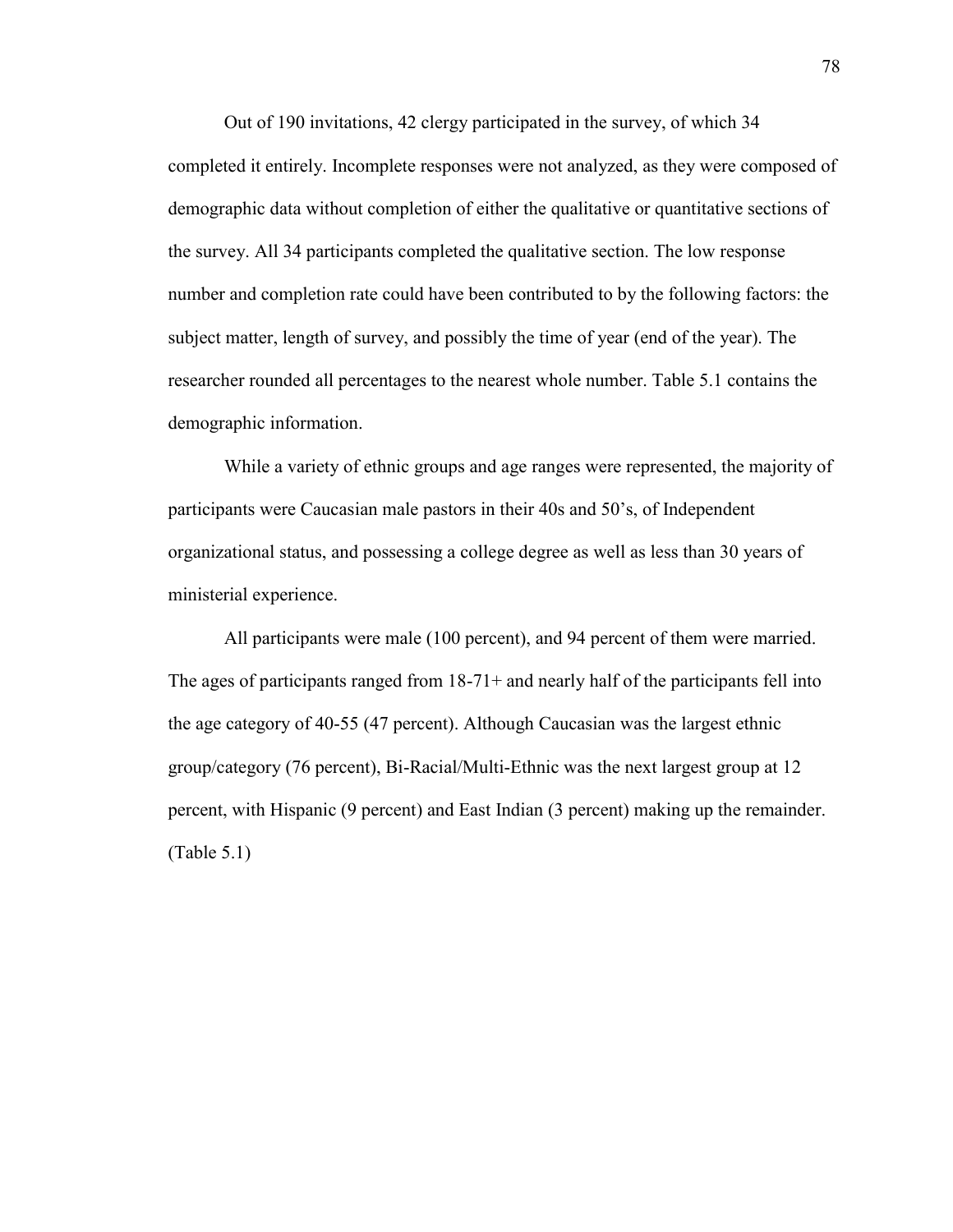|                      | Characteristics       | Participants     |          |
|----------------------|-----------------------|------------------|----------|
|                      |                       | $\mathbf n$      | $\%$     |
| Gender:              | Male                  | 34               | 100      |
| Age:                 | 18-24                 | $\boldsymbol{0}$ | $\theta$ |
|                      | 25-39                 | 10               | 29       |
|                      | $40 - 55$             | 16               | 47       |
|                      | 56-70                 | 7                | 21       |
|                      | $71+$                 | 1                | 3        |
| Ethnicity:           | African-American      | 0                | $\theta$ |
|                      | Caucasian/White       | 26               | 76       |
|                      | Bi-Racial/Multi-Ethic | 4                | 12       |
|                      | Hispanic              | 3                | 9        |
|                      | East Indian           | $\mathbf{1}$     | 3        |
|                      |                       |                  |          |
| Relationship Status: | Single                | 1                | 3        |
|                      | Married               | 32               | 94       |
|                      | Divorced              | 1                | 3        |

## **Table 5.1** Participant Personal Information (n=34)

Participants identified primarily as holding a pastoral role (82 percent of the total), and the majority of clergy had twenty years' ministry experience or greater (94 percent). Among the 71 percent of respondents involved in direct pastoral ministry, the largest group reported having a congregation of 201 members or more (33 percent). The church size groupings were not selected according to Church Size Theory due to the fact that the smallest ranges (75 and under and 76-140) would have grouped many of the respondents into the same category without differentiation between the pastors who are building new church works and those with a more stable congregation. (Table 5.2 and Table 5.3)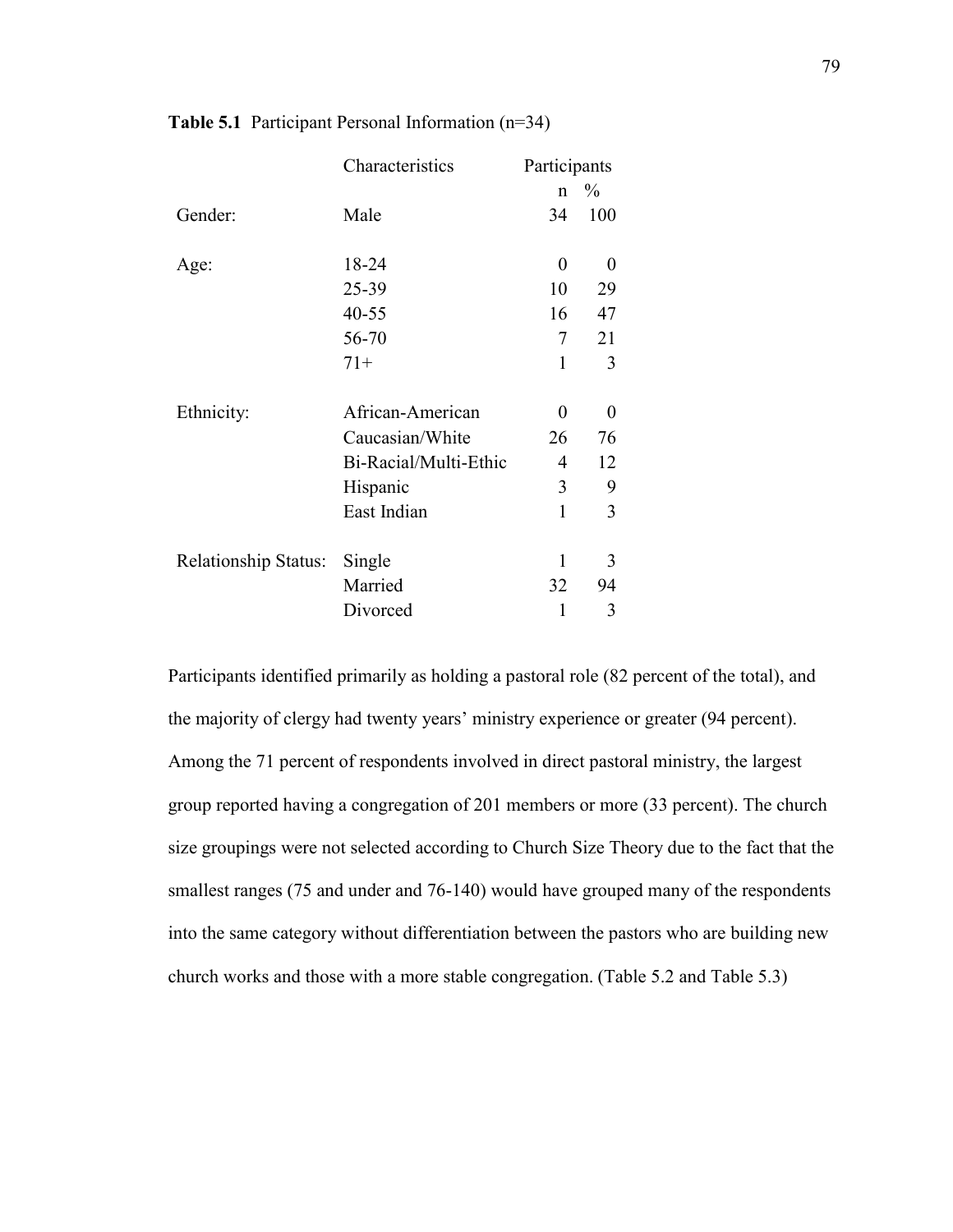|                    | Characteristics          | Participants |               |
|--------------------|--------------------------|--------------|---------------|
|                    |                          | n            | $\frac{0}{0}$ |
| Ministry Role:     | Pastor                   | 19           | 56            |
|                    | <b>Senior Pastor</b>     | 6            | 18            |
|                    | Evangelist               | 6            | 18            |
|                    | <b>Assistant Pastor</b>  | 2            | 6             |
|                    | Bishop/Pastor to Pastors | 1            | 3             |
|                    |                          |              |               |
| Years in Ministry: | $1 - 10$                 | 2            | 6             |
|                    | $11 - 20$                | 8            | 24            |
|                    | $21 - 30$                | 11           | 76            |
|                    | $31 - 40$                | 9            | 26            |
|                    | $41 - 50$                | 3            | 9             |
|                    | 51-60                    |              | 3             |

|  |  | <b>Table 5.2</b> Ministry Experience Information $(n=34)$ |  |
|--|--|-----------------------------------------------------------|--|
|  |  |                                                           |  |

| <b>Table 5.3</b> Number of Congregants $(n=34)$ |   |               |  |
|-------------------------------------------------|---|---------------|--|
| Number of Congregants Participants              |   |               |  |
|                                                 | n | $\frac{0}{0}$ |  |
| $1 - 30$                                        |   |               |  |
| $31 - 50$                                       |   | 17            |  |
| 51-80                                           | 3 | 12.5          |  |
| 81-100                                          |   |               |  |
| 101-150                                         | 5 | 21            |  |
| 151-200                                         | 3 | 3             |  |
| $201+$                                          | 8 | 12.5          |  |
|                                                 |   |               |  |

Nearly half of the respondents identified as holding Independent organizational status (47 percent), while the other half was divided between WPF (29 percent) and UPCI (24 percent). The participants as a whole were highly educated where over half reported holding a master's degree (59 percent), while only 12 percent reported having completed their education upon receiving their high school diploma/GED. Twenty-eight respondents described the majors of their corresponding degrees, which were analyzed by the major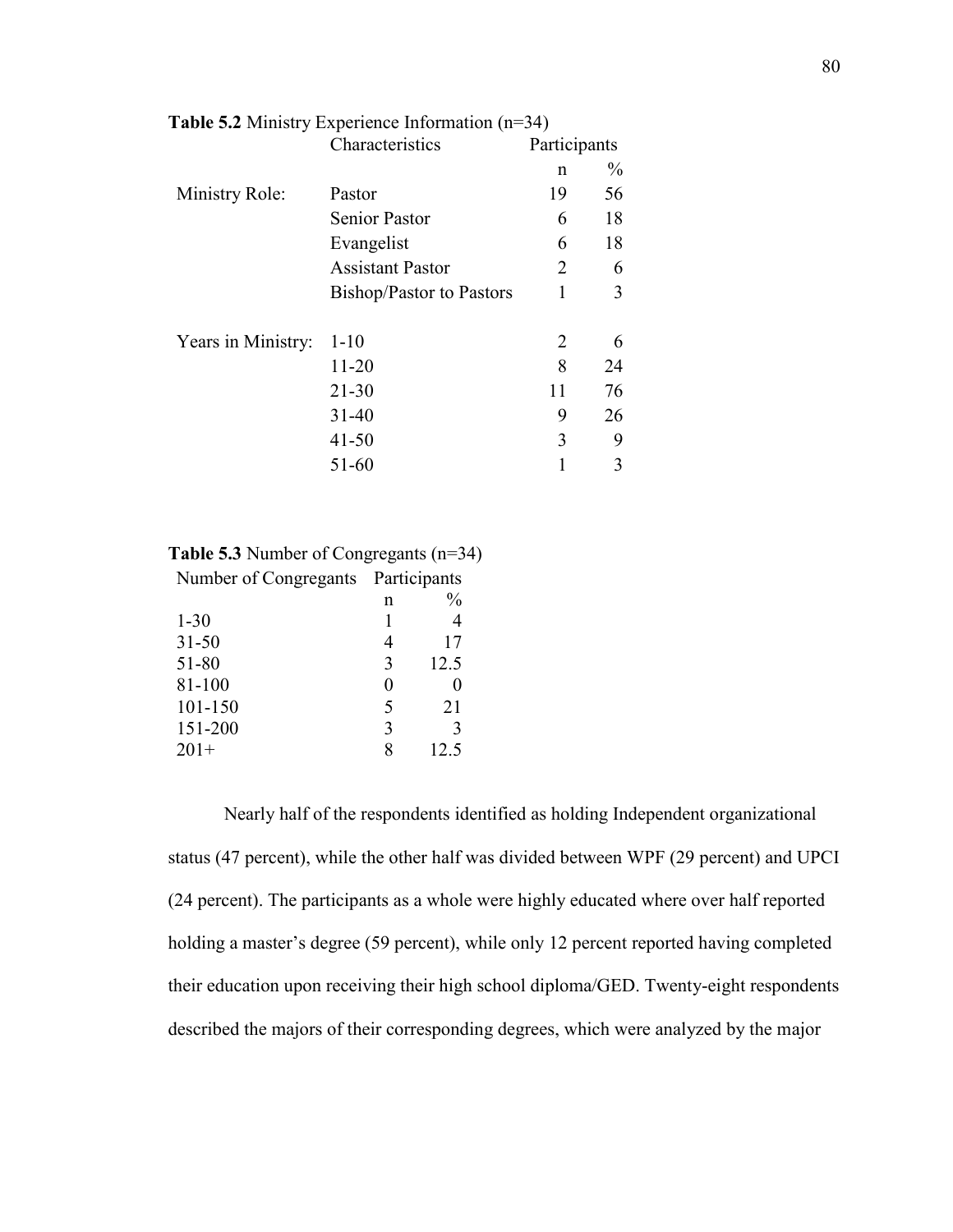of the most recent degree conferred. The most common majors were the variants of

Christian Leadership, followed by Theology and Ministry. (Table 5.4).

| <b>Table 5.4 Educational Information</b> |  |
|------------------------------------------|--|
|------------------------------------------|--|

|                            | Characteristics         | Participants |      |
|----------------------------|-------------------------|--------------|------|
|                            |                         | n            | $\%$ |
| Education Level $(n=34)$ : | <b>HS/GED</b>           | 4            | 11.5 |
|                            | <b>Bible College</b>    | 2            | 6    |
|                            | <b>Associate Degree</b> |              | 3    |
|                            | <b>Bachelors</b>        | 1            | 3    |
|                            | <b>Masters</b>          | 20           | 59   |
|                            | Some College            | 1            | 3    |
|                            | In Doctoral Program     | 1            | 3    |
|                            | Doctorate               | 4            | 11.5 |
| Degree Major $(n=28)$      | Christian Leadership    | 13           | 46   |
|                            | Theology                | 6            | 21   |
|                            | Ministry                | 4            | 14   |
|                            | Education               | 3            | 11   |
|                            | <b>Business</b>         | 1            | 4    |
|                            | Arts                    |              | 4    |

## *Qualitative Survey Responses*

The researcher designed the focus of the qualitative items to gather information about the P-A clergy perspectives of self-care, and add additional information about their self-care practices. The body of the questions (14-17) was intentionally placed directly after the demographic items and prior to the Likert-scale quantitative items in order to secure the respondents own perspectives of self-care without influence from the wording or questions in the quantitative portion. These questions elicited responses to the following topics: the definition of self-care, the importance of self-care, whether the participant had engaged in adequate self-care over the past year, and whether the participants' organization or leadership supported ministers in engaging in self-care. The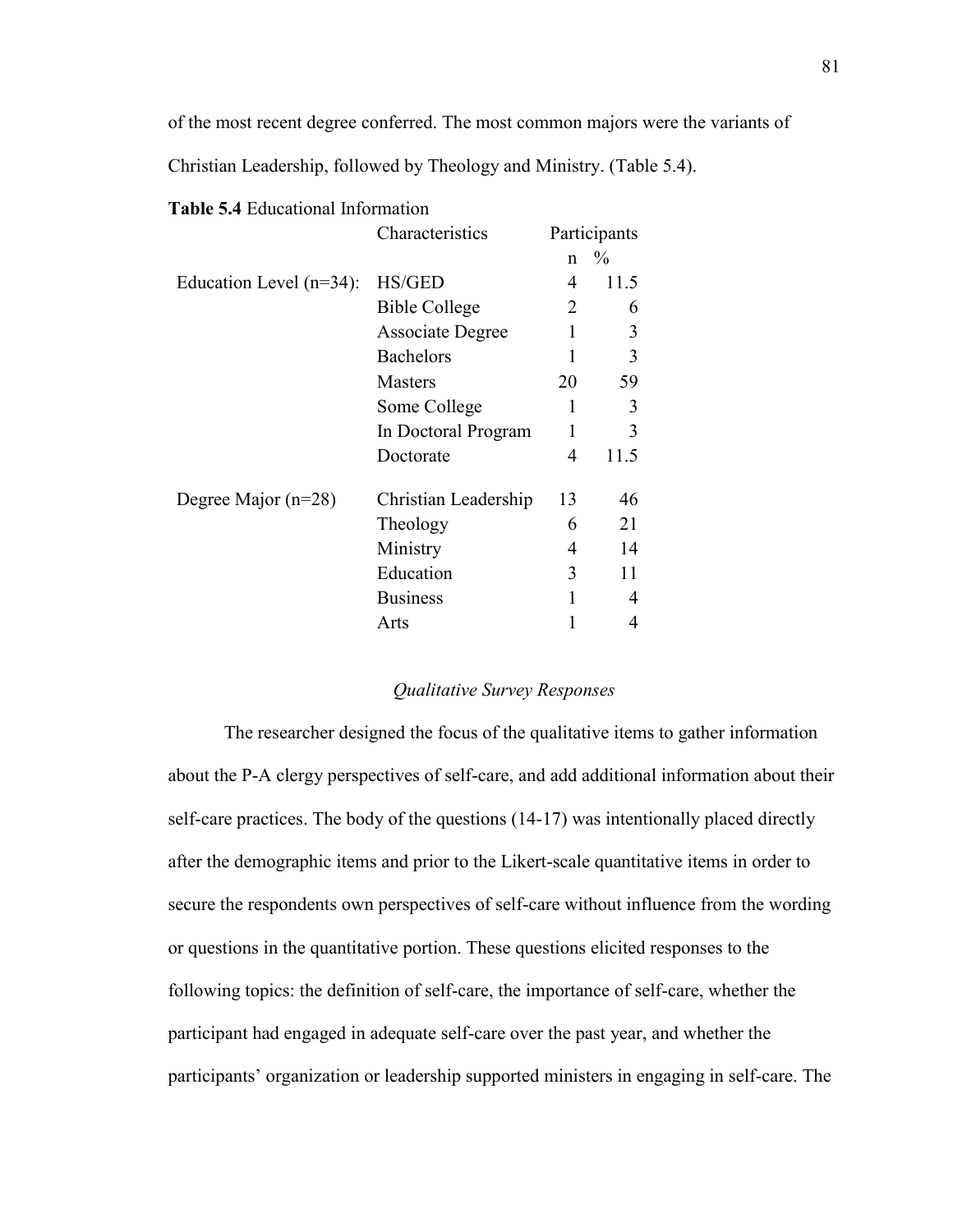final qualitative items (49-50) were intentionally placed at the conclusion of the survey to gather additional information about the participant's practices and perspectives of selfcare after self-evaluation in the quantitative section. These items requested the participant to share any self-care methods engaged in by the participant not-mentioned in the survey, and any comments or suggestions regarding the survey or the survey topic. Since the responses were open-text, the researcher coded the results to identify overarching themes and summaries for each item.

When participants were asked about their definitions of self-care, they included a variety of descriptors in their comments, which the researcher coded and summarized to identify themes. All participants indicated their understanding of self-care as being a form of creating/maintaining personal wellness through need fulfillment. A little over half of the participant's responses (52 percent) demonstrated a tendency to divide the task of self-care into different life facets. The most frequently mentioned facets were physical health (76 percent) and spiritual care (65 percent). Less frequently, participants included emotional (29 percent), self-development (24 percent), mental (21 percent) and relational (21 percent) facets as needs or areas that define self-care. Two participants suggested that the meaning of self-care was "not depending on others to care for you." In addition, one respondent included caring for his wife and family as part of his own self-care. Another theme that emerged from this data was the understanding that there was not a wide consensus in responses regarding what activities make up self-care or what facets of life are included in the concept of self-care among this sample of P-A clergy, outside of the broad definition of self-care as giving attention to the needs of the self.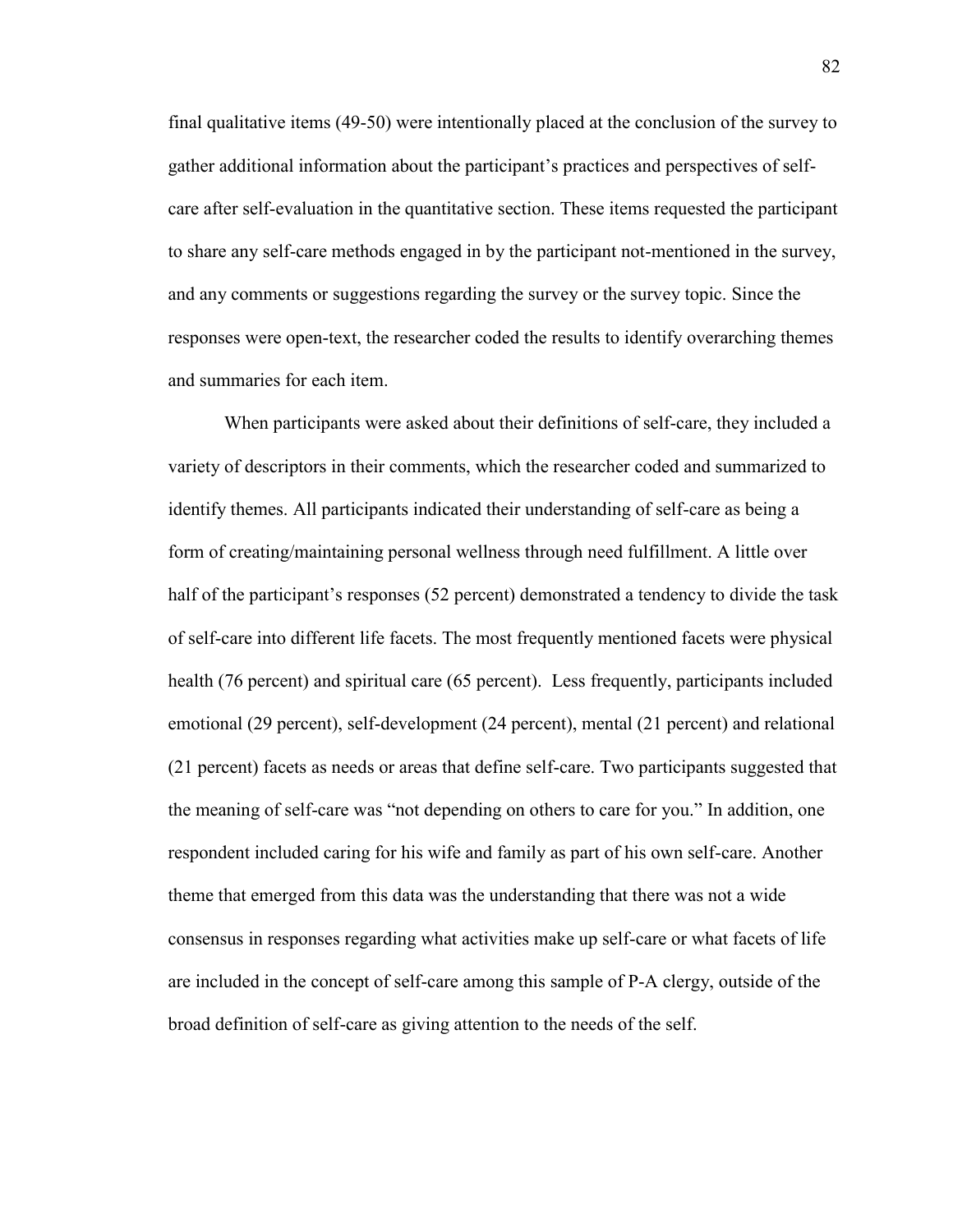In response to the question of whether self-care was necessary to effective ministry and why, participants overwhelmingly indicated their belief that this was true (100 percent). From the rationale provided with each response, the researcher noted that the reasons self-care was viewed as necessary are not homogenous among participants. Forty-one percent of participants indicated self-care is necessary in order to be able to serve others effectively, while another 32 percent of participants indicated that self-care was essential to avoid negative outcomes such as burnout or failure. The final 27 percent stated that self-care was necessary to a minister's personal health.

When participants were asked to describe whether they felt they had taken adequate care of themselves over the past year and how, they offered a wide variety of responses. A portion of the participants responded by stating specifically which areas of their life they had and/or had not practiced adequate self-care in, rather than giving a clear yes or no response. The researcher coded these responses such that any response that did not give specific information about the areas of self-care that were successful were then included with those that answered "no", while responses that included information about both successful and failed self-care areas were collected into a separate category labeled "partial." Thus, all three response categories of "yes," "no," and "partial" were mutually exclusive of each other. The majority of the participants stated that they felt they had not taken adequate self-care in the past year (41 percent), while 32 percent stated that they felt they had taken adequate self-care, and 26 percent indicated that they had taken self-care in partial areas of their life. From these responses the researcher found that the participants indicated four obstacles to engaging in adequate self-care: overwork (21 percent), poor time management (15 percent), neglect of physical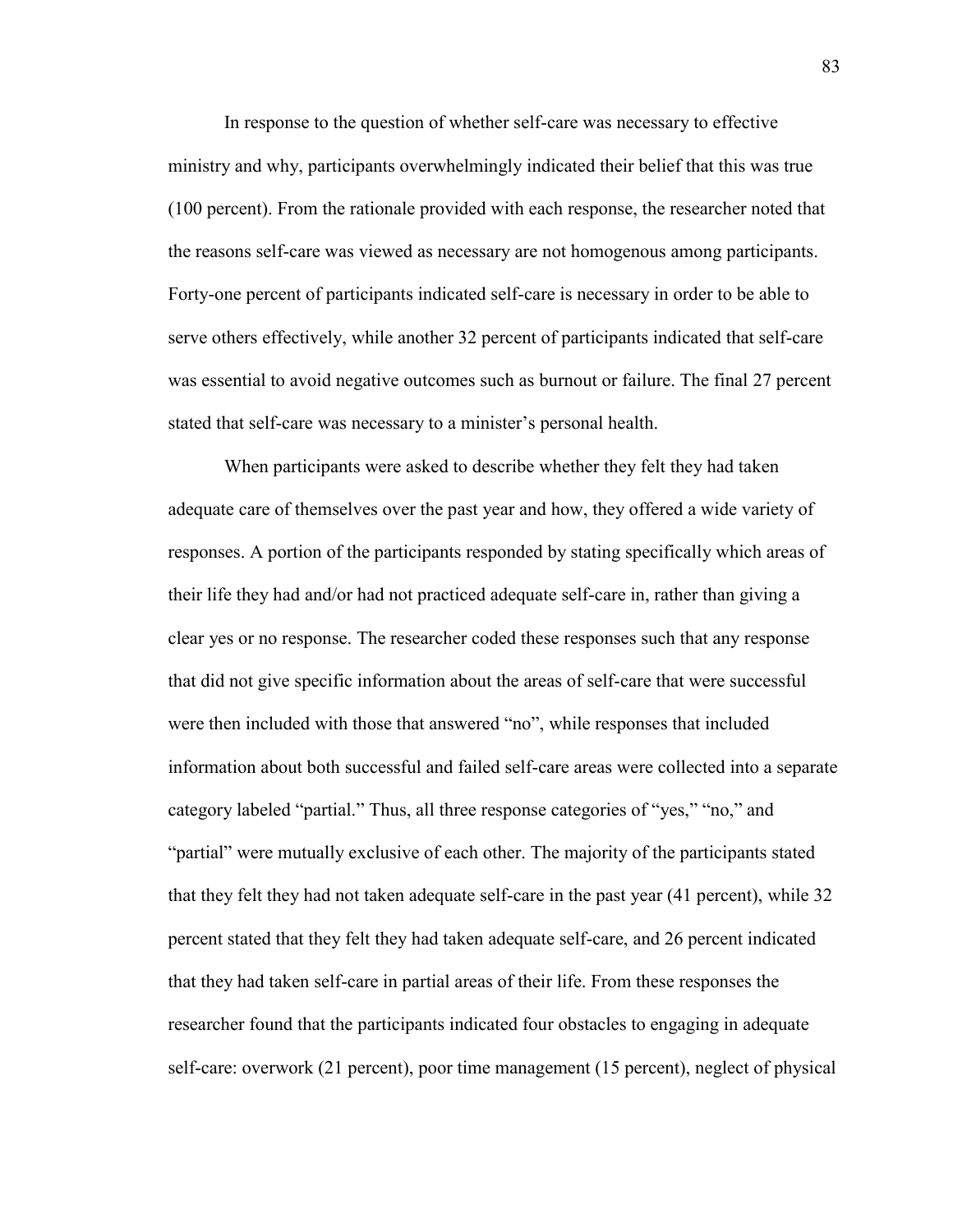health (21 percent), and grief (3 percent). The participants also indicated the activities of self-care they felt allowed them to achieve adequate self-care fully or partially as individuals: "accountability daily chart," "physical activity," "hobbies," "family time," "conference attendance," "taking breaks," "consistent devotions," "prayer," "selfawareness," "engaging in ministry activities," "saying no," being "surrounded with 'challenging' people," and "balancing priorities." The researcher identified another finding in that there appeared to be differences in the dispersion of the results between the various P-A organizations involved in the study. Fifty percent of the UPC participants felt they had not engaged in adequate self-care, 37 percent felt they had, and 13 percent felt they had done so partially. Similarly, 50 percent of the Independent participants felt they had not engaged in adequate self-care, 25 percent felt they had, and 25 percent felt they had partially engaged in adequate self-care. The WPF participants' responses were different however: fifty-six percent felt they had engaged in partially adequate self-care, 33 percent felt they had engaged in adequate self-care, and 11 percent felt they had not.

A portion of the participants responded to the question of whether ministerial selfcare was supported by their organization and leadership, by stating that their organization or leadership would allow them to conduct self-care if they asked for it, and a few described their own habits of self-care; these responses were coded to indicate that the organization/leadership did not support self-care because the self-care being described was self-directed. The majority (62 percent) reported that self-care was not supported by their organization and leadership. Only 38 percent reported that they felt self-care was supported by the organization and leadership. A number of the latter described the selfcare support coming in the form of conferences and fellowship meetings.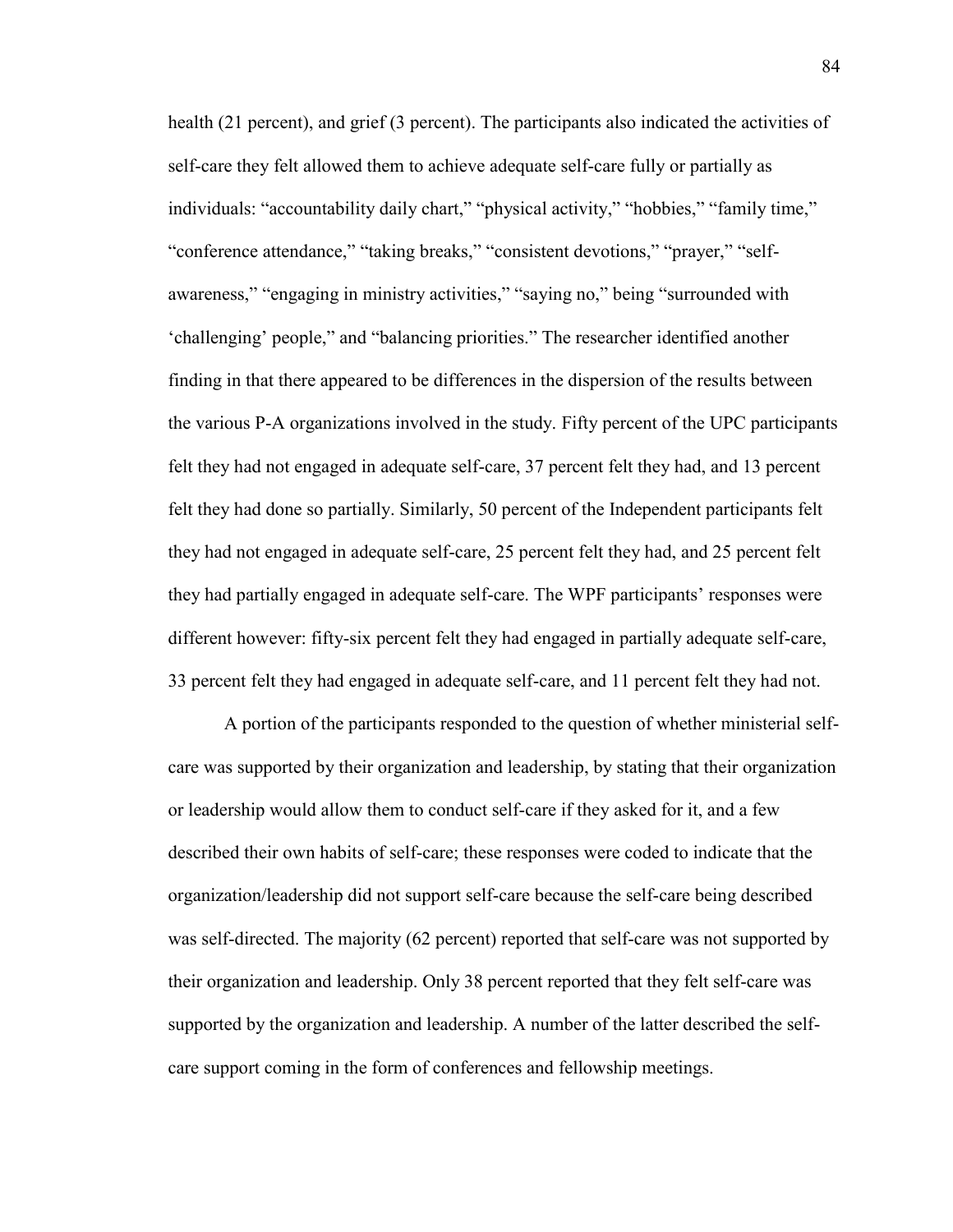Since the participants came from two different organizations and a collection of Independent ministers, the researcher grouped the participant's responses to the question above by organization in order to identify any possible different themes between the groups. The researcher noted that the UPCI and WPF organizations showed a majority of participant's perspectives that the organizations do not support ministerial self-care (75 percent, and 60 percent, respectively), while smaller percentages of those groups felt that there was support from the organization (25 percent, and 40 percent, respectively). Two of the respondents from the UPCI described the support as coming in the form of a service called "Points of Refuge" designed to help ministers in crisis, while others stated that they felt "everyone is aware" of the need for self-care and that it is vocally encouraged but not actively supported. Two of the WPF respondents suggested that selfcare should be the responsibility of individuals and learned from local leaders rather than the organization. Another respondent stated that they felt the WPF organization provided "strong support for spiritual, mediocre for mental and minimal for physical" self-care. The researcher treated the Independent group of participants as though they were answering the question as to how their leadership supported self-care, since they did not have an organization to answer for. Even within the Independent participants, over half felt that their leadership did not support self-care actively (56 percent), while 44 percent felt that it was supported. Three of the pastors described their support as coming from their congregations and volunteer ministers. A final theme recognized in this section was that there was an explicit desire for greater self-care support expressed by some of the respondents (18 percent).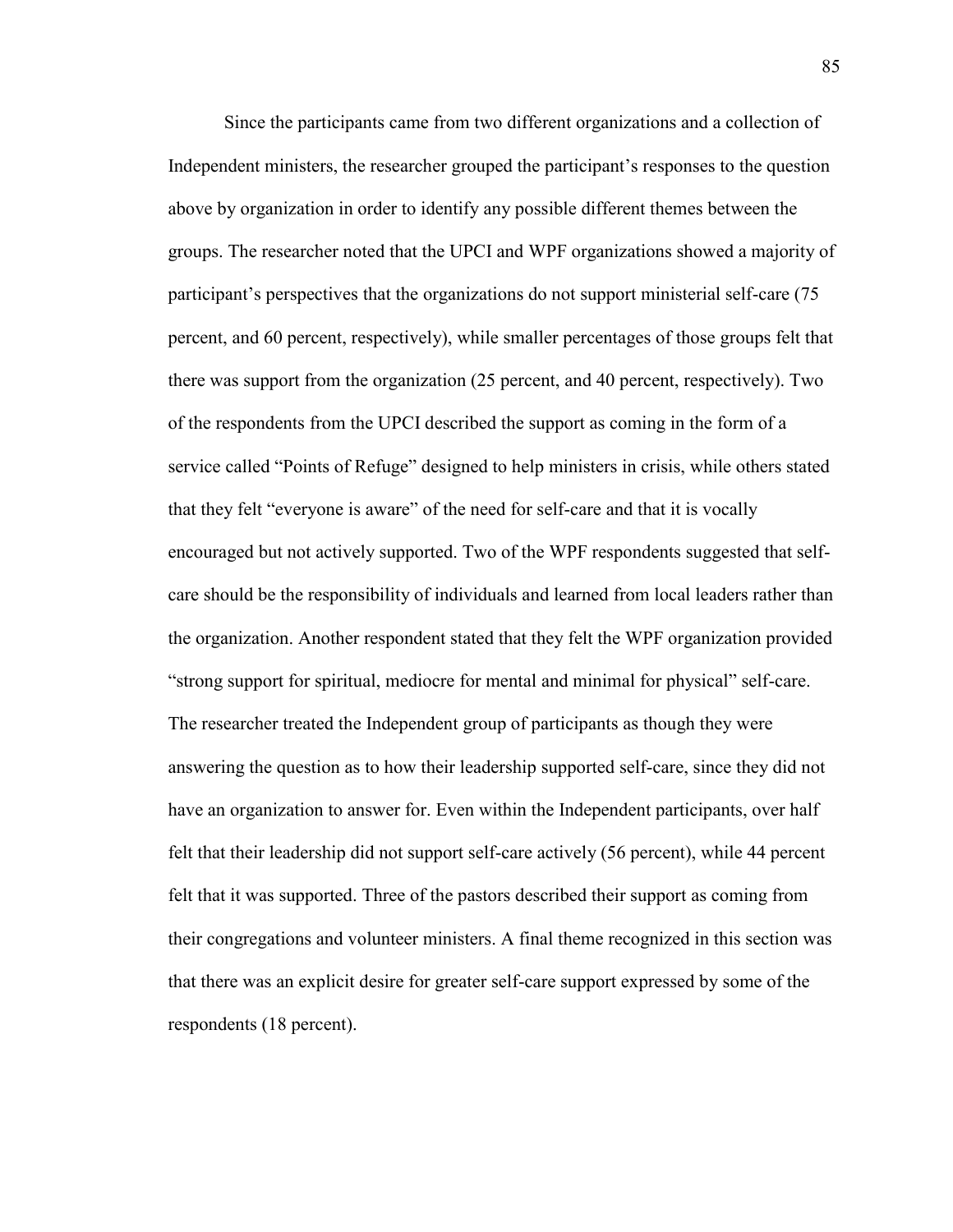When asked to share methods of self-care participants practiced that were not mentioned in the survey, only 26 percent of the total participants offered actual answers. Although 22 responded to the question (65 percent of the total 34 participants), 13 of them (59 percent) stated that there were no other methods of self-care they engaged in. The remaining 41 percent (n=9 of total 22 responses) gave fourteen different activities they believe help them to practice self-care that they didn't recognize as present in the survey (Table 5.5).

|                                    | <b>Table 5.5</b> Other Methods of Self-Care (Summarized direct participant quotes). $(n=34)$ |
|------------------------------------|----------------------------------------------------------------------------------------------|
| <b>Regular College Classes</b>     | Time Alone to Read and Think                                                                 |
| Fishing                            | Hunting                                                                                      |
| Music                              | Horses                                                                                       |
| Balancing Work, Worship, Rest and  | Walk in the Spirit                                                                           |
| Play                               |                                                                                              |
| Magnify God                        | Prioritizing and Assessment                                                                  |
| Regular Fellowship Together with   | Engaging in Community Service Outside of                                                     |
| Church with Family                 | Ministerial Obligations.                                                                     |
| Have Multiple Challenges at A Time | Stay Part of Larger Enterprises Than Self                                                    |
|                                    |                                                                                              |

The researcher included a question requesting participants to share any comments or suggestions they had about the survey or topic of self-care in order to elicit answers that would assist the researchers understanding of the experiences of the participants, and gave the participants room to express further viewpoints or ideas about self-care. Of the 34 participants in the survey, 62 percent responded to the question. However, 48 percent of these responded with "No" and were treated as if they had not commented, so the percentage of the participants who commented was reduced to 32 percent of the total participants. The researcher coded the responses to summarize the results, and as several respondents made both comments and suggestions the following divisions are not mutually exclusive. The researcher identified three types of comments: notes to the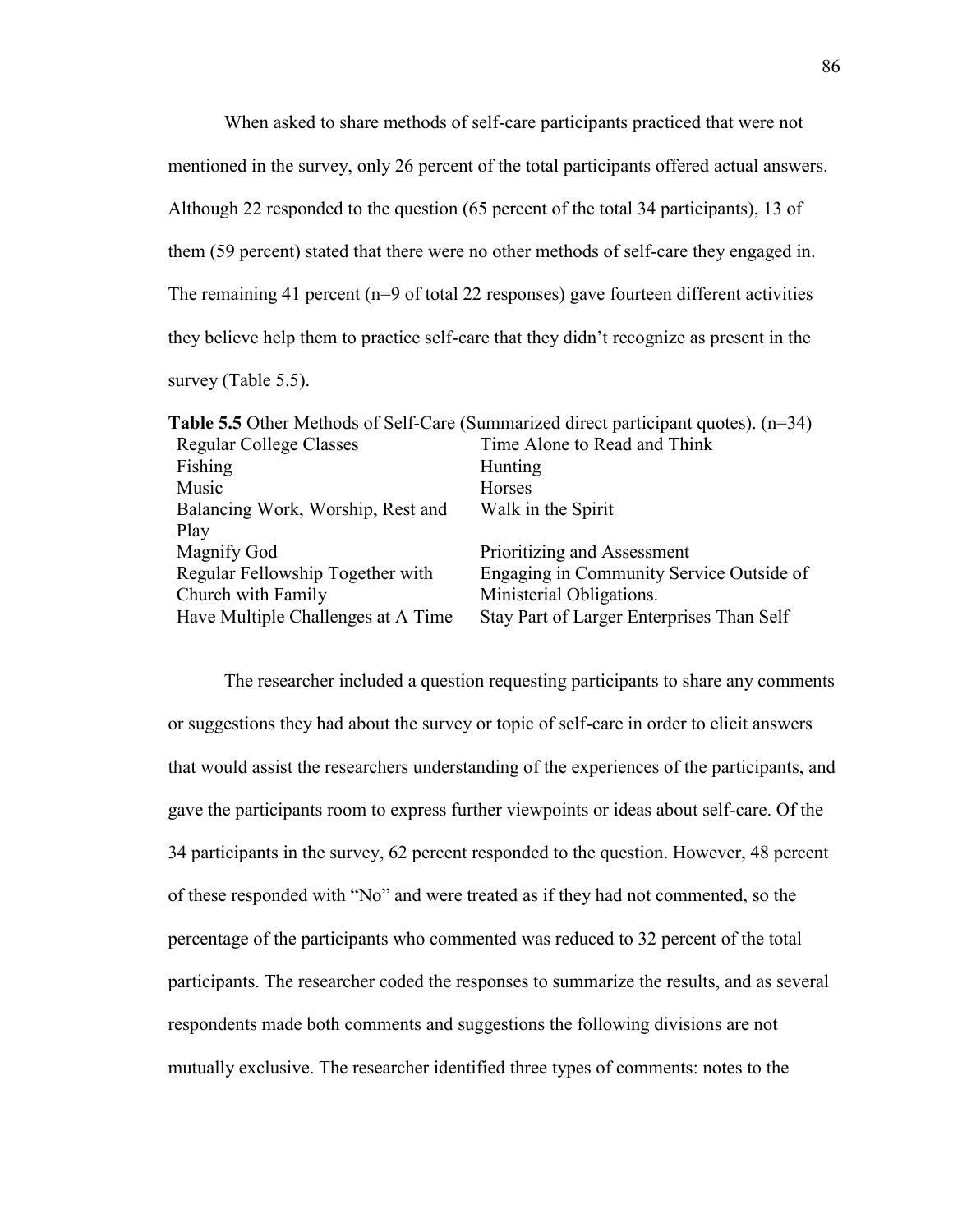researcher (36 percent), comments on the survey itself (18 percent), and notes expressing the importance of and need for self-care in the ministry (54 percent). Three suggestions were made about how P-A clergy and/or P-A organizations ought to handle issues of selfcare. Two clergy suggested that clergy need the intentional support of experienced ministers to mentor and develop networking opportunities to prevent isolation and support self-care, while another suggested "stress is usually caused by a lack of selfdifferentiation rather than overwork … [which] requires strong self-identity."

## *Quantitative Survey Responses*

 The researcher designed the quantitative section of the survey to gather information about the P-A clergy self-care practices. The 30 Likert-scale items consisted of statements describing self-care activities that participants were directed to indicate their agreement/disagreement with by rating the frequency with which they engaged in them over the last three months. The descriptive anchors or response choices were: 0 never, 1-seldom, 2-sometimes, 3-often, and 4-always. These items were divided into five sections based on the self-care area addressed: spiritual, physical, psychological, relational and professional. Each section was composed of six items each. All items required the participants to respond for the frequency during the last three months.

As these items were choice specific, analysis of each item was conducted by using frequency counts/percentages, modes, and bar charts to look for patterns and themes related to the current practice of self-care by P-A clergy. Because the point of the research was to identify what self-care practices P-A clergy engaged in, the following analyses will address whether they engaged in the described actions and how often.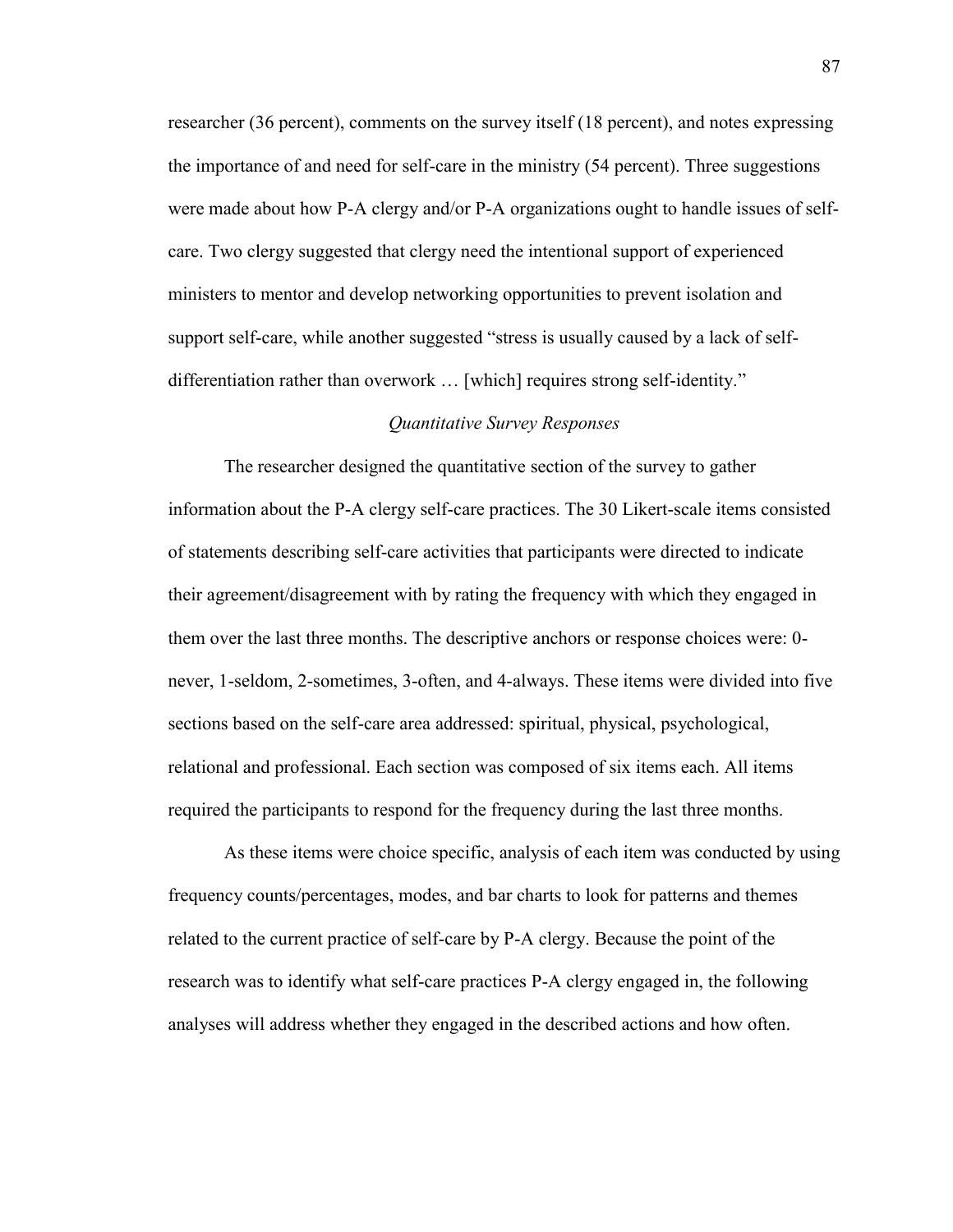## **Spiritual**

 The spiritual section of the survey asked ministers to rate the frequency of engagement in the following activities for care of the minister's own spirit: meditative study/reflection (item 19), prayer and fasting (item 20), prioritizing time with a mentor/spiritual advisor (item 21), spiritual studies for personal growth (item 22), gospelcentered media (item 23), and the ability to disengage from ministry/work related concerns at the end of the day (item 24). Overall, 100 percent of participants reported having engaged in meditative study/reflection, prayer and fasting, and listening to gospelcentered influences at some point in the last three months, although to differing degrees of frequency. Additionally, 97 percent of the participants reported also taking time for personal study and having the ability to release ministry/work related concerns; 91 percent reported intentionally meeting with a mentor/spiritual advisor. The most common response in the spiritual section overall was "often," reflecting the expected emphasis on spiritual duties by a religious population. Table 5.6 contains the spiritual response information.

 The majority of participants reported engaging in reflective religious activities for self-care with some measure of consistency. Nearly half the participants reported engaging in meditative study/reflection 'often' (44 percent), another 29 percent reported doing so all the time; while others did so with less consistency (sometimes 24 percent; seldom 3 percent). Similarly, over half of respondents reported that they engaged 'often' in prayer and fasting (54 percent), while 44 percent indicated they did so consistently. Only one minister indicated that they 'seldom' practiced prayer and fasting regularly.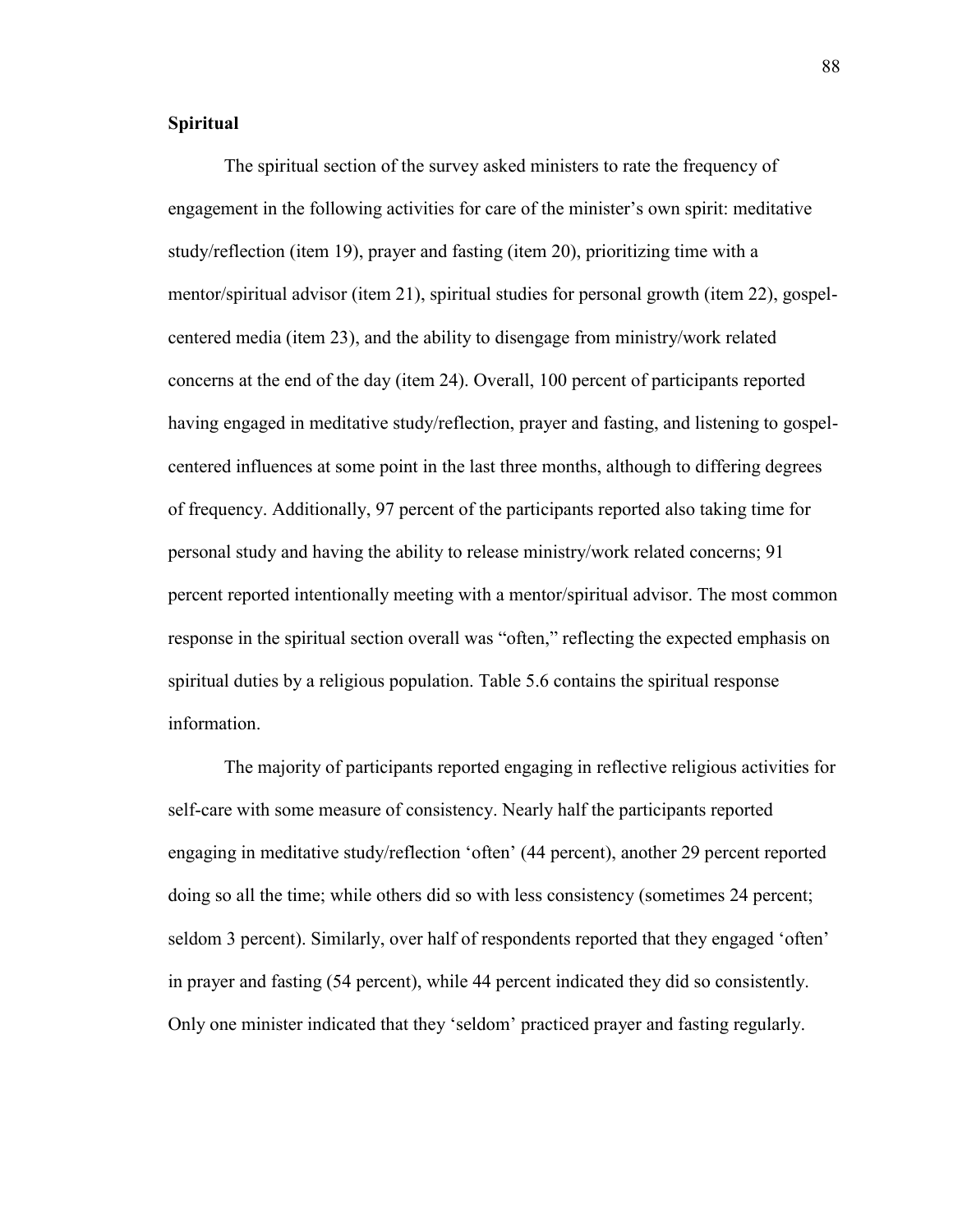The researcher observed that the responses to the statement regarding whether they intentionally spent time with a mentor/spiritual advisor displayed a unique division between response choices 'seldom' and 'often,' each representing 29 percent of the participants. Other participants reported intentionally obtaining mentoring inconsistently (sometimes 26 percent) or not at all (never 9 percent). This would seem to suggest that a division of opinion exists on the importance or the accessibility of mentorship in P-A clergy communities.

 The overall responses to personal spiritual pursuit items indicated that the majority engaged in such activities often. The predominant frequency regarding personal spiritual studies was that they were engaged in 'often' (41 percent). Other respondents indicated that they 'always' devoted time to such studies (24 percent), while some reported doing so less consistently (sometimes 32 percent) and another not at all (3 percent). Nearly half (47 percent) of participants reported that they often spent time enjoying gospel-centered media (i.e. podcasts, sermons, music, etc.), and another 24 percent reported doing so all the time. Several ministers indicated they seldom engaged with gospel-centered media (12 percent), and fewer did so only some of the time (18 percent).

 Forty-seven percent of the participants reported that they were able to disengage from ministry/work related concerns 'sometimes,' while others were unable to do so rarely (24 percent) or not at all (3 percent). In contrast 6 of the ministers reporting being able to disengage often (18 percent) and three more were able to do so continually (9 percent).

89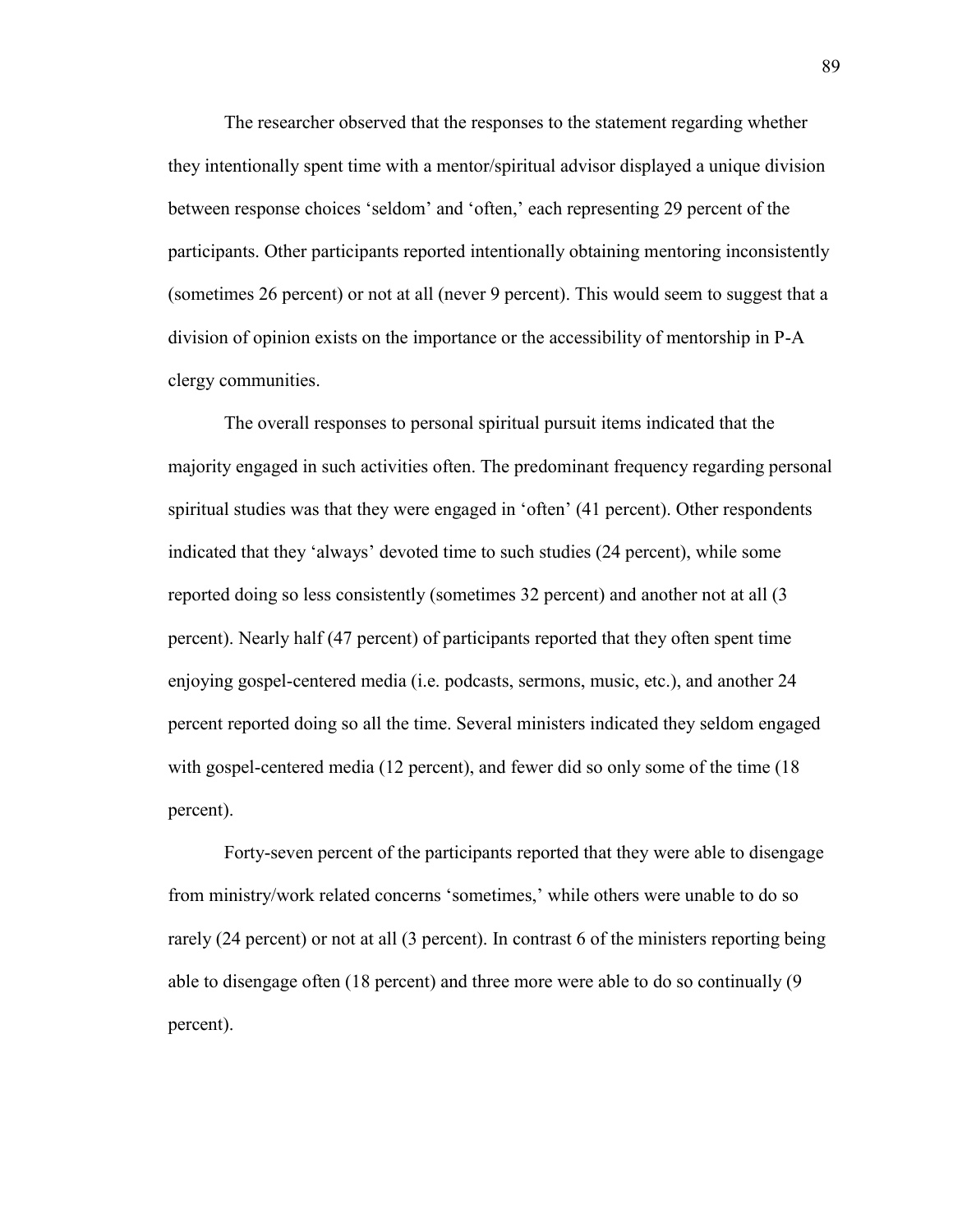|                                                                              | Never    |          | Seldom Sometimes Often |    | Always        |
|------------------------------------------------------------------------------|----------|----------|------------------------|----|---------------|
| I take time to myself to be quiet,<br>read scripture, write and/or meditate. | $\Omega$ |          | 8                      | 15 | 10            |
| I take regular times of prayer and                                           |          |          |                        |    |               |
| fasting.                                                                     | $\theta$ |          | $\Omega$               | 18 | 15            |
| I intentionally spend time meeting<br>with a mentor or spiritual advisor.    |          | 10       | 9                      | 10 | $\mathcal{D}$ |
| I take time to dig deep into the<br>scripture and theological material for   |          |          |                        |    |               |
| personal edification.                                                        |          | $\Omega$ |                        | 14 | 8             |
| I listen to and/or read gospel-                                              |          |          |                        |    |               |
| centered messages/music.                                                     |          | 4        | 6                      | 16 | 8             |
| I am able to disengage from                                                  |          |          |                        |    |               |
| work/ministry related concerns.                                              |          | 8        | 16                     | 6  |               |

| Table 5.6 Spiritual Self-Care Practice Engagement (n=34) |  |
|----------------------------------------------------------|--|
|                                                          |  |

#### **Physical**

 The portion of the survey assessing physical self-care required ministers to rate the frequency of their engagement in the following activities over the last three months: dietary care (item 25), quality sleep (item 26), exercise (item 27), preventive/necessary medical care (item 28), vacations (item 29) and forms of mindful relaxation (item 30). Overall, 100 percent of participants reported engaging in dietary care and medical care in varying frequency; while 97 percent engaged in activities around vacations and quality sleep. In contrast, 88 percent engaged in exercise and even fewer engaged in mindful forms of relaxation, such as progressive muscle relaxation, stretching, and slow breathing (65 percent). The most common response in the physical section was 'sometimes' reflecting anecdotal evidence that physical self-care is typically neglected by clergy and other care-giving professionals. Table 5.7 contains information about clergy physical practices.

Half of the participants reported keeping a balanced diet 'sometimes' (50 percent), while 15 percent reported rarely doing so (seldom). Other participants reported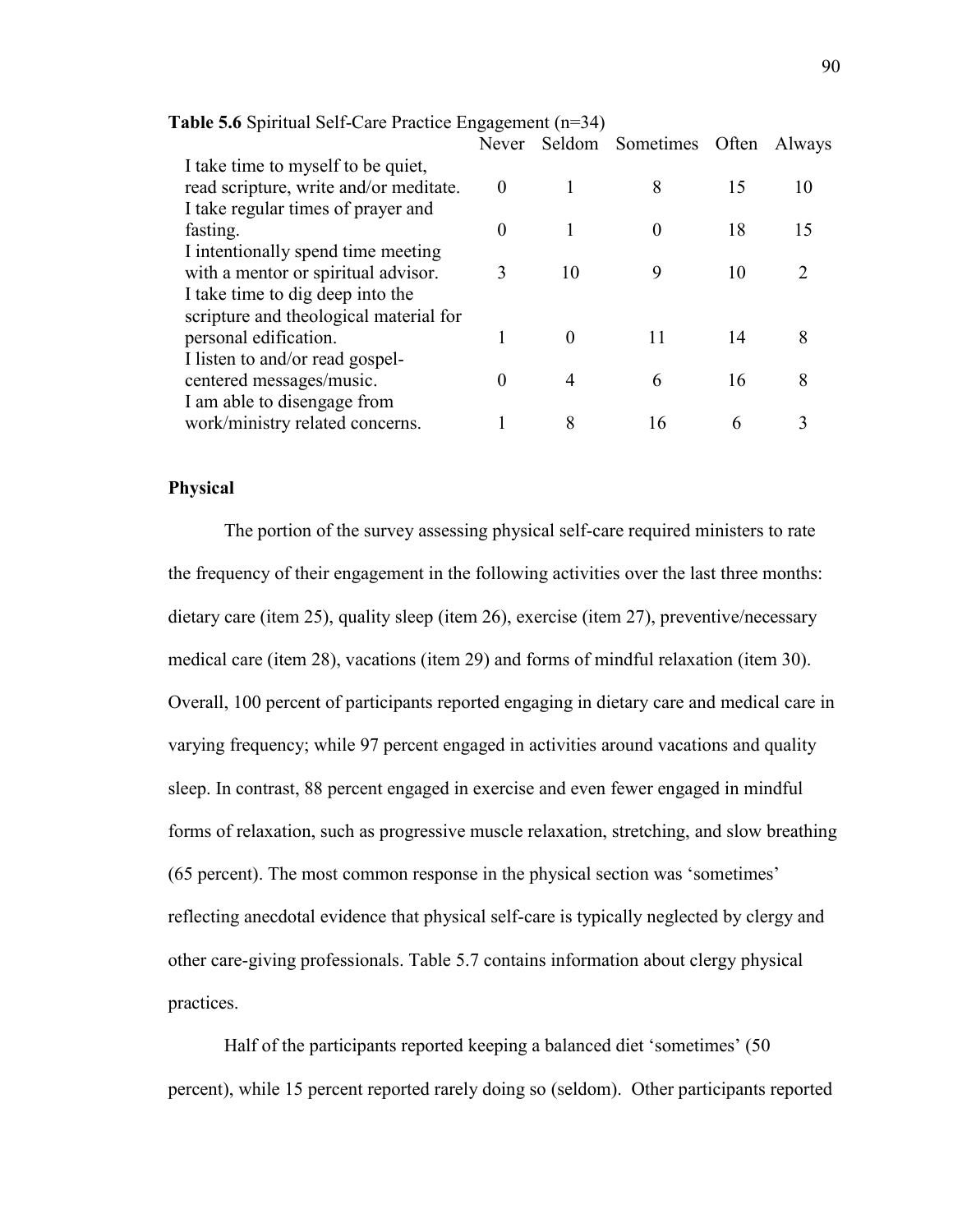keeping a balanced diet with great consistency such that 29 percent selected 'often' and six percent 'always.' In contrast, participants indicated that they were less consistent about sleep care than about diet. Thirty-five percent of participants reported obtaining at least 7 hours of quality sleep per night often, another 6 percent reported doing so all the time, while others reported seldom (26 percent) or never (three percent) attaining that quality of sleep.

A similar lack of consistent physical self-care was demonstrated in the areas of exercise and preventive/regular medical care. The majority of participants reported engaging in 15-20 minutes of aerobic exercises inconsistently such that 35 percent did so sometimes, 29 percent did so seldom, and 12 percent did not do it at all. Other participants reported engaging in aerobic exercise often (18 percent) or all the time (6 percent). In terms of obtaining regular/preventive medical care participants selected the terms sometimes (35 percent) and often (35 percent) most frequently. Twelve percent reported doing so all the time, while 18 percent did so seldom.

The majority of participants reported taking vacations unrelated to conferences inconsistently (sometimes, 41 percent), and 21 percent reported doing so seldom. Twenty-four percent of participants indicated that they took such vacations often, six percent indicated that they always took such vacations, and nine percent reported that they never had.

 In addition, the majority of participants indicated they had little experience with practicing mindful forms of relaxation (deep breathing, stretching, or progressive muscle relaxation) such that 35 percent rarely practiced them and another 35 percent have never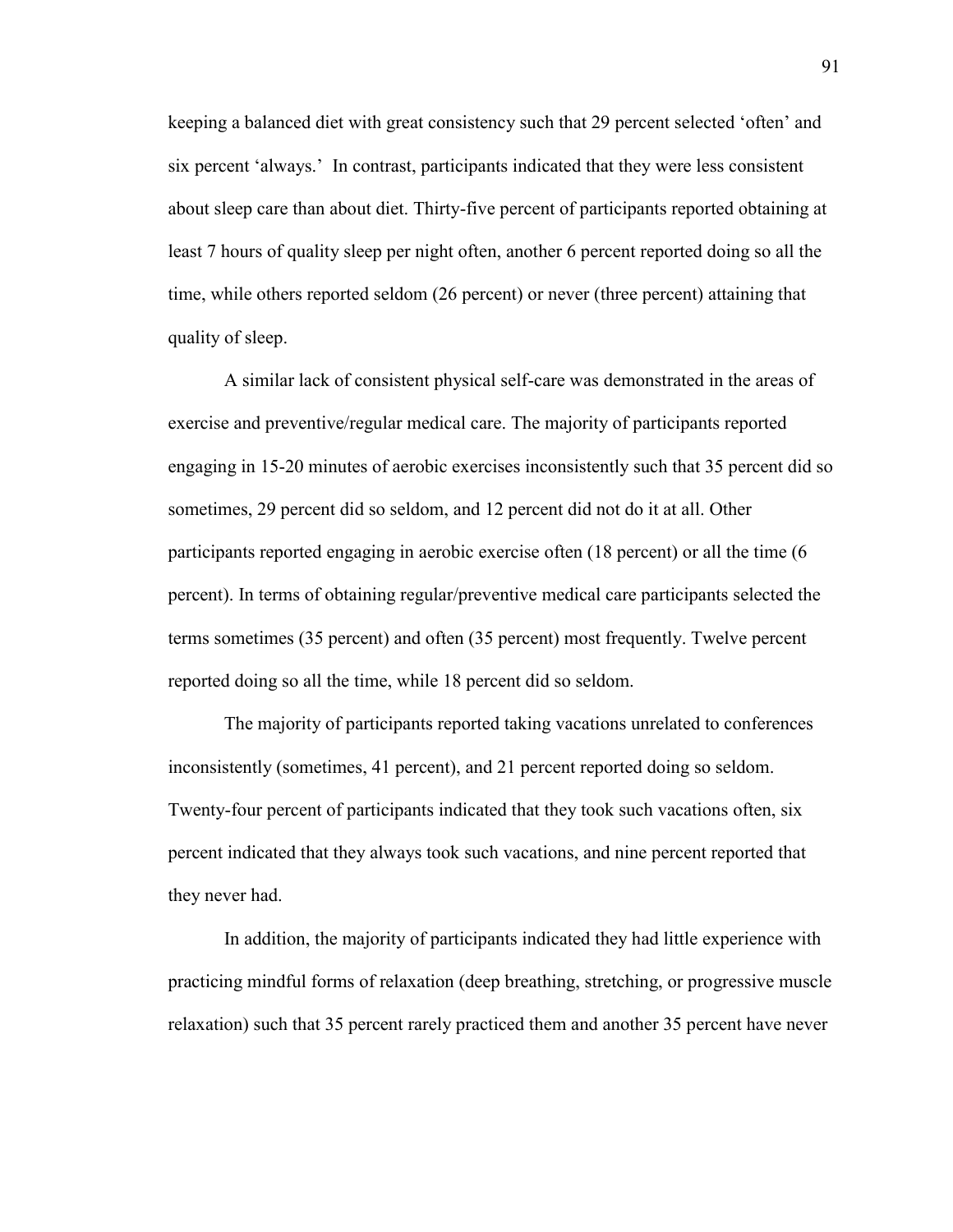done so. In contrast 15 percent indicated they had engaged in mindful relaxation forms

sometimes, 12 percent indicated often, and three percent did so consistently.

|                                                                                                                                    | Never          |    | Seldom Sometimes | <b>Often</b> | Always                      |
|------------------------------------------------------------------------------------------------------------------------------------|----------------|----|------------------|--------------|-----------------------------|
| I'm careful about what I eat and eat<br>a balanced diet.                                                                           | $\theta$       | 5  | 17               | 10           | 2                           |
| I sleep well and get 7 hours min. a<br>night.                                                                                      |                | 9  | 10               | 12           | $\mathcal{D}_{\mathcal{L}}$ |
| I engage in aerobic exercises for at<br>least 15-20 mins at a time                                                                 | $\overline{4}$ | 10 | 12               | 6            | $\mathcal{D}_{\mathcal{L}}$ |
| I listen to my body's signals and get<br>regular medical care for<br>prevention/when needed.<br>I take vacation time and truly get | $\Omega$       | 6  | 12               | 12           |                             |
| away from work (conference)<br>excluded).<br>I practice muscle relaxation,                                                         | 3              |    | 14               | 12           | $\mathcal{D}_{\mathcal{L}}$ |
| meditation, slow-breathing<br>techniques or stretching.                                                                            |                | 12 |                  | 4            |                             |

## **Psychological**

The psychological section of the survey requested minsters to rate the frequency of engagement in activities that held specific impact on the cognitive and emotional facets of the respondents, over the last three months. These activities included: engaging in activities in which the minister is not the expert or leader (item 31), receiving from others (item 32), intellectual expansion in areas not related to ministry (item 33), expressing creativity (item 34), self-efficacy and positive self-talk (item 35), and unplugging from technology (item 36). All participants indicated engagement in the activities of receiving from others, expressing creativity, and positive self-talk for selfefficacy, although in varying degrees. However, 97 percent of participants also reported engaging in non-leadership or non-expert activities and intellectual expansion, and 94 percent reported practicing unplugging from technology as well. The most common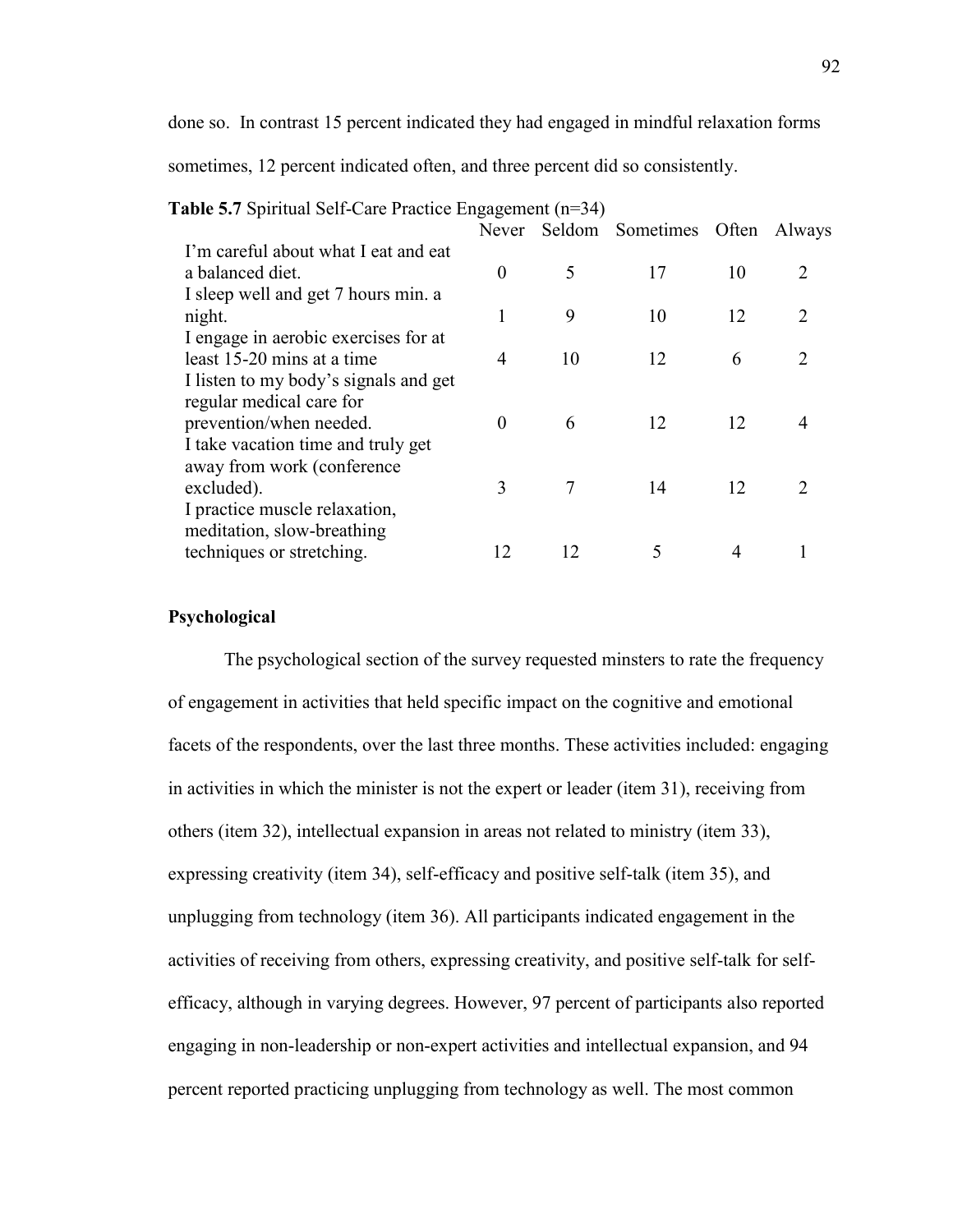response in the psychological section was 'sometimes,' which appeared to demonstrate greater inconsistency in psychological self-care. Table 5.8 contains the psychological response information.

 The majority of study participants reported inconsistently engaging in activities they were not in charge of or expert in, such that 50 percent of participants reported doing so 'sometimes', 32 percent reported doing so 'seldom,' and three percent report never doing so at all. In contrast, 15 percent reported engaging in such activities 'often.' Similarly, half of the participants reported expanding their intelligence through experiences unrelated to ministry (such as art museums, auctions, etc.), some of the time (50 percent), while 29 percent reported doing so often and nine percent (n=3) did so all the time (always). The remaining 12 percent of participants indicated that they did so rarely (seldom 9 percent) or not at all (never 3 percent).

 Although clergy are anecdotally known for having difficulty receiving rather than giving support in their interactions with others, only 26 percent reported this to be the case. Instead, thirty-eight percent of participants indicated that they practice receiving from others 'often,' and 35 percent indicated they did so 'sometimes.'

More than half of the participants indicated that they practiced self-care through expressing creativity such that 50 percent reported doing so 'sometimes,' 21 percent did so 'often,' and nine percent did so 'always;' although the remaining 21 percent reported expressing creativity rarely (seldom). An even greater number of participants reported encouraging themselves with positive self-messages often (62 percent), another 18 percent reported always doing so, while only six percent seldom did so.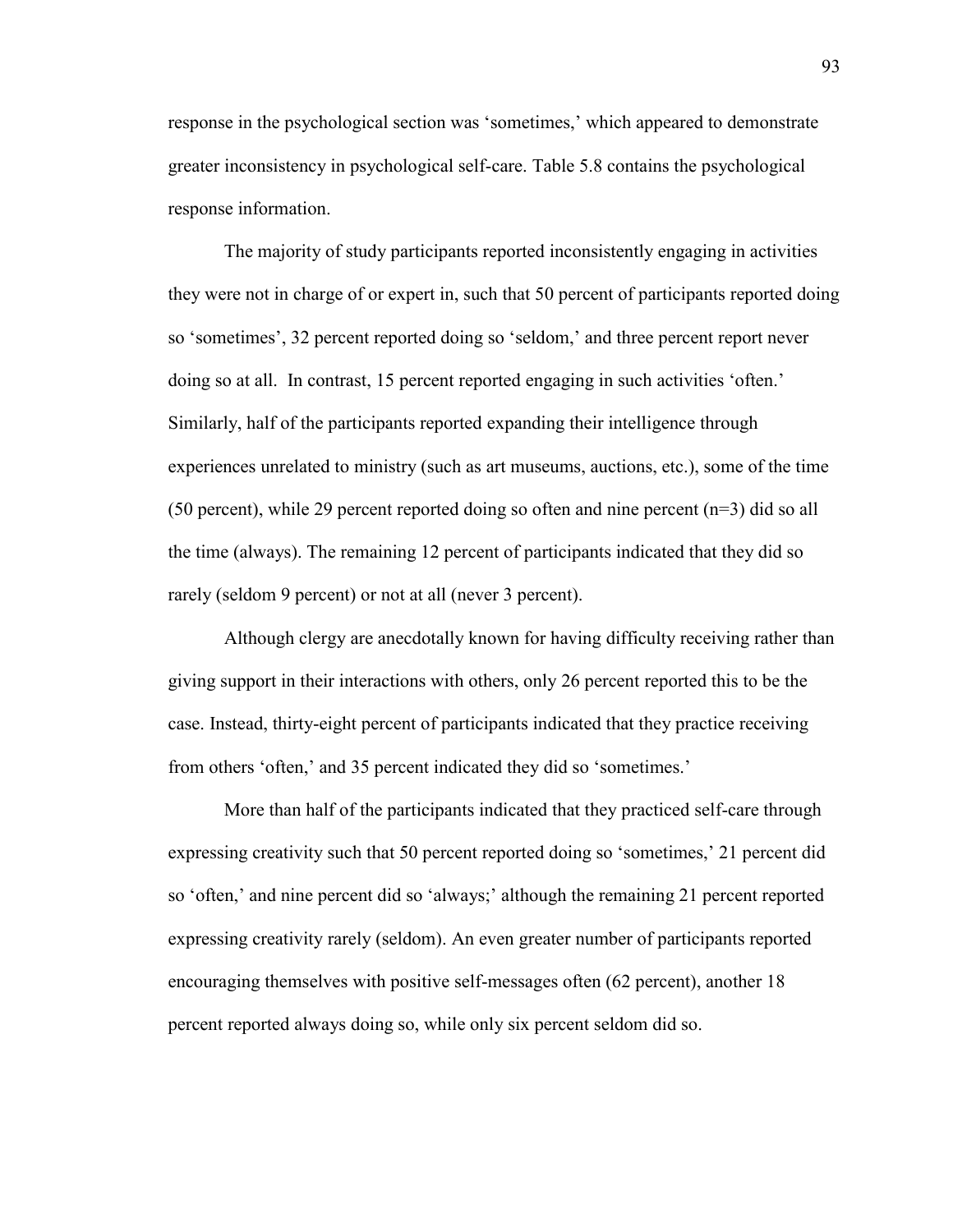Nearly half of the participants reported intentionally taking time to unplug from technology intermittently (sometimes 47 percent), while 21 percent did so often and three percent reported consistently doing so all the time. In contrast, 24 percent participants reported seldom unplugging and six percent never did.

| Table 5.8 Psychological Self-Care Practice Engagement (n=34) |          |    |                        |       |        |
|--------------------------------------------------------------|----------|----|------------------------|-------|--------|
|                                                              |          |    | Never Seldom Sometimes | Often | Always |
| I engage in activities that I am not in                      |          |    |                        |       |        |
| charge of or that I am not an expert                         |          |    |                        |       |        |
| $1n$ .                                                       |          | 11 | 17                     |       |        |
| I practice receiving from others,                            |          |    |                        |       |        |
| rather than giving only.                                     | $\theta$ | 9  | 12                     | 13    |        |
| I engage my intelligence in new area                         |          |    |                        |       |        |
| not directly related to ministry/work.                       |          | 3  | 17                     | 10    | 3      |
| I do things I find creative or                               |          |    |                        |       |        |
| expressive.                                                  | $\Omega$ | 7  | 17                     | 7     |        |
| I believe in myself and generally                            |          |    |                        |       |        |
| give myself positive messages about                          |          |    |                        |       |        |
| my ability to accomplish my goals-                           |          |    |                        |       |        |
| even when encountering obstacles.                            | $\Omega$ | 2  | 4                      | 21    | h      |
| I practice setting boundaries for time                       |          |    |                        |       |        |
| away from technology.                                        |          | 8  | 16                     |       |        |

## **Relational**

 The portion of the survey investigating self-care in the area of relationships directed participants to rate the frequency of their engagement in the following activities in the last 3 months: maintaining contact with important relationships (item 37), sharing thoughts/emotions with spouse or close friend (item 38), developing a network of close friends (item 39), quality time with children (item 40), asking for help (item 41) and assertiveness (item 42). Overall, 100 percent of participants reported engaging in each of these items in varying degrees. Uniquely, only 32 people responded to the question about spending quality time with their children, which may have been due to oversight or design error in not leaving an opt-out response for those who did not have children. All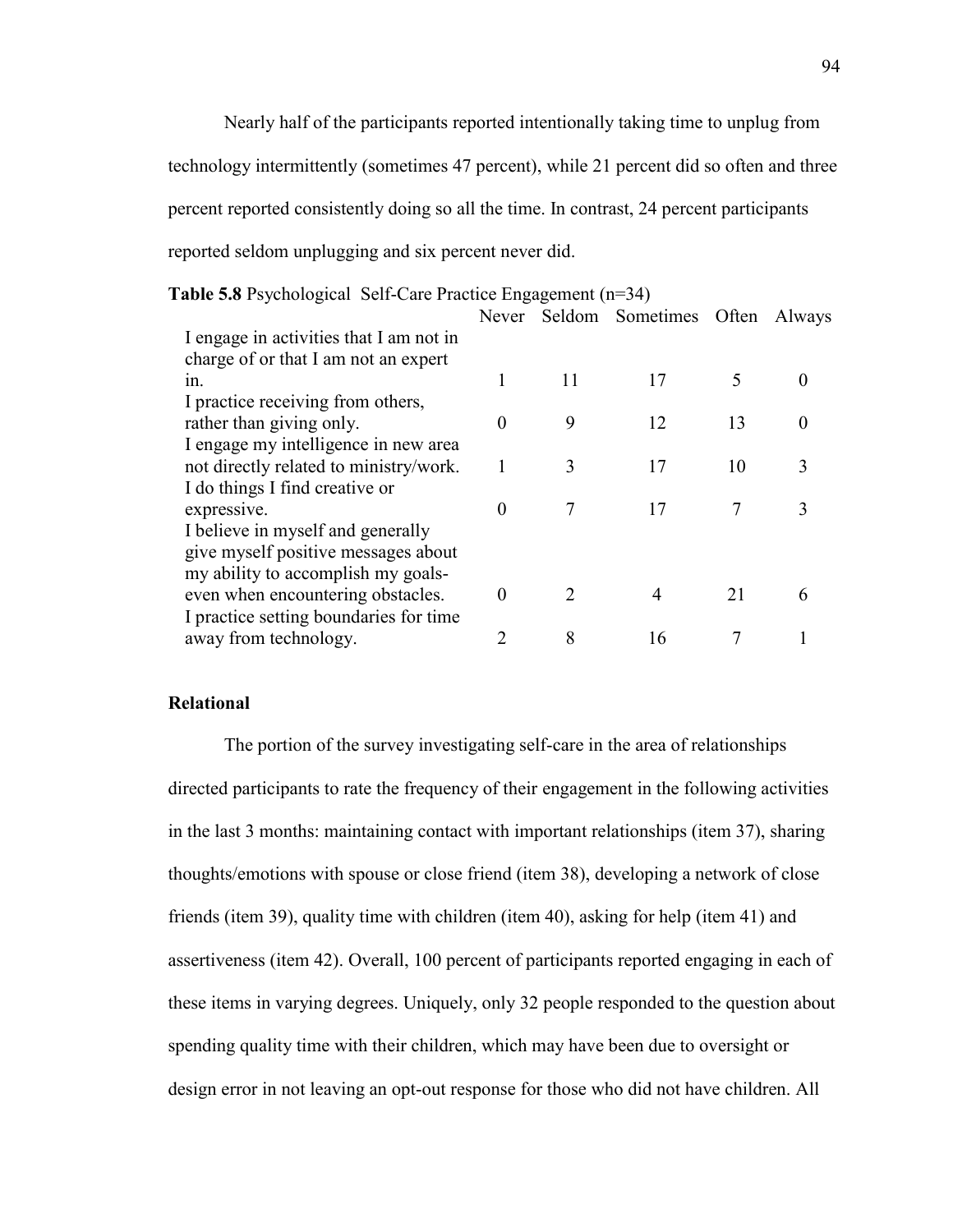those 32 participants reported spending quality time with their children. The most frequent response in the relational section was 'often.' Table 5.9 contains the psychological response information.

 The majority of ministers indicated that maintaining intentional contact with important relationships was a priority for them: half of them maintained contact often (50 percent), 18 percent 'always' did so, and 21 percent stayed in contact some of the time. Only 12 percent indicated that they seldom maintained contact. This priority on relationships among P-A clergy was further indicated by the frequencies with which participants engaged in the following practices.

All participants indicated that they engaged in personal sharing with their spouse/friend such that nearly half reported doing so often (47 percent), 44 percent did so all the time , and only nine percent did so sometimes. In a related manner, over half of the participants (56 percent) indicated that they often spent time with their children, while the remaining participants indicated they did so sometimes (22 percent) or all the time (22 percent).

 Uniquely, 38 percent of participants indicated that they maintained a network of close friends all the time (always), while 32 percent did so 'often' and 24 percent did so sometimes. Only six percent reported seldom maintaining a network of close friends.

 All participants indicated that they asked for help it was needed, but half of them indicated they only did so 'sometimes' (50 percent), while others indicated they did so often (32 percent), always (6 percent) and seldom (12 percent). Also, the majority of participants indicated that they practiced assertiveness (saying no, setting healthy boundaries) with a greater degree of consistency such that 41 percent reported doing so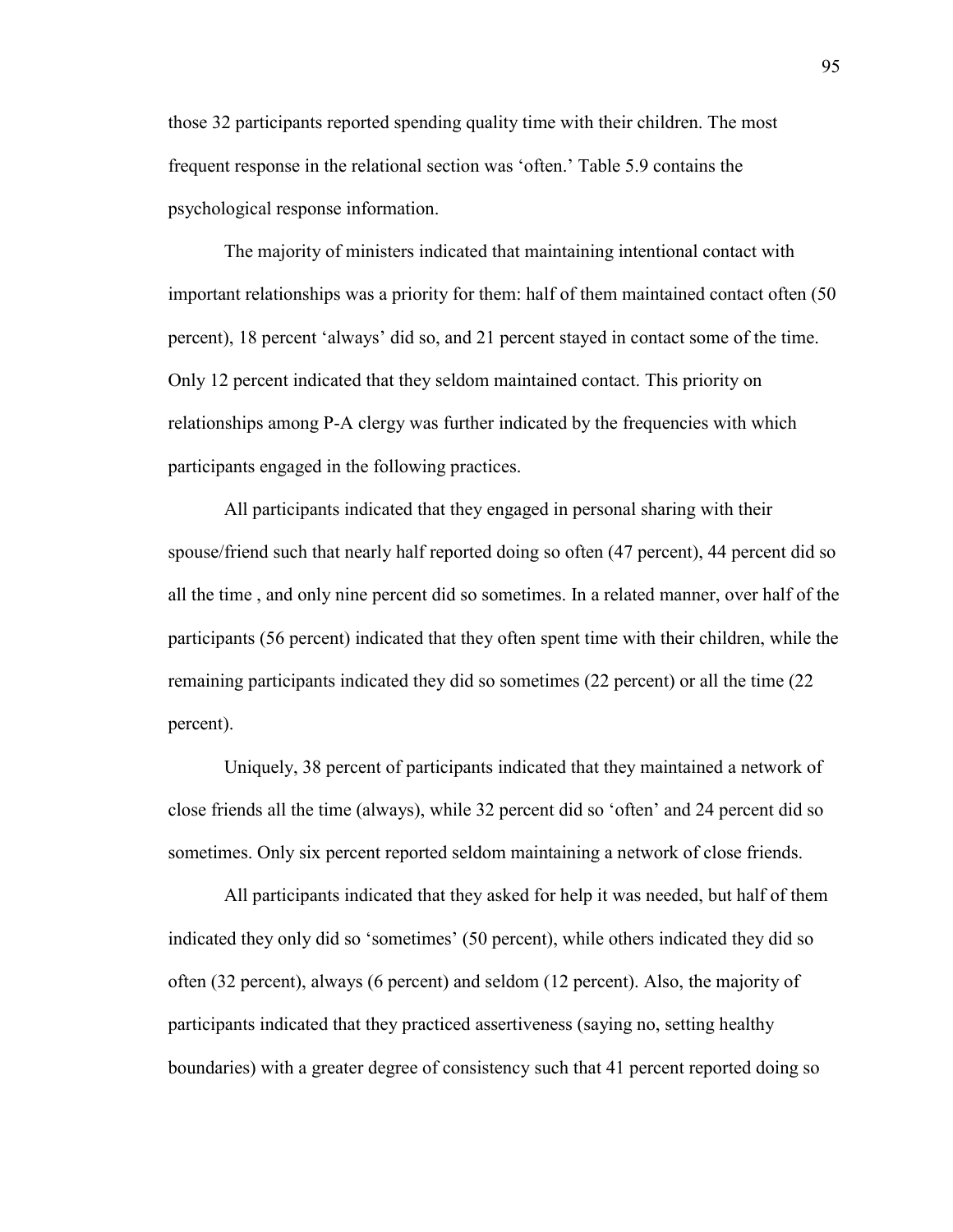often and 18 percent reported doing so all the time. The remaining participants indicated

a lesser degree of assertiveness enacted with 26 percent indicated they did so sometimes

and 15 percent doing so only seldom.

|                                         |          |          | Never Seldom Sometimes Often |    | Always |
|-----------------------------------------|----------|----------|------------------------------|----|--------|
| I intentionally stay in contact with    |          |          |                              |    |        |
| important people in my life, from       |          |          |                              |    |        |
| past and present.                       | $\Omega$ | 4        |                              | 17 | 6      |
| I share my feelings/thoughts with       |          |          |                              |    |        |
| and spend time with my spouse, or       |          |          |                              |    |        |
| at least one close friend if not        |          |          |                              |    |        |
| married.                                | $\theta$ | $\Omega$ | 3                            | 16 | 5      |
| I have developed a network of close     |          |          |                              |    |        |
| friends that I can reach out to in time |          |          |                              |    |        |
| of need.                                | $\theta$ | 2        | 8                            | 11 | 13     |
| I spend quality time with my            |          |          |                              |    |        |
| children. $(n=32)$                      | $\theta$ | $\theta$ |                              | 18 |        |
| I ask for help when I need it.          | 0        |          | 17                           | 11 |        |
| I set and maintain healthy              |          |          |                              |    |        |
| boundaries by standing up for           |          |          |                              |    |        |
| myself, saying "no" when I need to      |          |          |                              |    |        |
| and not letting other take advantage    |          |          |                              |    |        |
| of me.                                  | 0        | 5        | 9                            | 14 | 6      |
|                                         |          |          |                              |    |        |

# **Table 5.9** Relational Self-Care Practice Engagement (n=34)

## **Professional**

The professional section of the survey required ministers to rate the frequency of engagement in the following activities focused on care of the self in the ministerial workplace: a sense of ministerial proficiency or preparedness (item 43), weekly day off (item 44), satisfaction with time and energy expenditures in ministry (item 45), seeking continued ministerial development/training (item 46), realistic goal setting (item 47) and maintaining a ministerial peer group for mutual support (item 48). All the participants reported some degree of engagement in a weekly day off, feeling satisfied with time and energy expenditures, seeking continued ministerial development/training, and realistic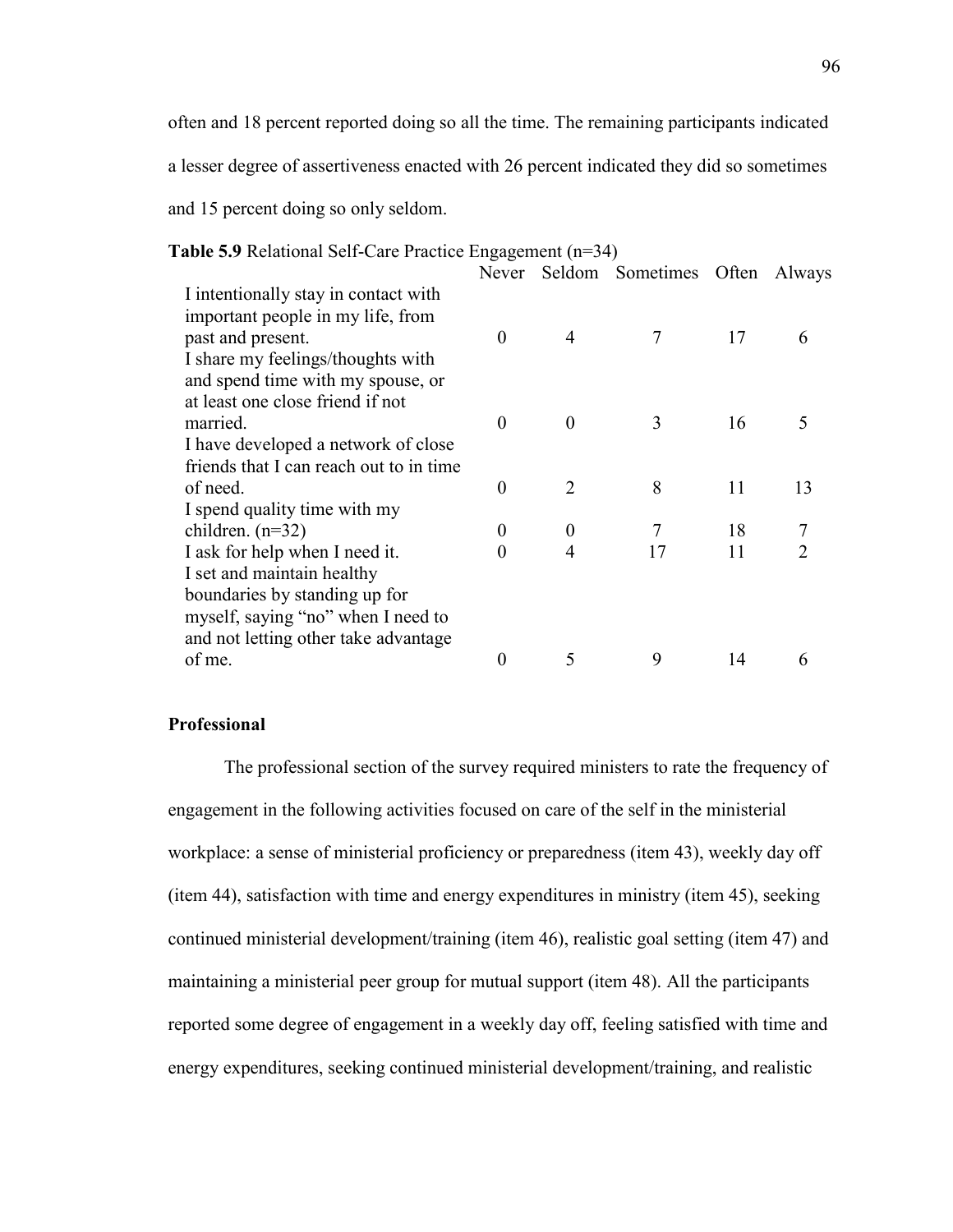goal-setting. Ninety-four percent of participants indicated they had engaged in maintaining a ministerial peer group, while 97 percent affirmed that they felt a sense of ministerial proficiency or preparedness. The most commonly selected response was 'often.' Table 5.10 contains the professional response information.

Over half of participants indicated they often felt they possessed the appropriate training and skills necessary for effective ministry (59 percent), while 24 percent indicated they felt that way all the time. Other participants indicated they only felt this proficiency/preparedness sometimes (15 percent), and one not at all (3 percent).

All participants indicated that they scheduled a weekly day off, even if only seldom (18 percent). The majority of participants reported taking a weekly day off often (35 percent), and the remainder did so all the time (29 percent) or sometimes (18 percent).

Nearly half of participants indicated often experiencing satisfaction with how their energy/time spent was related to their life goals and calling (45 percent), while other experienced such satisfaction only some of the time (33 percent) or rarely (9 percent). Additionally, 12 percent of participants reported such satisfaction all the time. (For this item (45) only 33 participants responded.)

All participants indicated that they engaged in efforts toward continual ministerial development and skill such that the majority reported doing so often (44 percent), while others reported doing so sometimes (15 percent) or all the time (41 percent). The majority of participants also reported that they often set and worked toward realistic goals (62 percent), although 24 percent indicated doing so only sometimes and others doing so all the time (15 percent).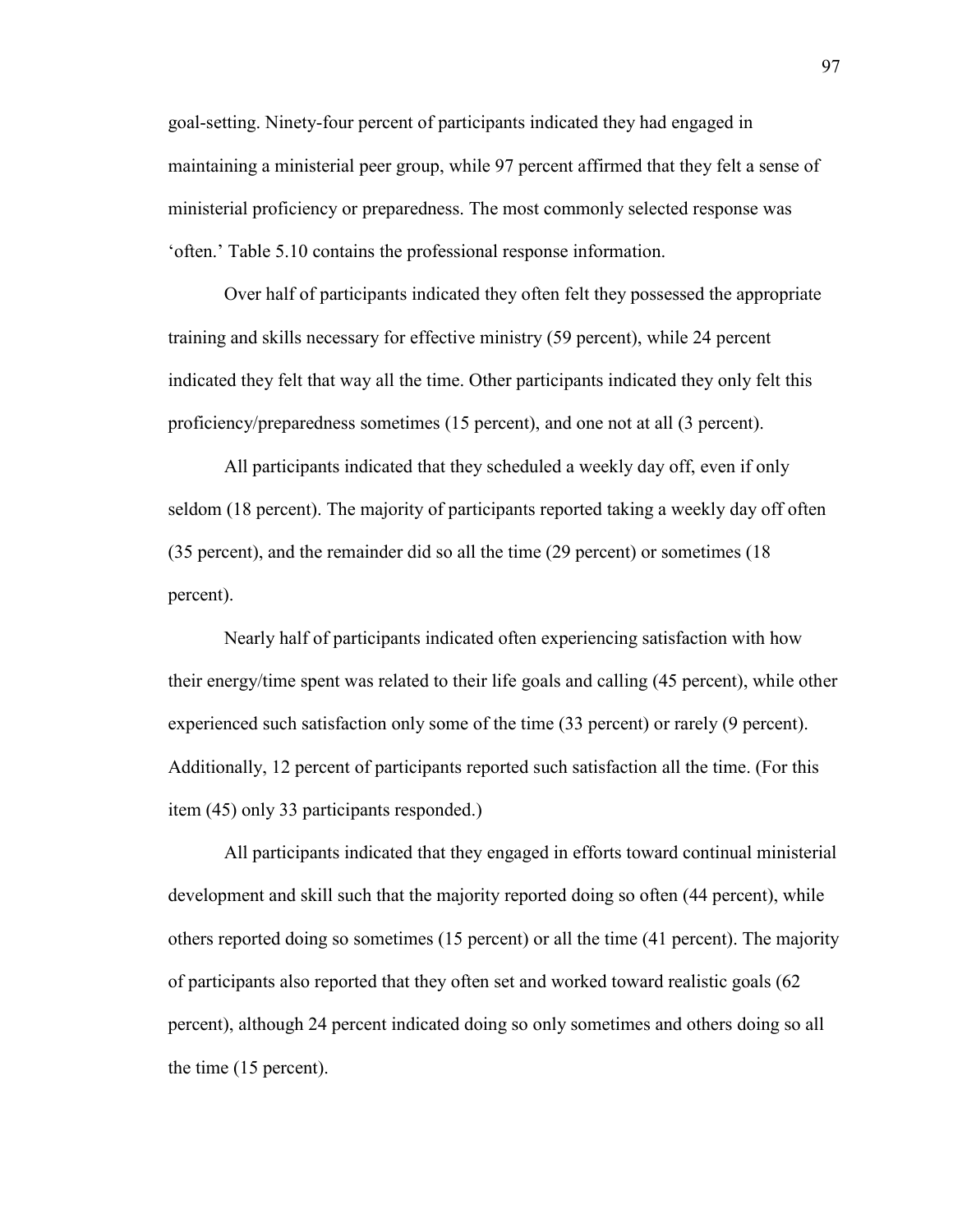While all the participants indicated that they have engaged with a peer ministry group for mutual support, the most frequent responses were that this occurred sometimes (26 percent) and all the time (26 percent). The remainder of participants indicated that they engaged with a peer ministry group often (24 percent), seldom (18 percent), or not at all (6 percent).

| <b>Table 5.10</b> Professional Self-Care Practice Engagement $(n=34)$ |  |  |  |
|-----------------------------------------------------------------------|--|--|--|
|                                                                       |  |  |  |

| <b>abit</b> $3.10$ I foressional Bell-Care I factive Engagement (if $37$ ) |                |          |                  |       |        |
|----------------------------------------------------------------------------|----------------|----------|------------------|-------|--------|
|                                                                            | Never          |          | Seldom Sometimes | Often | Always |
| I feel that I have the training and                                        |                |          |                  |       |        |
| skills necessary to minister well.                                         | 1              | $\theta$ | 5                | 20    | 8      |
| I have at least one full day off                                           |                |          |                  |       |        |
| work/ministry responsibilities each                                        |                |          |                  |       |        |
| week.                                                                      | $\Omega$       | 6        | 6                | 12    | 10     |
| I feel good about how I spend my                                           |                |          |                  |       |        |
| time and energy in relation to what                                        |                |          |                  |       |        |
| is really important to me in life, and                                     |                |          |                  |       |        |
| to my calling.                                                             | $\Omega$       | 3        | 11               | 15    |        |
| I engage in efforts to educate and                                         |                |          |                  |       |        |
| train myself to become more skillful                                       |                |          |                  |       |        |
| and equipped to minister to those                                          |                |          |                  |       |        |
| God has called me to serve.                                                | $\Omega$       | $\Omega$ | 5                | 15    | 14     |
| I set realistic goals for my life (short)                                  |                |          |                  |       |        |
| and long term) and work toward                                             |                |          |                  |       |        |
| them consistently.                                                         | $\Omega$       | $\Omega$ | 8                | 21    | 5      |
| I have a peer ministry group that                                          |                |          |                  |       |        |
| provides me with support and whom                                          |                |          |                  |       |        |
| I provide support to.                                                      | $\overline{2}$ | 6        | 9                | 8     | 9      |

A final theme was identified when the frequency and mode for the individual statements in all five sections was analyzed: The P-A clergy in this sample practiced selfcare most frequently through activities that have direct impact on others. The researcher observed that among all participants there was a lower frequency of engagement reported for the activities/statements that had a clearer impact on the self than those that had a clear impact on others through the self. In other words, the majority of participants chose the anchors 'often' and 'always' most often in the spiritual, relational and professional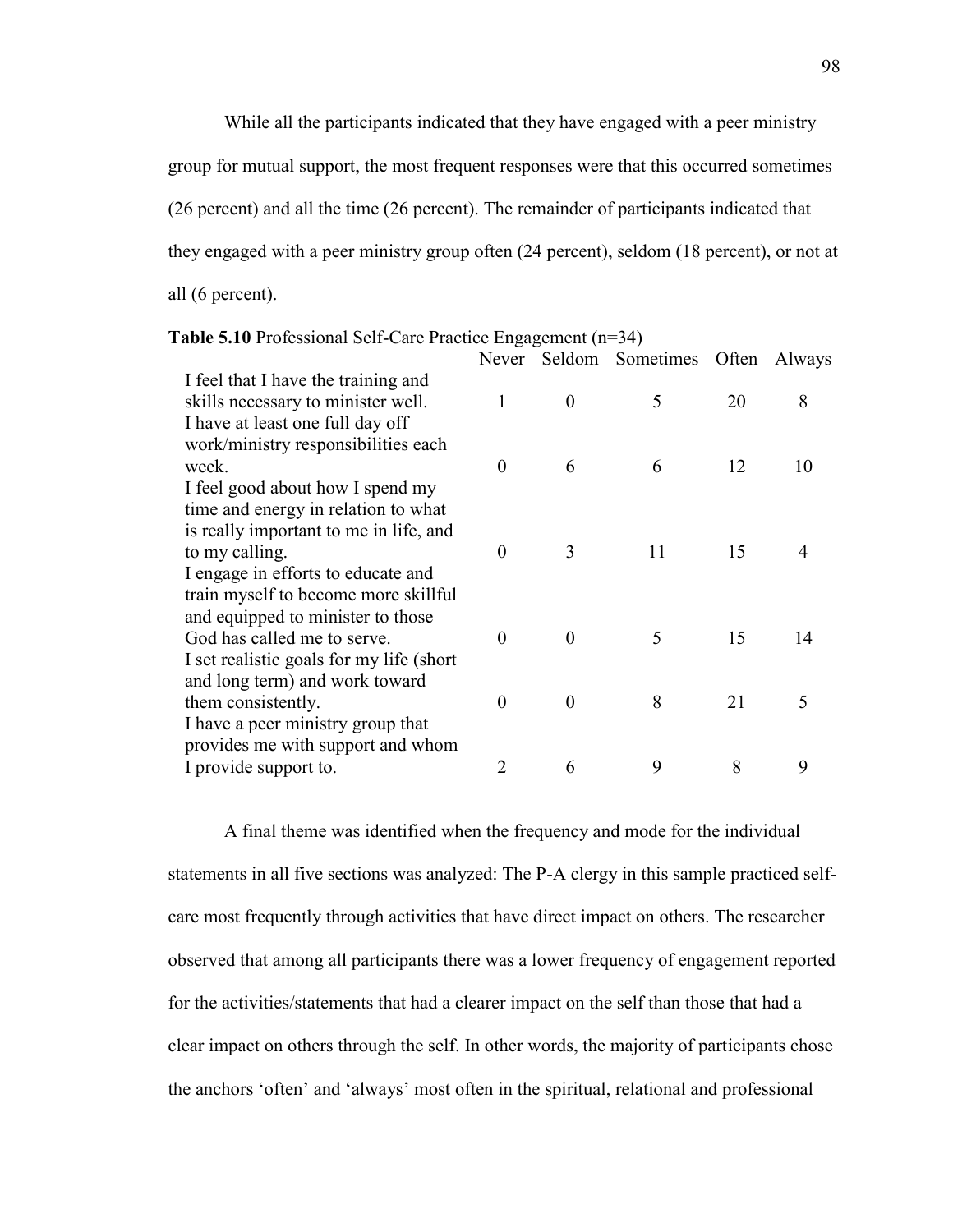sections that have explicit inclusion of other's needs, while choosing 'sometimes' and 'seldom' more often in the physical and psychological sections that show a focus upon the needs of the individual alone. The self-impact statements are found in items 21, 25, 27, 28, 30-36 (all items in the physical section), and also in 41, 42 and 48. (Appendix.)

# *Qualitative and Quantitative Data Comparison*

 All convergent-parallel mixed-methods designs require comparison of both types of data prior to interpretation. The researcher engaged in comparison of both qualitative and quantitative survey themes and responses as a means of further illumination and evaluation of the data. Upon comparison of the two types of data no contradictions between overall themes or data points could be discovered. There were differences between participants' responses within each portion of the survey, but no significant differences between them. The primary differences between the results of the two types of data were the greater detail provided by the written text qualitative responses than restricted choice quantitative responses and the difference of primary focus in each section (quantitative on practices and qualitative on perspectives of self-care).

 The qualitative and quantitative data comparisons demonstrated reinforcement and expansion of similar themes. The frequency of quantitative responses in the various areas of self-care (spiritual, physical, psychological, relational, and professional) are reflected in a similar frequency of mention of those same areas/terms of self-care in the word choices/statements in the qualitative responses. For example, more qualitative responses included mention of spiritual elements of self-care more often than physical or psychological, which is mirrored in higher frequency of the anchor 'often' in spiritual questions than on physical or psychological questions in the quantitative responses. The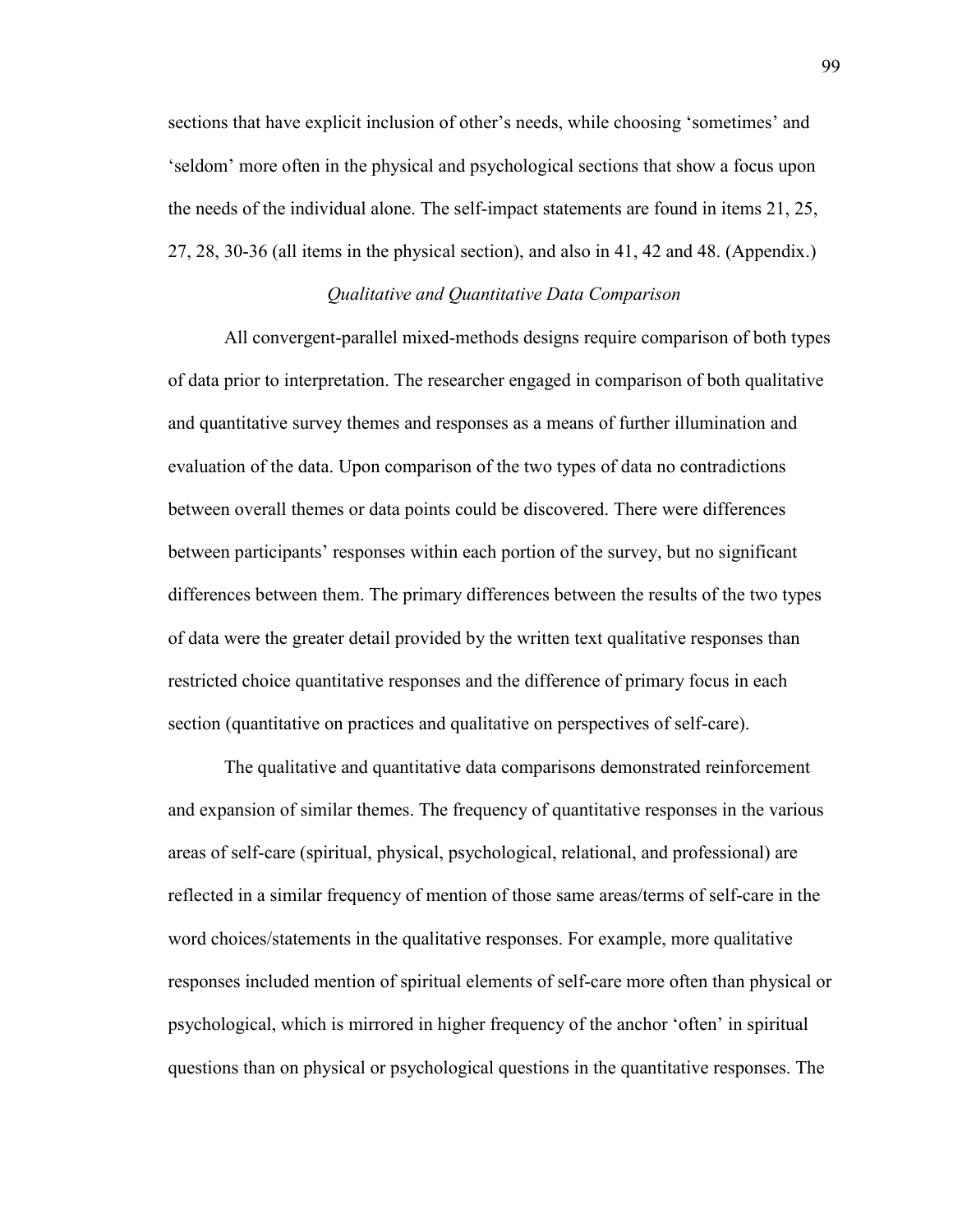degree of similarity over difference in the two data sets could be due to a difference in focus emphasized in both sections, as the quantitative section was designed to examine primarily practices of self-care, while the qualitative section as designed to examine both perspectives and practices of self-care.

#### *Summary*

In summary, the researcher discovered three over-arching conclusions regarding self-care among the majority of P-A clergy in the research sample. First, P-A clergy indicated that they recognize the necessity and benefits of self-care in ministry, and expressed interest in accessing support or methods of improvement. Second, P-A clergy display a fragmented understanding of the holistic nature and practices of self-care. Third, P-A clergy overall do not feel well-supported in the area of self-care by organizations or leadership, and do not feel they have adequately practiced self-care in the last year.

The goal of this project was not to create a new theory or program of self-care for clergy. The literature reviews and preliminary research conducted prior to the study demonstrated that these are to be had in plenty. Although there is not yet a theory or program of self-care designed specifically for P-A clergy, the researcher found that so little was recorded regarding self-care or any other facet of P-A clergy that such an undertaking would be pointless without first undertaking investigative research of the kind this study engaged in to discover more about the specific population. Additionally, counseling and mentorship ability and access to the time and resources for a self-care program vary widely from minister to minister, context to context.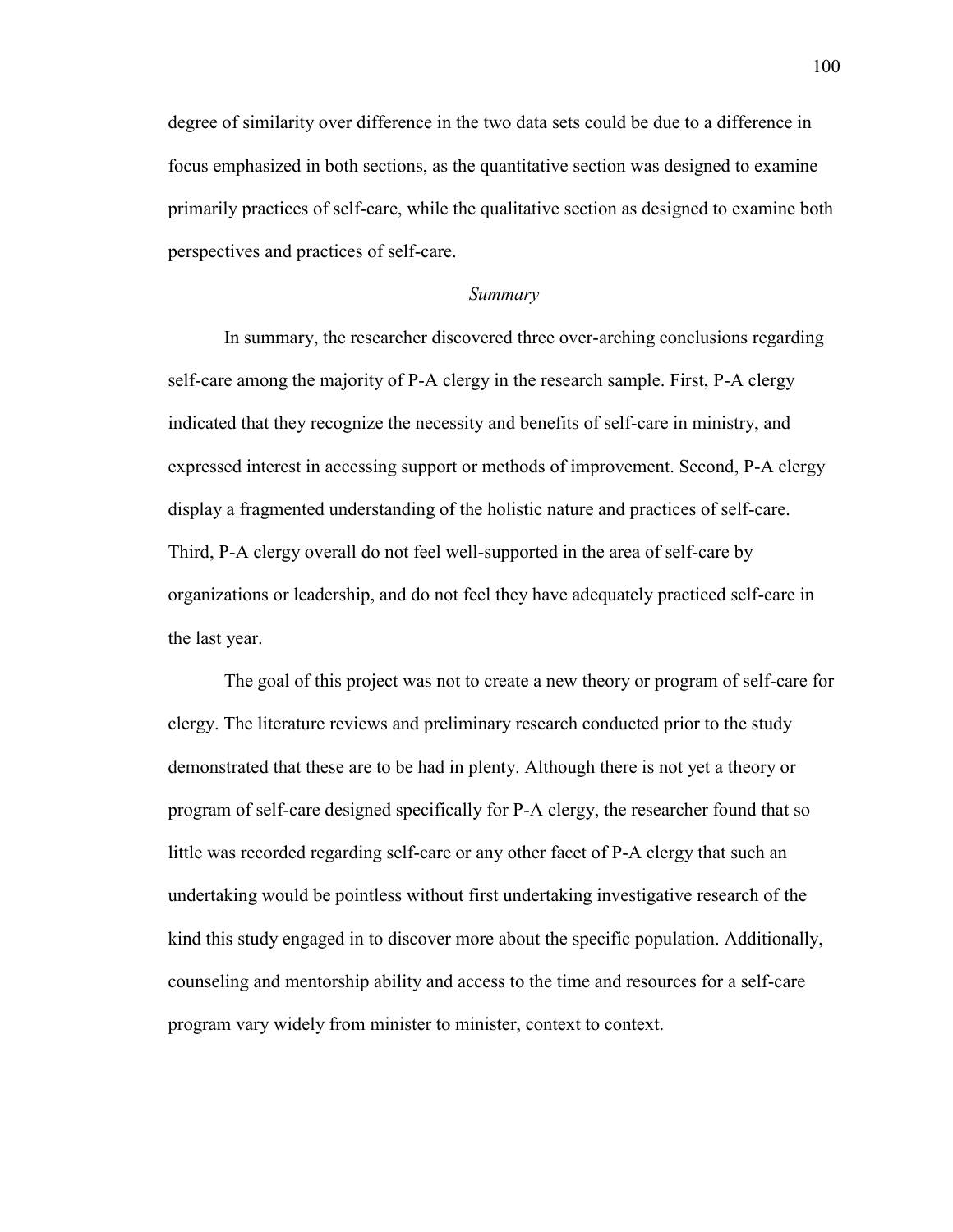The researcher identified a need for identification and dissemination of a set of self-care principles for P-A clergy that integrates biblical and theological principles with efficacy research in order to engage clergy in the practice of holistic self-care. These principles needed to emphasize the importance of physical and psychological care directly for the self as well as care directly relating to others, as the former were found to be one of the P-A clergy's most pronounced areas of difficulty. They also needed to emphasize the biblical and theological precedent of self-care in order to convince the P-A clergy of their religious or spiritual utility. Although no set of principles or concepts are ever acceptable to everyone, the researcher was confident that P-A clergy in any context would be able to take these principles and use them as a foundation to build upon for their individual use and for use in mentorship.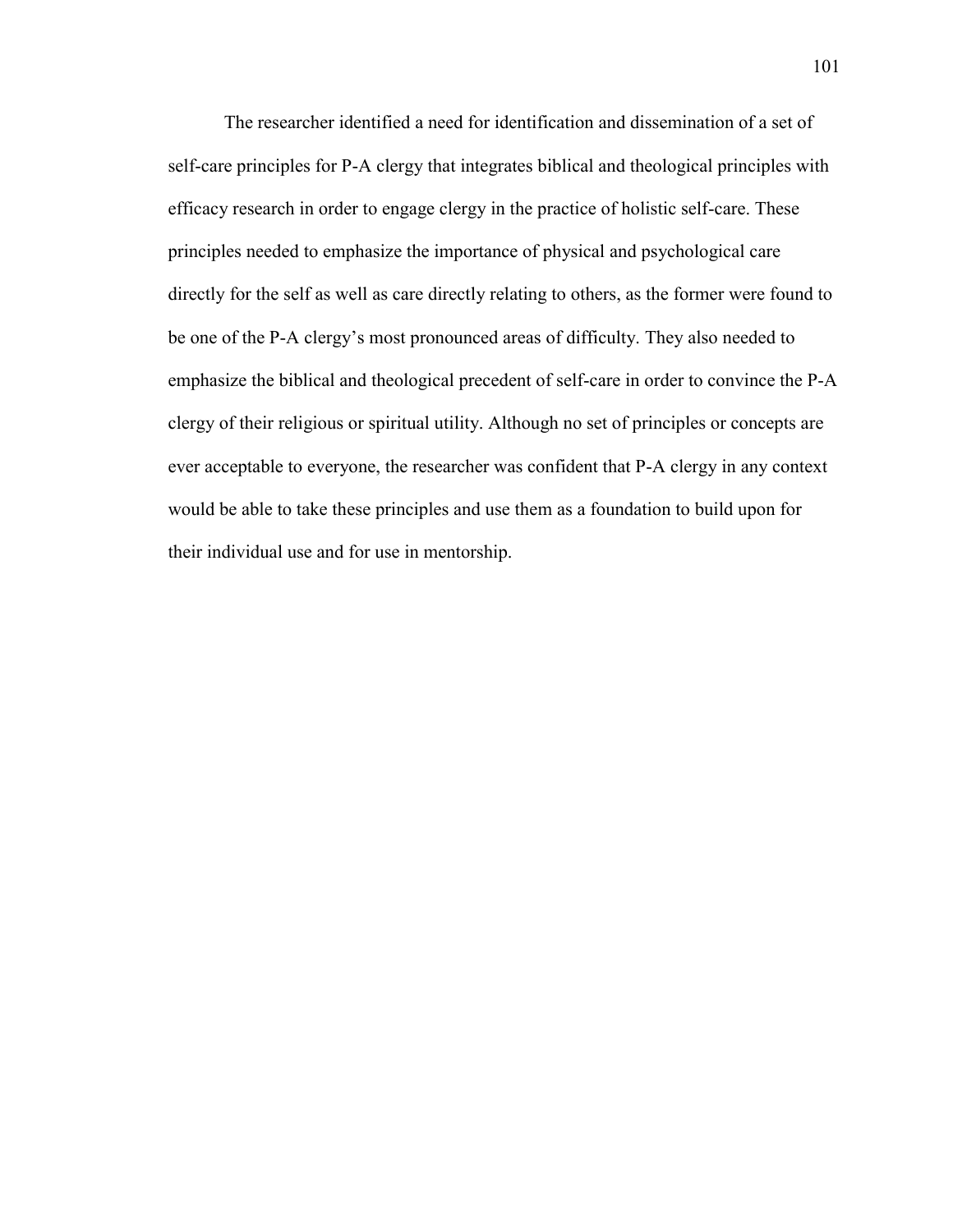### CHAPTER SIX: DISCUSSION AND EVALUATION

 In this chapter, the researcher presented a discussion of the research findings in relationship to the relevant literature and biblical foundations. She included a summary of themes of her findings from the online survey, and a set of principles for P-A clergy selfcare based on her conclusions. An evaluation of the strengths and weaknesses of the study was also included.

#### *Discussion*

Through analysis of the data the researcher identified four themes or patterns in the results. The first is that self-care is considered an important part of effective ministry by P-A clergy, and second is that they are interested in improvement and support from their respective organizations/fellowships or leaders in self-care. These themes were demonstrated by participant quotes and responses to qualitative questions. A third theme is that clergy demonstrated an incomplete understanding of the purpose and components of self-care, as seen in the participant responses describing the importance of self-care to ministry by how their practices impact others or help them avoid negative outcomes. This can also be seen in the way that participants practiced self-care activities most often when the activity was perceived to have a direct impact on others (such as personal prayer preparing the pastor to minister), and less frequently when the activity was perceived to have a direct impact on themselves (such as preventive medical care or practicing assertiveness). A clear understanding of the purpose and practices of self-care could assist clergy in placing value on caring for their own selves, rather than minimizing.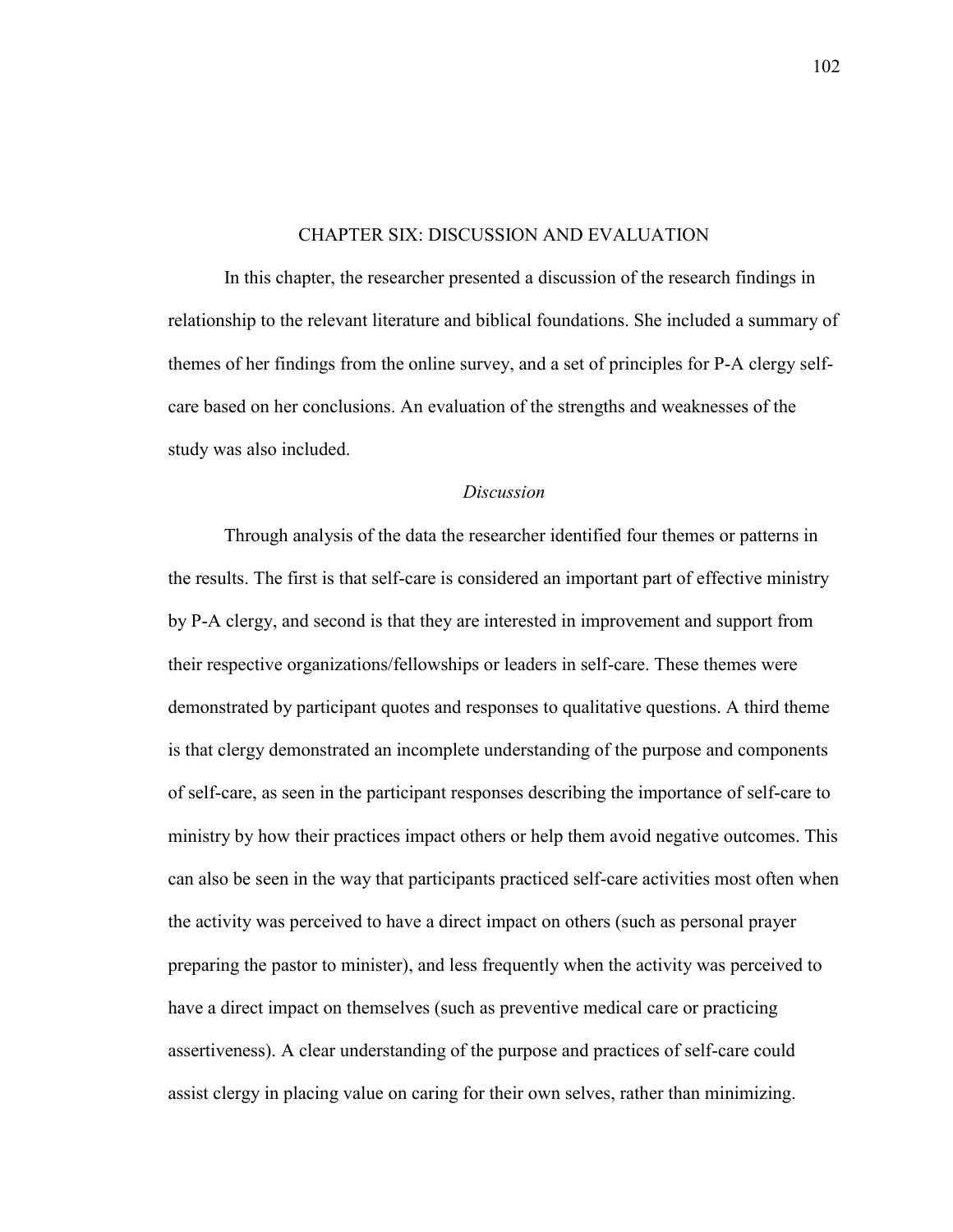The fourth theme appears to be related to the third, in that it is a tendency to practice self-care in a compartmentalized manner rather than holistically. This is reflected in the responses of many participants describing that they had partially achieved adequate self-care, and of responses that defined self-care as consisting of one or two components (typically spiritual and physical or relational) rather than listing all facets of the self.

In the light of these four patterns or themes in the results, it is unsurprising that the majority of participants reported feeling that they had not taken adequate care of themselves in the past year. One cannot care for only a few facets of the self and expect to experience adequate personal growth, health, satisfaction, or to experience effectiveness in ministry. When the survey data themes and the biblical research and literature review were analyzed together, the researcher concluded that there is both interest and need for P-A clergy to engage in effective, holistic methods of self-care. Due to the widespread need and personal nature of self-care the researcher determined that development of effective principles would prove more beneficial and flexible for P-A clergy use than the development of yet another theory or training program.

## **Principles of Effective Self-Care**

To meet the needs of P-A clergy for support in engaging in effective self-care, the researcher developed a set of four principles of effective self-care from triangulation of the literary, biblical and survey data from this study. These principles do not prescribe a list of specific practices of self-care but define the nature, purpose, and basic skills required for practicing effective self-care in ministry.

*Principle one: the holistic nature of clergy self-care.* The first principle states "effective" clergy self-care is holistic, addressing all facets of the self of the minister: spiritual,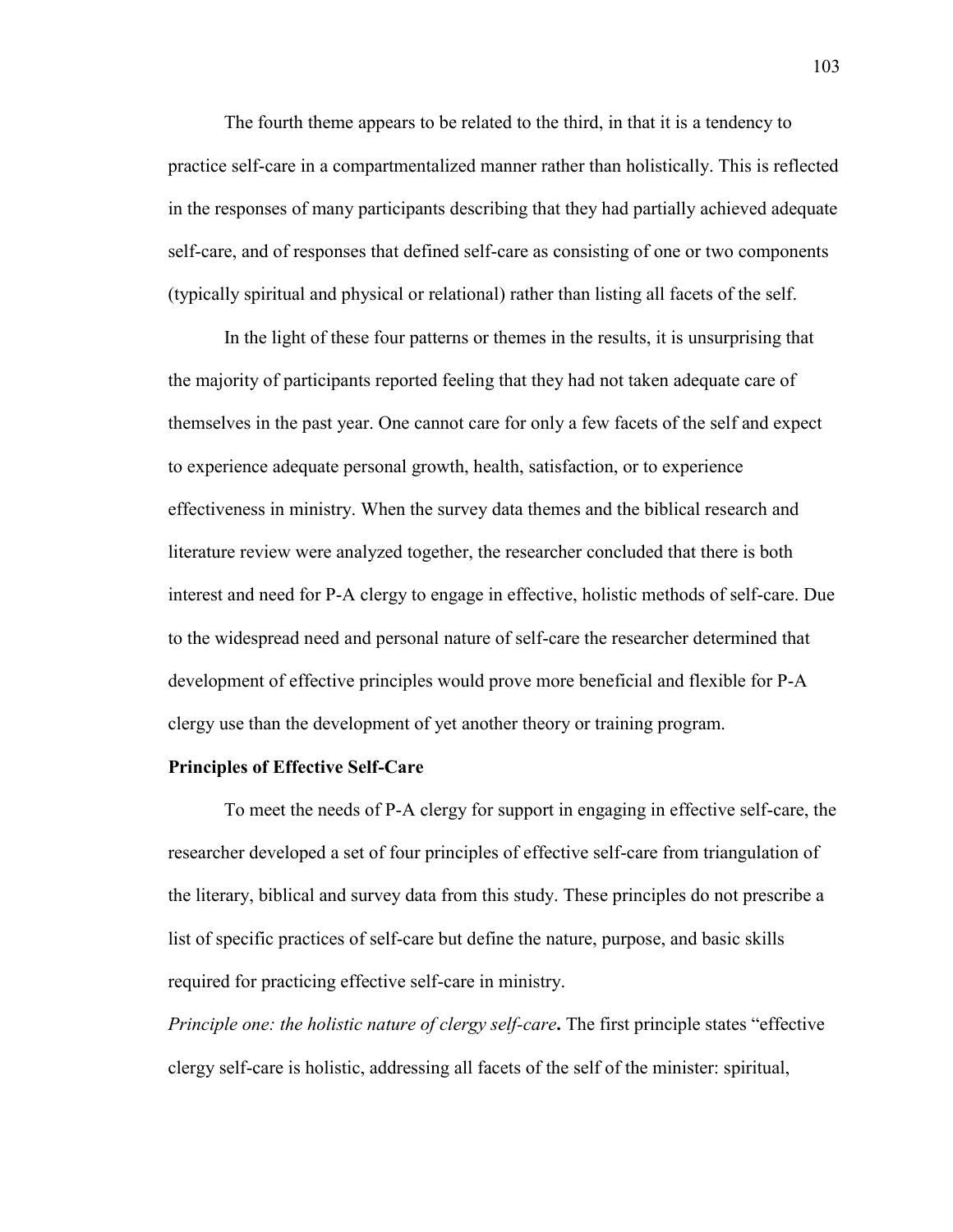physical, psychological (mental and emotional), relational and professional." Such selfcare necessitates an ability to balance activities in order to attend to each facet of the self in proportion to the current need, recognizing that neglect in one facet impacts and impairs the functioning of the self in all other facets.

 Data from the research study indicated that the majority of participants had been engaging in partial self-care efforts, engaging most often in spiritual, professional and/or relational practices. The negative results of this partial self-care can be observed by the fact that over half of the participants (67 percent) reported recognizing that they had not engaged in adequate self-care over the past year. Those who reported having engaged in adequate self-care described doing so by engaging in practices from multiple areas of self-care, including the physical and psychological in particular. In this way, it can be suggested that the effectiveness of the self-care ministers engaged in was affected by the areas that they neglected, such that their overall self-care was hindered in spite of the efforts in one or two areas. This supports the idea that holistic self-care is essential to effective ministry, for the sake of preventing burnout and promoting the well-being of the minister.

The biblical portion of the research project gave examples of how God's chosen leaders sometimes engaged in similar lop-sided self-care behaviors, and the consequences that followed. King Saul failed to take appropriate spiritual and psychological self-care through obedience and humility, instead allowing his pride and impatience to lead him into rebellion against God and the prophet Samuel on numerous occasions (1 Sam. 15:1- 32). Ultimately Saul lost his throne, his family, and his sanity as a result of what could be considered a lack of holistic self-care. Another example of the consequences of a lack of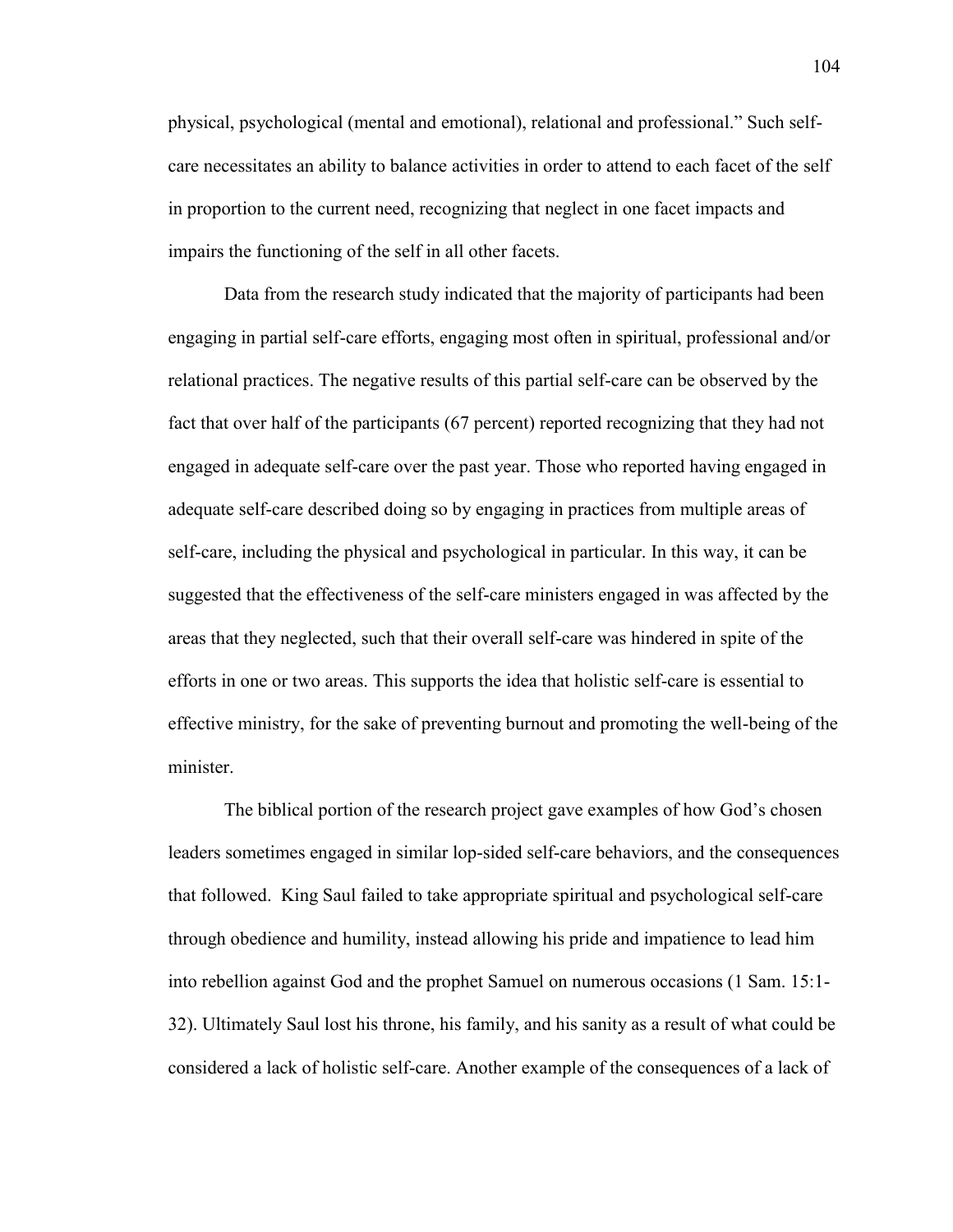emotional self-care is the prophet Moses, whose famous struggles with his temper kept him from "possessing the promised land" with the Israelites he had led in the wilderness (Exod. 2:11-14, 32:19, and Num. 20:8-12). Occasionally God would allow the leader who failed in self-care to learn from his mistake and continue leading, as in the case of King David who continued to lead God's people despite his lack of self-restraint and care for his psychological and professional duties. In contrast Jesus is an example of the positive results of holistic self-care. He intentionally took time away from the crowds for his psychological health (Luke 5:16), he attended synagogue and prayed regularly for spiritual health (Luke 4:16), he had adequate food, drink, sleep and exercise from travel for physical health (Luke 7:33-34), he developed close friends and supporters for his relational health, and fulfilled his "professional" calling with integrity and discipline. In spite of the painful sacrifice at Calvary Jesus' life and ministry were marked by effectiveness and the researcher suspects, a sense of personal fulfillment as there is no evidence to the contrary.

The biblical portion of the research also demonstrates the holistic nature of selfcare through the oft-repeated divine command to "take heed to yourself" in both the Old and New Testaments of the Bible.<sup>1</sup> The translation of the phrase in both Greek and Hebrew yield a present-tense verb indicating that attention or action following the phrase was to be continuously applied to an individual's life.<sup>2</sup> The variety of instructions that

 $\overline{\phantom{a}}$ 

<sup>1</sup> Exod. 19:12, 34:12; Deut. 4:9, 4:23, 11:16, 12:13, 12:30; I Sam 19:2; II Chron. 19:6-7; Jer. 17:21; Mal. 2:15-16, Mark 13:9; Luke 8:18, 17:3, 21:34; Acts 5:35, 20:28; and 1 Tim. 4:16 to list a few.

<sup>2</sup> Francis Brown, S. R. Driver, Charles A. Briggs, and H.F.W. Gesenius. *Brown, Driver, Briggs and Gesenius Hebrew and English Lexicon*., s.v. "shamar," Unabridged, Electronic Database, BibleSoft, 2008. [http://www.biblestudytools.org/lexicons/hebrew/kjv/shamar.html.](http://www.biblestudytools.org/lexicons/hebrew/kjv/shamar.html) (accessed February 22, 2016). And James Strong. *Strong's Exhaustive Concordance of the Bible: Greek 1907*., s.v. "epechó." (Peabody, Mass: Hendrickson Publishers, Inc., 2008). [http://biblehub.com/greek/strongs\\_1907.htm.](http://biblehub.com/greek/strongs_1907.htm) (accessed October 29, 2016).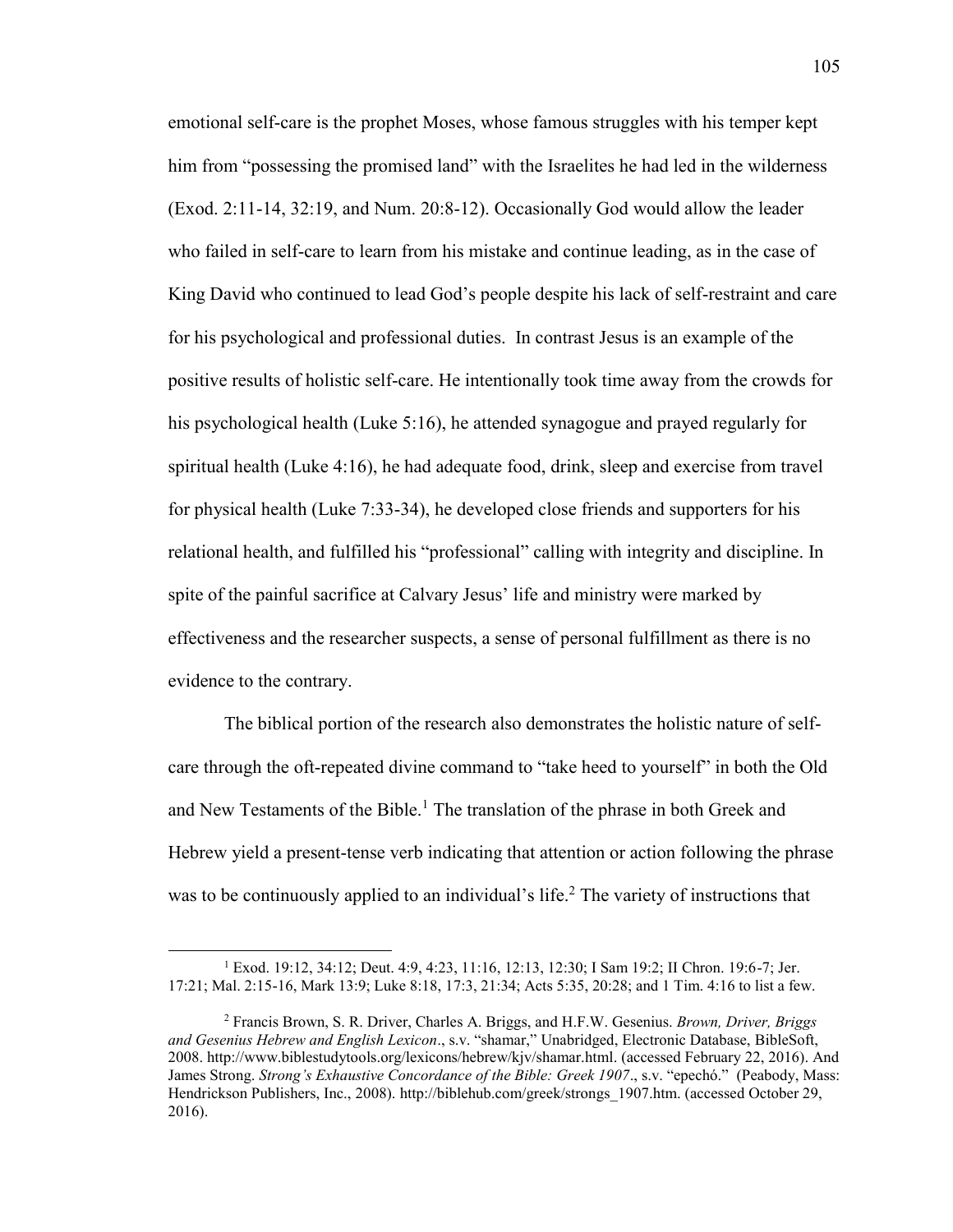follow this phrase throughout the bible include all areas of self-care. A few examples of these scriptures are: physical care (Deut. 24:8), spiritual care (Exod. 19:12, 34:12), psychological care (Luke 17:3, 21:34, Acts 5:35), relational care (Deut. 4:9, Matt 18:10, Mal. 2:15-16) and professional care (Jer. 17:21, Acts 20:28).

The research project's literature review of efficacy in self-care practices and burnout etiology further support the principle of holistic self-care in the following ways. Most of the research about self-care in the literature has been conducted on methods for prevention of burnout which is considered to be one result of a lack of self-care, or about individual elements of self-care such as meditation, prayer, and so forth. The element of religious coping, through prayer, forgiveness, obedience, and the like, was proven to increase well-being and self-efficacy in ministry.<sup>3</sup> Physical clergy self-care is supported by multiple studies which demonstrated that enjoying consistent exercise and leisure time increases a minister's well-being, not to mention his health.<sup>4</sup> While consistent accountability practices were proven to enable a minister to gain greater coping skills and emotional security, regarding psychological self-care.<sup>5</sup> The importance of the relational area of clergy self-care was supported in the literature via demonstrations that active support systems of family, friends or mentors are proven to reduce burnout and protect the mental health of the minister.<sup>6</sup> The latter research also supports the understanding that

 $\overline{a}$ 

106

<sup>3</sup> Pargament, Turakeshwar, Ellison, and Wulff.), 509-511.

<sup>4</sup> Doolittle, 88.

<sup>5</sup> Doolittle, 88-90.

<sup>6</sup> Gerald Caplan, 33-36.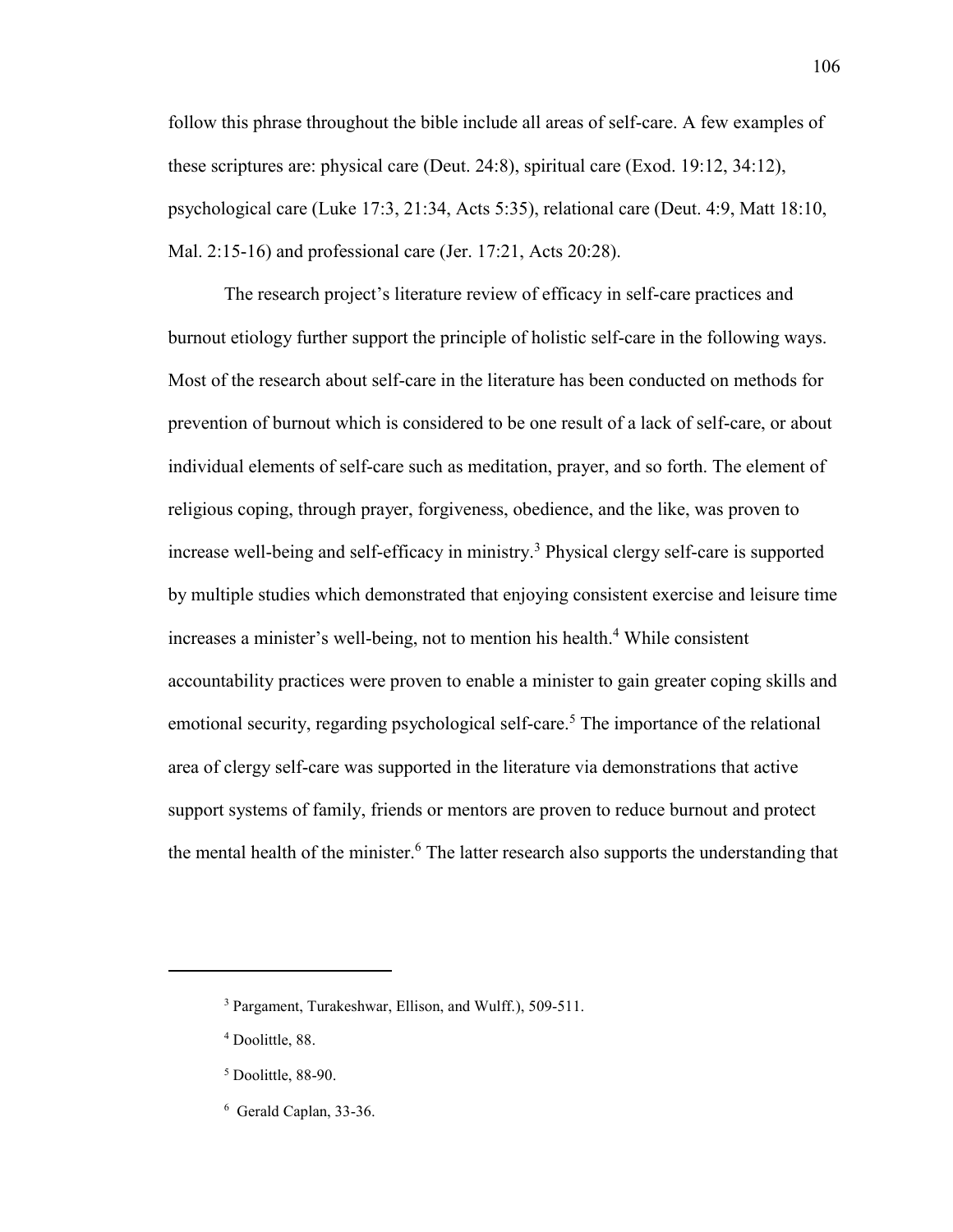self-care in one area (relational in this case) can impact other areas of self-care (psychological) and therefore the personal and ministerial functioning of a minister. *Principle two: the priority of clergy self-care is the individual.* The second principle of effective clergy self-care dictates that "the primary priority of clergy self-care is the individual minister's welfare." This is an acknowledgment and rebuttal of how the traditional perspective of ministry as the "self-sacrificing servant" is often taken to an extreme with the minister feeling obligated or 'called' to put other's need before his own in all situations. Instead biblical and research literature indicate that the self-care of the minster must be prioritized over care of others, if the minister is to have a healthy self with which to serve.

The exaggerated service perspective appeared to be shown in the survey data where the majority of participants engaged more often in self-care activities that had a clear impact on the needs of others, like prayer and friendship networks, than they did in activities that appeared to solely benefit their own selves, such as assertiveness and taking vacations. This was an observed effect in the analyses and not an effect that the participants mentioned themselves, and was therefore assumed to be at least partially unconscious. The prevalence of this idea is also demonstrated in the research in that nearly two-thirds (41 percent) of the participants stated that they felt the purpose of selfcare in ministry was to prepare them to serve others more effectively, writing statements such as "In order to serve others I have to be healthy." Another 37 percent of participants stated the purpose of clergy self-care was to avoid negative outcomes such as burnout. The exception in the research was that 27 percent of the participants stated that self-care was necessary to ministry simply for the sake of the health and wellbeing of the minister.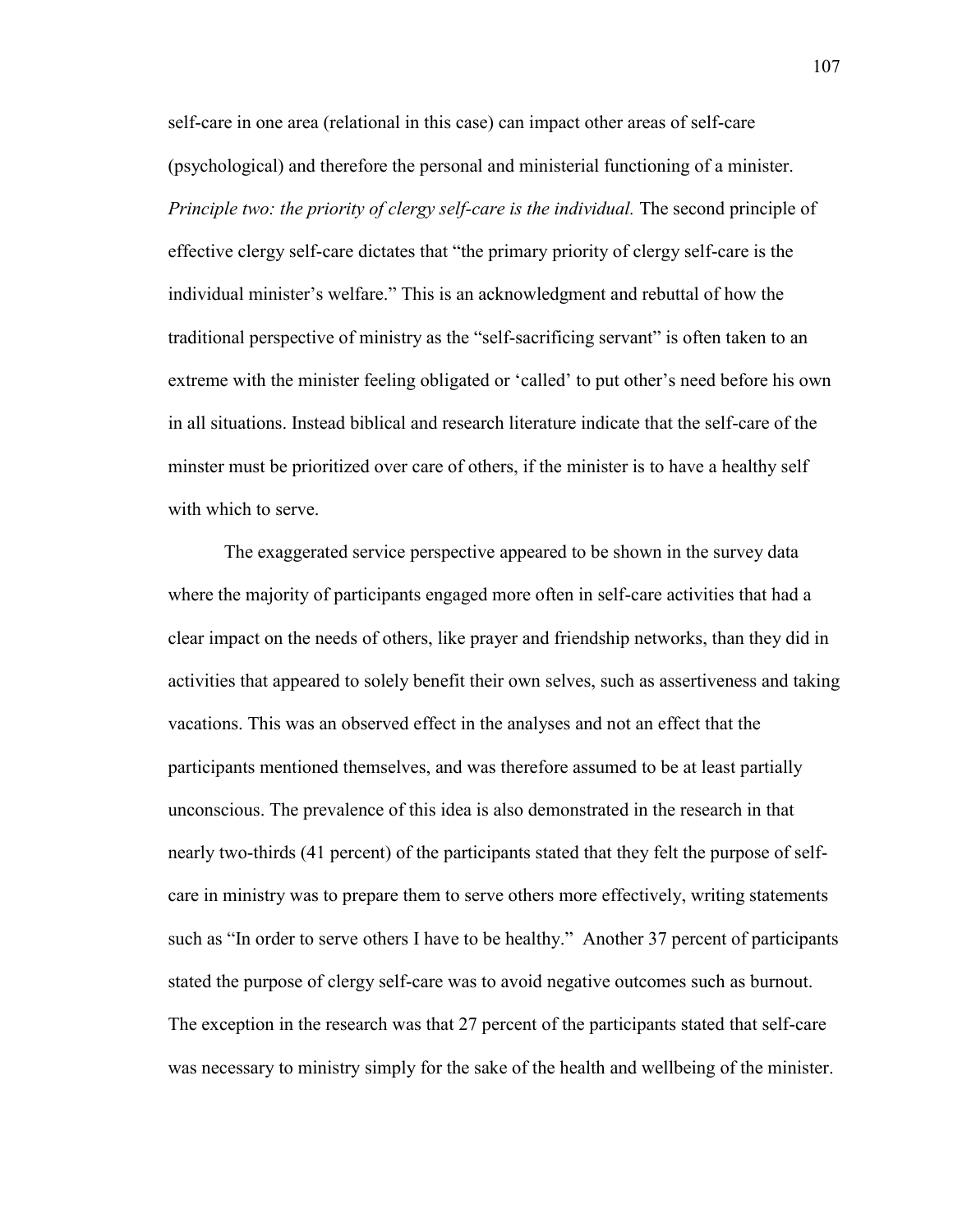Taking into consideration the fact that 78 percent of participants were conducting selfcare not for their own sake but to help others or avoid problems, it was not surprising that the majority of the participants didn't feel that they had conducted adequate self-care as well.

The theological reflection of the research study paints a very different picture than the exaggerated serving perspective. Many examples in the Old and New Testaments clearly demonstrated that care of the minister must come first in his stewardship of life at least the majority of the time, in order for him to receive his own salvation and to be fit to serve. One example was found in the way that God supported the way in which Jethro assisted the prophet Moses that he was working ineffectively. The delegation of judicial and administrative activities among the Israelite elders was done primarily for the sake of allowing Moses the space to take appropriate self-care as he was exhausting himself, while the benefit to the people of Israel was of lesser concern (Ex. 18:13-26).

The Apostle Paul instructed the young pastor Timothy to "Take heed unto thyself, and unto the doctrine; continue in them: for in doing this thou shalt both save thyself, and them that hear thee." (1 Tim. 4:16, KJV). The theme of taking attention of and care for the self of the minister is continued throughout scripture, and here the Apostle Paul indicates that this self-care must take priority over care of others by placing the salvation of the minister before that of the potential listeners. Although this scripture makes specific reference to spiritual care and the avoidance of apostasy in the earlier verses of chapter four, some make the case that this instruction related to anything in Timothy's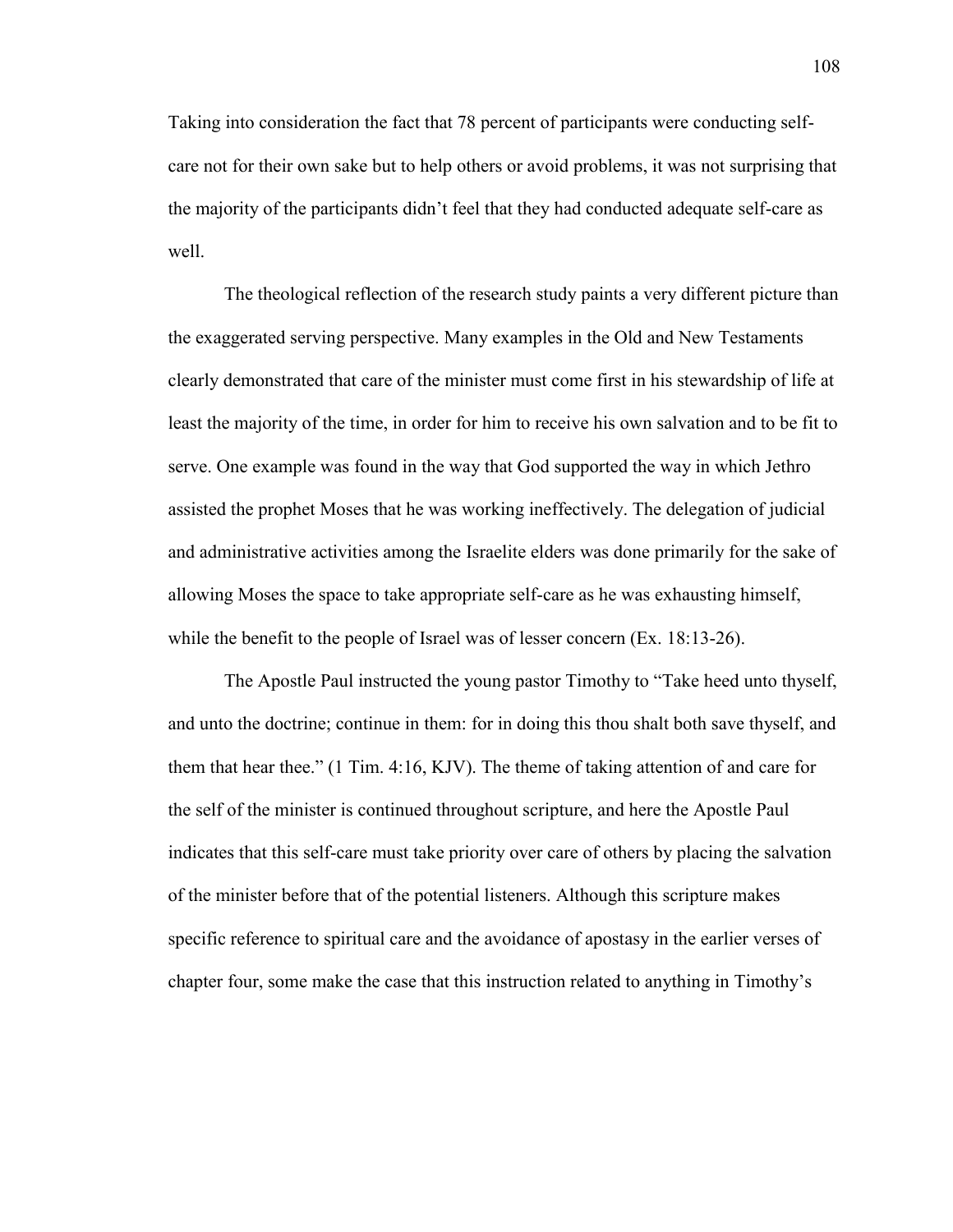life that would "qualify him for his work" including health and social habits.<sup>7</sup> Regardless of whether the instruction is to spiritual or non-specific self-care, it makes sense to generalize the principle of prioritizing care of the minister over service to others, when one recalls how self-care in one area of life affects all others (as explained in principle one above). An emotionally unhealthy minister is prone to poor decision making that could lead to development of a spiritually errant leader over time. Likewise, a minister who cannot control his anger can do more damage to a congregation by serving them constantly while exposed to his emotions, than he would by taking some time each week to self-care via counseling or some other self-help effort. Further supporting this understanding is the fact that ministers who obtain mental health support produce healthier churches and have less personal deficits.<sup>8</sup>

The biblical picture of the healthy minister leading through modeling of self-care is reinforced by the research project's literature review. The generally accepted theory of self-care among social-service and counseling research included the understanding that effective care for others is an outgrowth of a healthy self, and that conducting self-care for the sake of others is the result of an internalized belief that one's value resides in the work done for others.<sup>9</sup> Some research studies support this theory, through discovering that the greater a minister's ability to distinguish his sense of self and value from his role

 $\overline{\phantom{a}}$ 

<sup>7</sup> Albert Barnes, *Barnes' Notes on the Bible, 1834.* s.v. "1 Timothy 4:16," BibleHub.com Database, (19th edition, Baker Books, 1983). http://biblehub.com/commentaries/barnes/1\_timothy/4.htm (accessed December 28, 2016).

<sup>8</sup> Trihub, McMinn, Buhrow, and Johnson, 108-110.

<sup>9</sup> Elisabeth Nesbit Sbanotto, Heather Davedink Gingrich, and Fred C. Gingrich, *Skills for Effective Counseling: A Faith-Based Integration,* Downers Grove, IL: IVP Academic (2016), 46.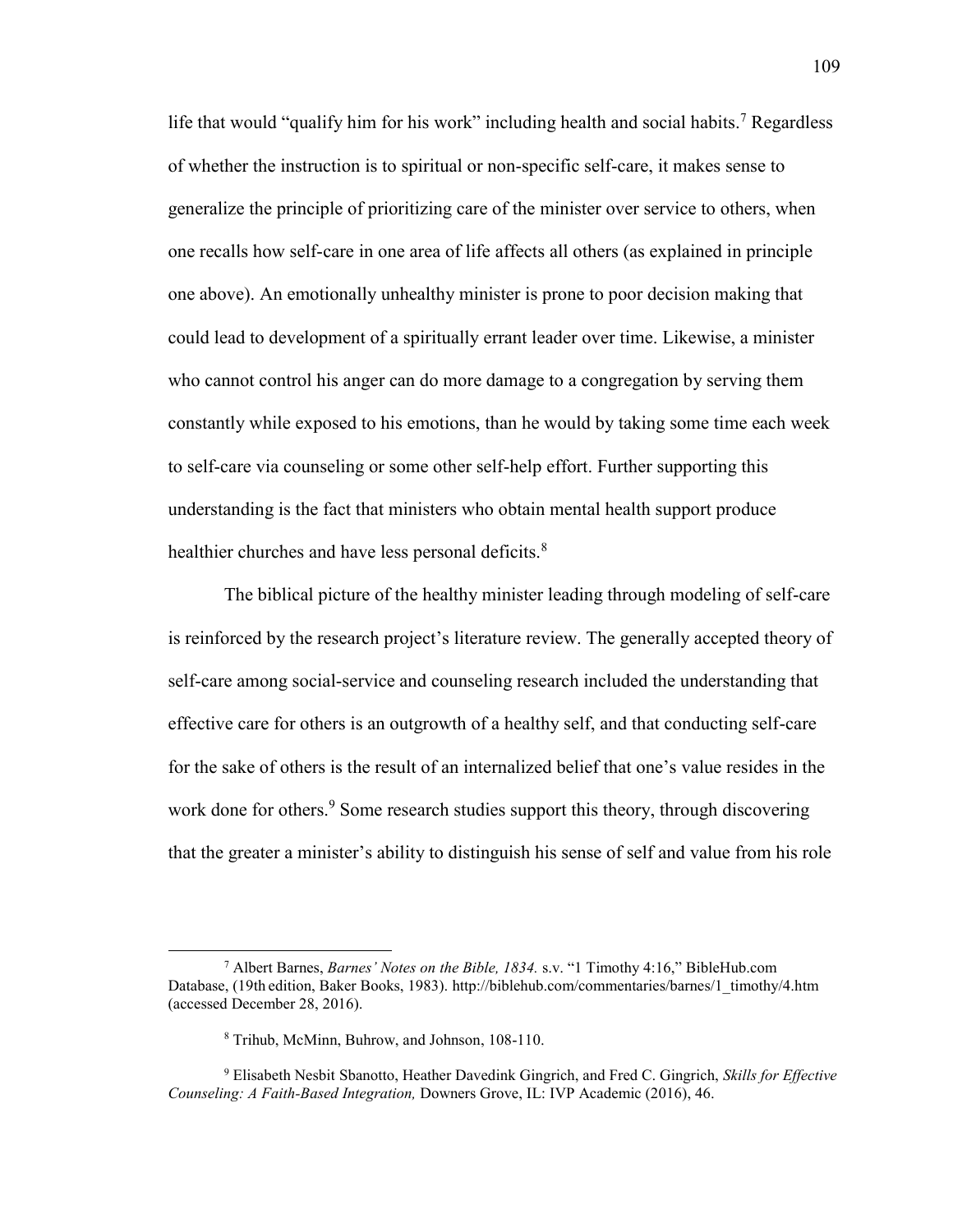as a minister, the greater his degree of well-being.<sup>10</sup> If a ministers sense of self is attached to his ministry work it becomes understandable why so many clergy never rest from their exertions, alongside research showing burnout symptoms that center around feeling a lack of purpose or meaning in lives of clergy members.<sup>11</sup>

This paradox of caring for self before caring for others only makes sense when one is familiar with the situation of the sabbath Israelite whose ceasing from work within Divine boundaries helped him recall how his identity and value was predicated upon his relationship with God rather than what he did or how well he did it. Research studies have also proven that increased awareness of self-identity leads to decreased anxiety among clergy.<sup>12</sup> The priority of self-care being upon the individual minister does not indicate that he cannot engage in sacrifice for others, merely that he must maintain an awareness of his limitations and resources so that he can flexibly respond to service opportunities in relative health and safety.

*Principle three: active, non-judgmental self-awareness is required.* The third principle of effective clergy self-care states that "effective clergy self-care requires the minister to engage in an active, non-judgmental self-awareness." In this statement the term active refers to the intentional practice and cultivation of awareness of the self, and the term non-judgmental indicates an orientation to intentional focus on the experiences of the moment without immediately assigning positive or negative value to them. The minister must first gain self-awareness or understanding of who he is, what his strengths are, how

 $\overline{a}$ 

<sup>10</sup> Beebe, 257.

<sup>&</sup>lt;sup>11</sup> Cherniss. 33-40.

<sup>&</sup>lt;sup>12</sup> Hatcher and Underwood, 187-196.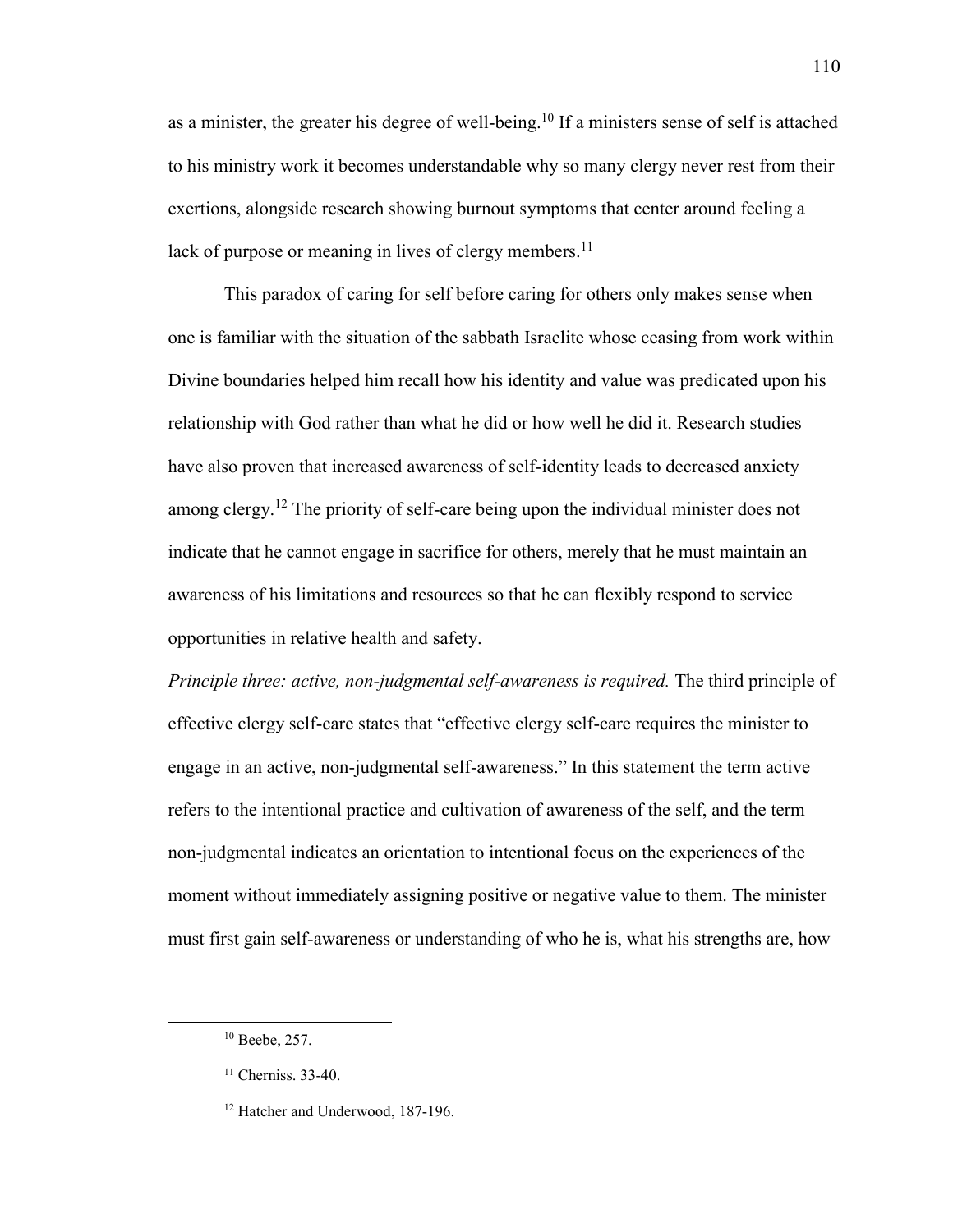he impacts and makes meaning of the world around him, and how God tends to work through him. Without intentional awareness of the needs, strengths and weaknesses that make up the self, a minister will be unable to practice effective self-care as he will not be aware of progress made or changed needs.

 The biblical portion of the research demonstrated the importance of a lifestyle of self-awareness to God and ministry by the hundreds of iterations of the phrase "take heed to yourself." Although the importance of this phrase and the commandments following it has already been discussed in principles one and two, it is worth noting that these scriptures literally spell out that the attention and evaluation is to be of one's own self. These instructions are mirrored in the list of personal qualifications for potential deacons and other leaders in the church written by the Apostle Paul: they must be above reproach, temperate, self-controlled, hospitable, gentle, honest, sincere, and have a good reputation with outsiders, as well as the ability to manage the leadership of their own family (1 Tim. 3:1-10). These qualifications are intensely personal and required a great deal of intentional attention to acquire and maintain.

The infamous moral failure of the king David with his later wife Bathsheba is one of the clearest examples in scripture for the importance of self-awareness. He neglected his professional care for himself of going to battle with his army as had been his habit and his responsibility, and when faced with temptation he allowed his restlessness and carnal desire to lead him astray into adultery and murder. If he had stopped to be intentionally aware of himself and his motives, David would have been able to prevent the issue by responsibly caring for his physical, psychological, and professional needs in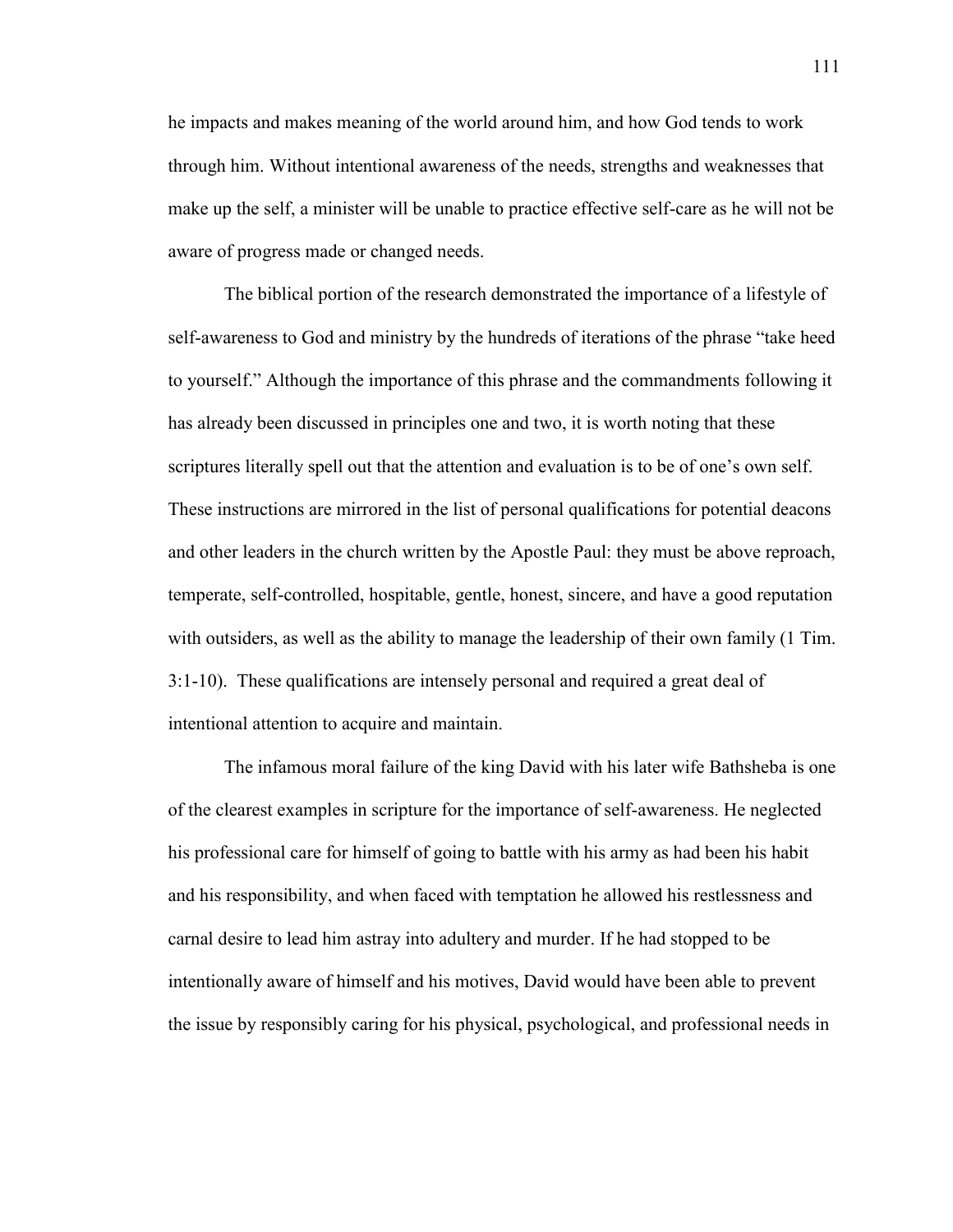a more acceptable manner. His self-awareness would have directed his self-care, and prevented the curse that was laid upon his family as a result.

Unfortunately, the story of David's lapse of self-awareness is frequently repeated among religious and other leaders. A review of the literature yielded research that indicated that many leaders tend to avoid self-awareness when their environments are challenging or difficult in order to avoid unpleasant feelings or a sense of loss of control.<sup>13</sup> In this way we can assume that clergy may be tempted into self-indulgence rather than self-awareness during times of stress. One response to this is found in a study that demonstrated that adding a regular practice of accountability heightened clergy selfawareness and increased well-being at the same time.<sup>14</sup> Similarly it was found that cultivation of a nonjudgmental self-awareness through meditation can decrease the probability of the emotional exhaustion that leads to burnout in clergy.<sup>15</sup>

In the research for this study, the survey was a self-report measure meaning that level of self-awareness displayed in the responses would be difficult for the researcher to determine, despite this the researcher surmised that the fact that 66 percent of participants reported having not achieving adequate self-care over the past year due to "ministry transitions," "overwork," and other life issues, indicated that their level of self-awareness might be low to moderate. Awareness of one's self includes awareness of one's own needs, desires, and limitations, and when a person is aware of these facets they find a way

 $\overline{\phantom{a}}$ 

<sup>&</sup>lt;sup>13</sup> Heatherton and Baumeister, 89-90.

<sup>&</sup>lt;sup>14</sup> Doolittle, 94-95.

<sup>&</sup>lt;sup>15</sup> Bancroft G. Davis, "Preventing Clergy Burnout: Assessing The Value of a Mindfulness Based Intervention as Part of a Holistic Clergy Wellness Program," Psy.D. Thesis Project, Chestnut Hill College, 2010, 80-81.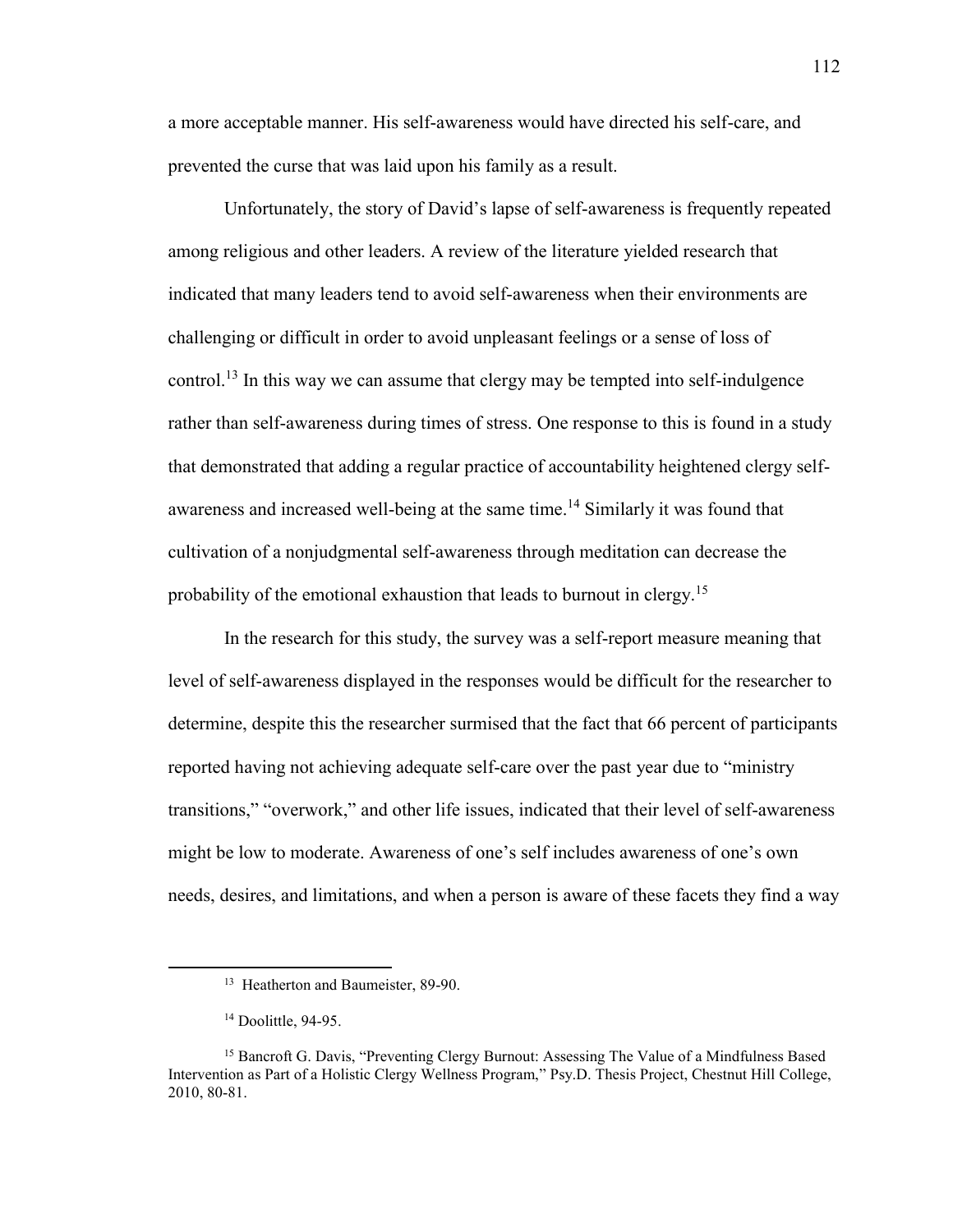to avoid living in a state of over-work as much as possible being equally aware of the impact their eventual burnout will have on others. The exception in this case was that 32 percent of participants felt they had taken adequate self-care, and a couple of the participants offered examples of methods they had used to increase their awareness of their weaknesses and engaged in regular assessments to track their growth progress.

Regardless of whether the participants gave evidence of a solid or weak selfawareness, there is more evidence to suggest that P-A clergy participants had difficulty with non-judgmental self-awareness. Nearly thirty percent of participants found it necessary to describe their self-care as partial and prove that they had achieved self-care in some areas even if not in others, in response to the same question about whether they had engaged in adequate self-care. This interpretation is supported by the fact that many of those who reported partially adequate self-care did not include a description of what they had not achieved adequate care in, only what they had. Whether this is due to a lack of self-awareness or a disinclination to recognize what areas of self-care had been neglected, both suggest that non-judgmental self-awareness is a problem for this sample of P-A clergy.

*Principle four: acceptance of personal limitations is required for effective self-care.* The fourth and final principle of effective clergy self-care indicates that "effective clergy selfcare requires the minister to engage in acceptance of personal limitations and resources." When a person adopts a practice of self-awareness and begins making intentional efforts to grow they inevitably discover certain characteristics they do not like in themselves but find that they cannot change on their own or at all. Additionally, a constant awareness or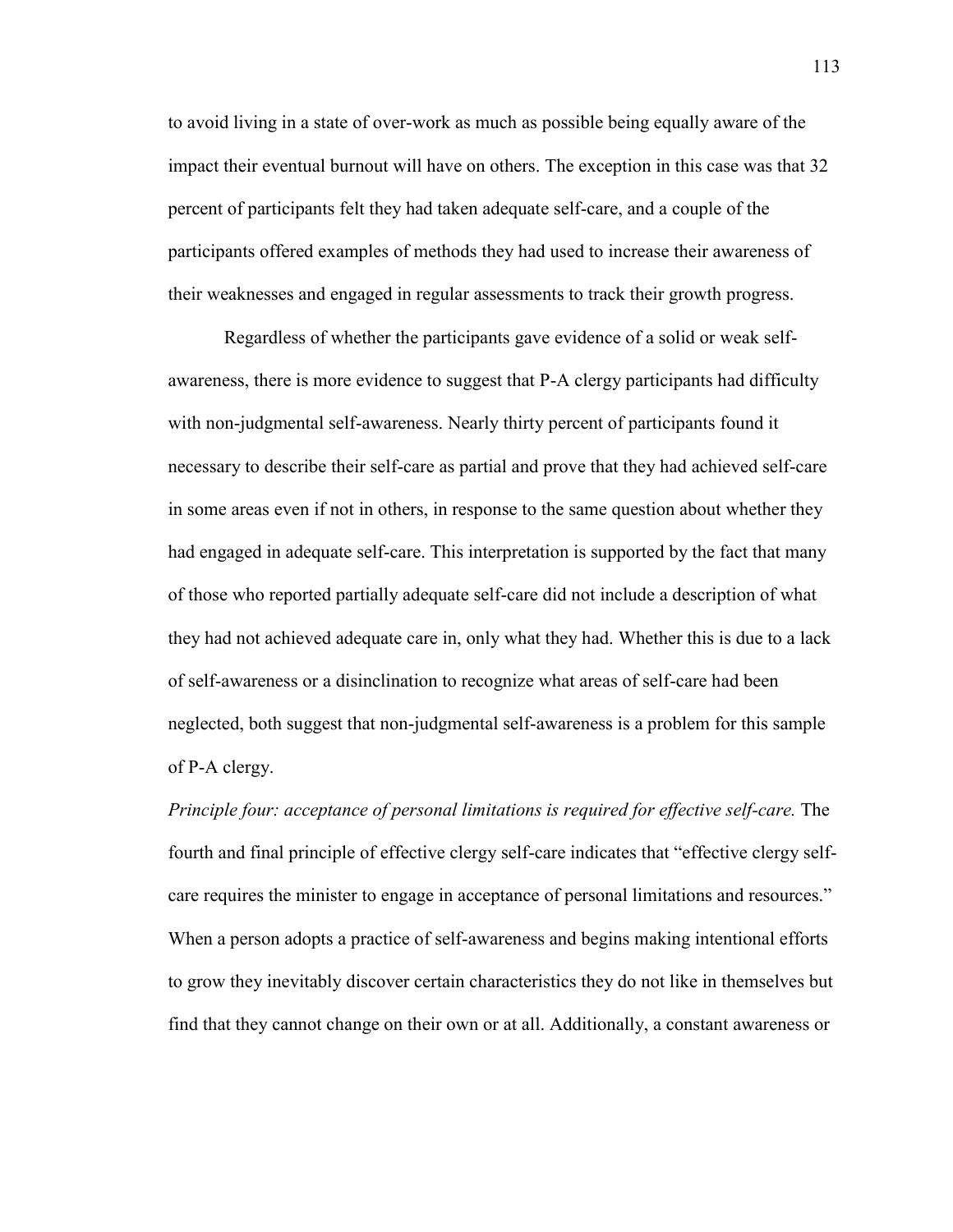attention directed to the self can ignite all the insecurity's and worries a minister might have, unless he is able to engage in some form of self-acceptance or tolerance.

 The participant responses in the research survey data demonstrated that the majority of P-A clergy do not practice accepting their limitations, through describing troubles with time management, work boundaries and stress along with frequent use of the following phrases to describe the inadequacy of their self-care this past year: feeling "overworked," "spreading myself (sic) too thin," "having to push beyond my limits," and struggling to "overcome grief," among other negative phrases. There were a few exceptions to this rule however, in which several participants reported learning how to draw boundaries around their time and resources from their leadership, mostly in the form of taking a day off and spending time with family. On a positive note the majority of the participants indicated that they would be open to seeking mentorship and engaging in supportive groups for clergy self-care if such were made available. This would seem to indicate that recognition of one's limitations and acceptance of them are two different things. Recognition has to do with self-awareness, while acceptance of limitations has to do with practicing boundaries and care taking of the self.

The biblical chapter of the research demonstrated that learning to recognize and accept personal limitations is an integral part of ministerial self-care, and often requires the assistance of a more experienced elder, mentor or spiritual advisor to recognize and consult with, as in the case of Moses. In his zeal to serve the Lord and the people Moses failed to recognize the importance of working within his human limitations in attempting to be both the voice of God to the people and serve them as an arbitrator of their disputes: it took a wise father-in-law to point out the problem and the solution. The prophet Elijah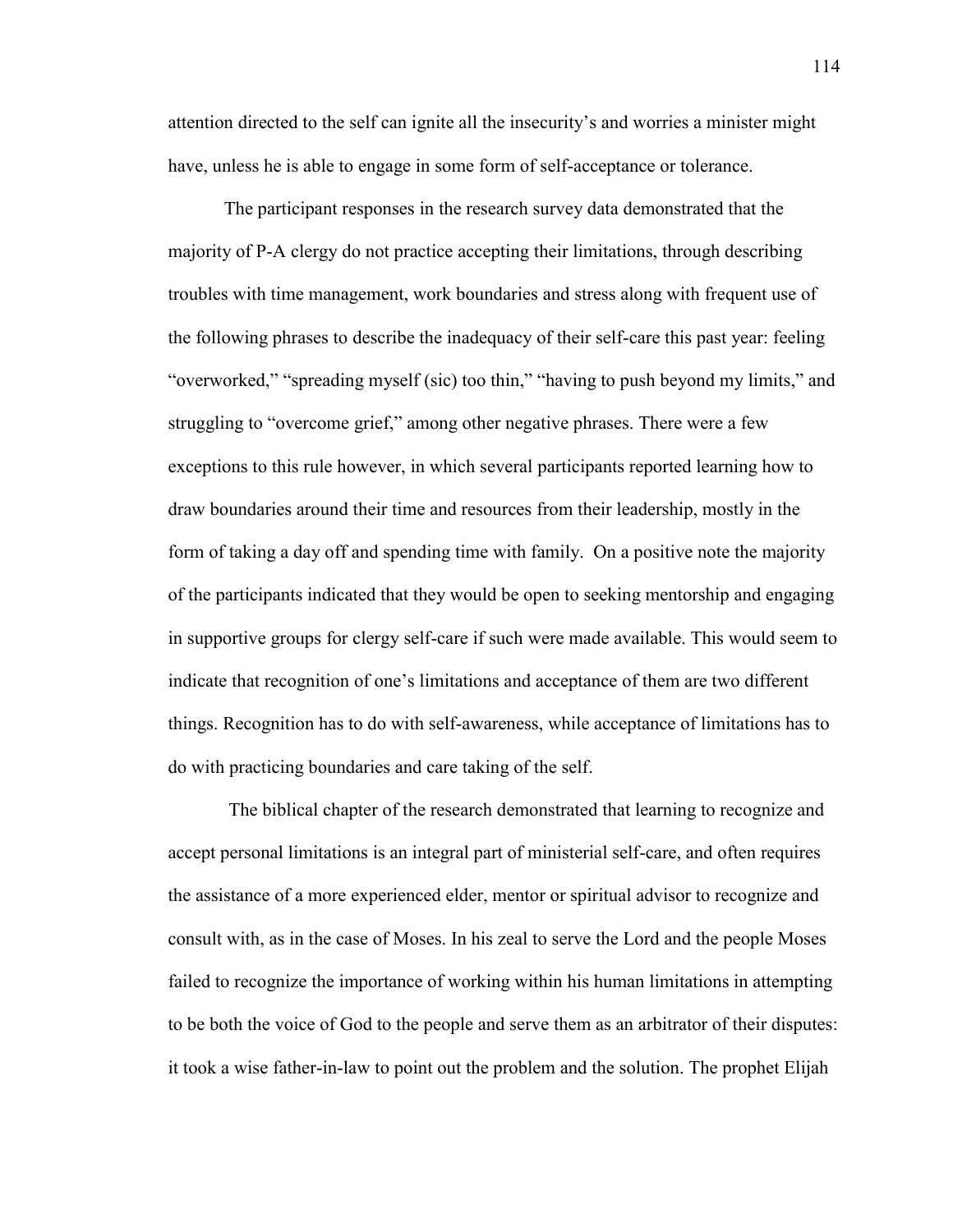also needed someone to help him accept his limited ability to influence Queen Jezebel's plans and the nation of Israel to turn back to God on his own, and to recognize that he had used up his resources in all areas of himself, physical and psychological included. In Elijah's case, it was God that came to help him address his needs (food, water, rest, and renewed purpose) and recognize that God was still in control of Israel and her future. The final example is that Jesus, despite being God in the flesh, recognized the limitations upon his physical, spiritual, emotional and mental resources and worked within them (with the exceptions of the miracles and Calvary).

The biblical literature review demonstrated that the concept of sabbath in the actual practice in the Old Testament and spiritual practice in the New Testament reflects the importance of minsters recognizing their general limitations as humans in order to recognize God for who He is. Ministers are then reminded of their value in God and not their activities, so that acceptance of personal limitations is not admission of defeat but admission of the need for God's grace to be made perfect in weakness (2 Cor. 12:9). It is then that clergy can make time to rest and draw boundaries around their time and energies knowing that the ultimate success of all ministry is a divine responsibility and not their own.

The necessity of acceptance of personal limitations in clergy self-care is reinforced by findings from the literature review. Review of the literature about the etiology of burnout indicated several characteristics of clergy who have not accepted or possibly recognized their own limitations. The first is that clergy (and their congregations) often hold unrealistic expectations for themselves and their performance of both routine and unexpected responsibilities which, unchecked, leads to the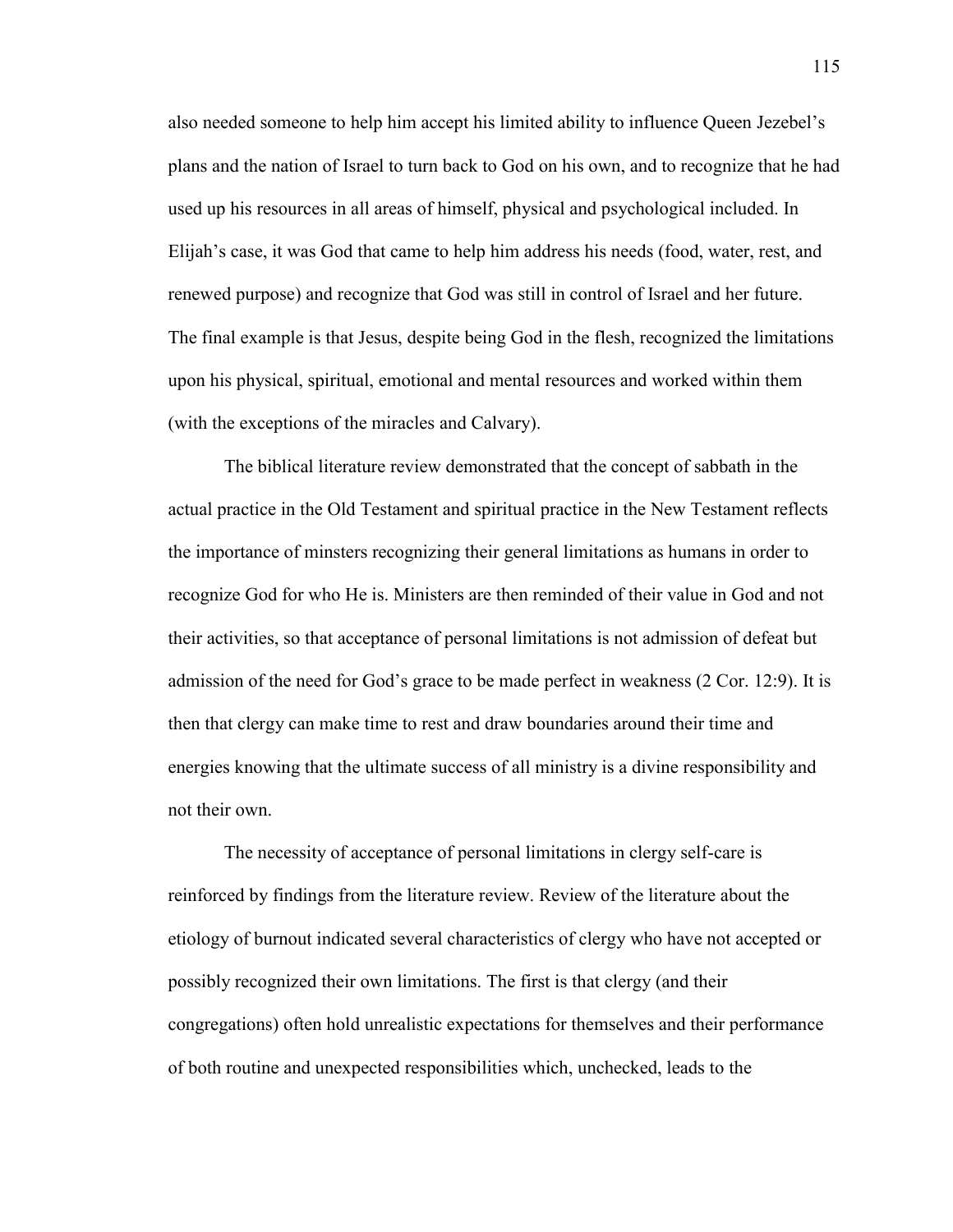development of burnout.<sup>16</sup> Similarly, one study found that 21 percent of the participating pastors regularly worked 7 days a week, supporting the theory that pastors do not recognize their limits or build boundaries into their schedules.<sup>17</sup> Also, the literature review on efficacy of self-care methods demonstrated that seeking consistent contact with an accountability figure (a mentor or spiritual advisor) can assist clergy in decreasing the probability of burnout while increasing accurate self-awareness of both limitations and strengths.<sup>18</sup> Other studies indicated that the support of a minister's spouse or immediate family was crucial for the self of the minster;<sup>19</sup> presumably this would be true for his selfacceptance as well.

A final element from the literature review important to the rationale for acceptance of personal limitations is the practice of self-compassion. Barnard and Curry described self-compassion as an attitude of self-acceptance, self-forgiveness and willingness to grow.<sup>20</sup> Through a research study they determined that the more selfcompassion a minister was able to direct toward himself, the more his ministerial satisfaction increased as well as his sense of well-being. In order to practice effective self-awareness as described in principle three, it is logical to assume that the clergy must find value in their personal sense of self and practice acceptance of their limitations. Only then will they be able to use their strengths effectively.

 $\overline{\phantom{a}}$ 

<sup>16</sup> Hart, 113-127.

<sup>17</sup> London and Wiseman, 30-39.

<sup>&</sup>lt;sup>18</sup> Doolittle, 93.

<sup>&</sup>lt;sup>19</sup> Janelle Warner and John D. Carter, "Loneliness, Marital Adjustment and Burnout in Pastoral and Lay Persons," *Journal of Psychology and Theology, 12*, 2 (1984), 129-130.

 $20$  Barnard and Curry, 159-160.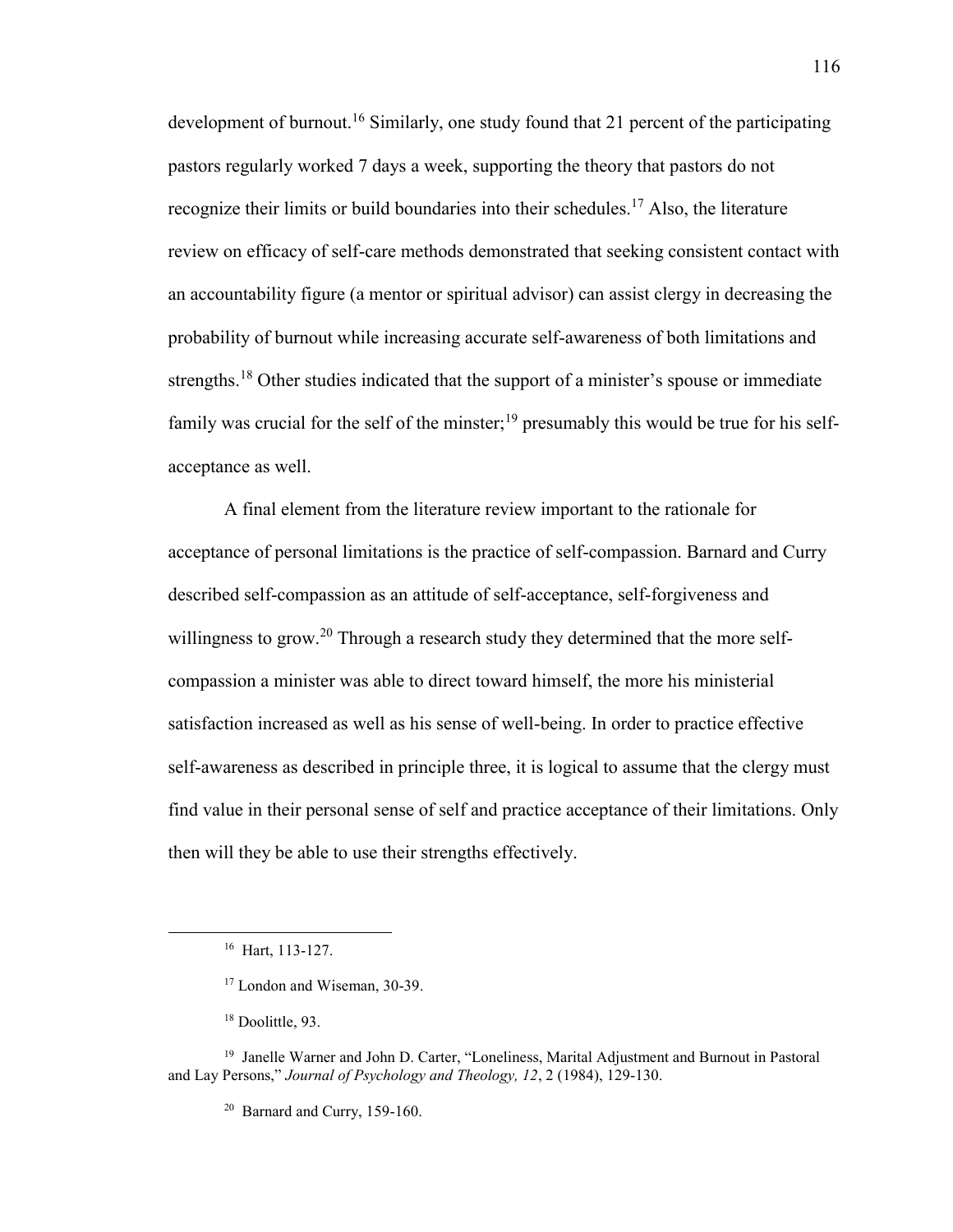# **Limitations**

One of the benefits of having a set of principles to guide a practice is that they can be flexibly applied in a variety of contexts and methods, such as ministry training courses, mentoring sessions, clergy support groups, family scheduling, and individual application. This benefit can also be a limitation however, as a minister's own level of self-motivation and ability to generalize can cause self-care efforts to fall flat no matter how effective the principles have been shown to be. Additionally, this set of principles is not an exhaustive list of self-care practices, but rather a set of guidelines about how selfcare works to enable clergy to identify their needs. In this way clergy can begin to tailor their self-care practices to changing needs, rather than attempting to make one spiritual or other self-care activity meet all their care needs.

 An important limitation of these principles is that they were designed to emphasize the pragmatic practices and holistic nature of self-care that P-A clergy have been found to struggle with. While these principles could be generalized to clergy of other Christian denominations, it would be important to consider first what facets of selfcare that population struggles with and make adaptations for these needs, before adopting or implementing them.

 These principles were developed as the culminating result of analyzing and integrating biblical and efficacy literature reviews with the data of one research study. As such they have not been tested through active use in a group setting, although they reflect findings and principles that have been tested by others both corporately and individually. Neither do the principles form a singular solution to the problem of clergy self-care, which by nature is a multi-faceted issue and therefore requires multiple resolution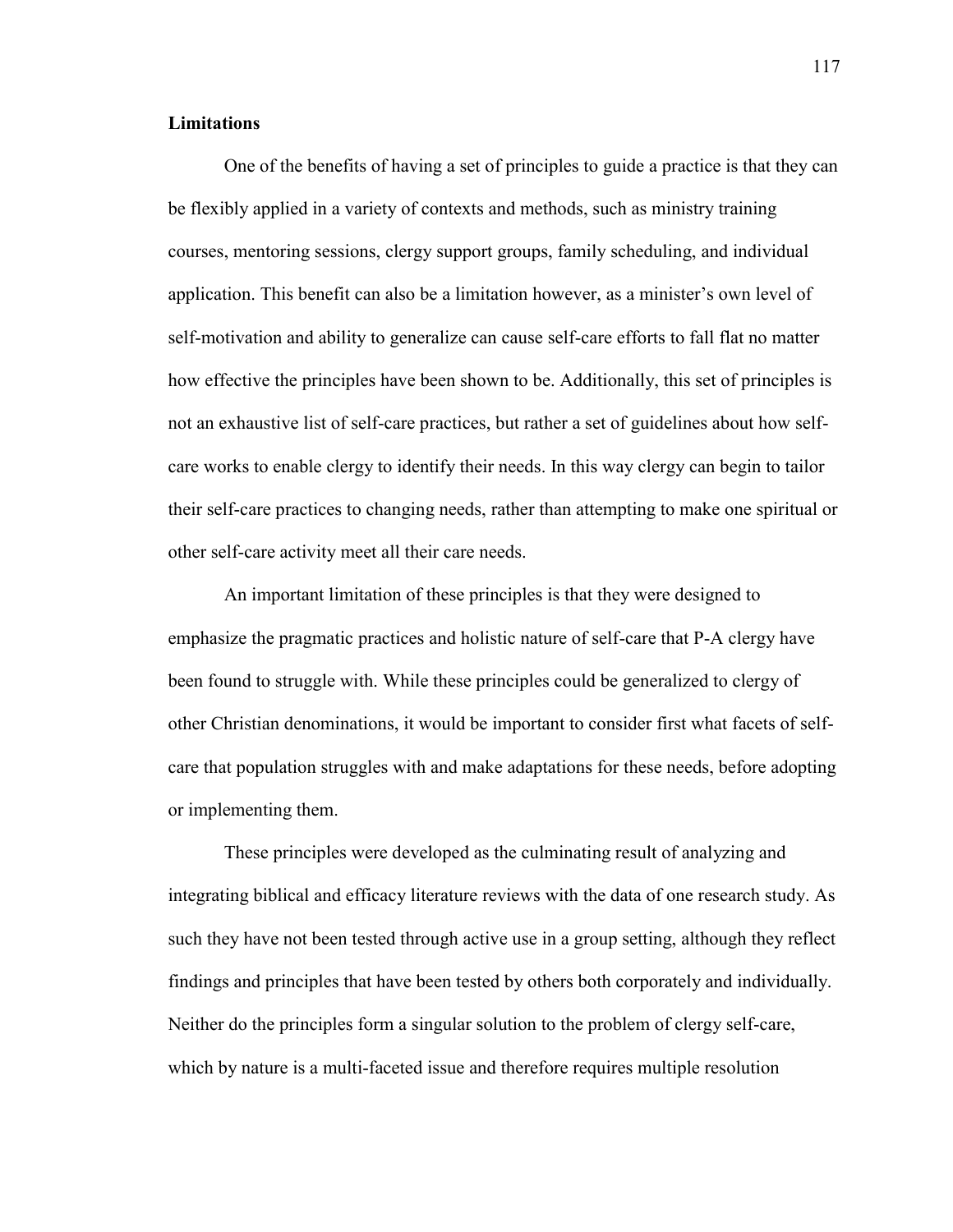approaches. The value in these principles is that they do provide a basic understanding of the nature and skills required for practicing effective self-care among P-A clergy specifically. In this way, they function as a starting point from which a minister can explore and grow.

# *Evaluation of Project Design*

In the project design, the researcher intended to engage in four investigation paths: to explore self-care through a biblical review, literature review, mixed-methods survey of P-A clergy, and triangulation of data to develop principles of self-care for P-A clergy. There were some inherent strengths and weaknesses which are presented below.

# **Strengths**

In evaluating the research design, the researcher identified six strengths. The first strength is that the researcher contacted a large number of potential participants from different ages, educational backgrounds, and different P-A organizations. This was done in order to maximize the potential generalizability and applications of the study, as well as ensure that the data collected was more truly representative of the population being studied. The results of the study did indicate that participant's demographic information was not completely homogenous, although there was a low response rate.

 Related to the first, the second strength was the method of survey administration. The use of an email self-report measure assists the researcher in reaching a greater number of participants than would have been possible with personal interviews, observations or more objective measures requiring facilitated administration. It was also more time and cost efficient and offered greater probability of return than if a pen-andpencil questionnaire was sent.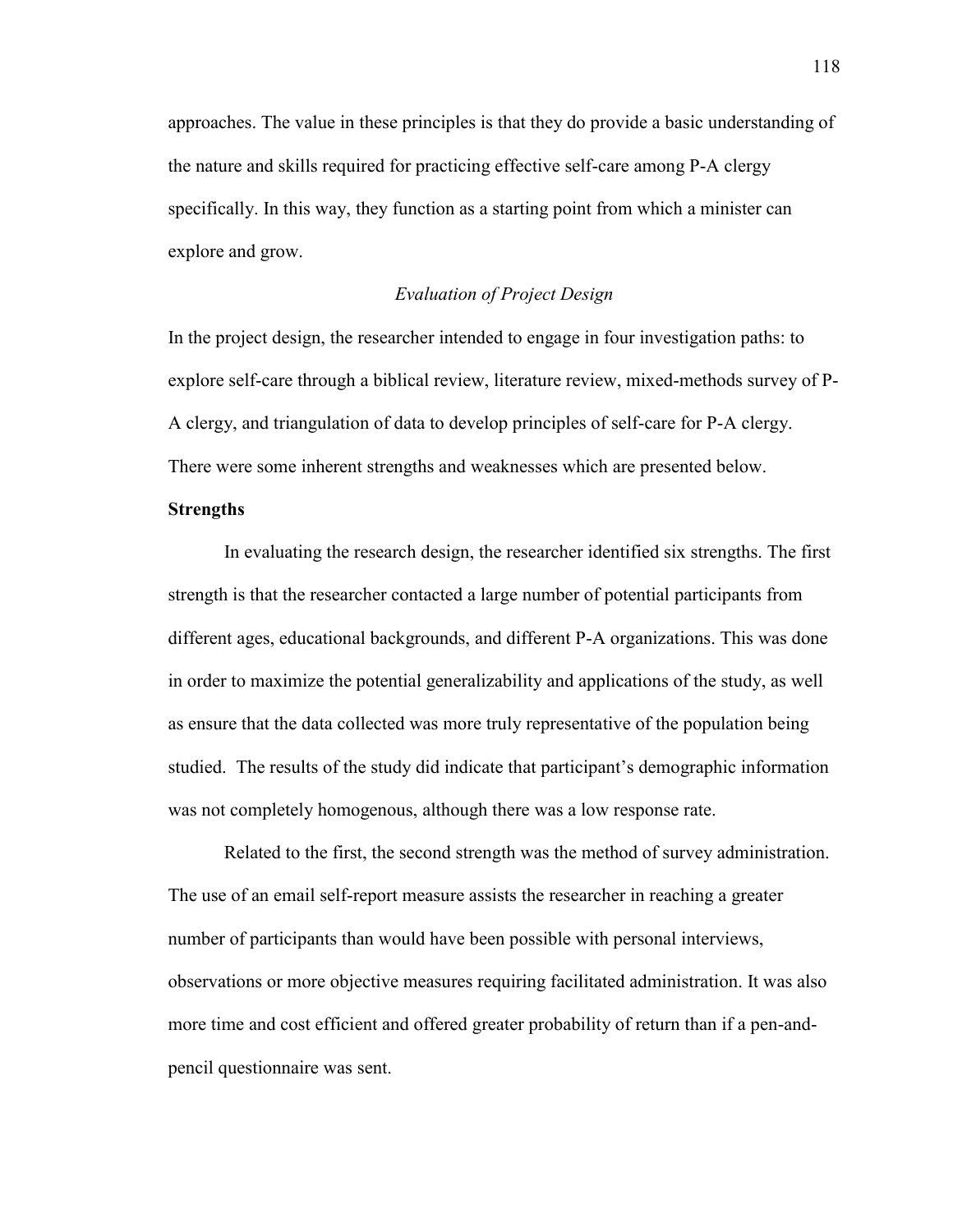The third strength identified was the use of a convergent-parallel mixed methods design. The mixed methods design strengthened the research by including open-ended questions or discussion items to the quantitative survey. This enabled the researcher to collect qualitative data regarding the self-care perspectives of clergy, as the questions functioned as a written interview.<sup>21</sup> The convergent-parallel element of the study brought the possibility of greater internal validity to the project through the collection of both qualitative and quantitative data, the comparison of both sets of findings to each other, and evaluation against the biblical and research literature reviews.<sup>22</sup>

 The fourth strength as the use of Likert-scale quantitative items. These items allowed the researcher to obtain more detail than a simple yes/no question and allowed for the expression of degrees of opinion while maintaining the specificity inherent in fixed answer questions. This assisted the researcher in quantifying both the self-care methods practiced by P-A clergy as well as assess the relative frequency with which they did so. To expand the information already obtained by the Likert-scale items, the researcher added a "never" category anchor in order to avoid false reports of self-care practices in the research.

 The fifth strength identified in the research is that the survey was anonymous. Self-report measures are prone to a variety of possible distortions, however the assurance

l

<sup>21</sup> Bart Weathington, Christopher Cunningham, and David Pittenger, *Research Methods for the Behavioral and Social Sciences,* Hoboken, NJ: John Wiley and Sons, Inc., (2010), 234.

<sup>22</sup> Paul D. Leedy, and Jeanne Ellis Ormrod, *Practical Research: Planning and Design, 8th edition,*  (Upper Saddle River, NJ: Pearson Education, Inc., 2005), 99.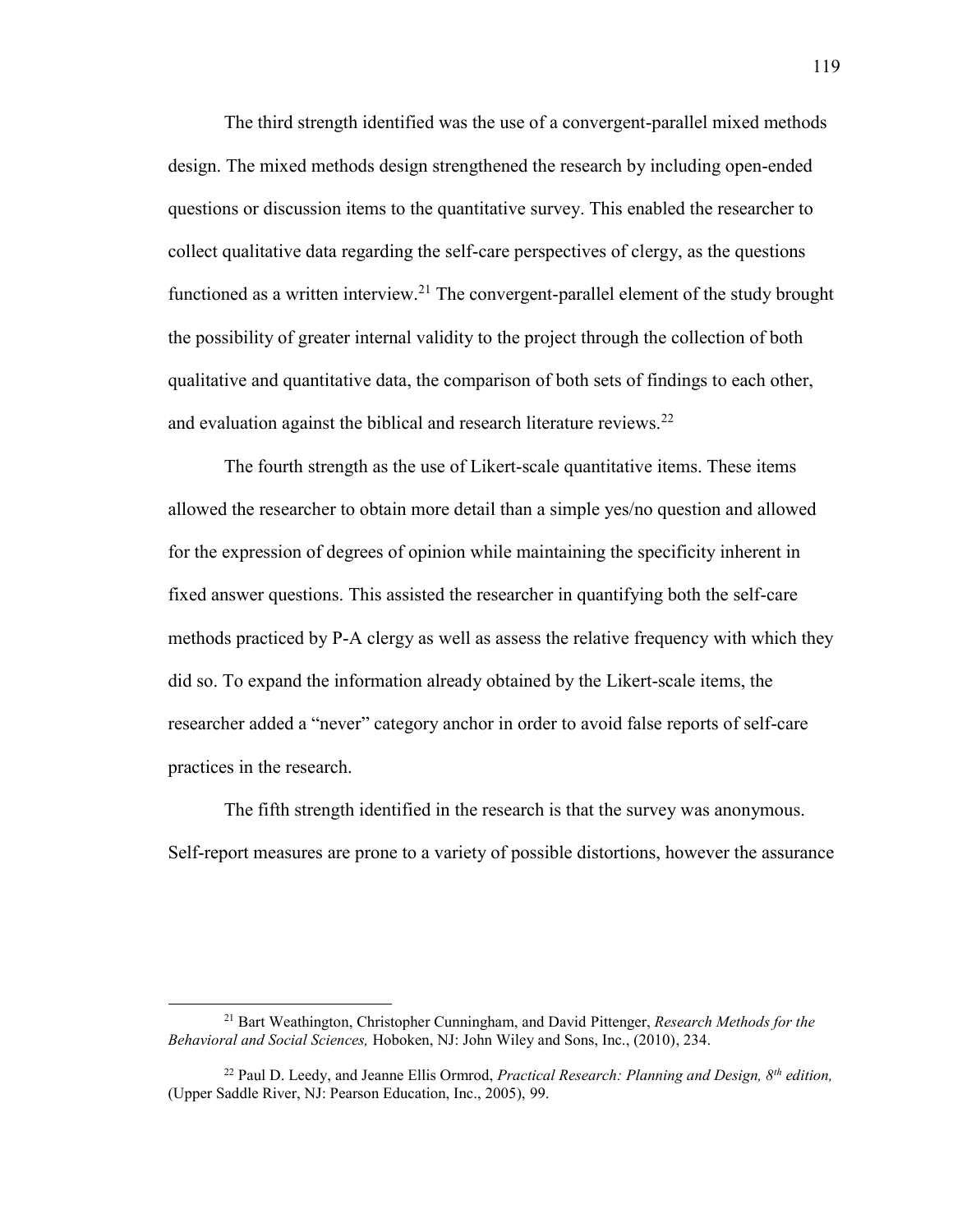of participant anonymity has been proven to reduce some of the pressure that fuels social desirability bias and acquiescence bias in self-report measures.<sup>23</sup>

 The final strength noted in the research was that it focused on assessing multiple aspects of clergy self-care. Other studies regarding the self-care of clergy of various denominations focused on a single aspect of self-care, such as spiritual or physical. This research focused on gleaning information about multiple aspects: physical, spiritual, psychological, relational and professional. The researcher was able to get a small snapshot of how the whole person of the minster is being cared for among a population that very little is understood about in formal literature.

# **Weaknesses**

 $\overline{\phantom{a}}$ 

In evaluating the research design, the researcher identified four weaknesses. The first weakness was a small sample size. Only 34 clergy returned completed responses, out of the 190 pastors, evangelists and leaders contacted to participate in the survey. The total number of returned responses was 46; however, twelve incomplete responses had to be removed from the data set. Low participation was likely due to several factors including the busy Christmas season and that advertisement and distribution of the survey was conducted through email only. Although the small sample size reduced the potential generalizability of results, this was not considered an overwhelmingly negative factor due to the emphasis on a case-study approach and use of qualitative questions in the current study. The case-study approach seeks detailed information about an unknown or poorly understood population, while the open-ended qualitative questions employed yielded information that was deemed valuable despite the small sample size. The P-A clergy

<sup>23</sup> D. L. Paulhus, "Two-Component Models of Socially Desirable Responding," *Journal of Personality and Social Psychology, 46*, (1984),598.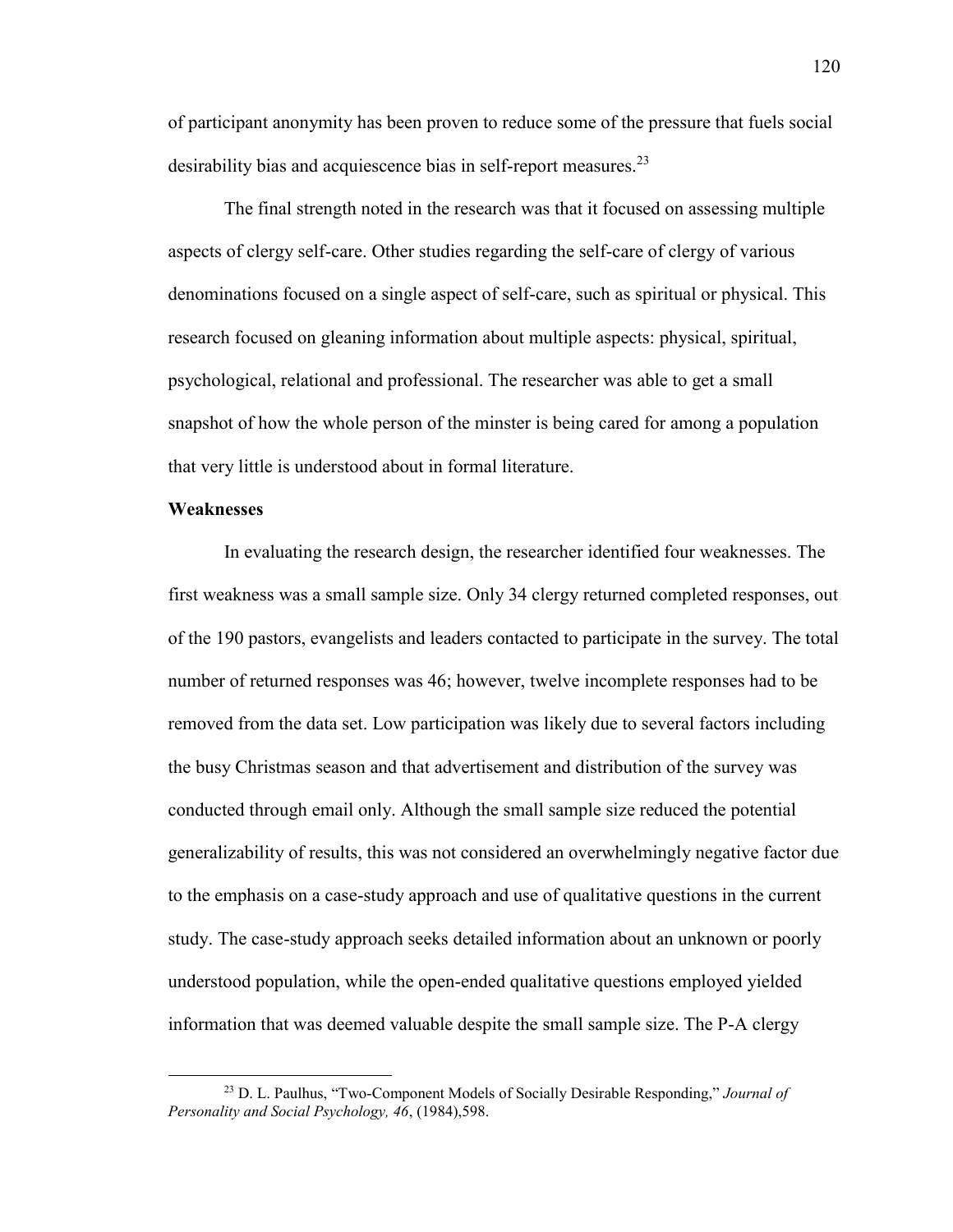being a relatively unstudied population, the information gathered from the sample gives future research something to build upon or compare against.

The second weakness noted was that the participants might not represent the P-A clergy as a whole. There were two ways in which this possibility exists: the missing voices of the small sample size and the high degree of similarity among participants. First, the survey inherently excluded ministers who were unwilling to participate in a survey about self-care, as well as excluding clergy who had not publicized a personal email address. The researcher suspected that these missing voices might have represented clergy who were not invested in assessing their own self-care, whether due to being busy or a devaluation of the concept of self-care. Second, the majority of participants were married, well-educated pastors any of which characteristics may have influenced their desire or ability to both engage in self-care and participate in the research study. Given the traditional lack of standard higher education within P-A clergy, particularly the WPF and UPCI organizations, it is highly possible that educated clergy would be more open to valuing research studies and/or exposure to self-care concepts than others who were not. If this were the case it would further illustrate the necessity for further research in this area, as well as demonstrate the need for the development of self-care principles that could then be disseminated informally or through mentorship among those who would otherwise have no access to learning and practicing self-care in the ministry. Regardless of the cause, it is important to recognize that generalization of the findings of this study should be very limited and conducted with extreme caution.

A third weakness was the use of a self-report instrument. Self-report data may hold inaccuracies and other problems derived from the participant's memory restrictions

121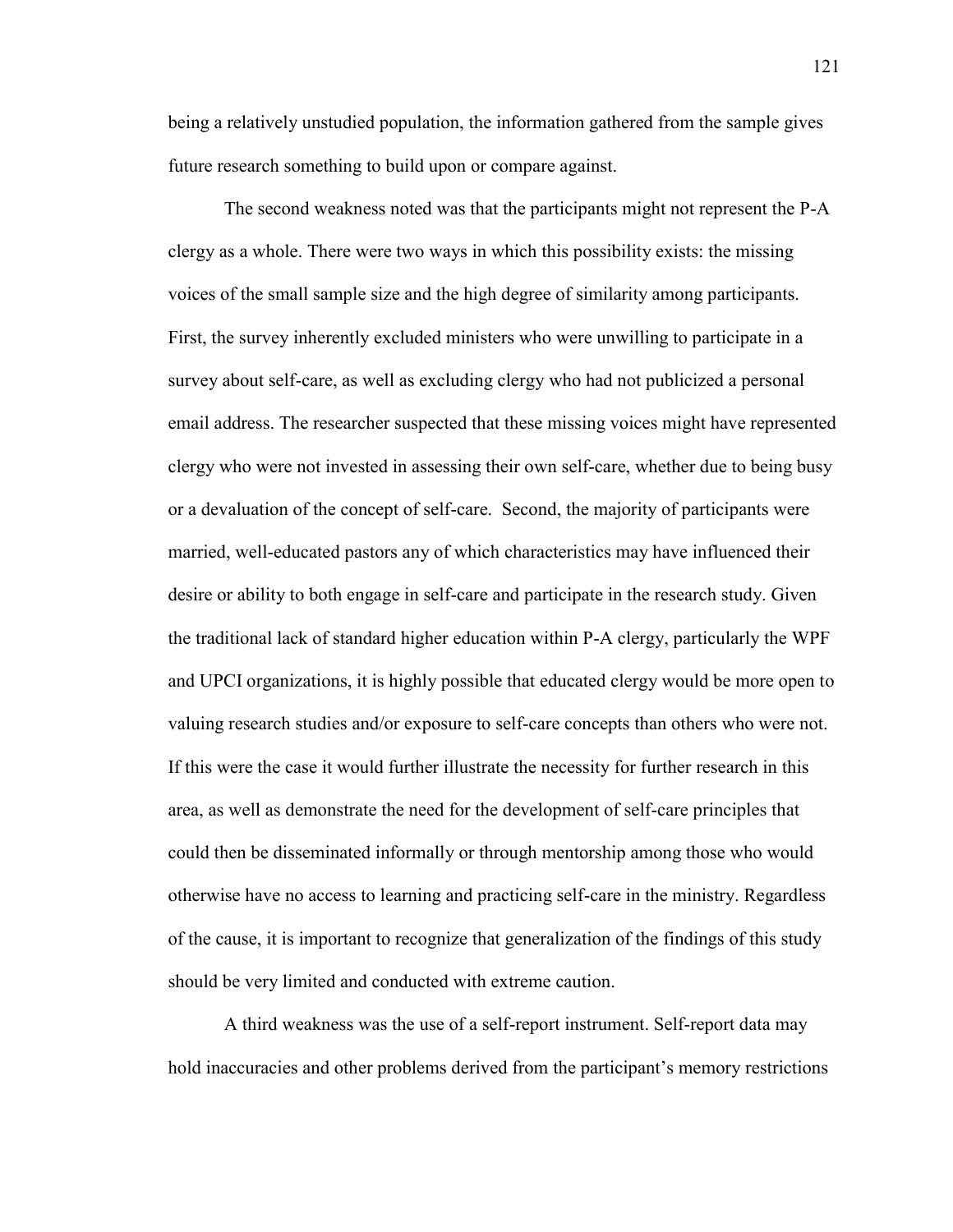and perception differences. Specifically, the Likert-scale items are prone to a variety of biases: central-tendency bias in which participants tend to pick the central, least extreme label offered, acquiescence bias in which participants simply agree with whatever statement is made, and/or social desirability bias where participants alter the truth in order to feel or seem more skilled or knowledgeable than they are.<sup>24</sup> Such inaccuracies and biases are particularly likely in the case of P-A clergy responding to statements about a topic that is considered important by some, but not generally discussed or wellpracticed among their peers. The results showed a variability of responses scattered between category anchors in Likert-items that did not indicate a strong presence of central tendency bias, but there is a stronger indication of acquiescence bias shown in the frequency of the selection of the anchors "often" and "sometimes" across the majority of the 30 Likert-scale items. Because the purpose of the research was to assess the subjective perspectives and practices of self-care by P-A clergy this weakness can also be viewed as a strength.

The final weakness is that self-care is by nature an evolving practice that requires multiple examinations over time in order to accurately assess. The every-changing needs and schedules of clergy only complicate the process of adapting personal care to these changes, and any attempt to capture this in a one-time survey would be impossible. Thus, the current research presents only a "snapshot" of the perspectives and practices of selfcare.

 $\overline{\phantom{a}}$ 

<sup>24</sup> Dimiter M. Dimitrov, *Statistical Methods for Validation of Assessment Scale Data in Counseling and Related Fields*, Alexandria, VA: American Counseling Association, 2012), 1.4.2 in Kindle version.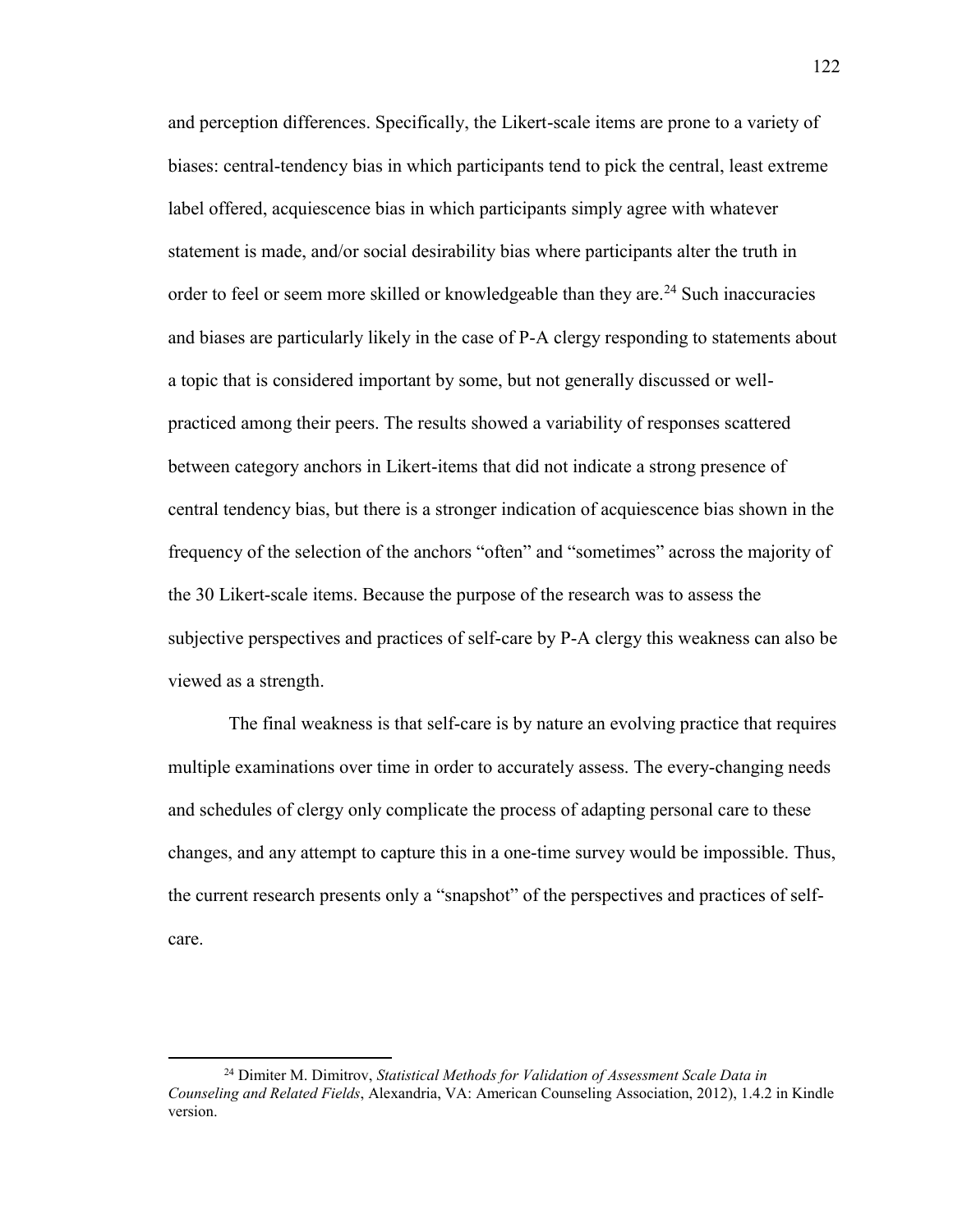If the researcher were to redesign the research process, she would seek to engage greater numbers of participants by sending email and paper-mail announcements and letters to a larger number of clergy, rather than relying upon accessibility through email address. She would also obtain a brief letter of introduction from a recognized elder or leader in one of the P-A organizations to lend credibility and trust to those announcements. The researcher would engage in data collection at a different time of year as well. It might have been helpful to include an objective measure of self-care against which the subjective data could be measured, or to use more specific category anchors in the Likert-items to obtain more information. Additionally, pilot testing of the survey might have improved the flow and readability of the survey questions and statements. The inclusion of a focus group of pastors and leaders to consider the final principles would have also improved the project. As the researcher implements the principles in her counseling practice and clergy education courses, she expects that refining changes will take place.

## **Recommendations**

The self-care of the P-A clergy, as reported in this research, needs to be seriously attended to and adjusted before they can be considered truly informed and out of imminent danger of succumbing to or being impacted by the experience of burnout. Ministers and organizational leaders need to be educated about effective ways to understand, support and otherwise in engage in the pursuits of a God-honoring self-care. However, because the variety of methods for practicing and encouraging self-care are as varied as the number of people engaged in them, the following recommendations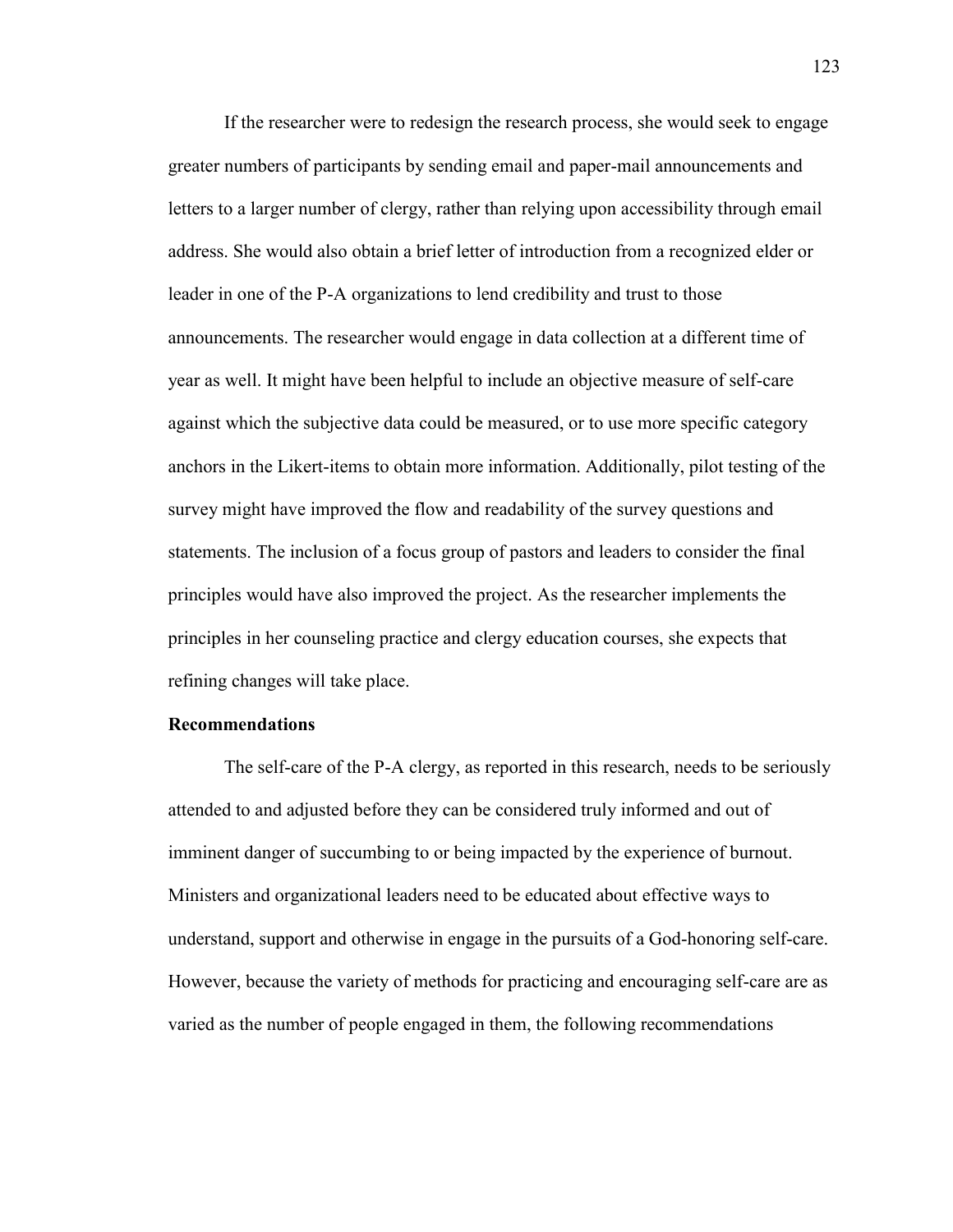represent only a part of the possible methods of using the principles and information contained in this study.

*Individual ministers***.** Based on the results of this research, the recommendations for individual clergy center around self-application. A good starting point would be for pastors to take time to use the principles described above to reflect on the self-care practices they have engaged in and their overall sense of wellness at the end of each week, in this way intentional changes can be made to improve the wellness of the minister in the following weeks. In some cases, ministers may need to spend time adjusting their family and church event schedules in order to reflect their new goals and priorities. Engaging in healthy self-care may mean that individual ministers will need to spend time learning from and being accountable to a mentor, pastor or other spiritual leader who is more proficient in self-care and can provide support to them in selfacceptance. Alternately they may decide to engage in a fellowship group or initiate a peer cell group to meet quarterly to offer support in self-care. Or it might mean that a minister may need to engage in a regular exercise routine, begin cultivating neglected friendships, or visit a counselor to learn how to practice assertiveness.

The changes that a minister will need to make in order to take self-care should be dependent upon evaluation of what areas the minister struggles with and what changes can be reasonably made, as well as prayerful consideration. Any changes that impact the routines and lives of others may need to be accompanied by warning, explanation, and in the case of family or friends, possible sharing of the principles or purposes of the minister's new goals in self-care.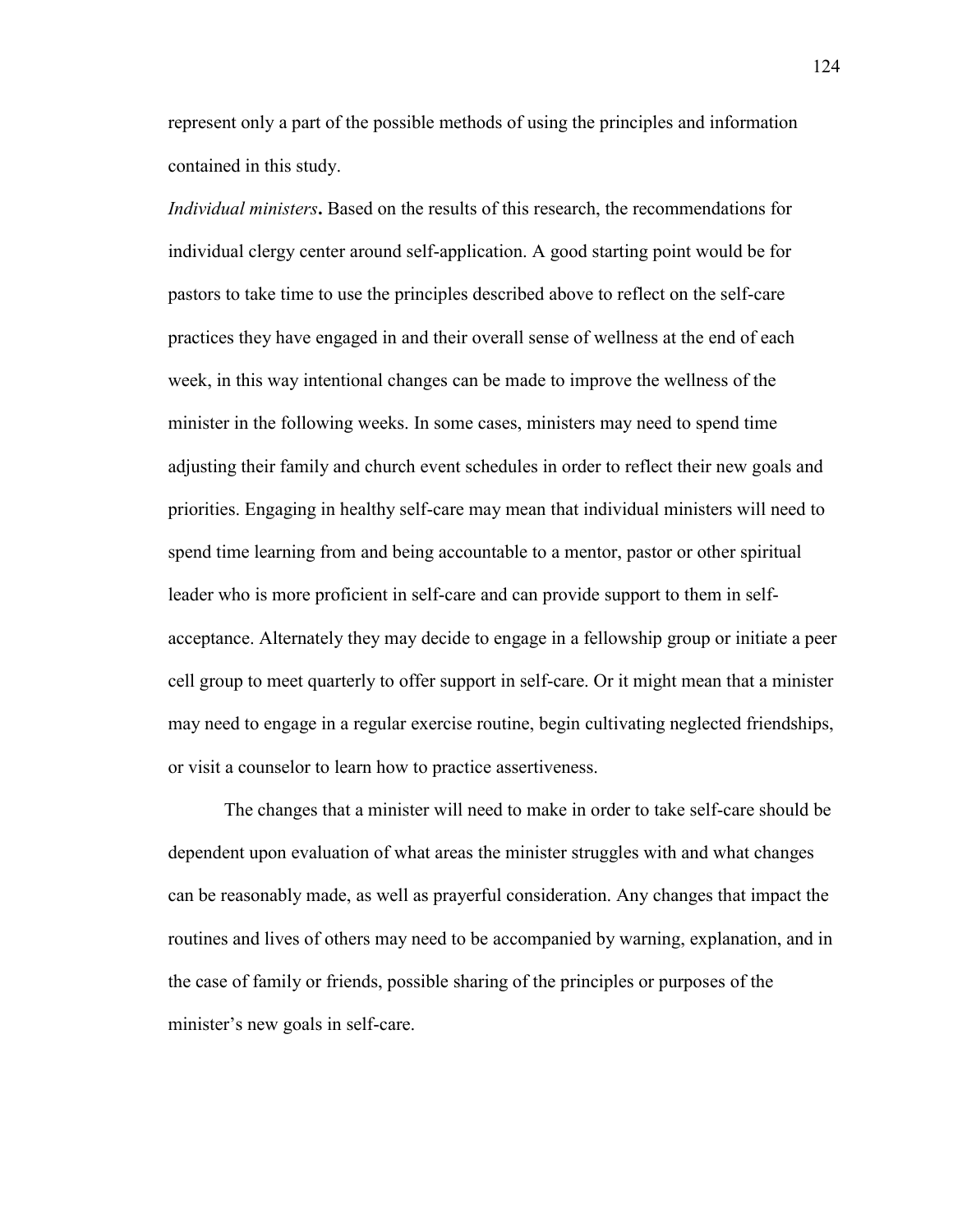*Leaders and organizations.* Based on the research results and self-care principles developed, the recommendations for leaders and organizations center around modeling and education. If the priority of self-care is the welfare of the individual minister, then the efforts of leaders to support or encourage others in self-care without effective practice themselves will not have credibility; which may be the reason so few ministers feel supported in this area. Thus the first recommendation for leaders is to prioritize and reevaluate their own self-care. For some this might include having to delegate nonessential responsibilities or to restructure the events calendar. In this way, not only is the leader taking self-care but he is providing an opportunity for others to do as well.

Many congregations would benefit from receiving information about self-care, particularly if their pastors or leadership have begun practicing self-care more intentionally and changes to calendars or administration has begun taking place. A P-A organization could begin supporting self-care of its members by offering training seminars, retreats, stipends for self-care days needed by minsters who rely on small or house churches for their income, and inclusion of the concept of self-care in ministerial training and licensing/ordination preparations. Also, it would be beneficial if a group of clergy support mentors or support cell groups were organized so that referrals could be made. Use of the self-care principles in this research could be used as a tool to initiate discussions with those a leader mentors, and to promote self-care through organizational publications/editorials. Regardless of how it is supported, clergy self-care should be taught by theologically and biblically literate ministers/teachers who both are able to model self-care somewhat effectively already, and are willing to build long term relationships and mentor or counsel members in the future.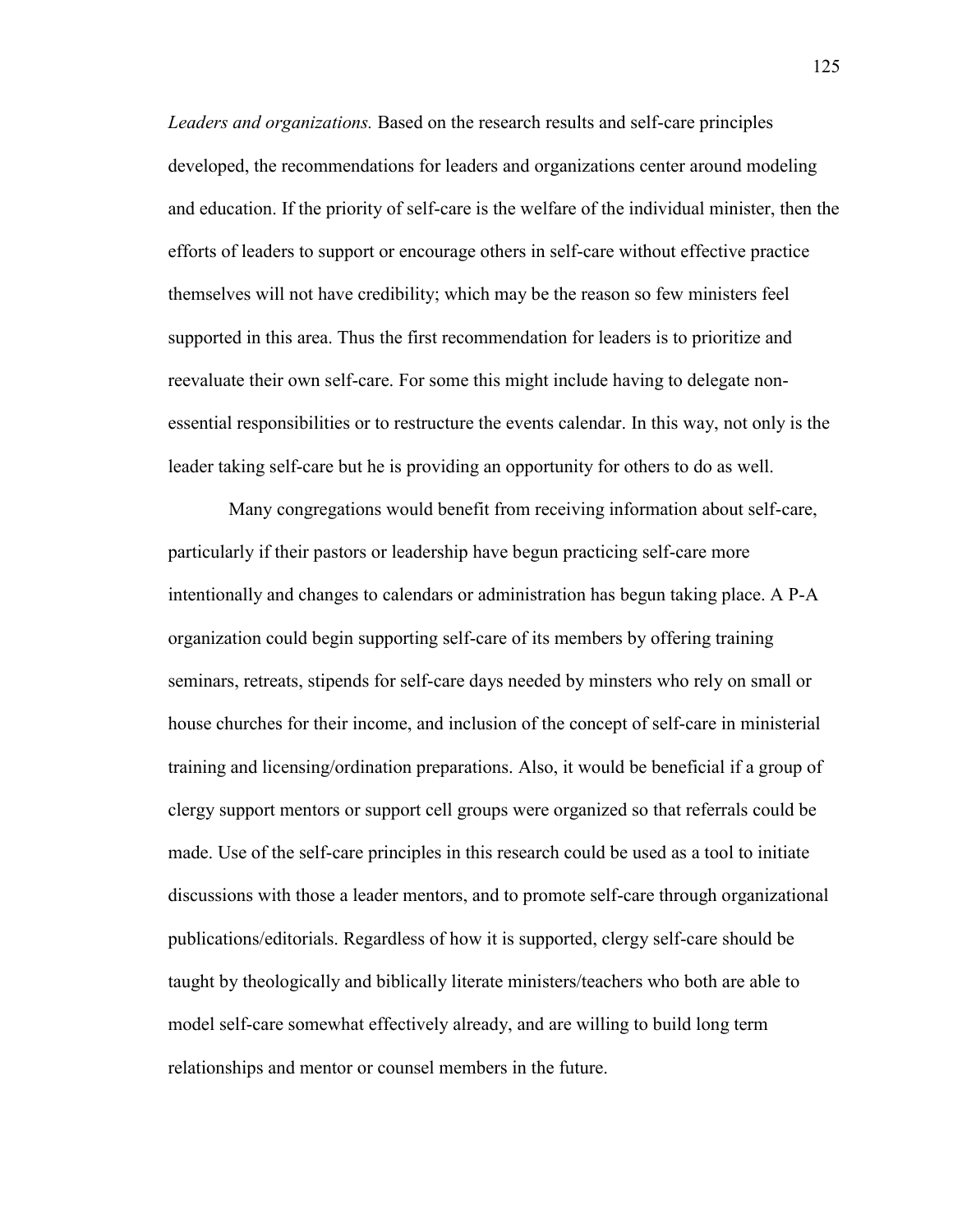Regardless of the form taken, an accurate understanding of the nature and practice of self-care must be integrated into the ministerial responsibilities of the P-A clergy if the current trends of burnout and dissatisfaction are to be reduced. The implementation of a thorough understanding of the biblical-theological-ministerial importance of self-care and effective practices of self-care among clergy could play a vital role in the effectiveness and longevity of the P-A faith through stronger, more vibrant leadership.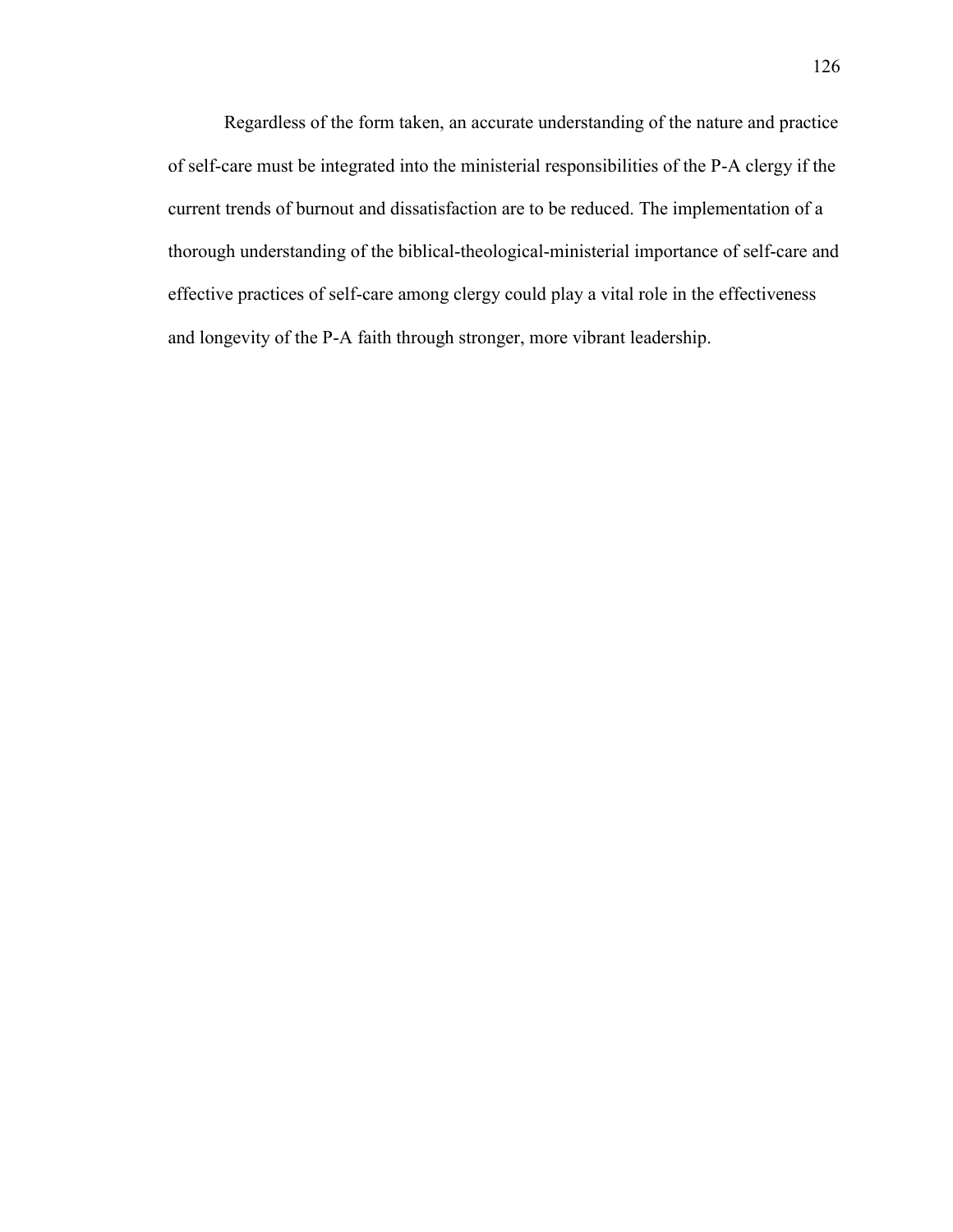### CHAPTER SEVEN: REFLECTIONS

# *Personal Insights*

The researcher began the doctor of ministry (DMin) process with a great deal of trepidation and excitement for all the new information she expected to discover. Her objective was to expand her ability to serve P-A clergy and congregations as a marriage and family therapist and pastoral counselor. This objective was the outcome of years of ministry with and under her pastor-father, during the last years of which she observed the disintegration of his life and ministry as he increasingly neglected his spiritual and physical self-care in favor of a pursuit of what can only be described as self-centered leisure. After observing a similar phenomenon among other P-A clergy, and still others dealing with burnout, the researcher was determined to do and learn whatever she could to prevent the same failure happening to others. At this point her understanding of the concept of self-care was limited to a bio-psycho-social set of principles for keeping one's being healthy.

What the researcher did not anticipate was that the discoveries she made in the DMin process would be primarily about her own self. The courses and research projects she was engaged in emphasized the importance of continual self-awareness and selfdevelopment to effective ministry of all kinds. Many of the course assignments involved online and in-person evaluations, journaling exercises, peer discussions, and implementations of personal self-development programs that forced the researcher to confront unknown, avoided, and assumed aspects of herself, both positive and negative.

127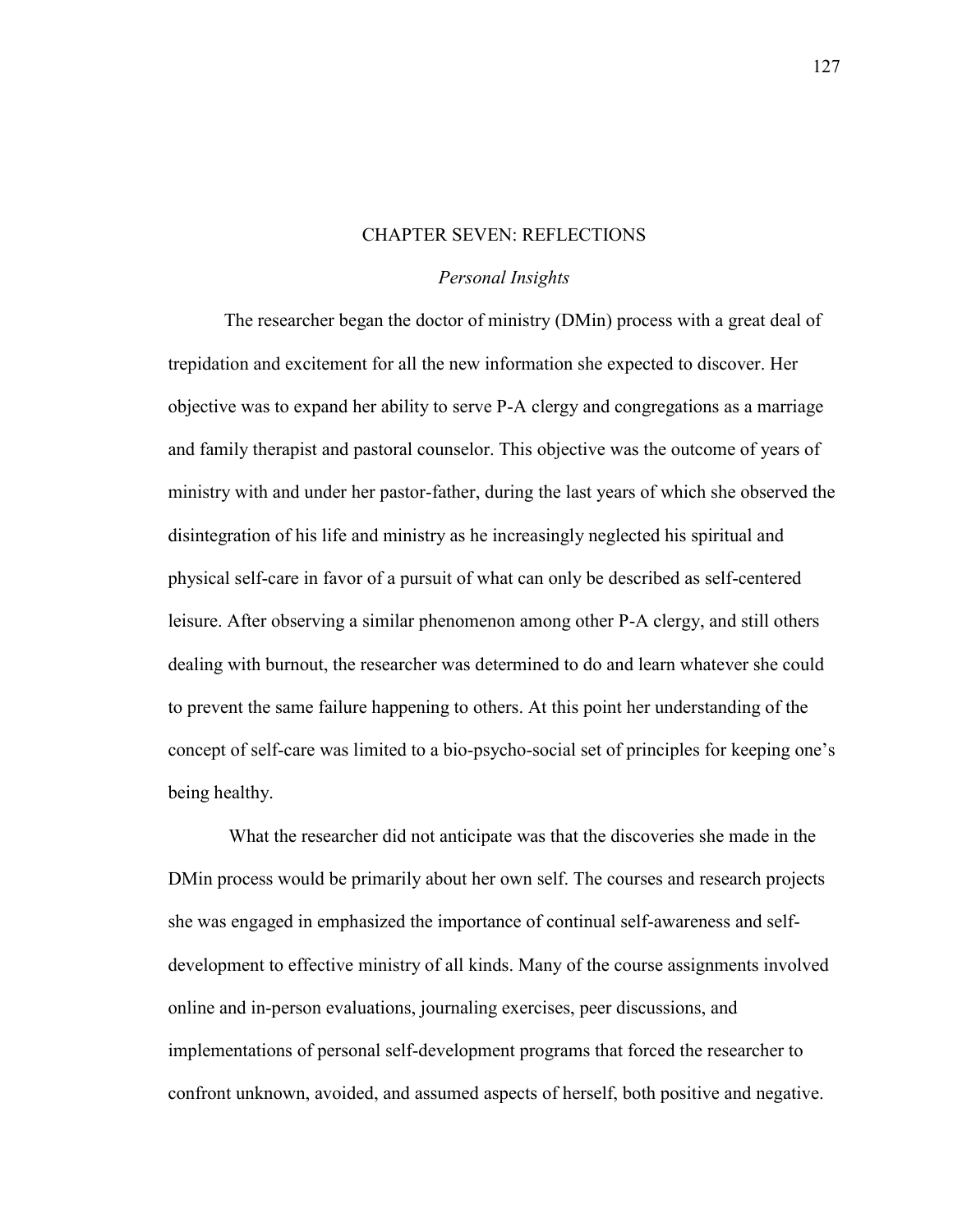The researcher gradually began developing effective self-care habits that resulted in greater efficacy in her counseling services, ministry and personal well-being. It was through this process that some refer to as "overcoming the dark side of leadership"<sup>1</sup> that the researcher's objective in the DMin process became one of personal spiritual formation, with a secondary emphasis on others transformation.

# **Challenges and Opportunities**

 There were a few challenges to this process of personal formation through selfcare along the way, and opportunities as well. The most intense challenge the researcher faced was the constant presence of the grief and existential doubt from the traumatic situations her father-pastor inflicted upon her family throughout the first several years of the DMin process. Being left with emotional pain, anxiety, financial pressures, and loss of a sense of self that had been predicated upon her ministry to her father's church, the researcher carried a sense of distrust and cynicism of ministers in general for a time.

 It was recognizing and accepting these grief reactions in the coursework, then integrating the traumatic experiences into her faith experience that the researcher found to be both obstacle and opportunity in her personal formation process. The fact that the researcher was forced to face herself and her reactions within the courses and projects provided her the opportunity to dispel her cynicism of ministers through observing the healthy actions and supportive reactions of the clergyman among her fellow students, and engaging in the practices of healthy ministry. It also enabled her to gain resources, develop health habits, and rebuild her identity around God's plans for her life rather than a ministry position.

 $\overline{\phantom{a}}$ 

<sup>&</sup>lt;sup>1</sup> Rima and McIntosh, 22-23.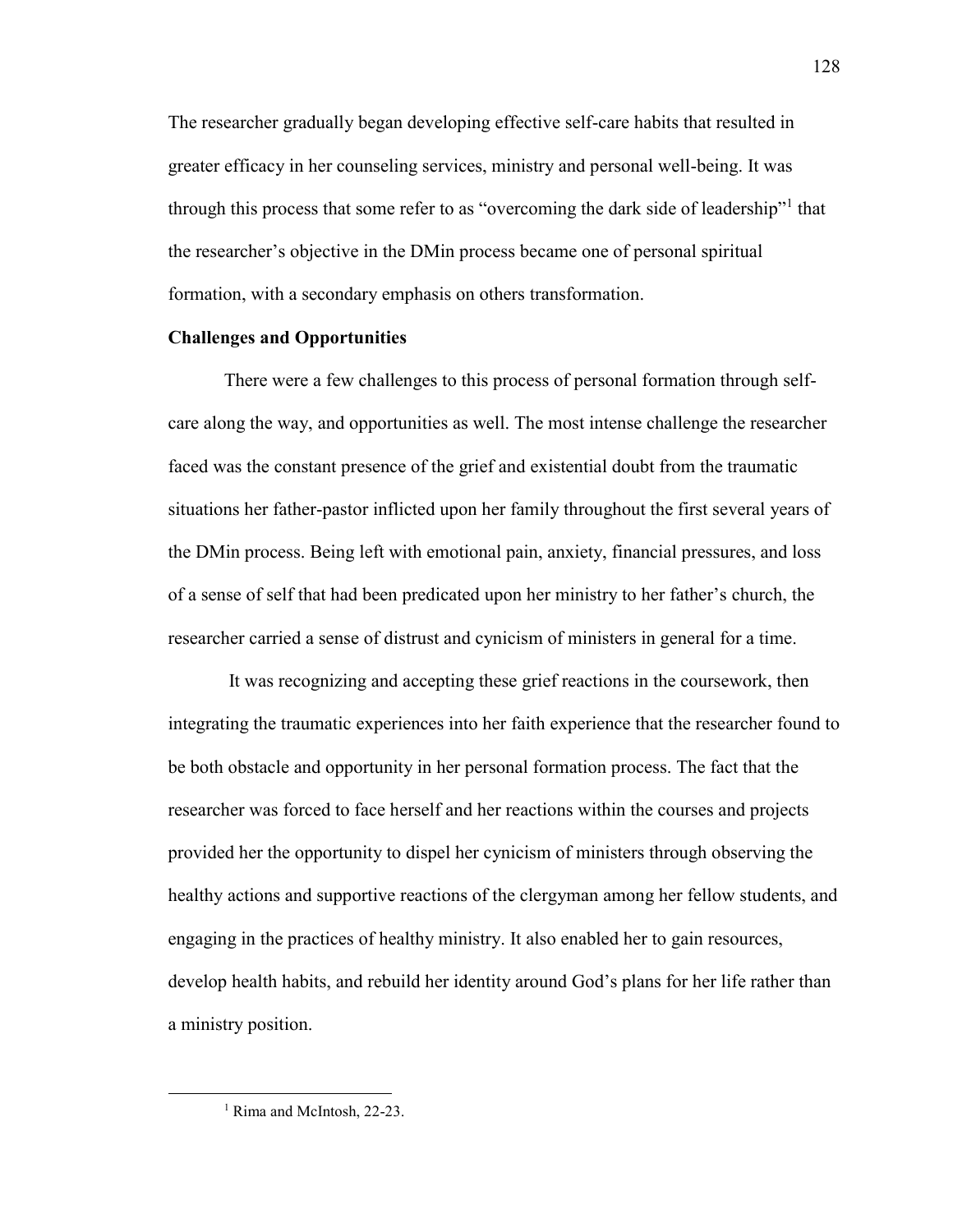It was through these experiences in self-formation along with exposure to other research that the researcher's understanding of the concept of self-care was changed from mere concept to a vibrant, inspiring reality. She learned that self-care was based on valuing the self as a God-given gift no matter how flawed it has become. She learned to view negative personality tendencies as opportunities to grow closer to God rather than signs of evil that must be denied or repressed. And that self-care was not selfish or foolish but a necessary part of ministry and even of maintaining salvation and faith. The researcher's conclusion upon the culmination of the DMin process is that self-care is an essential part of ministry that enables the minister to holistically care for his own self in order to mature into God's designs for his life, so that he may effectively serve God's people.

# **Impact of the DMin Project on the Researcher**

 The researcher can identify a few effects that conduction of the research study has had upon her understanding of self-care, the P-A population, and her desire to achieve the original objective for which she entered the DMin process. Throughout the data collection and analysis of research results the researcher found her original understanding of self-care frequently reflected in the participant responses. Many of them reported engaging in self-care inconsistently and primarily for the sake of how it helped them be more effective in serving others. The researcher was also surprised and encouraged to find that all of the participants  $(n=34)$  stated they felt that self-care was necessary for effective ministry, as she had expected that most would feel it was an important concept but not essential due to the opinions and actions she had observed in several local minsters.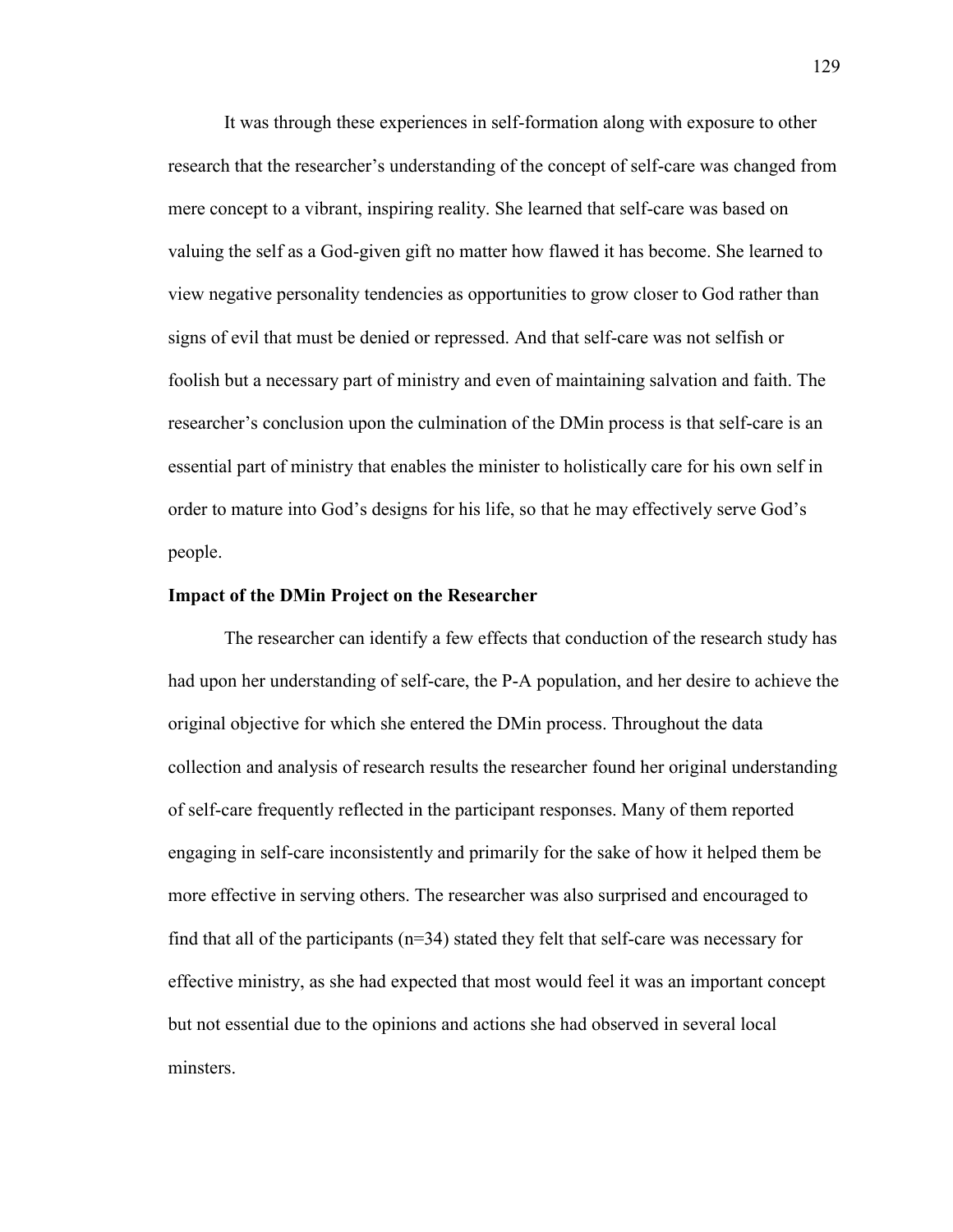Through the data collection and research process the researcher has grown in her understanding and appreciation of the struggles that ministers face in caring for themselves. Prior to data collection, the researcher found that engaging P-A clergy in discussion about self-care produced a variety of reactions, although the most frequent response was a look of anxiety and frustration accompanied by a self-disparaging comment or excuse about unexpected funerals and the like. Later as the researcher read the survey responses the frank expression of overwhelming pressure and lack of supportive resources reinforced her original desire to provide some form of assistance to clergy to prevent the burnout and moral failure the literature review indicates is the mildest result of a lack of self-care. This compassionate understanding of ministerial struggles in self-care further increases the confidence of the researcher in the value of the self-care process that demonstrates the power of engaging in a God-honoring self-care. This is due to the fact that, in hindsight, the motivation for her original objective of assisting ministers with self-care had more to do with an angry sense of justice that dismissed the lack of self-care among P-A clergy as lazy incompetence. In contrast, the researcher's motivation for the same objective currently is derived from a sense of compassion and hope, now that the researcher has gone through a transformative process of self-care and awareness herself.

It is the researcher's opinion that the DMin process was a divinely appointed opportunity for recognition and reformation of her faith in God's unchanging, loving nature despite the struggles and injustice that life might bring. This understanding is and will continue to be essential to the researcher's effectiveness as a counselor and minister,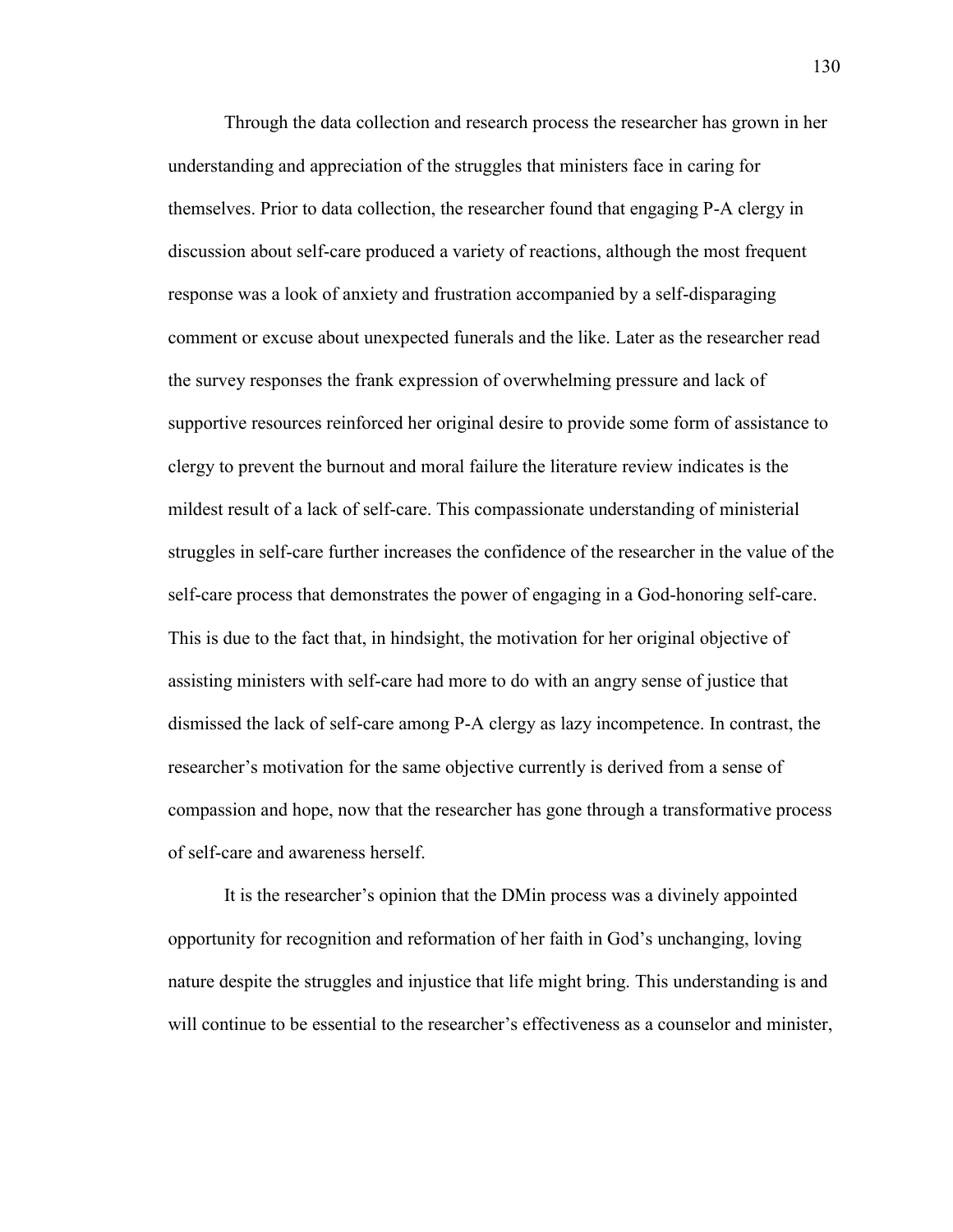as well as to her own spiritual formation and self-care. While the researcher could never have predicted why God directed her to pursue the DMin process, God knew all along.

# *Recommendations for Further Research*

 To the researcher's knowledge very little formal investigation outside of this study has been conducted about P-A clergy, and still less regarding their self-care. In this lies the value of the current research, for despite its limitations it offers a cornerstone of data from which to begin building further investigation among the P-A population.

 This research sought to examine what the perspectives and practices of self-care are among P-A clergy. Through a convergent-parallel mixed-methods study the researcher collected and analyzed biblical, literature and self-report information that indicated P-A clergy perceive self-care as a necessary component of ministry, although a gap between perspective and practices was both observed and reported such that the majority were understood to engage most frequently in practices involving spiritual, relational and professional self-care while less frequently in physical and psychological. Due to the small sample size  $(n=34)$  and the subjective nature of the survey these results cannot be generalized to indicate the beliefs of all P-A clergy, and there is much more research to be done before a thorough understanding of the factors involving self-care among P-A clergy can be claimed.

 Although the current research results suggested that P-A clergy self-care is inadequate in the sample, further research is needed to determine whether this is true for the larger group. The researcher recommends that future research studies engage a larger and more diverse sample of participants, including a greater number of ministers who are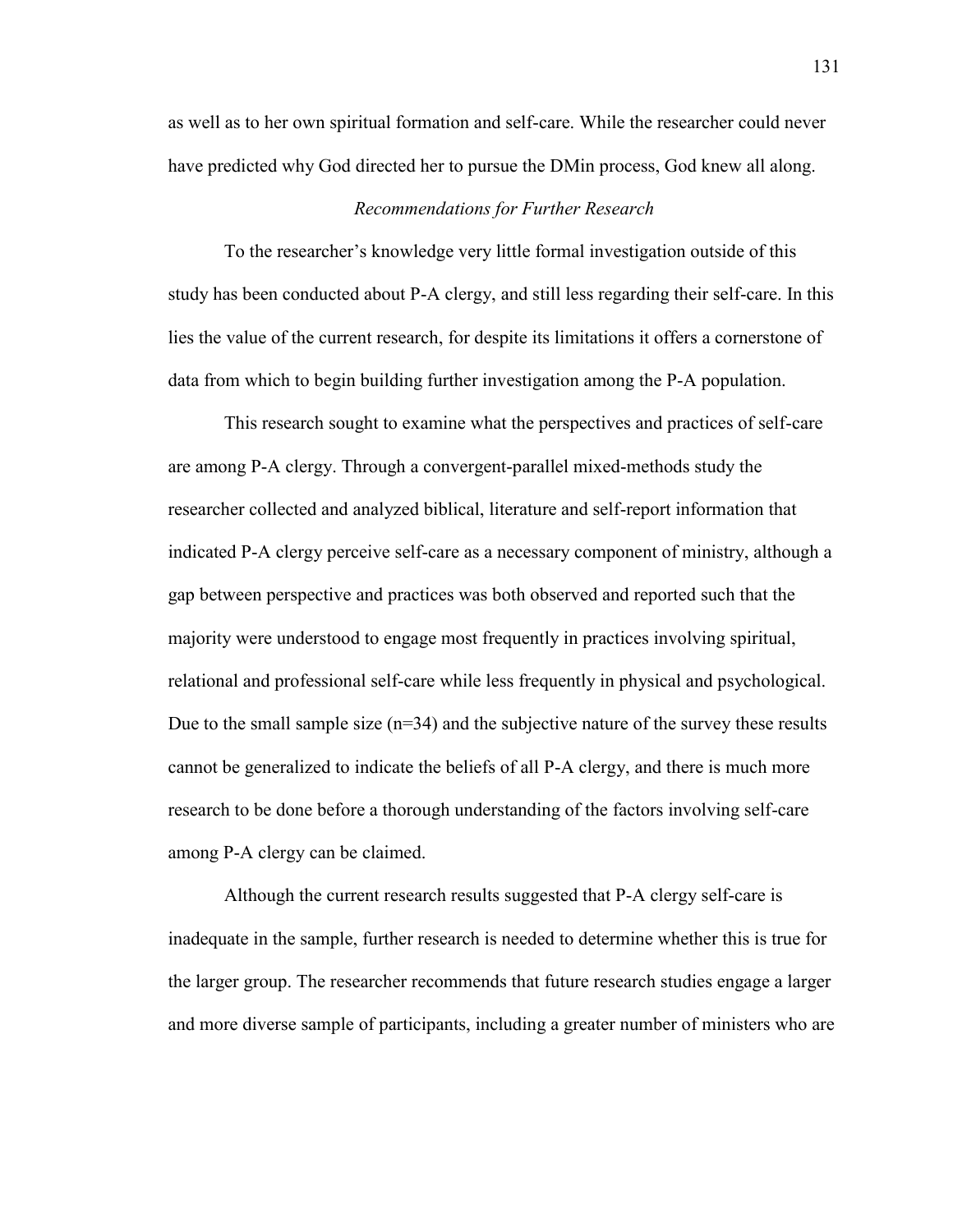single, of diverse educational backgrounds, and those in various ministry roles such as evangelists, bishops, pastors and department leaders.

 Another important area of future research would be using quantitative measures or field research to identify what self-care practices are used by P-A clergy, as opposed to relying on self-report measures. Additional qualitative measures including interviews with organizational heads and individuals, or participatory action research could provide a means of discovering why P-A clergy hold the beliefs and practices they do, and possibly give some clue to remedies for the observed lack of self-care. Similarly, it will be important to investigate the effectiveness of the self-care practices that P-A clergy engage in.

 A final area of future research is to implement and evaluate the self-care principles developed in this research, to determine the best methods of implementation and their relative effectiveness in resolving clergy confusion about the nature and practices of self-care. Accompanying research should include some method of investigating whether the P-A clergy's self-care problem is one of lack of education, lack of awareness, or some other struggle.

# *Conclusion*

 In conclusion, the role of the minster has often been anecdotally described as "giving of themselves" because so much of their time is spent giving of their own spiritual, physical, emotional and mental resources to help others. In order to give in a way that does not threaten destruction of themselves and everyone around them it is vital that clergy develop a clear understanding and consistent practice of holistic self-care. It is the fervent hope of the researcher that the principles and survey results presented in this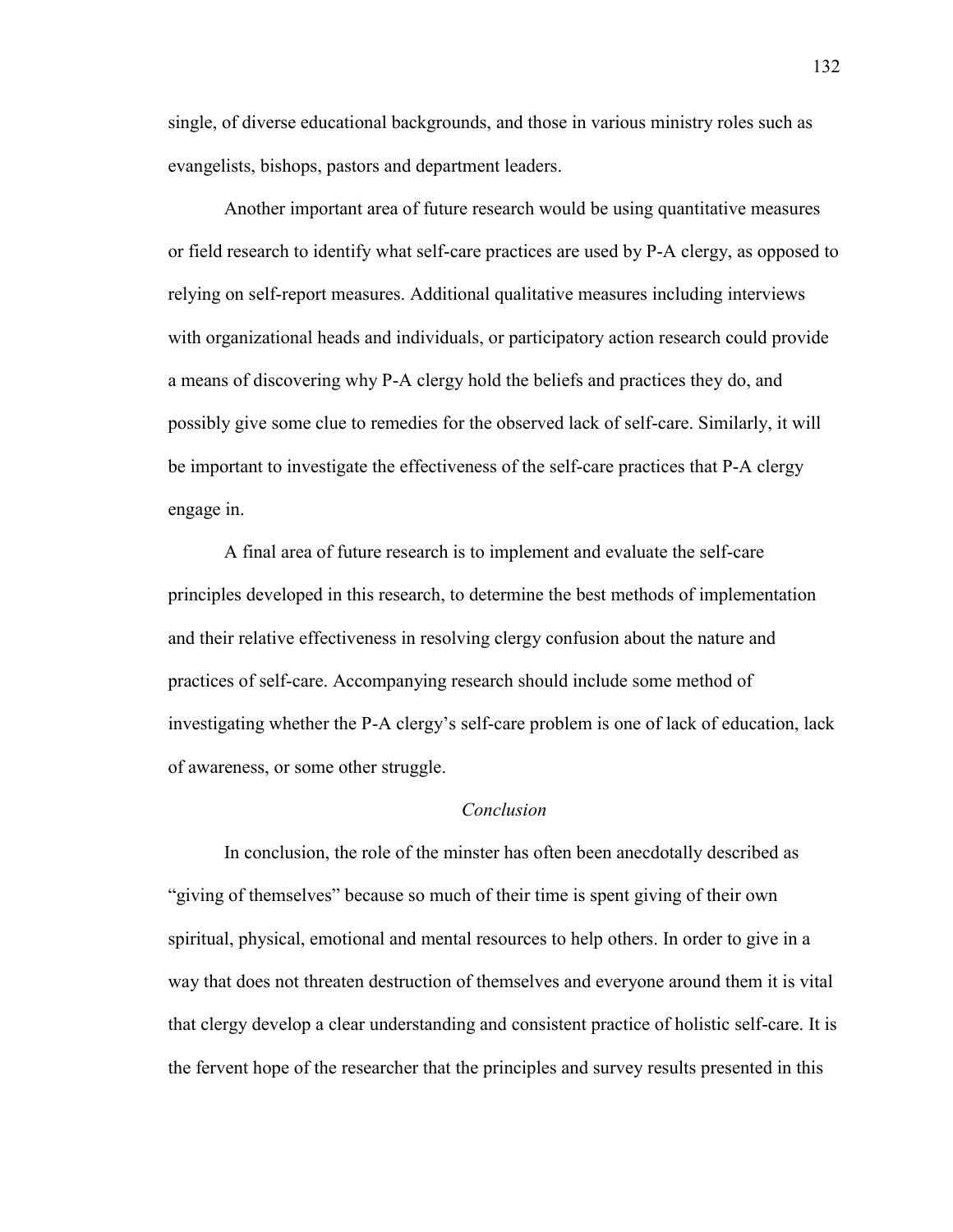research will provide an effective means of support and guidance to P-A clergy and those seeing to support them in practicing a God-honoring self-care. It is also the desire of the researcher that these same results would inspire others to join the process of research and discovery of information about P-A clergy self-care to further develop reliable resources to aid these ministers in effectively fulfilling their divine calling.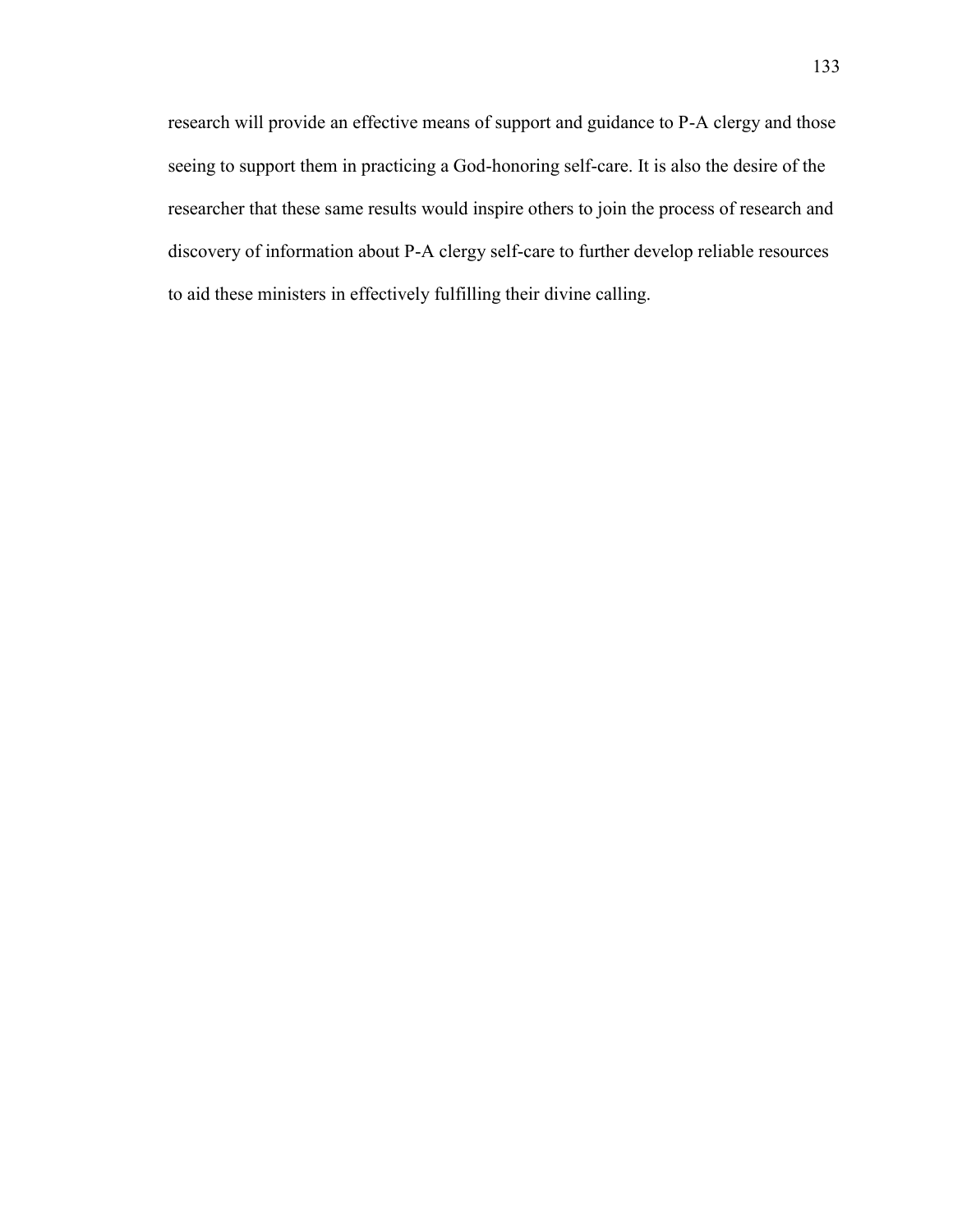APPENDIX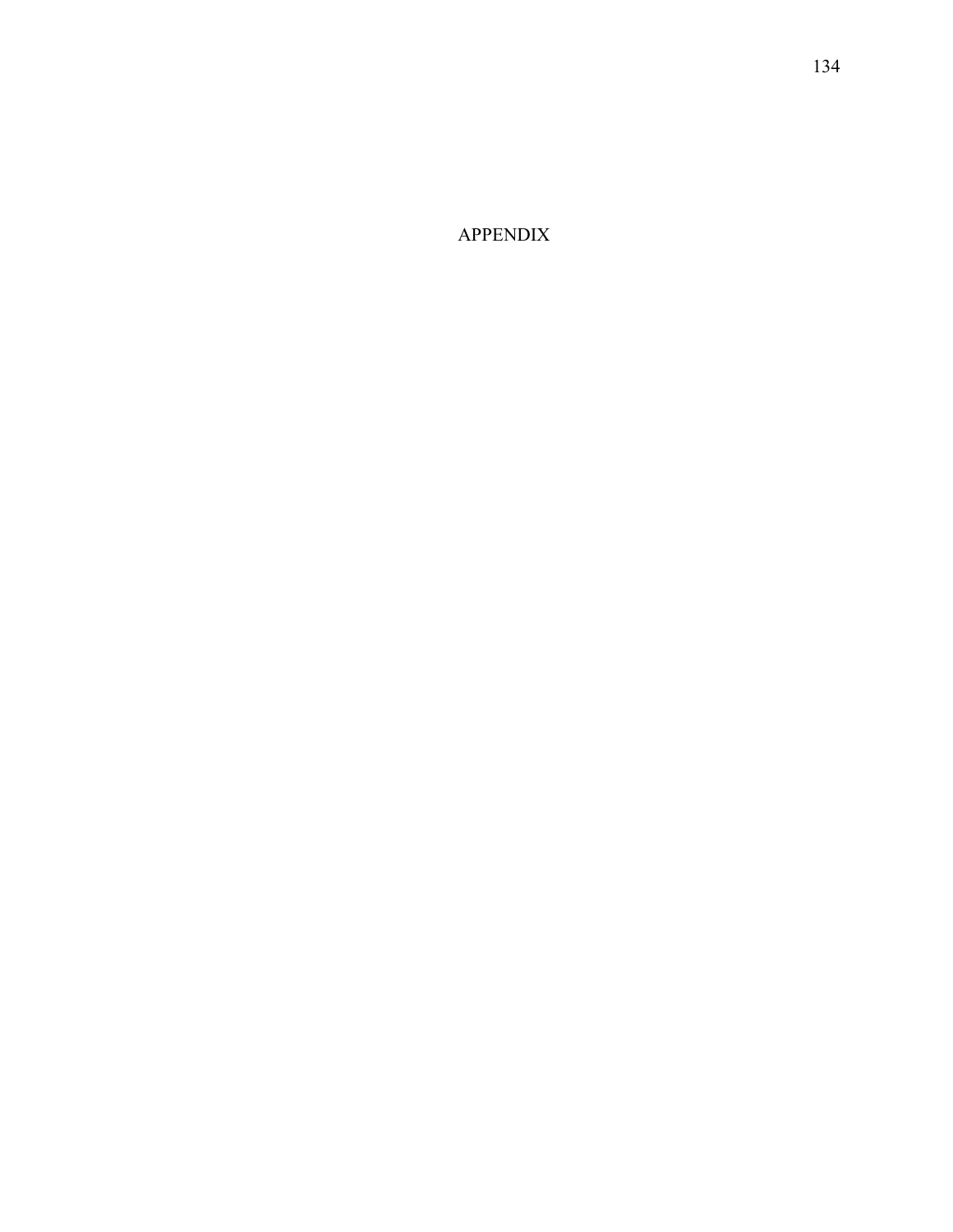### **Ministry Self-Care Practices & Perspectives Assessment**  Informed Consent

### **Introduction**

You are invited to participate in a mixed-methods (qualitative and quantitative) study on the self-care of Pentecostal-Apostolic (P-A) pastors and clergy. I (Chelsea Hall, principal investigator) hope to learn what practices and perspectives of self-care are held by P-A clergy. This research project is for my final thesis in partial fulfillment of the doctorate of ministry program at Bethel Seminary in St. Paul, MN.

### **Procedures**

If you agree to participate in this study, you will be asked to answer a series of questions beginning with some demographic questions, some Likert scale questions and finally some open-ended questions. The survey may take 15 minutes or more to complete, depending on how much you decide to share. The more you share, the more beneficial it will be for this study. However, you are free to share as little or as much as you feel comfortable or led to. If you cannot finish in one sitting, you are able to save and finish later *only if you use the same computer and same browser.* 

#### **Risks/Discomforts**

There is a possibility of experiencing negative emotions related to recognizing and sharing how often you engage in practices that provide care for your physical, spiritual, emotional and professional self. As with any research, there is some possibility that you may be subject to risks that have not yet been identified. As you fill out the questionnaire, you are free to skip any question (or questions) or discontinue participation in this study without prejudice.

### **Benefits**

There are no direct benefits for participants. However, there are a couple indirect benefits from participating in this study. First, it will provide you an opportunity to reflect on what your perspective of self-care is regarding ministry, and how the self-care practices you engage in or ignore impact your effectiveness as an individual and as a leader. Second, you are helping to contribute to an important area of research that can bring understanding of the relative importance of ministerial self-care, and provide the foundation for further research in order to develop appropriate and effective methods for supporting P-A clergy in their service to God and others.

#### **Confidentiality**

Participation in this study and the information collected is completely anonymous. Any information obtained in connection with this study that can be identified with you will remain confidential. All demographic data obtained from participants will be kept confidential and will only be reported in an aggregate format (by reporting only combined results and never reporting individual ones). The name of your church will not be released or used in written reports. Only the principal investigator will have access to the data collected from the questionnaires. The data collected from the questionnaires will be stored in the HIPPA-compliant, Qualtrics-secure database until it has been deleted by the principal investigator.

### **Participation**

Participation in this research study is completely voluntary. You have the right to withdraw at any time or refuse to participate entirely without prejudice. If you desire to withdraw, simply close your internet browser.

#### **Questions about the Research**

If you have any questions about this study, you may contact me (principal investigator) at 510-512-2353 or [chh55639@bethel.edu.](mailto:chh55639@bethel.edu)

#### **Questions about your Rights as Research Participants**

If you have questions you do not feel comfortable asking the researcher, questions regarding your rights as a research participant, or wish to report a research related injury, you may contact Dr. Katie Friesen Smith (thesis advisor) at smikatj $@$ bethel.edu.

I have read and understand the above consent form and desire of my own free will to participate in this study. Please print or copy the above contact information for your records.



**Pre-Questions: Age**: \_\_ 18-24 \_\_ 25-39 \_\_ 40-55 \_\_ 56-70\_\_ 71+ **Gender**: male  $\equiv$  female  $\equiv$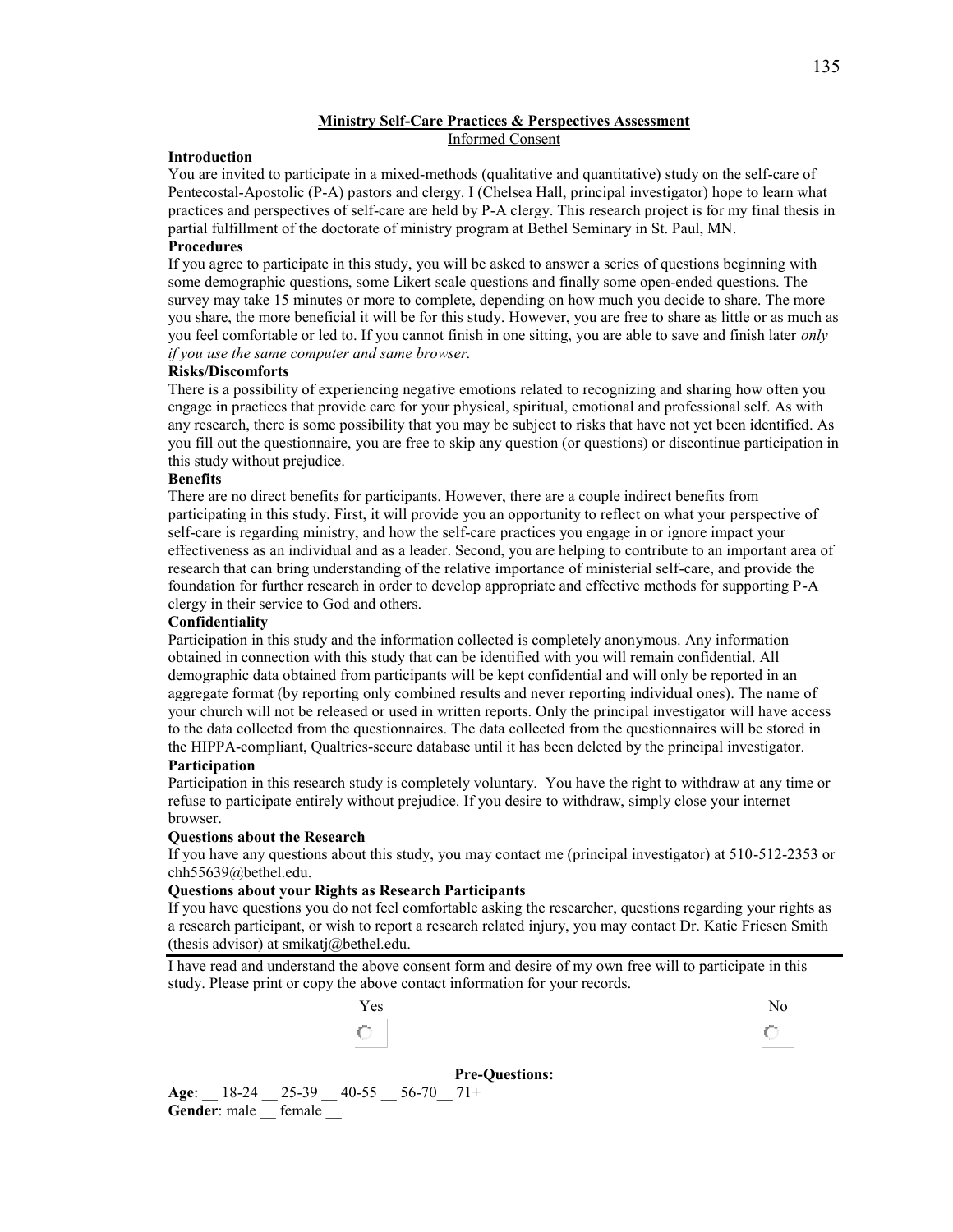Ethnicity: Caucasian African-American Native American Asian Pacific Islander Hispanic East Indian Bi-Racial (Multi-Ethnic) Other

**Marital Status**: \_\_ Single \_\_ Married \_\_Separated \_\_ Divorced \_\_ Widowed

# **Current Ministry Role/Title**:

### **Years in Ministry**:

**If Pastoring, number of congregants under your care:** 1-30, 30-50, 50-80, 80-100, 100-150, 150-200, 200 plus.

**Ministerial Organization**: UPCI \_\_ WPF \_\_ Independent \_\_ Other \_\_

Education: High School \_\_ Bible College \_\_ Associates \_\_ Bachelors \_\_ Masters \_\_ Doctorate \_\_ **If you hold a degree what was your major(s)?:** 

### **Qualitative Questions**

Please answer the following questions with a few brief statements.

- 1) Describe what the term "self-care" means to you?
- 2) Provide a comment on whether self-care is necessary for effective ministry? Why or why not?
- 3) Over the past year, do you feel as if you have taken adequate care of yourself? Why or why not?

4) In what way(s) is the practice of ministerial self-care supported by your organization and leadership? Describe specific ways it is supported. Or if it is not supported, please indicate that.

### **Quantitative Questions**

Over the last 3 months, how often has the following been true for you? For each question, choose the number that best fits your experience.

### 0=Never 1=Seldom 2=Sometimes 3=Often 4=Always

#### **Spiritual:**

\_\_ I take time to myself to be quiet, read scripture, write and/or meditate.

- \_\_ I take regular times of prayer and fasting.
- \_\_ I intentionally spend time meeting with a mentor or spiritual advisor.
- \_\_ I take time to dig deep into the scriptures and theological material for personal edification.
- \_\_ I listen to and/or read gospel centered messages/music (podcasts, radio, other sermons, etc.)

I am able to disengage from work and ministry related concerns at the end of the day/service, and leave those pressures behind.

#### **Physical:**

I am careful about what I eat and eat a balanced diet.

\_\_ I sleep well and get at least seven hours of sleep a night.

- \_\_I engage in aerobic exercise (walking, running, swimming etc.) for at least 15-20 minutes at a time.
- \_\_ I listen to my body's signals and get regular medical care for prevention or when needed.
- \_\_ I take vacation time and truly get away from work (conferences are not considered vacation time).

I practice muscle relaxation, meditation, slow- breathing techniques or stretching.

### **Psychological:**

- \_\_ I engage in activities that I am not in charge of or that I am not an expert in.
- \_\_ I practice receiving from others, rather than giving only.

\_\_ I engage my intelligence in new areas not directly related to ministry/work- art museum, history exhibit, auction, theater, etc.

I do things I find creative or expressive (e.g., writing, cooking, gardening, etc.).

I believe in myself and generally give myself positive messages about my ability to accomplish my goals—even when I encounter obstacles.

\_\_ I practice setting boundaries for time away from telephones/email/other technology.

### **Relational:**

\_\_ I intentionally stay in contact with important people in my life, from the past and present.

\_\_ I share my feelings/thoughts with and spend time with my spouse, or at least one close friend if I am not married.

\_\_ I spend quality time with my children.

\_\_I have developed a network of close friends that I can reach out to in a time of need.

\_\_ I ask for help when I need it.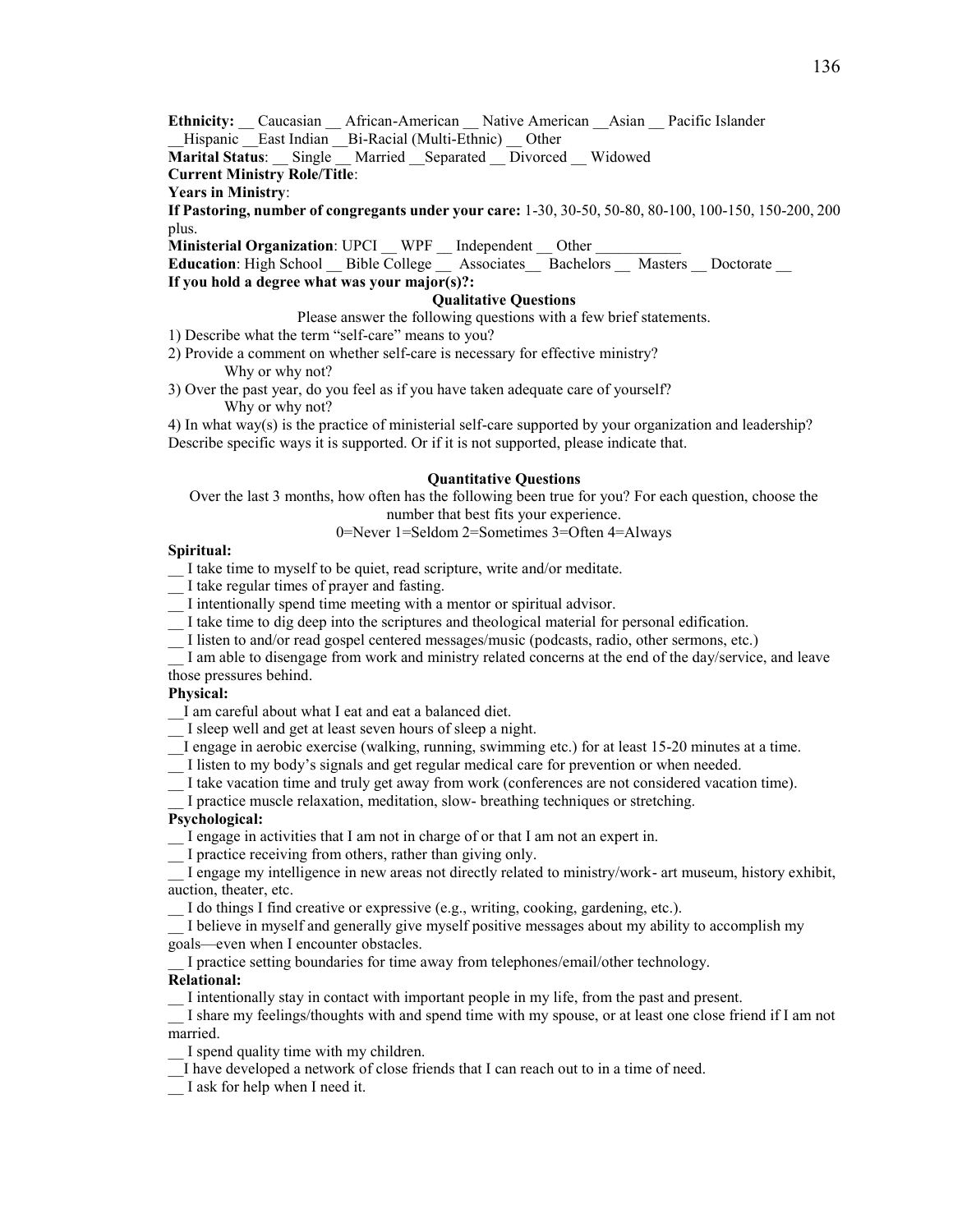I set and maintain healthy boundaries by standing up for myself, saying "no" when I need to and not letting other take advantage of me.

### **Professional:**

I feel good about how I spend my time and energy in relation to what is really important to me in life, and to my calling.

\_\_ Have a peer ministry group that provides you with support and whom you provide support to.

- \_\_ I set realistic goals for my life (short and long term) and work toward them consistently.
- \_\_ I feel that I have the training and skills necessary to minister well.

\_\_ I have at least one full day off work/ministry responsibilities each week.

I engage in efforts to educate and train myself to become more skillful and equipped to minister to those God has called me to serve (higher education, personal research, seeking out mentors to learn from, etc.).

### **Final Questions**

- 1) Are there any other methods or activities you engage in for self-care that are not mentioned in this survey?
- 2) Comments or Suggestions?

Thank you very much for participating in this survey! If you would like further information regarding the research being conducted or the results gathered, please feel free to submit requests to [chh56639@bethel.edu](mailto:chh56639@bethel.edu) or 510-512-2353. Please be aware that the researcher will not be able to share results for some months following your completion of the survey.

Adapted from the *Self Care and Lifestyle Balance Inventory* by Headington Institute, and the *Ministry Leaders Self-Care Assessment Worksheet* by Life Recovered, Inc.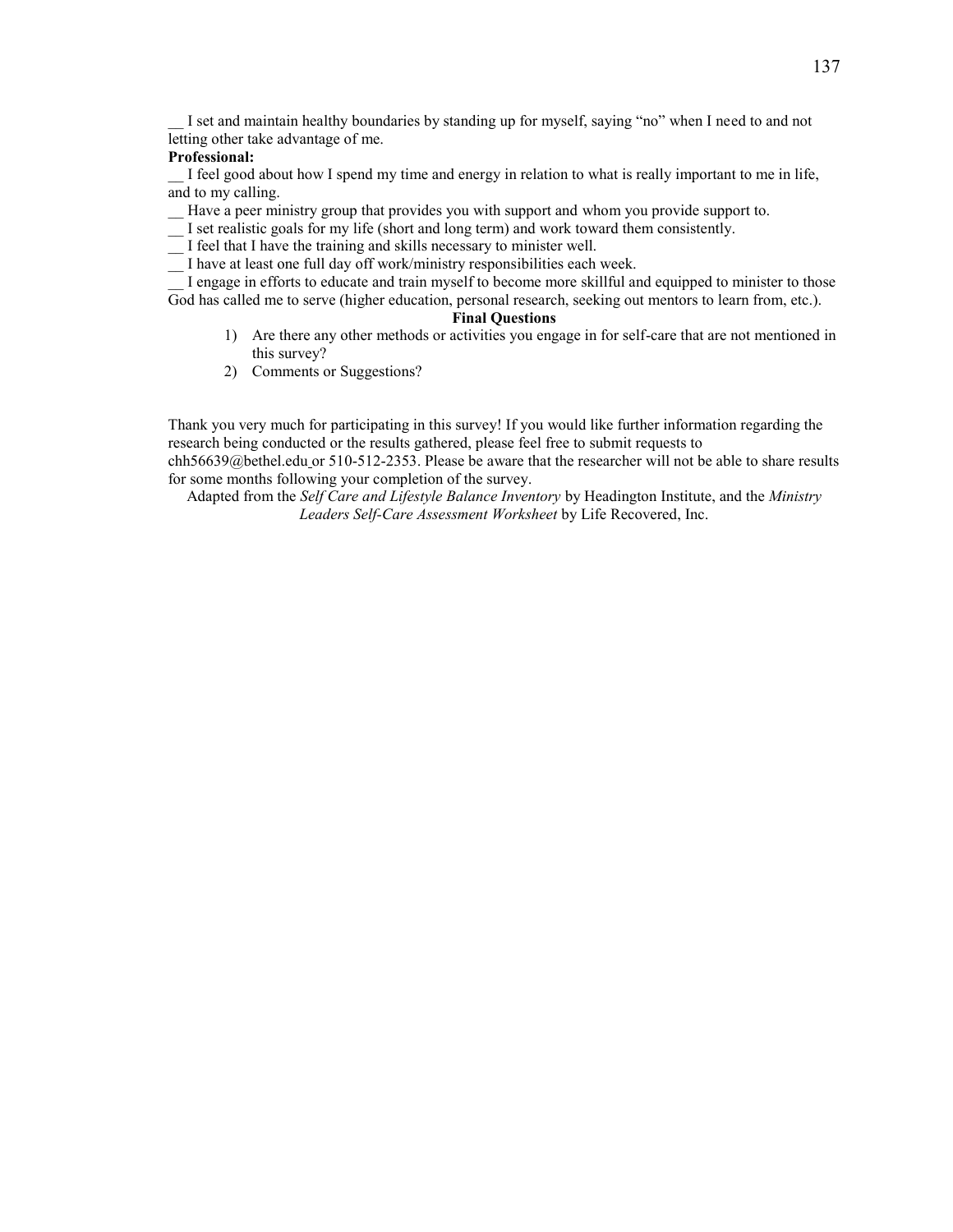# BIBLIOGRAPHY

- Bailey, Karl G.D. and Arian C. B. Timoti. "Delight or Distraction: An Explanatory Analysis of Sabbath-keeping Internalization." *Journal of Psychology and Theology 43,* no. 3 (2015): 192-203.
- Baker, Ellen K. *Caring for Ourselves: A Therapist's Guide to Personal and Professional Well-Being.* Washington, DC: American Psychological Association, 2003.
- Barna, George. *"*Is American Christianity Turning Charismatic?" January 7 2008. <https://www.barna.com/research/is-american-christianity-turning-charismatic/> (accessed February 10, 2016).

\_\_\_\_\_\_\_\_. "How Different Generations View and Engage with Charismatic and Pentecostal Christianity." March 29, 2010. [https://www.barna.com/research/how](https://www.barna.com/research/how-different-%09generations-view-and-engage-with-charismatic-and-pentecostal-christianity/)[different-generations-view-and-engage-with-charismatic-and-pentecostal](https://www.barna.com/research/how-different-%09generations-view-and-engage-with-charismatic-and-pentecostal-christianity/)[christianity/](https://www.barna.com/research/how-different-%09generations-view-and-engage-with-charismatic-and-pentecostal-christianity/) (accessed February 10, 2016).

\_\_\_\_\_\_\_\_. *Today's Pastors: A Revealing Look At What Pastors Are Saying About Themselves, Their Peers, and The Pressures They Face.* Baker Publishing Group, 1993.

- Barnard, Laura K. and John F. Curry, "The Relationship of Clergy Burn-Out to Self-Compassion and Other Personality Dimensions," *Pastoral Psychology, 61* (2012), 149-163.
- Barnes, Albert. *Barnes' Notes, 1834.* s.v. "1 Timothy 4:16." BibleHub.com Database. (19th edition Baker Books, 1983.) http://biblehub.com/commentaries/barnes/1\_timothy/4.htm (accessed December 28, 2016).
- Baumeister, Roy F. "How the Self Became a Problem: A Psychological Review of Historical Research." *Journal of Personality and Social Psychology 52, no. 1*  (1987): 163-176.
- Beebe, Ronald S. (2007). "Predicting Burnout, Conflict Management Style, and Turnover Among Clergy." *Journal of Career Assessment, 15*, 257-275.
- *BibleHub Thesaurus,* s.v. "heed,"<http://biblehub.com/thesaurus/h/heed.htm> (accessed October 29, 2016).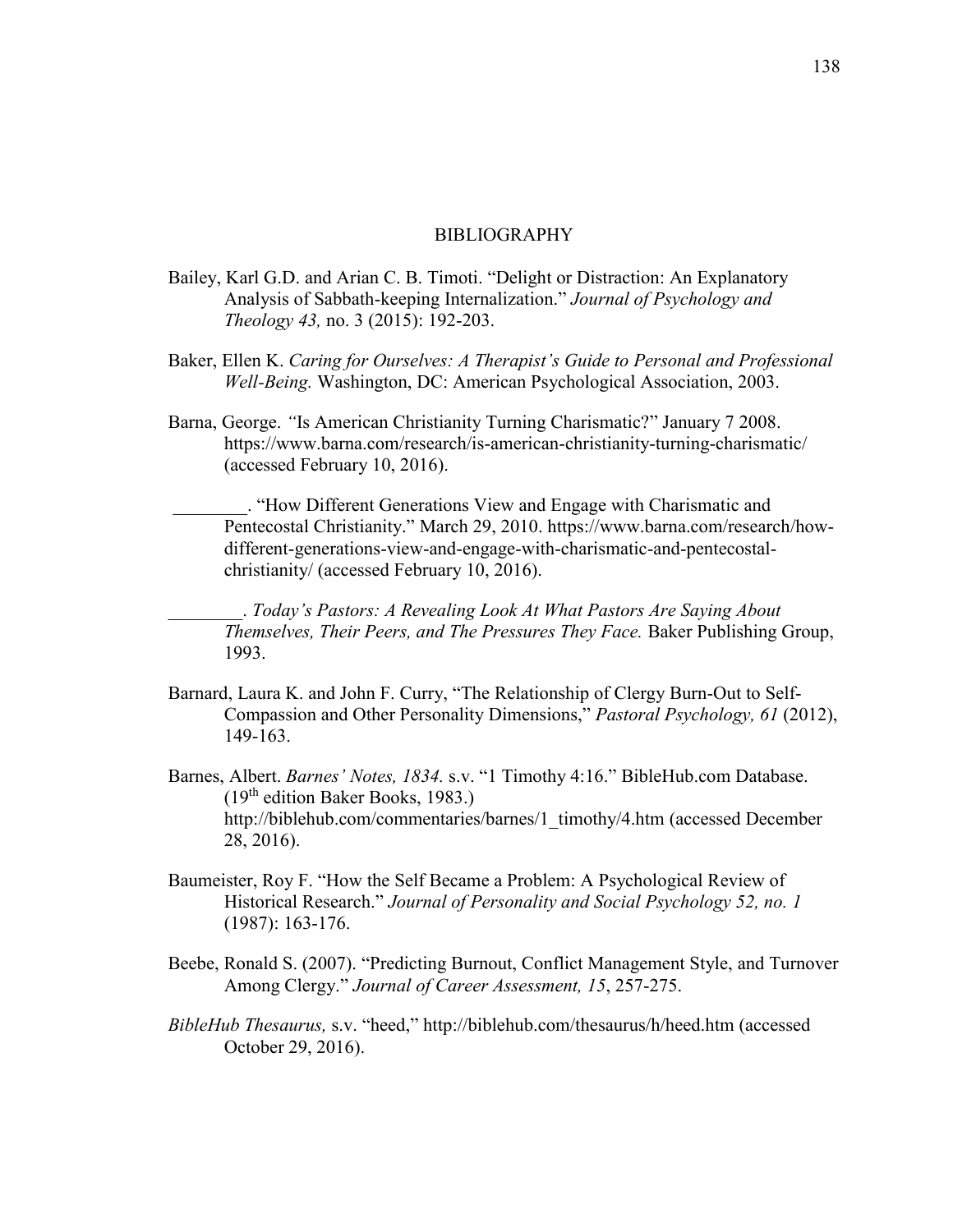- Brown, Francis, S. R. Driver, Charles A. Briggs, and H.F.W. Gesenius. *Brown, Driver, Briggs and Gesenius' Hebrew and English Lexicon*, Unabridged. s.v. "shamar." Electronic Database: Biblesoft, 1952. http://www.biblestudytools.org/lexicons/hebrew/kjv/ shamar.html (accessed February 22 2016).
- Burisch, Matthias. "In Search of Theory: Some Ruminations on the Nature and Etiology of Burnout." In *Professional Burnout*: *Recent Developments in Theory and Research,* edited by*.* Wilmar B. Schaufeli, Christina Maslach & Tadeusz Marek. (page numbers). Philadelphia, PA: Taylor and Francis, 1993.
- Burns, Bob, Tasha Chapman, and Donald Guthrie. *Resilient Ministry: What Pastors Told Us About Surviving and Thriving.* Downers Grove, IL: Inter Varsity Press: 2013.
- Chandler, Diane J. "Pastoral Burnout and the Impact of Personal Spiritual Renewal, Rest-Taking, and Support System Practices," *Pastoral Psychology, 58* (2009) 273-287.
- Caplan, Gerald. "The Family as a Support System." In *Support Systems And Mutual Help,* edited by Gerald Caplan and Marie Killilea, 19-36. New York: Grune and Stratton, 1986.
- Cherniss, Carry. *Beyond Burnout*. New York: Routledge, 1985.
- Clarke, Adam. *Adam Clarke Commentary*, 1832. (Baker Books, 1967). http://www.studylight.org/commentaries/acc/1-kings-19.html (accessed October 29, 2016).
- Clinton, Robert and Paul Leavenworth. *Living and Leading Well: Navigating Mid-Life Ministry (Well Trilogy), Volume 2*. CreateSpace Independent Publishing Platform, 2013.
- Coate, Mary Anne. *Clergy Stress: The Hidden Conflicts In Ministry*. London: SPCK, 1989.
- Coffman, James Burton, *Coffman Commentaries on the Old and New Testament.* Abilene, TX: Abilene Christian University Press, 1999. http://classic.studylight.org/com/bcc/view.cgi?book=nu&chapter=011 (accessed October 31, 2016).
- Cohen-Kats, Joanne, Susan D. Wiley, Terry Capuano, Debra M. Baker and Shauna Shapiro. "The Effects of Mindfulness-Based Stress Reduction on Nurse Stress and Burnout," *Holistic Nursing Practice 19,* no. 1 (2004), 26-35.
- Creswell, John W. *Research Design: Qualitative, Quantitative, and Mixed Methods*  Approaches, 4<sup>th</sup> ed. Thousand Oaks, CA: SAGE Publications, Inc., 2014.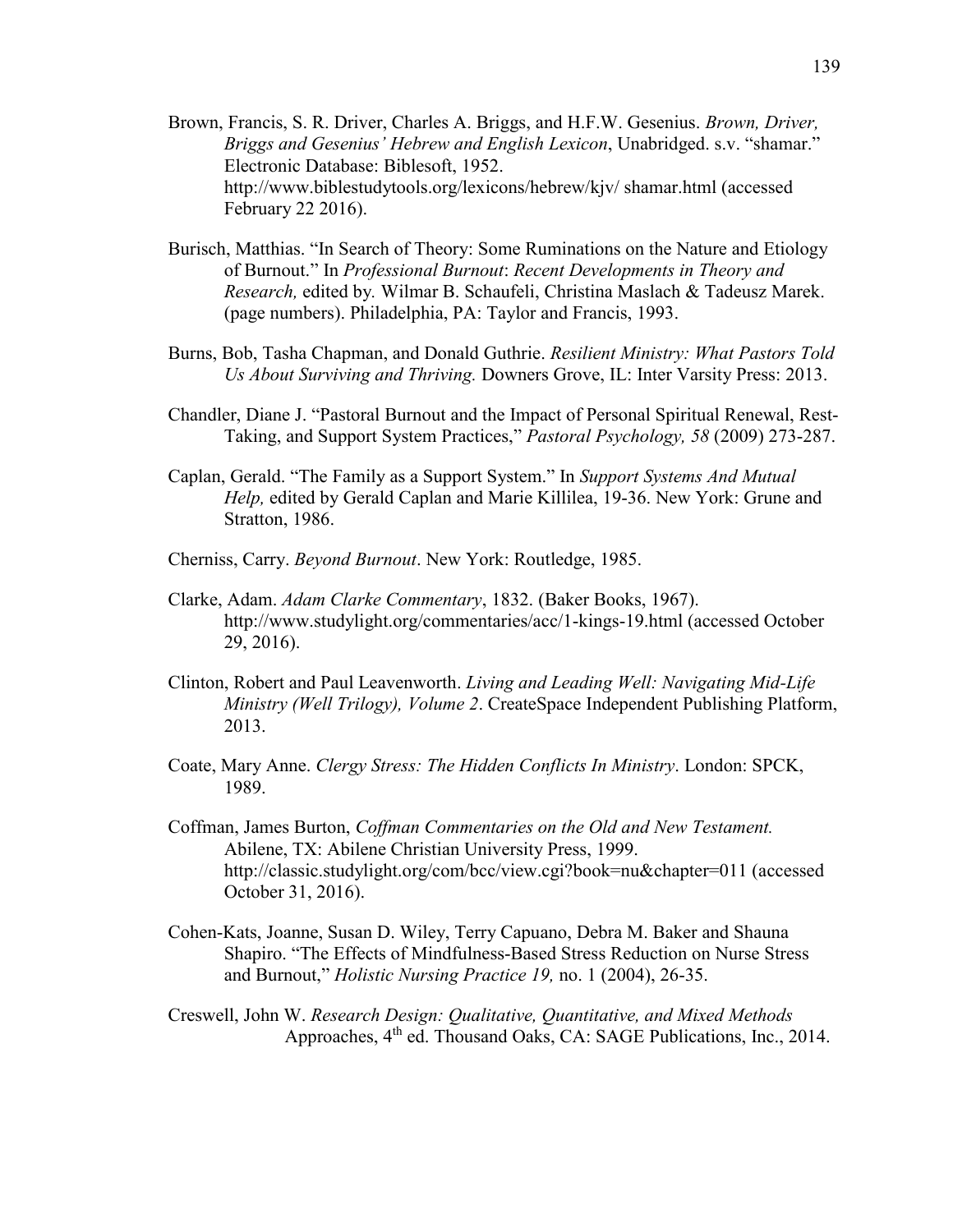- Cutts, Teresa F., Gary Gunderson, Rae Jean Proeschold-Bell and Robin Swift. "The Life of Leaders: An Intensive Health Program for Clergy." *Journal of Religion and Health, 51,* no. 4 (2011): 1317-1324.
- Dawn, Marva J. *The Sense of the Call: A Sabbath Way of Life For Those Who Serve God, the Church, and the World.* Grand Rapids, MI: William B. Eerdmans Publishing Company, 2006.

\_\_\_\_\_\_\_\_. *Keeping the Sabbath Holy: Ceasing, Resting, Embracing, Feasting.* Grand Rapids, MI: William B. Eerdmans Publishing Company, 1989.

- Davis, Bancroft G. "Preventing Clergy Burnout: Assessing the Value of a Mindfulness-Based Intervention as Part of a Holistic Clergy Wellness Program." Psy.D. Thesis Project, Chestnut Hill College, 2010.
- Dimitrov, Dimiter M. *Statistical Methods for Validation of Assessment Scale Data in Counseling and Related Fields*. Alexandria, VA: American Counseling Association, 2012.
- Doohan, Helen "Burnout: A Critical Issue for the 1980s," *Journal of Religion and Health 21*, no. 4 (1982): 352-358.
- Doolittle, Benjamin R. "The Impact of Behaviors Upon Burnout Among Parish-Based Clergy." *Journal of Religion and Health 49,* (2010):88-95.
- Eissfeldt, Otto. *The Old Testament: An Introduction.* Translated by Peter R. Ackroyd. New York: Harper and Row Publishers, 1965.
- Elwell, Walter A. editor. *Bakers Evangelical Dictionary of Biblical Theology, s.v. "sabbath."* Grand Rapids, MI: Baker Book House Co, 1996.
- Francis, Leslie J., Stephen H. Louden and C. J. Rutledge. "Burnout Among Roman Catholic Parochial Clergy in England and Wales: Myth or Reality?" *Review of Religious Research 46*, no. 1 (2004): 5-19.

Peter Kaldor, Mandy Robbins, and Keith Castle. "Happy But Exhausted? Work-Related Psychological Health Among Clergy." *Pastoral Sciences 24,*  (2005):101-120.

Peter Hills and Peter Kaldor, "The Oswald Clergy Burnout Scale: Reliability, Factor Structure and Preliminary Application Among Australian Clergy," *Pastoral Psychology 57* (2009), 243-252.

Freudenberger, Herbert. "Staff Burnout," *Journal of Social Issues 30,* (1974), 159-165.

Freudenberger, Herbert and Geraldine Richelson, *Burnout: The High Cost of Achievement.* New York: Bantam Books, 1981.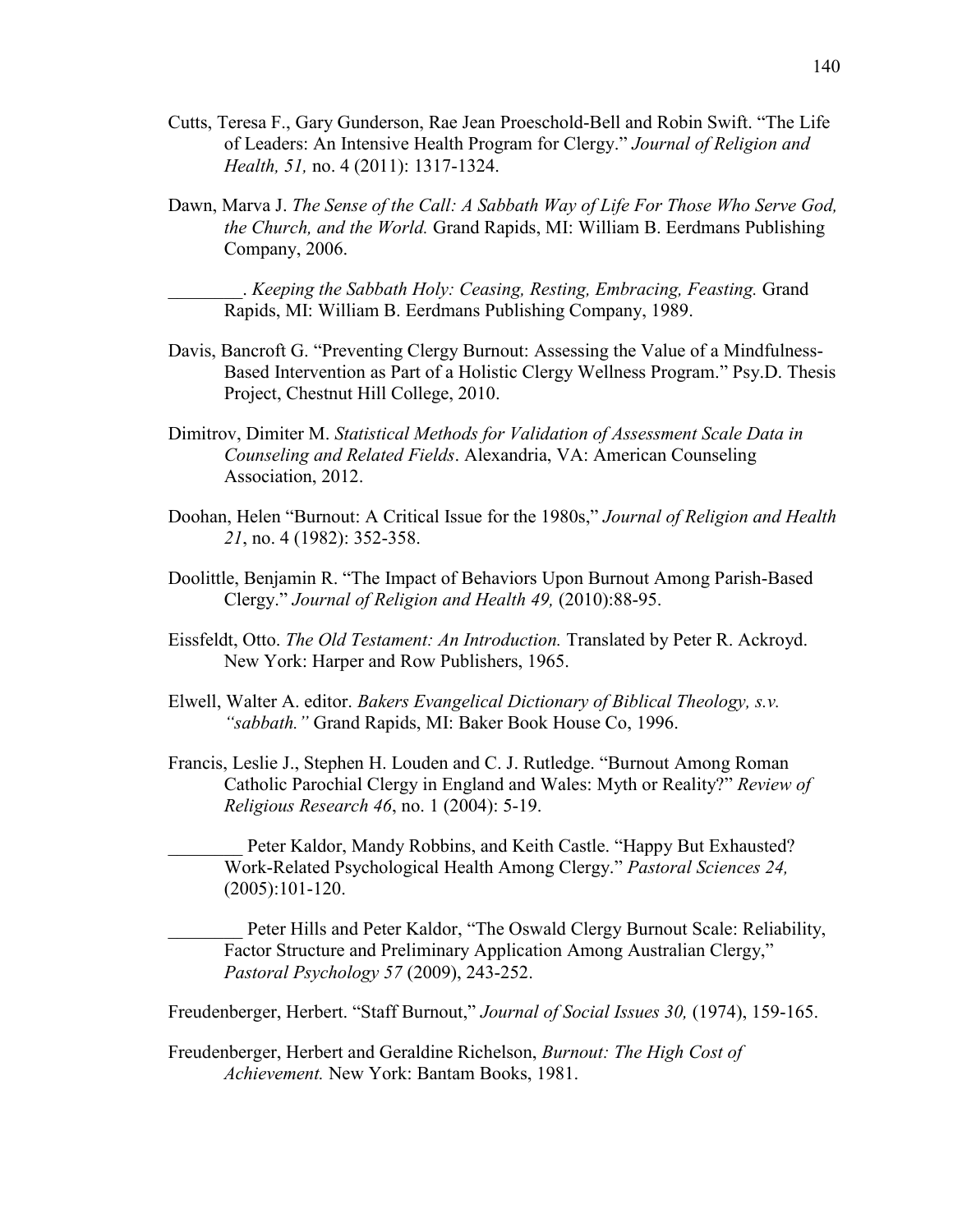- Gardener, William L., Bruce J. Avolio, Fred Luthans, Douglas R. May and Fred O. Walumba. "Can You See the Real Me? A Self-Based Model of Authentic Leader and Follower Development." *The Leadership Quarterly 16,* (2005): 343-372.
- Gemignani, Michael C. *Spiritual Formation for Pastors; Feeding the Fire Within.* Valley Forge, PA: Judson Press, 2002.
- Gray, David E. *Doing Research In The Real World,* Thousand Oaks, CA: SAGE Publications Inc., 2004.
- Guzik, David. *David Guzik Commentaries on the Bible*, Enduring Word Media, 2003. http://www.studylight.org/commentaries/guz.html. (accessed October 30, 2016).
- Hadjiev, Tchavdar S. "Elijah's Alleged Megalomania: Reading Strategies For Composite Texts, With 1 Kings 19 As An Example." *Journal for the Study of the Old Testament 39, no.* 4. (2015): 433-449.
- Hallsten, Lennart. "Burning Out: A Framework. In *Professional Burnout* edited by Wilmar Schaufeli, Christina Maslach & Tadeusz Marek. Philadelphia, PA: Taylor and Francis, 1993.
- Hart, Archibald. *Coping With Depression In The Ministry And Other Helping Professions.* Waco, TX: Word Books Publisher, 1984.
- Hatcher, S. Wayne, and Joe Ray Underwood. "Self-Concept and Stress: A Study of a Group of Southern Baptist ministers." *Counseling and Values 34* (1990), 187-196.
- Headington Institute. *Self-Care and Lifestyle Balance Inventory*. 2008. http://www.newcombefoundation.org/docs/NewtonH) Self care inventory.pdf (accessed March 3, 2016).
- Heatherton, Todd F., and Roy F. Baumeister "Being Eating as an Escape From Self-Awareness." *Psychological Bulletin,* (1991):86-108.
- Henry, Matthew. *Matthew Henry Commentary on the Whole Bible*, 1706. s.v. "Mark 2:18-28." [http://www.biblestudytools.com/commentaries/matthew-henry](http://www.biblestudytools.com/commentaries/matthew-henry-complete/mark/2.html)[complete/mark/2.html](http://www.biblestudytools.com/commentaries/matthew-henry-complete/mark/2.html) (accessed October 28, 2016).
- Herzberg, Bruce. "Deborah And Moses." *Journal for the Study of the Old Testament 38*, no. 1 (2013), 18.
- Hudson, Neil. "Early British Pentecostals and Their Relationship to Health, Healing and Medicine." *Asian Journal of Pentecostal Studies* 6, no. 2 (2003): 283-301.
- Jamieson, Robert, A. R. Fausset, and David Brown. *A Commentary, Critical, Practical, and Explanatory on the old and New Testaments,* 1882. s. v. "1 Kings 18." http://www.biblestudytools.com/commentaries/jamieson-fausset-brown/1 kings/1-kings-18.html. (accessed October 30, 2016).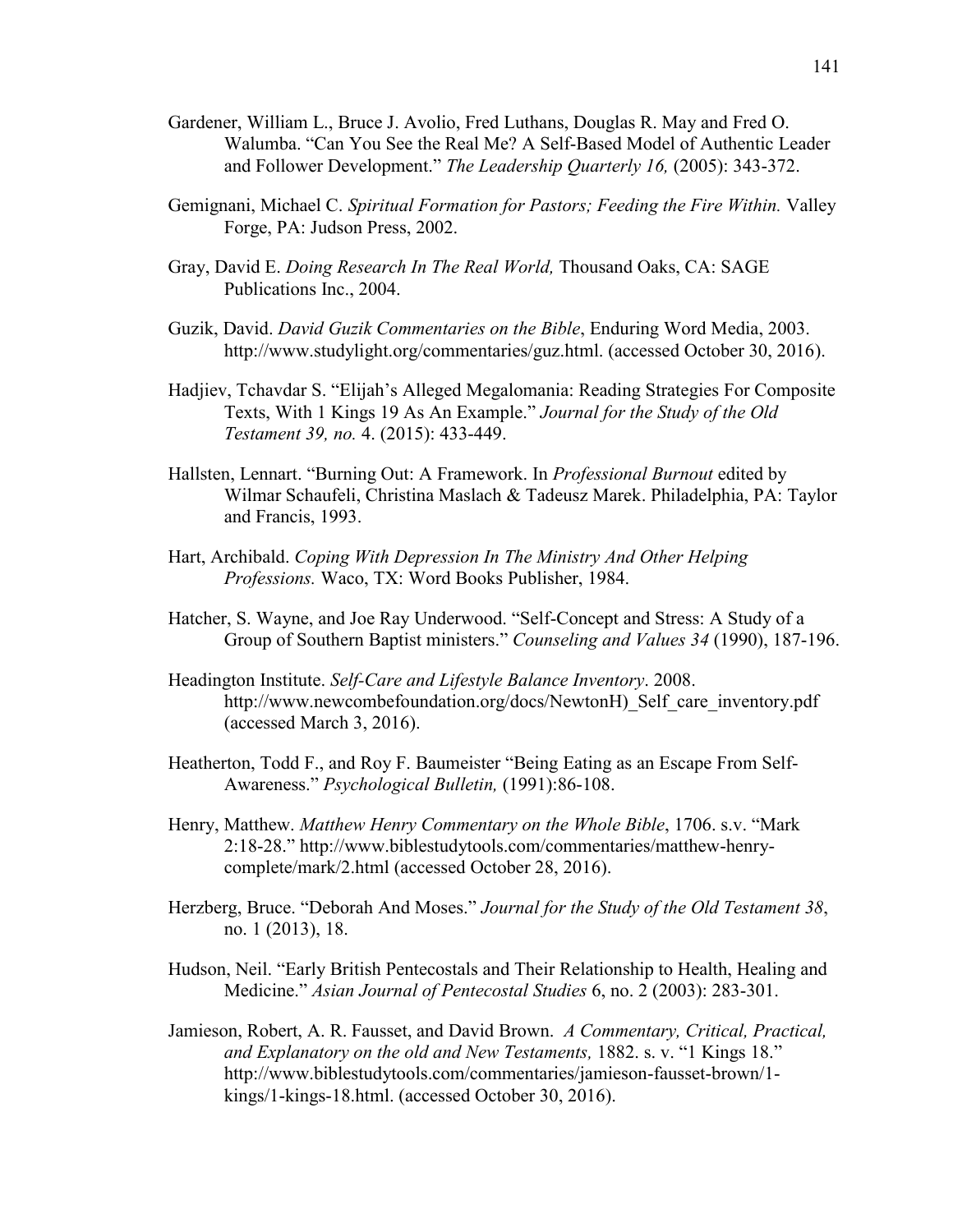- Jinkins, Michael, and Keith Wulff, "Austin Presbyterian Theological Seminary's Clergy Burnout Survey". *Congregations* (Publication of the Alban Institute, May 2002). [http://www.](http://www/) alban.org/pdf/AustinGrad2-app.pdf. (accessed November 8, 2016).
- Kabat-Zinn, Jon. "Mindfulness-Based Interventions in Context: Past, Present, And Future." *Clinical Psychology: Science and Practice* 10, no. 2, (2003), 144-156.
- Leary, Mark R. and June P. Tangney. "The Self as an Organizing Construct in the Behavioral and Social Sciences". In *Handbook of Self and Identity* edited by Mark R. Leary & June P. Tangney, 3-14. New York: The Guilford Press, 2003.
- Lee, Jerry W., Kelly R. Morton, James W. Walters, M. Mahoney and Richelin Veluz. *Beliefs About the Sabbath: Association With religious Coping, Intrinsic Religiosity, Mental and Physical Health.* Paper presented at the western Psychological Association, (Palm Springs, CA; April 2014)
- Leedy, Paul D. and Jeanne Ellis Ormrod. *Practical Research: Planning and Design, 8th edition.* Upper Saddle River, NJ: Pearson Education, Inc., 2005.
- Life Recovered.com. *Ministry Leaders Self-Care Assessment Worksheet*. http://www.liferecovered.com/hp\_wordpress/wp-content/uploads/2015/03/Life- Recovered-Ministry-Leaders-Self-Care-Worksheet1.pdf. (accessed March 3, 2016).
- London, H. B. and Neil B. Wiseman, *Pastors at Risk*. Wheaton, Il: Victor Books, 1993.

\_\_\_\_\_\_\_\_. *Pastors at Greater Risk.* Ventura, Ca: Regal Books, 2003.

Maslach, Christina. "Burnout: A Multidimensional Perspective." In *Professional Burnout: Recent Development in Theory and Research* edited by W. B. Schaufeli, C. Maslach & T. Marek, 19-32. Washington, DC: Taylor and Francis, 1993.

\_\_\_\_\_\_\_\_. "A Multidimensional Theory of Burnout." In *Theories of Organizational Stress* edited by C. S. Cooper, 68-85. Oxford, UK: Oxford University Press, 2000.

\_\_\_\_\_\_\_\_ and Julie Goldberg. "Prevention of Burnout: New Perspectives." *Applied and Preventive Psychology, 7 (*1998):63-74.

- McIntosh, Gary L. and Samuel D. Rima, Sr. *Overcoming the Dark Side of Leadership: The Paradox of Personal Dysfunction*. Grand Rapids, MI: Baker Book House Co, 2004.
- Meisenhelder Janice Bell, and Emily N. Chandler, "Frequency of Prayer and Functional Health in Presbyterian Pastors." *Journal for the Scientific Study of Religion, 40*  (2001): 323-329.
- Merriam, Sharan B. *Qualitative Research and Case Study Applications in Education.* San Francisco, CA: Jossey-Bass, 1998.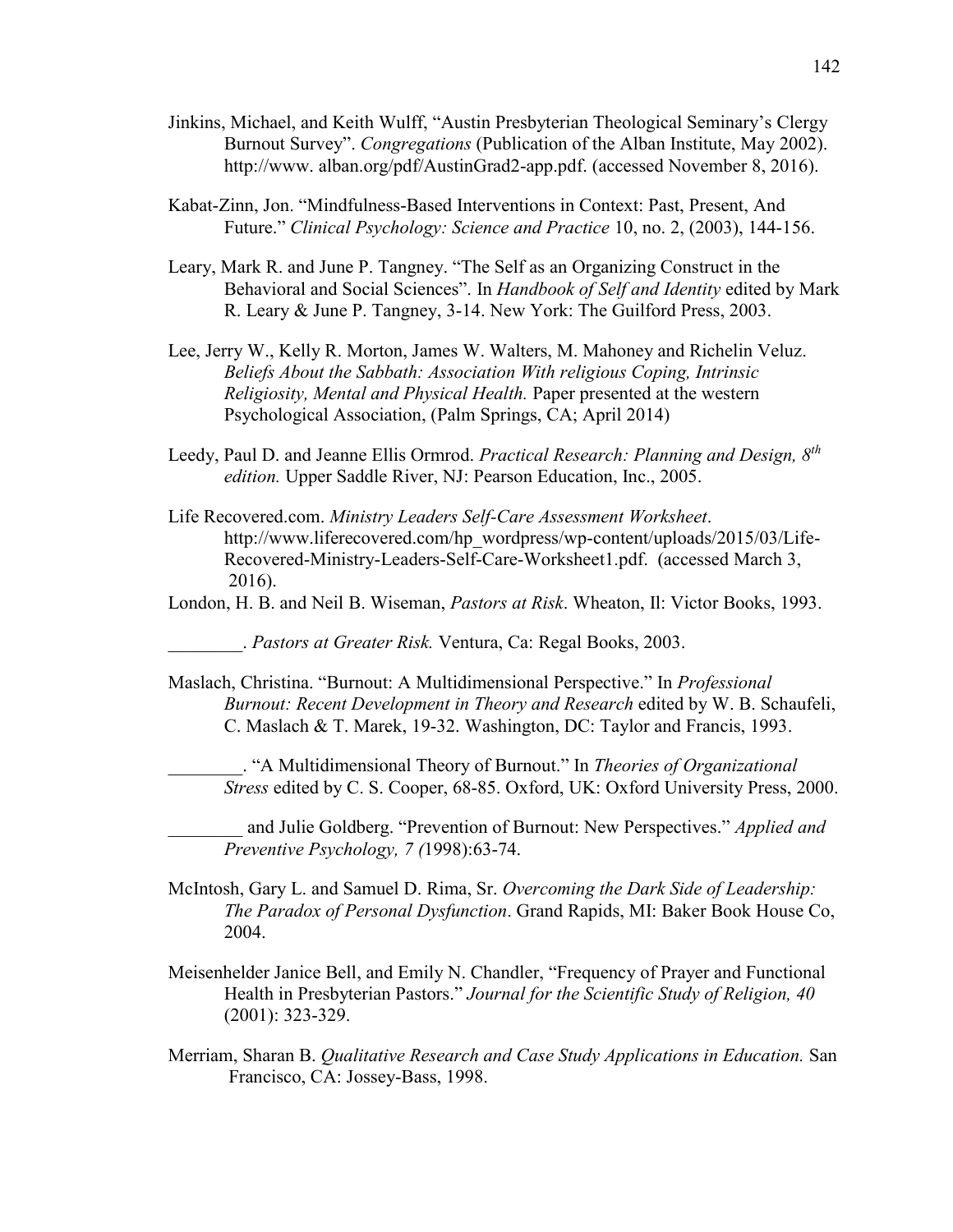*NAS Exhaustive Concordance of the Bible with Hebrew-Aramaic and Greek Dictionaries.* s.v. "shamar," The Lockman Foundation, 1998. <http://www.biblehub.com/hebrew/8104.htm> (accessed February 22, 2016).

Ogilvie, Lloyd J. *Making Stress Work For You*. Waco, TX: Word Books, 1984.

- Oswald, Roy M. *Clergy Self-Care: Finding a Balance for Effective Ministry.*  Washington, DC: Alban Institute, 1991.
- Pargament, Kenneth I., Nalini Turakeshwar, Christopher G Eliison, and Keith M. Wulff. "Religious Coping Among the Religious: The Relationships Between Religious Coping and Well-Being in a National Sample of Presbyterian Clergy, Elders and Members," *Journal for the Scientific Study of Religion 40, no.* 3 (2001), 497-513.
- Paulhus, D. L. "Two-Component Models of Socially Desirable Responding." *Journal of Personality and Social Psychology, 46*, (1984), 598-609.
- Proeschold-Bell, Rae Jean, and Sara H. Legrand. "High Rates of Obesity and Chronic Disease Among United Methodist Clergy." *Obesity 18*, no. 9 (2010): 1867-1870.
- Raj, Antony and Karol E. Dean, "Burnout and Depression Among Catholic Priests in India." *Pastoral Psychology 54,* no*.* 2 (2005), 157-171.
- Richards, Lyn. *Handling Qualitative Data: A Practical Guide*, Thousand Oaks, CA: SAGE Publications Inc., 2009.
- Richardson, Ronald W. Becoming *a Healthier Pastor (The Creative Pastoral Care and Counseling Series)*. Minneapolis, MN: Fortress Press, 1996.
- Saakvitne, Karen and Laurie Pearlman. *Transforming the Pain: A Workbook on Vicarious Traumatization*. W. W. Norton and Company, 1996. Sanford, John A. *Ministry Burnout*. NY: Paulist Press, 1980.
- Schaufeli, Wilmar B. and Esther R. Greenglass, "Introduction to Special Issue on Burnout and Health." *Psychology and Health 16 (2001): 501-510.*
- Sbanotto, Elisabeth Nesbit, Heather Davedink Gingrich, and Fred C. Gingrich*. Skills For Effective Counseling: A Faith-Based Integration*. Downers Grove, IL: IVP Academic, 2016.
- Seltzer, Leon F. "From Self-Indulgence to Self-Nurturing." *Psychology Today.com (June 2008).* [https://www.psychologytoday.com/blog/evolution-the-self/200806/self](https://www.psychologytoday.com/blog/evolution-the-self/200806/self-indulgence-self-%09nurturing)[indulgence-self-nurturing](https://www.psychologytoday.com/blog/evolution-the-self/200806/self-indulgence-self-%09nurturing) (accessed October 28, 2016).
- Shirom, Arie. "Reflections on the Study of Burnout," *Work & Stress Special Issue: The Conceptualization and Measurement of Burnout 19,* no. 3 (1989): 263-270.